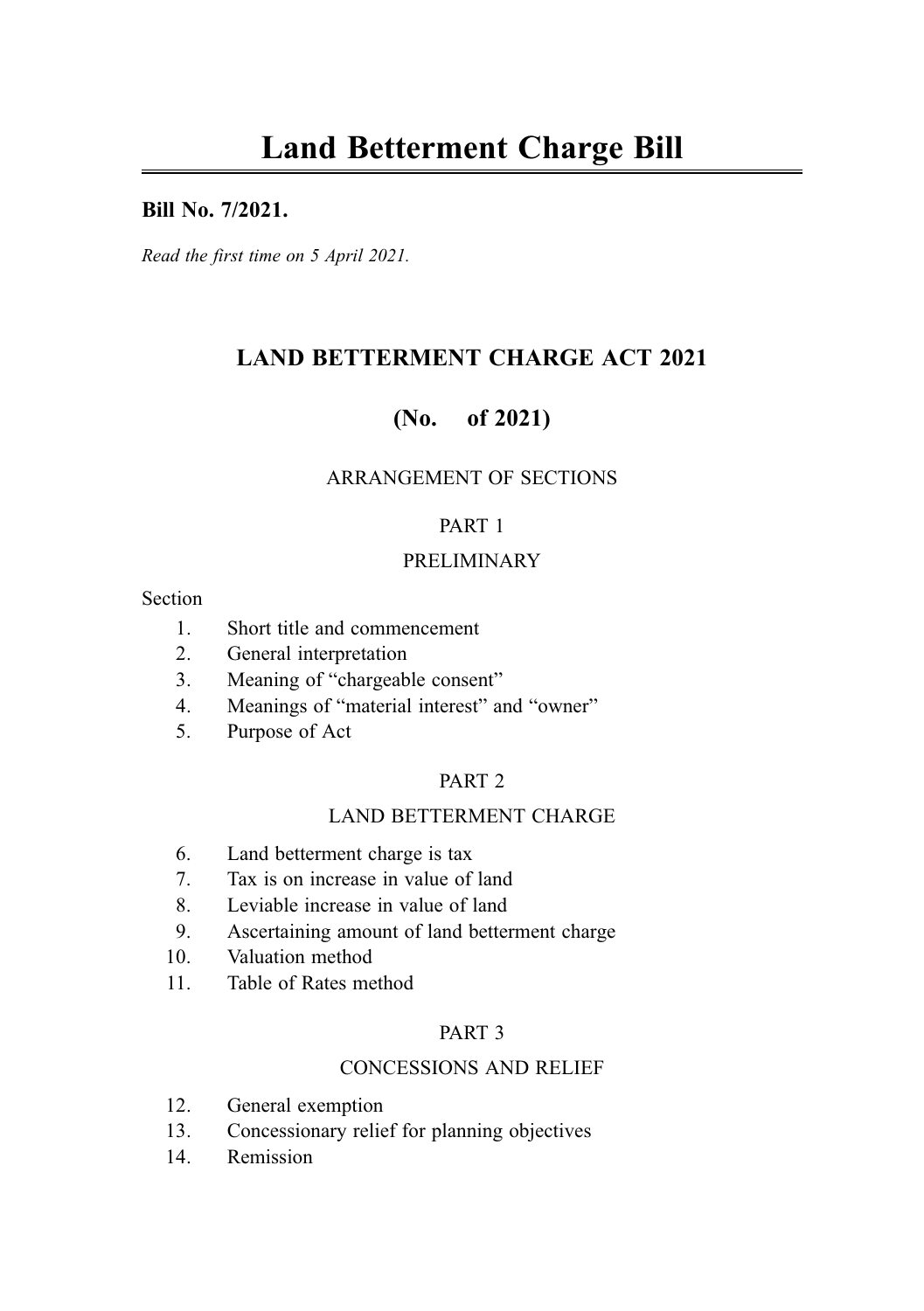#### PART 4

#### LIABILITY

#### Division  $1 -$  Taxable persons

#### Section

- 15. Who is liable to pay land betterment charge
- 16. Assumed liability
- 17. Apportionment of liability according to material interests
- 18. Joint liability
- 19. Interests held on trust

#### Division 2 — Deferment determinations

- 20. Deferment of liability by deferment determination
- 21. Effect of deferment determination
- 22. Cancelling deferment determination
- 23. Transfer of deferred liability

#### PART 5

#### ASSESSMENT AND COLLECTION

- 24. When land betterment charge is payable
- 25. Liability order
- 26. When liability order must be given
- 27. Revised liability order
- 28. Valuation method process
- 29. Liability order, etc., ceases to have effect when land betterment charge is fully paid
- 30. Payment of land betterment charge short levied, etc.

### PART 6

#### RECOVERY AND EVASION

#### Division  $1 -$  Recovery

- 31. Recovery of land betterment charge
- 32. Action to recover may be taken any time
- 33. Priority of case in insolvency
- 34. Contribution between taxable persons jointly liable
- 35. Contribution by tenants or occupiers
- 36. Land betterment charge to be first charge on land
- 37. Overpayment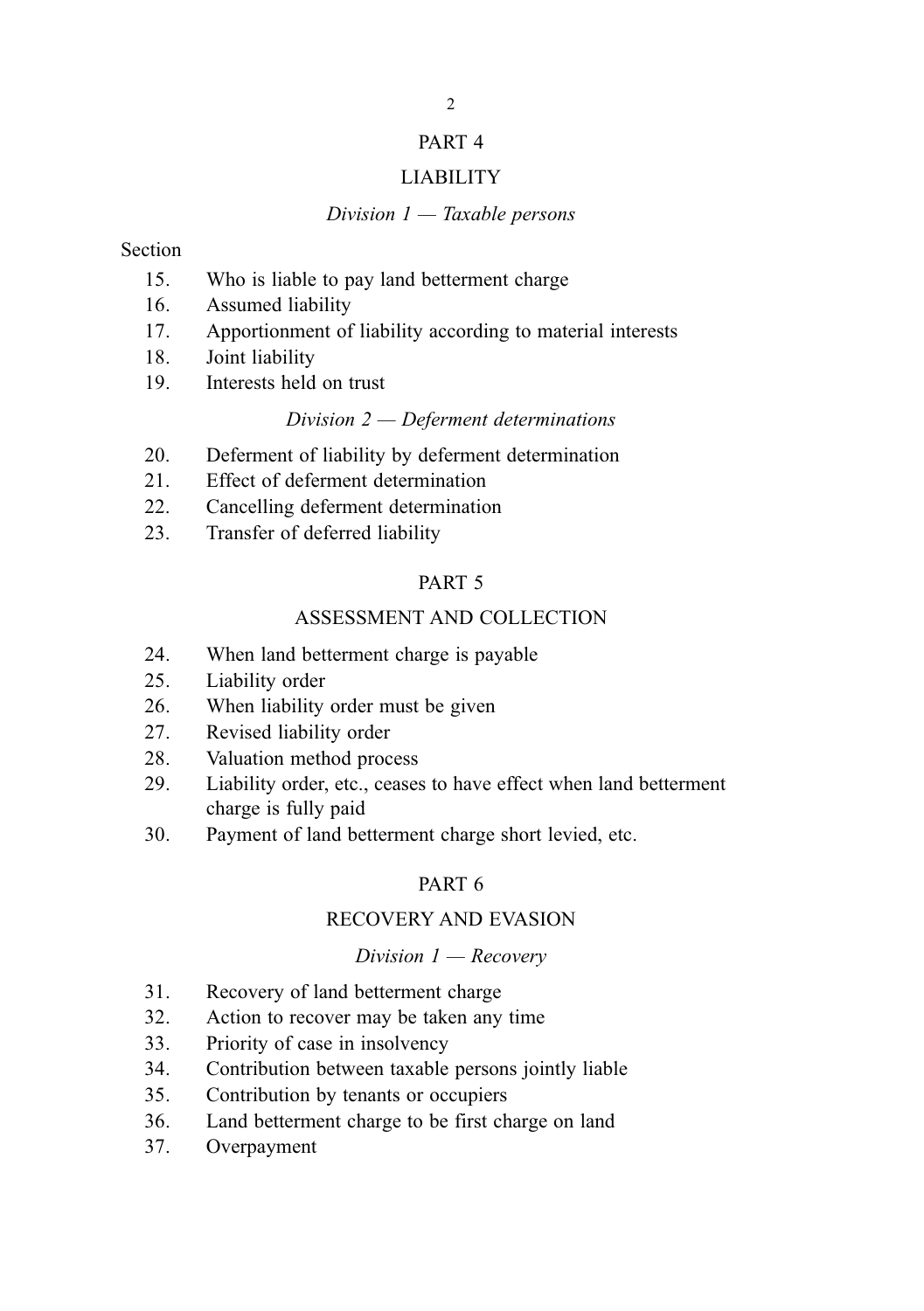#### Division  $2$  – Default and penalty tax

Section

- 38. Interest in case of default
- 39. Penalty tax payable where illegal development, etc., carried out
- 40. Rectification order
- 41. Amount of penalty tax
- 42. Reduction in penalty tax for voluntary disclosure, etc.
- 43. Increase in penalty tax for concealment
- 44. Recovery of penalty tax
- 45. Evasion

#### PART 7

#### APPEAL

- 46. Interpretation of this Part
- 47. Appeal to Minister
- 48. Appeal does not excuse payment

#### PART 8

#### ADMINISTRATION

- 49. Administration of Act
- 50. Authorised officers
- 51. Powers of entry, etc., at premises
- 52. Power to obtain information
- 53. Power of designated valuer to obtain information
- 54. Offences for obstruction, etc.
- 55. Authority to issue evidentiary certificates in respect of certain matters
- 56. Protection from personal liability
- 57. Consolidated Fund
- 58. Composition of offences
- 59. Offences by corporations
- 60. Offences by unincorporated associations or partnerships

#### PART 9

#### **MISCELLANEOUS**

- 61. Interface with other laws
- 62. Service of documents
- 63. Application to Government, etc.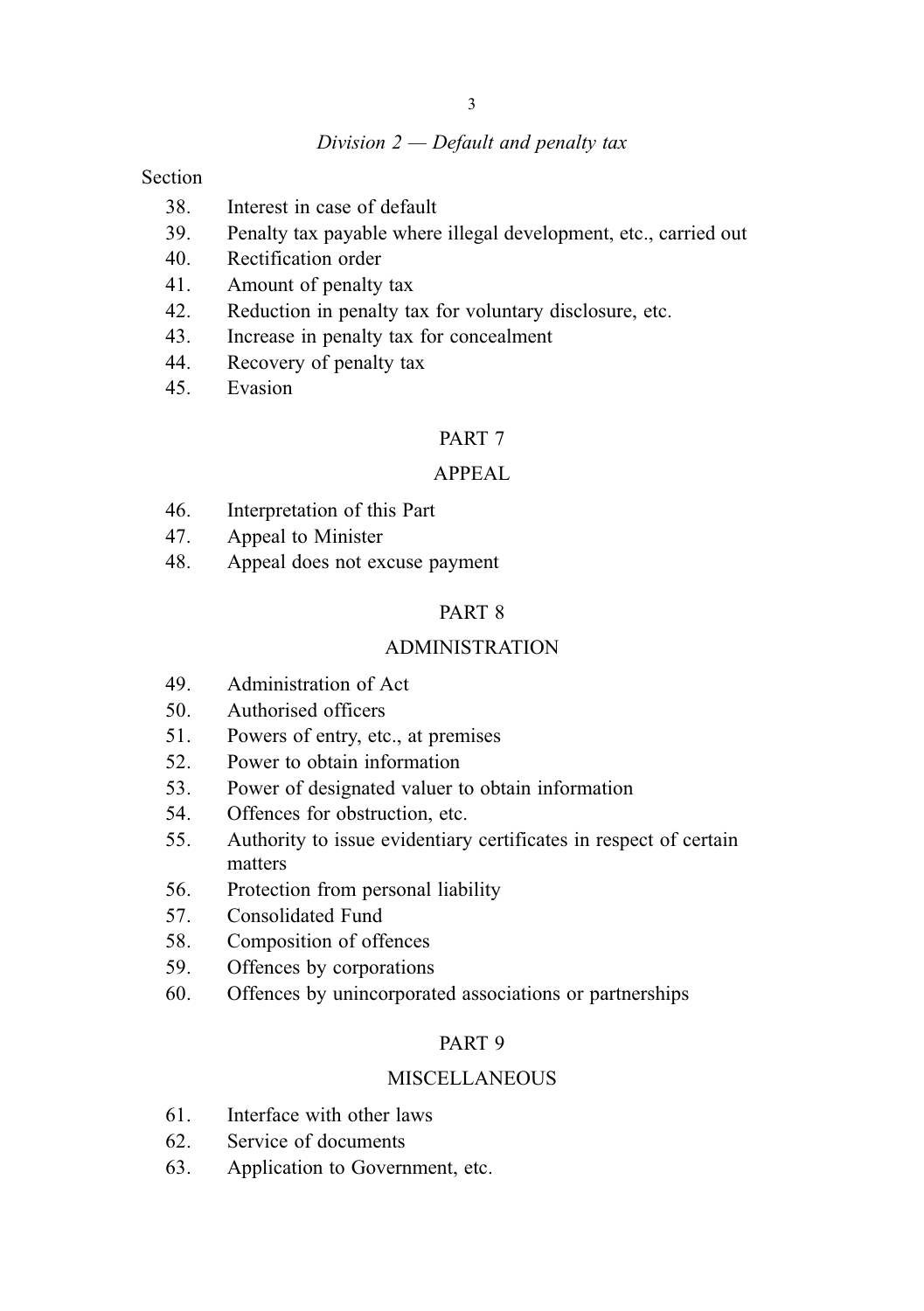#### Section

- 64. Regulations by Authority
- 65. Regulations for Valuation method and Table of Rates method, etc.

### PART 10

# AMENDMENTS TO OTHER ACTS AND FINAL PROVISIONS

- 66. Amendments to Planning Act 1998
- 67. Amendments to Singapore Land Authority Act 2001
- 68. Saving and transitional provisions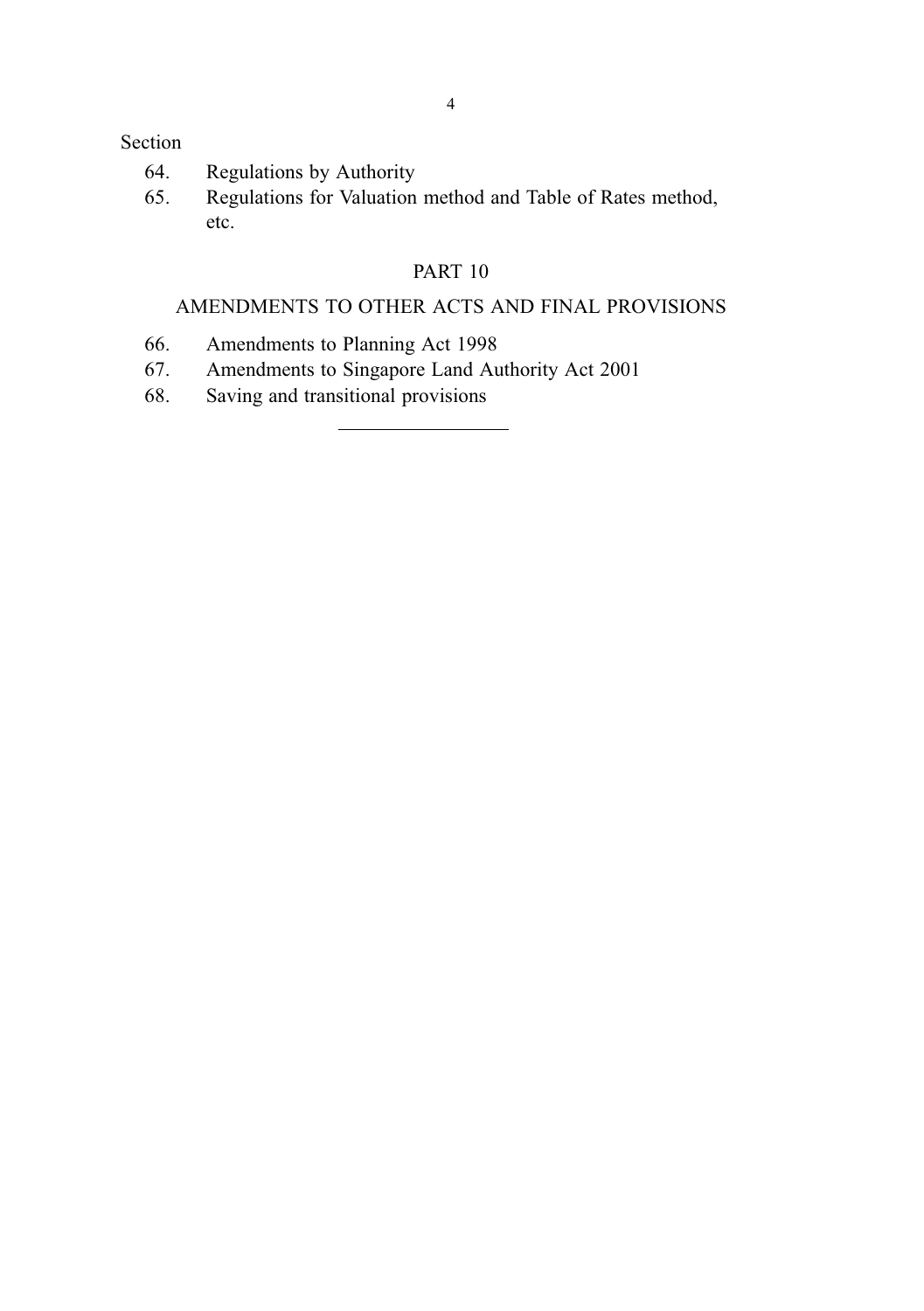# A BILL

### intituled

An Act to provide for the imposition and collection of a tax on the increase in the value of land resulting from a chargeable consent given in relation to land, and to make consequential and related amendments to certain other Acts.

Be it enacted by the President with the advice and consent of the Parliament of Singapore, as follows: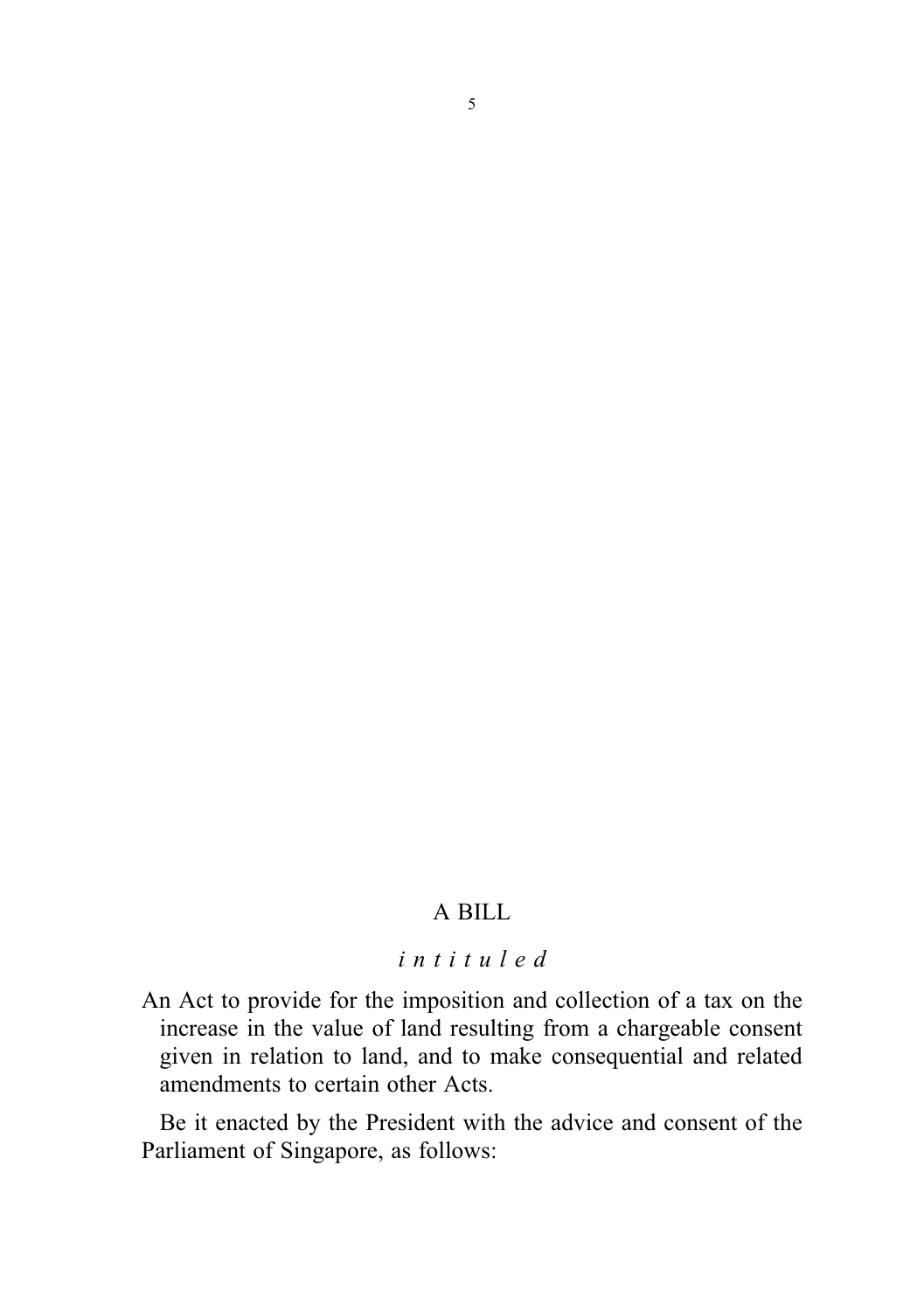# PART 1

### PRELIMINARY

### Short title and commencement

1. This Act is the Land Betterment Charge Act 2021 and comes into <sup>5</sup> operation on a date that the Minister appoints by notification in the Gazette.

### General interpretation

 $2$ —(1) In this Act, unless the context otherwise requires —

"appointed day" means the date of commencement of section 6;

<sup>10</sup> "authorised development", for any land, means a development of the land —

- (*a*) authorised under
	- (i) the Planning Act 1998;
	- (ii) the predecessor Act; or
- <sup>15</sup> (iii) any other written law on planning and land use, which has been at any time in force in Singapore and corresponds to the Planning Act 1998; or
- (b) effected or carried out pursuant to any written <sup>20</sup> approval granted under any written law mentioned in paragraph  $(a)$ (iii) before 1 February 1960,

and includes a development of any land that is deemed authorised without express written permission;

"authorised officer", in relation to any provision of this Act or its <sup>25</sup> subsidiary legislation, means an individual who is appointed as an authorised officer under section 50(1) for the purposes of that provision;

"Authority" means the public authority called the Singapore Land Authority established by the Singapore Land Authority <sup>30</sup> Act 2001;

"building" includes a structure and a part of a building;

- 
-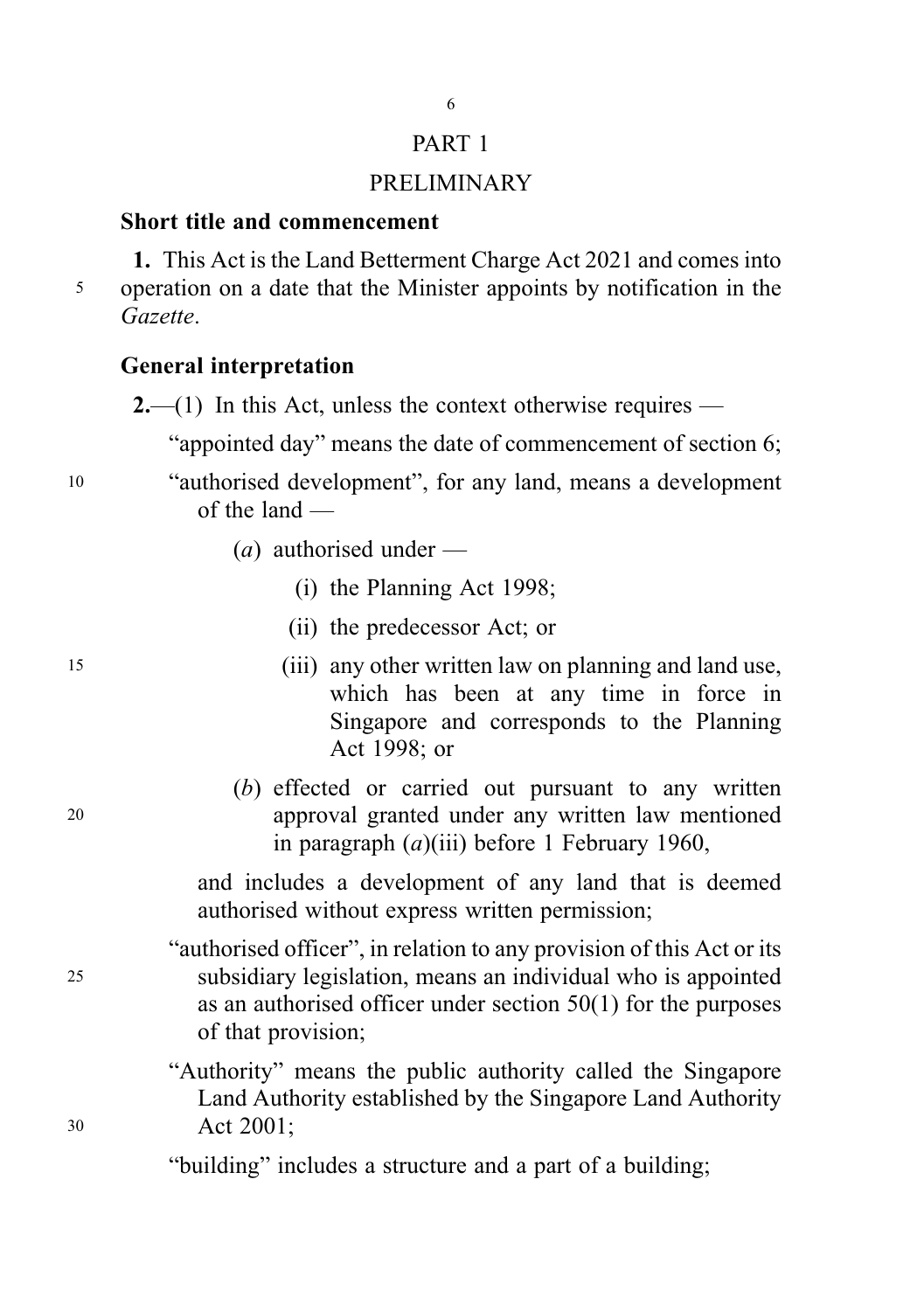"chargeable consent" has the meaning given by section 3; "charitable institution" means —

- (a) a charity;
- (b) a trust of which all the beneficiaries are charities; or
- $(c)$  a unit trust scheme in which all the unit holders are  $\frac{5}{5}$ charities;

"charitable purposes" and "charity" have the meanings given by section 2(1) of the Charities Act 1994;

- "Chief Valuer" means the Chief Valuer appointed under section 2A of the State Lands Act 1920, and includes any 10 individual authorised by the Chief Valuer to perform the functions, or otherwise act on behalf, of the Chief Valuer under this Act;
- "competent authority" means any competent authority appointed under section 5 of the Planning Act 1998 to be <sup>15</sup> responsible for the operation of Part 3 of that Act, and includes any individual authorised under section 5(2) of that Act to perform any of those functions conferred on the competent authority;

"concessional State title" means a State title for any land that — <sup>20</sup>

- (a) is granted with a restrictive covenant binding the owner of the land to refrain from using the land in a particular way, or from developing that land to an intensity —
	- (i) that is lower than the maximum use or <sup>25</sup> maximum intensity allowed under the provisions of the Master Plan in force at the time of granting; or
	- (ii) where the provisions of the Master Plan in force at the time of granting do not prescribe 30 any use or maximum intensity allowed for that land; and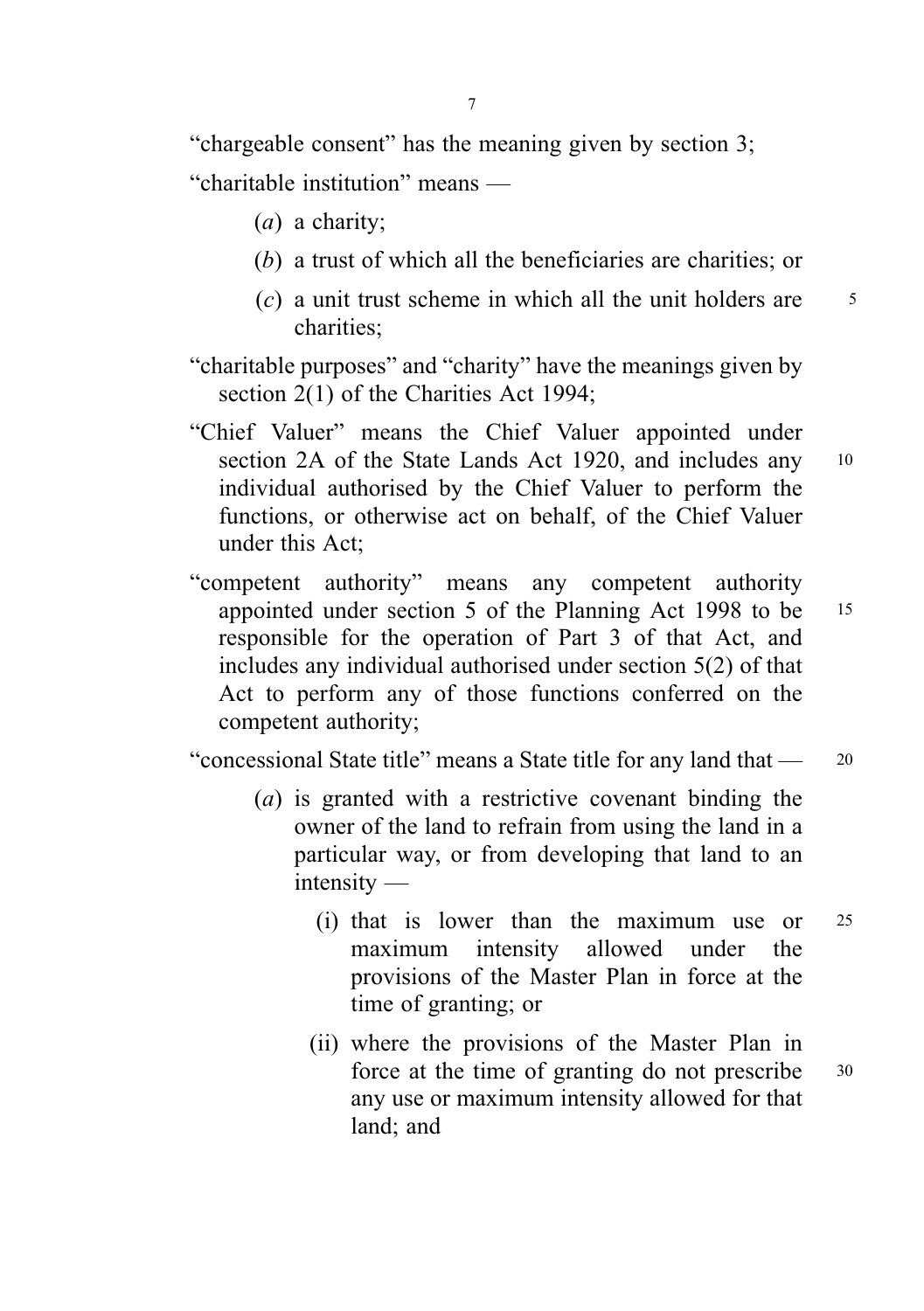- (b) contains an express term binding the owner of the land under the State title to pay the Government, and entitling the Government to demand, an additional premium for the land, if the land is —
- <sup>5</sup> (i) developed by or on behalf of the owner beyond a particular intensity specified in the State title; or
- (ii) otherwise used by or on behalf of the owner in a particular way (such as but not limited to strata <sup>10</sup> subdivision) specified in the State title;
	- "conduct" means any act or omission, or any series of acts or omissions, or both;
	- "conservation area" has the meaning given by section 2 of the Planning Act 1998;
- <sup>15</sup> "conservation permission" means permission required by section 12(2) of the Planning Act 1998 to carry out or permit the carrying out of any works within a conservation area;

"controlled activity", for any land that is the subject of a State <sup>20</sup> title, means any of the following conduct:

- (a) to keep and maintain the composition of individuals who may be licensed or otherwise allowed by an owner of the land to enter and use the land according to a composition described in the State title;
- <sup>25</sup> (b) to be or not be a corporation or partnership or an unincorporated association the members of which are of a composition described in the State title;
- (c) to be or not be a corporation or partnership or an unincorporated association the officers of which are <sup>30</sup> of a composition described in the State title;

"controlled activity restrictive covenant", for any land, means a restrictive covenant expressed in a State title for the land, binding the owner of the land under the State title to carry on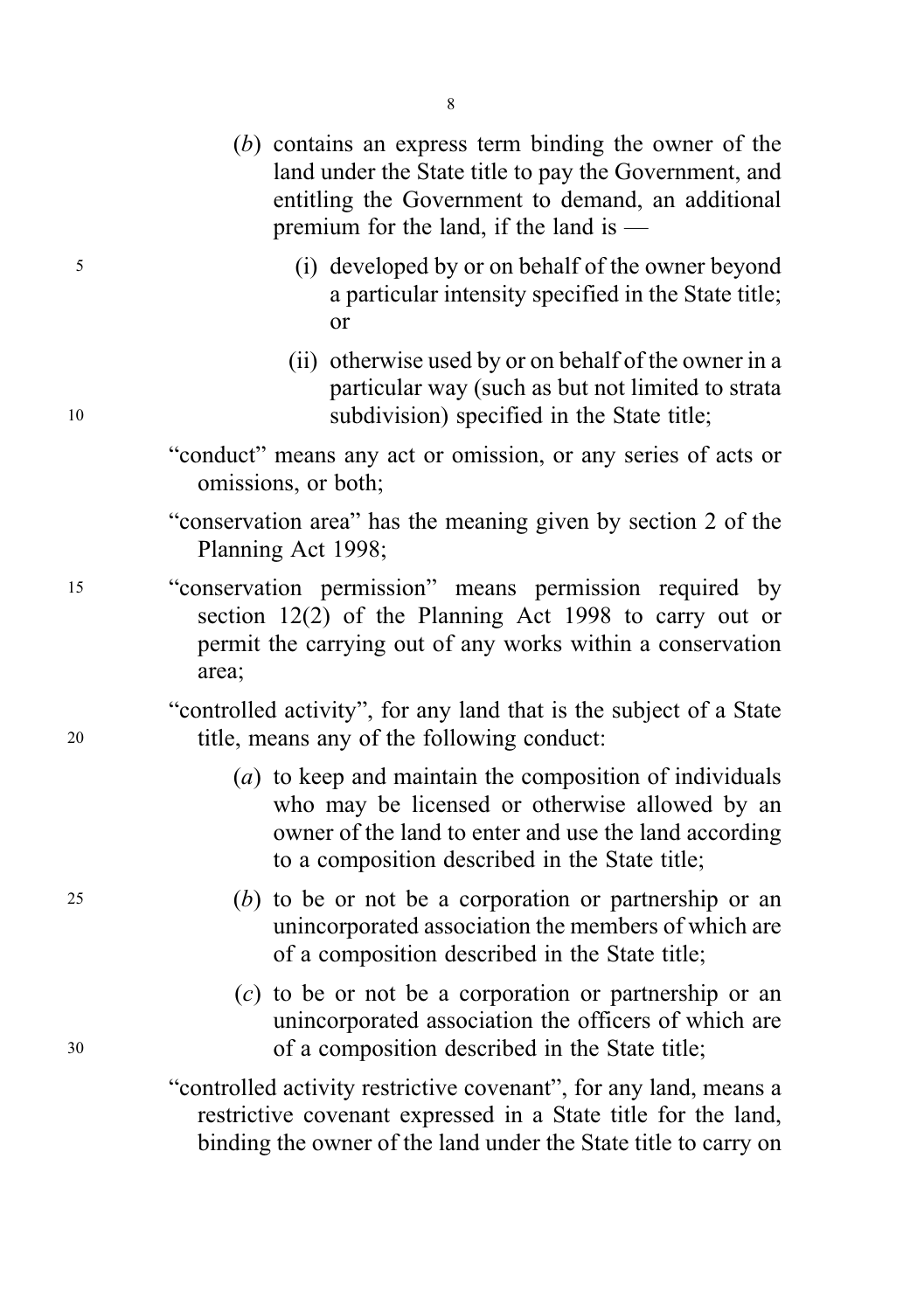or not to carry on any controlled activity described in the State title;

- "deemed authorised without express written permission" means a development authorised by notification in the Gazette made under section  $21(6)$  of the Planning Act 1998;
- "deferment determination" means a determination made under section 20 and that is in force, and includes so much of a deferment determination that is in force after it is cancelled in part;
- "designated valuer" means the Chief Valuer or an individual 10 appointed under section 10(2);
- "development" has the meaning given by section 3 of the Planning Act 1998;
- "development control restrictive covenant", for any land, means a restrictive covenant expressed in a State title for the land, <sup>15</sup> binding the owner of the land under the State title to not carry out any development of the land described in the State title, being a development which does not involve any subdivision of the land;
- "directly allotted State title" means a State title granted for <sup>20</sup> consideration without a tender or an auction;
- "engage in conduct" means to do an act or omit to do an act;
- "functions" includes powers and duties;
- "its subsidiary legislation" means any Regulations, order or other subsidiary legislation made under this Act; <sup>25</sup>

"land" means —

- (a) the surface of any defined parcel of the earth in Singapore;
- (b) any parcel of airspace or subterranean space within Singapore, whether or not held apart from the surface 30 of the earth in Singapore; or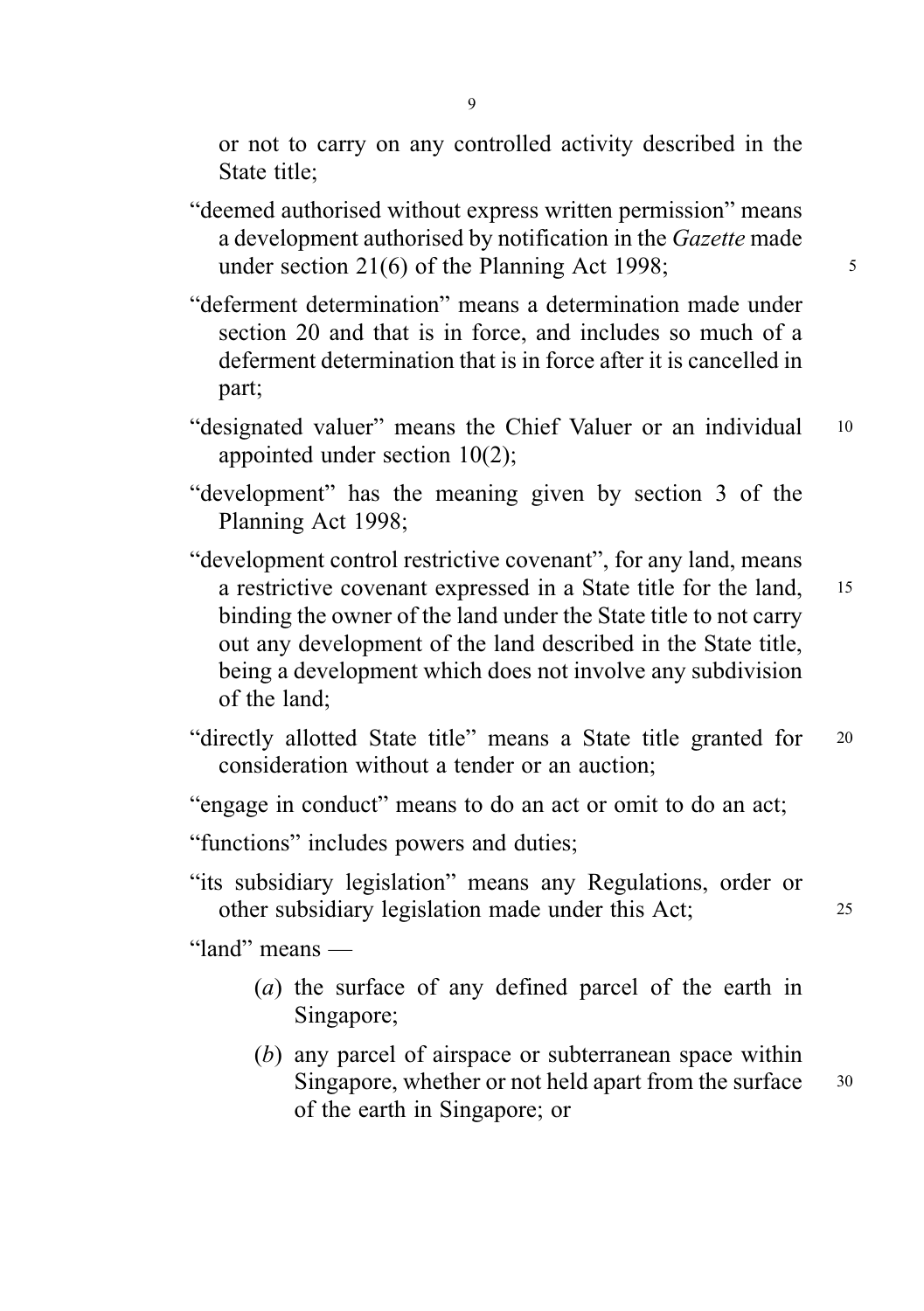(c) any foreshore in Singapore,

and includes a space of any shape below, on or above the surface of the earth, or partly below and partly above the surface of the earth, in Singapore the dimensions of which are <sup>5</sup> delineated;

- "land betterment charge" means the tax imposed under section 6 and calculated in the manner fixed by or under this Act;
- "Land Planning Minister" means the Minister charged with the responsibility for land and urban development;
- <sup>10</sup> "liability order" means a liability order given under section 25 and that has effect;
	- "limited liability partnership" has the meaning given by the Limited Liability Partnerships Act 2005;
- "Master Plan" has the meaning given by the Planning Act 1998 <sup>15</sup> and includes any Certified Interpretation Plan prepared and certified by the competent authority under section 7 of that Act;

"material interest" has the meaning given by section 4;

"occupier", for any land, includes any person in actual <sup>20</sup> occupation of the land or any person having the charge, management or control of the land either on the person's own account or as an agent of another person, but does not include a lodger;

"officer" —

- <sup>25</sup> (a) in relation to a corporation, means any director, partner, chief executive, manager, secretary or other similar officer of the corporation, and includes —
	- (i) any person purporting to act in any such capacity; and
- <sup>30</sup> (ii) for a corporation whose affairs are managed by its members, any of those members as if the member were a director of the corporation; and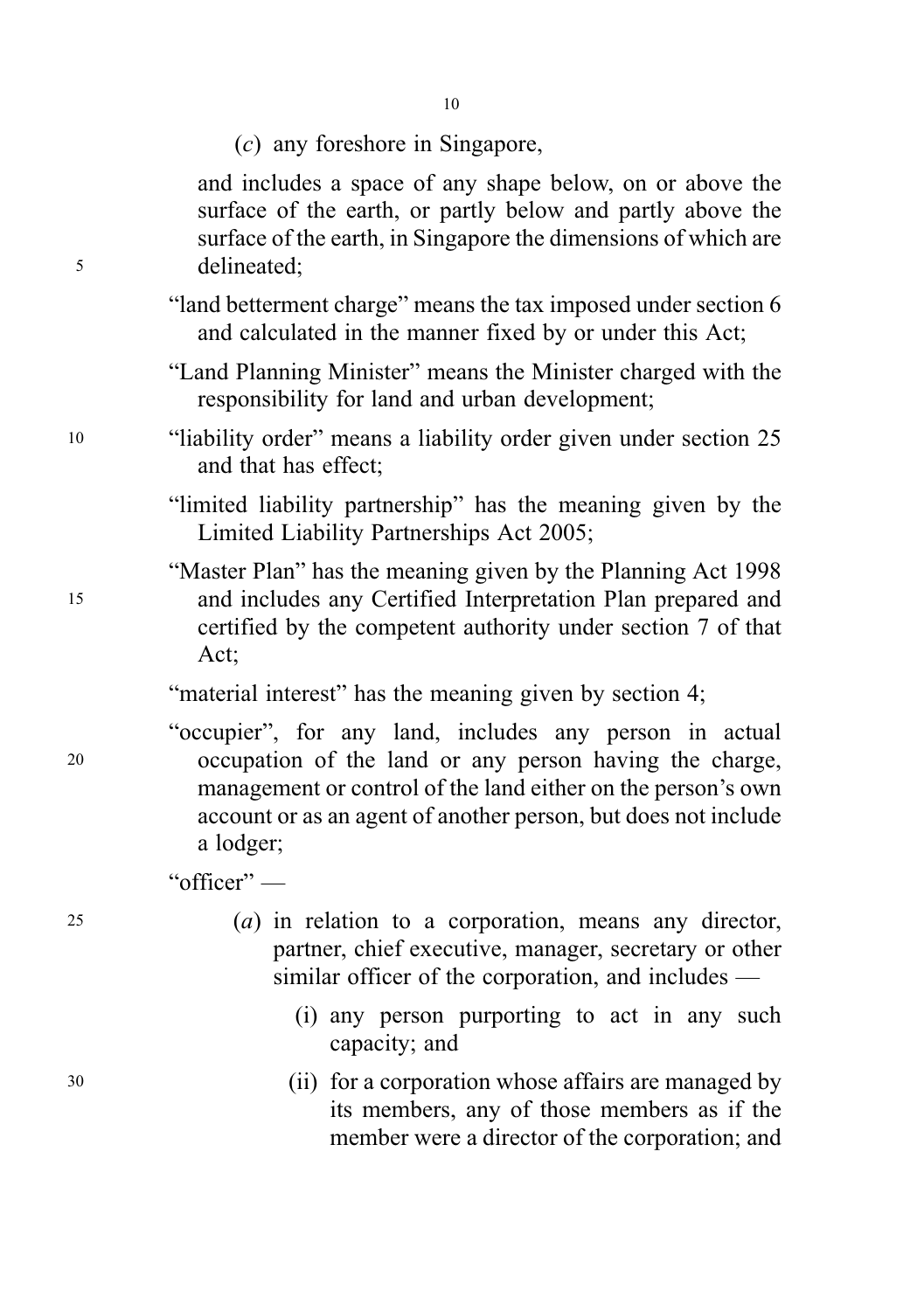- (b) in relation to an unincorporated association (other than a partnership), means the president, the secretary, or any member of the committee of the unincorporated association, and includes —
	- (i) any person holding a position analogous to that  $\frac{5}{5}$ of president, secretary or member of a committee of the unincorporated association; and
	- (ii) any person purporting to act in any such capacity; 10

"partner" includes a person purporting to act as a partner;

- "penalty tax" means the penalty tax imposed under Division 2 of Part 6;
- "planning permission" means permission required by section 12(1) of the Planning Act 1998 to carry out or 15 permit the carrying out of any development of any land outside a conservation area;
- "predecessor Act", in relation to the Planning Act 1998, means the Planning Act (Cap. 232, 1990 Ed.) repealed by the Planning Act 1998; 20
- "provisional permission" means provisional permission granted under section 17(1) of the Planning Act 1998;
- "public authority" means a body established by or under any public Act to perform a public function;
- "rectification order" means a rectification order given under <sup>25</sup> section 40:
- "Regulations" means any regulations made by the Authority under section 64, or by the Minister under section 65;
- "relevant point in time" has the meaning given by section 8(3) and  $(4)$ ; 30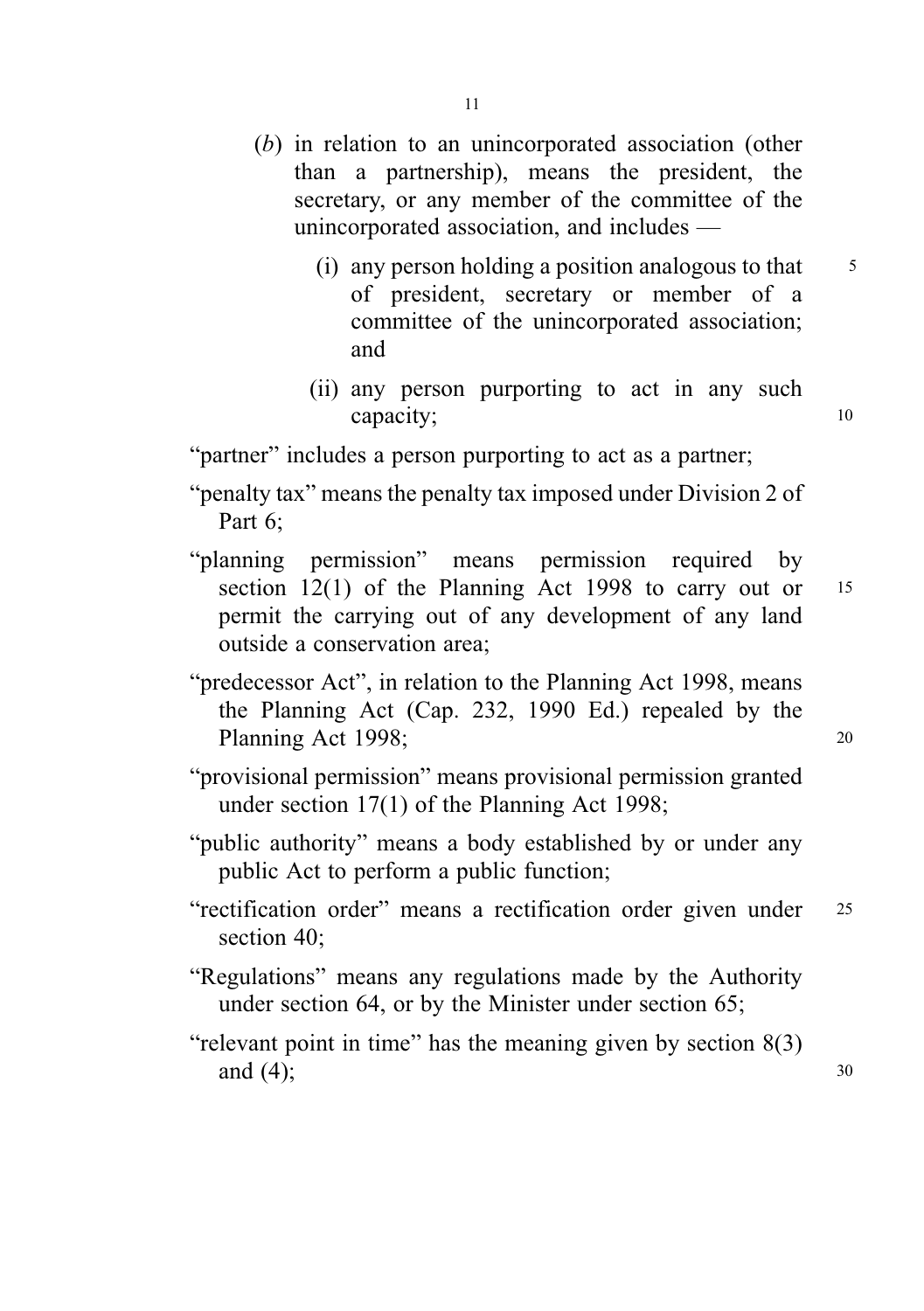"restrictive covenant" means a reservation, restriction, covenant, an easement or a right in the nature of an easement, that is expressed in a State title for any land, and binding the owner of the land under the State title —

- <sup>5</sup> (a) to refrain from using the land subject to the State title in a particular way, or from doing a particular thing in relation to that land;
- (b) to not sublet, subdivide or otherwise deal with the land, or part of the land, without the permission of the <sup>10</sup> Authority; or
	- (c) to construct, replace or maintain, or limit the type, style or proportion of building materials that may be used in the construction, replacement or maintenance of, any building on that land,
- <sup>15</sup> and includes a controlled activity restrictive covenant, but excludes any reservation, restriction, covenant, easement or right in the nature of an easement in a State title that is imposed or created by or under the provisions of an Act;

"revised liability order" has the meaning given by section 27;

- <sup>20</sup> "special condition" means a reservation, restriction or covenant expressed in a directly allotted State title, requiring the initial owner of the land that is the subject of the State title to refrain from abandoning or changing the use of the land in a particular way, failing which the lessor is entitled to demand <sup>25</sup> the surrender of the land;
	- "State title" means any of the following issued or granted (whenever) in respect of land by or on behalf of the Crown or the East India Company, or under the State Lands Act 1920 or any written law repealed by that Act:
- <sup>30</sup> (a) any grant in fee simple;
	- (b) any grant of an estate in perpetuity;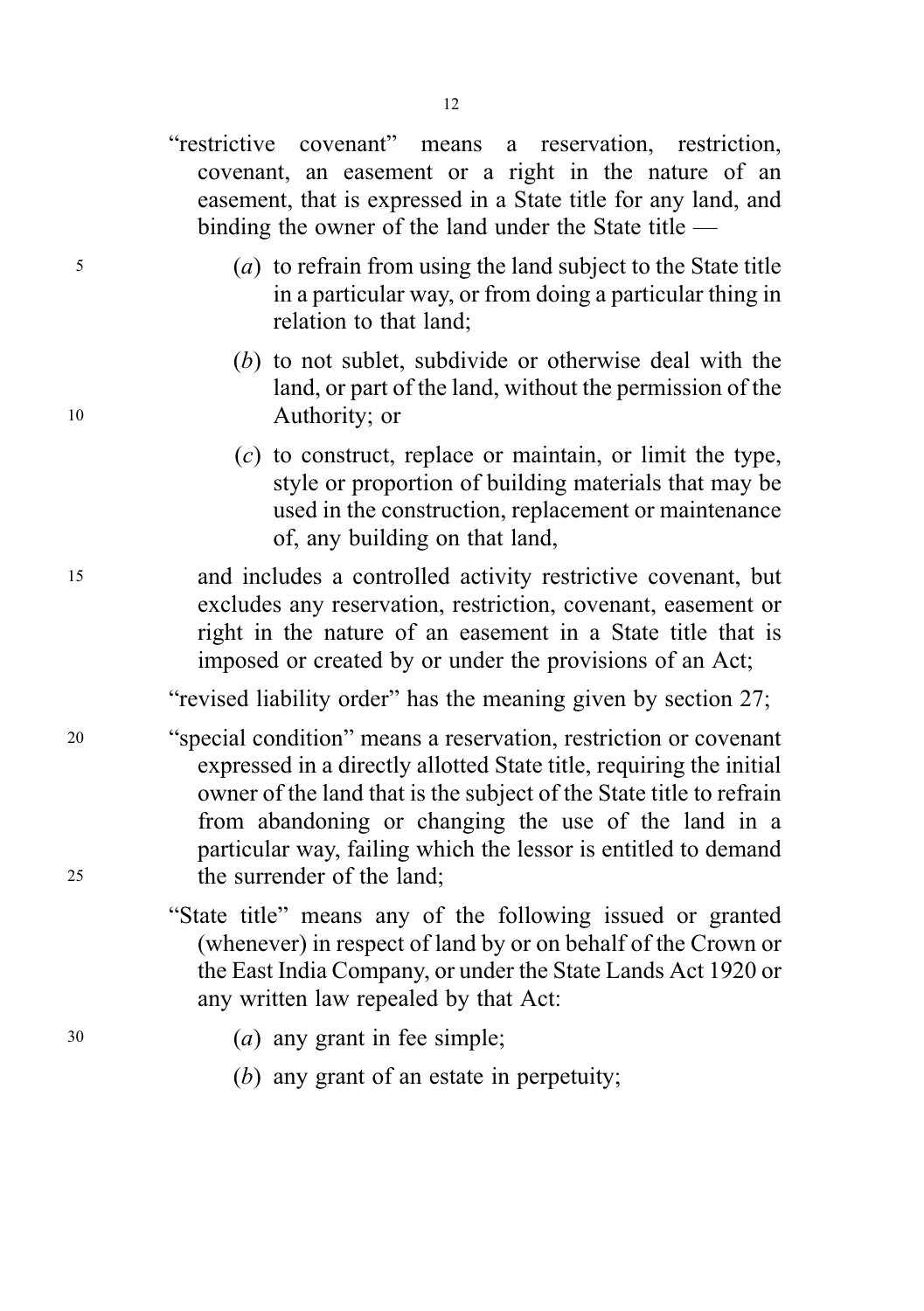(c) any State lease (of whatever tenure),

but excludes any tenancy or like agreement for a term of less than 10 years, and any temporary occupation licence, in respect of land;

- "strata subdivision" has the meaning given by section  $3(1)$  of the  $\frac{5}{5}$ Land Titles (Strata) Act 1967;
- "subdivision", for any land, means the division of the land into 2 or more parts which can be conveyed, assigned, transferred, subleased or otherwise disposed of, and includes a strata subdivision of any building after completion of the building 10 comprised in a development of the land;
- "subdivision control restrictive covenant", for any land, means a restrictive covenant expressed in a State title for the land, binding the owner of the land under the State title to not carry out any subdivision of the land described in the State title, <sup>15</sup> with or without involving any development of the land;
- "Table of Rates method" has the meaning given by section 11;
- "taxable person" means a person who may be liable under section 15(1) for a land betterment charge;
- "trustee" includes, in addition to every person appointed or <sup>20</sup> constituted trustee by act of parties, by order or declaration of a court or by operation of law, any of the following:
	- (a) an executor or administrator, a guardian, committee, receiver or liquidator;
	- (b) every person having or taking upon himself, herself 25 or itself the administration or control of land affected by any express or implied trust or acting in any fiduciary capacity, or having the possession, control or management of land of a person under legal or other disability; 30
- "unincorporated association" means a society or body unincorporate which, under any written law, may sue or be sued, or hold property, in the name of an officer of the society or body duly appointed for that purpose;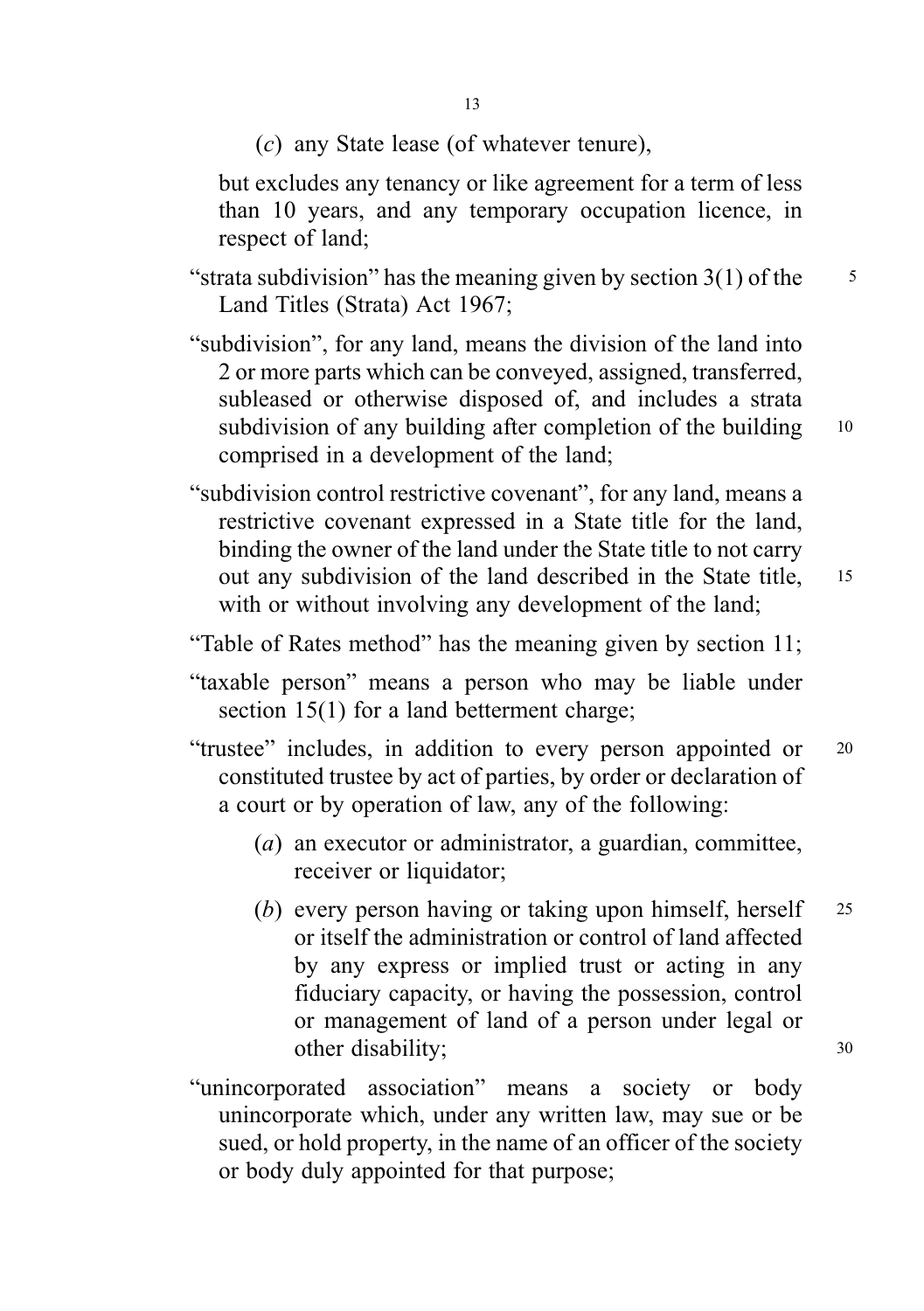- "valuation", in relation to land, means a determination of an amount that is the value of the land made in accordance with the provisions of this Act;
- "Valuation method" has the meaning given by section 10;
- <sup>5</sup> "vary", in relation to a restrictive covenant, includes to extinguish the restrictive covenant;
	- "written permission" means a planning permission or conservation permission.
	- $(2)$  In this Act —
- <sup>10</sup> "Charities Act 1994" includes the Charities Act (Cap. 37, 2007 Ed.) until it is revised and citable by the short title "the Charities Act 1994";
- "Criminal Procedure Code 2010" includes the Criminal Procedure Code (Cap. 68, 2012 Ed.) until it is revised and <sup>15</sup> citable by the short title "the Criminal Procedure Code 2010";
	- "Interpretation Act 1965" includes the Interpretation Act (Cap. 1, 2002 Ed.) until it is revised and citable by the short title "the Interpretation Act 1965";
- "Land Titles (Strata) Act 1967" includes the Land Titles (Strata) <sup>20</sup> Act (Cap. 158, 2009 Ed.) until it is revised and citable by the short title "the Land Titles (Strata) Act 1967";
- "Limited Liability Partnerships Act 2005" includes the Limited Liability Partnerships Act (Cap. 163A, 2006 Ed.) until it is revised and citable by the short title "the Limited Liability <sup>25</sup> Partnerships Act 2005";
	- "Penal Code 1871" includes the Penal Code (Cap. 224, 2008 Ed.) until it is revised and citable by the short title "the Penal Code 1871";
- "Planning Act 1998" includes the Planning Act (Cap. 232, <sup>30</sup> 1998 Ed.) until it is revised and citable by the short title "the Planning Act 1998";
	- "Singapore Land Authority Act 2001" includes the Singapore Land Authority Act (Cap. 301, 2002 Ed.) until it is revised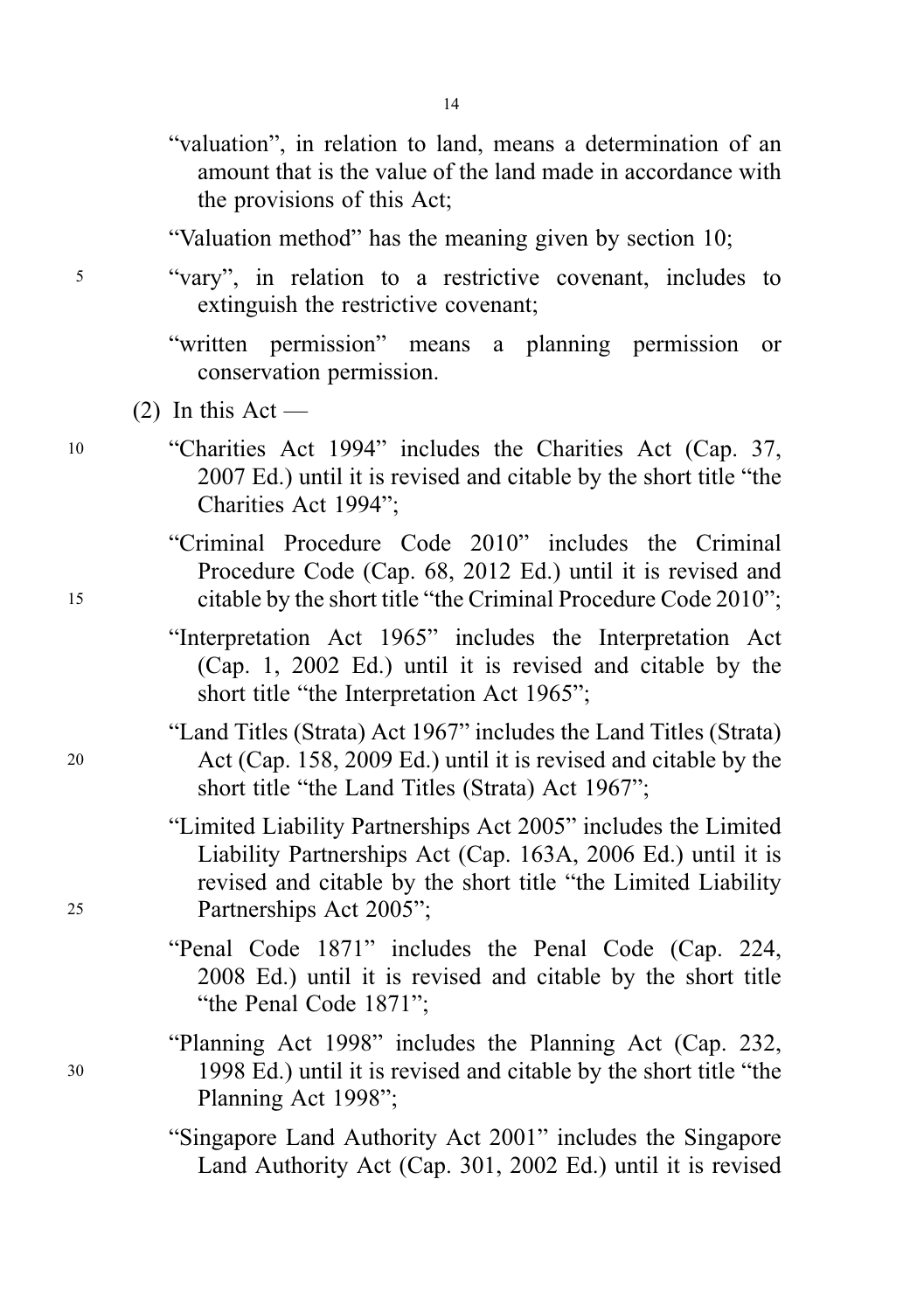and citable by the short title "the Singapore Land Authority Act 2001";

"State Lands Act 1920" includes the State Lands Act (Cap. 314, 1996 Ed.) until it is revised and citable by the short title "the State Lands Act 1920". The state of the state of the state of the state of the state of the state of the state of the state of the state of the state of the state of the state of the state of the state of the state of the

### Meaning of "chargeable consent"

3.—(1) In this Act, a reference to "chargeable consent" in relation to any land is a reference to —

- (a) the grant, on or after the appointed day, of a planning permission or conservation permission in relation to the <sup>10</sup> land, as a result of which a person is entitled to carry out a development of the land;
- (b) a varying by the Authority, on or after the appointed day, of any of the following restrictive covenants in a State title or a concessional State title relating to the land: <sup>15</sup>
	- (i) a development control restrictive covenant, as a result of which a person is entitled to carry out a development of the land without any subdivision of the land that is the subject of the development control restrictive covenant: 20
	- (ii) a subdivision control restrictive covenant, as a result of which a person is entitled to carry out a subdivision of the land (with or without any development of the land) that is the subject of the subdivision control restrictive covenant: 25
	- (iii) a controlled activity restrictive covenant, as a result of which a person is entitled to carry on or not carry on, or to stop carrying on, a controlled activity that is the subject of the controlled activity restrictive covenant; or 30
- (c) the accepting of a lodgment, on or after the appointed day, of any plans for a development of the land deemed authorised without express written permission.

15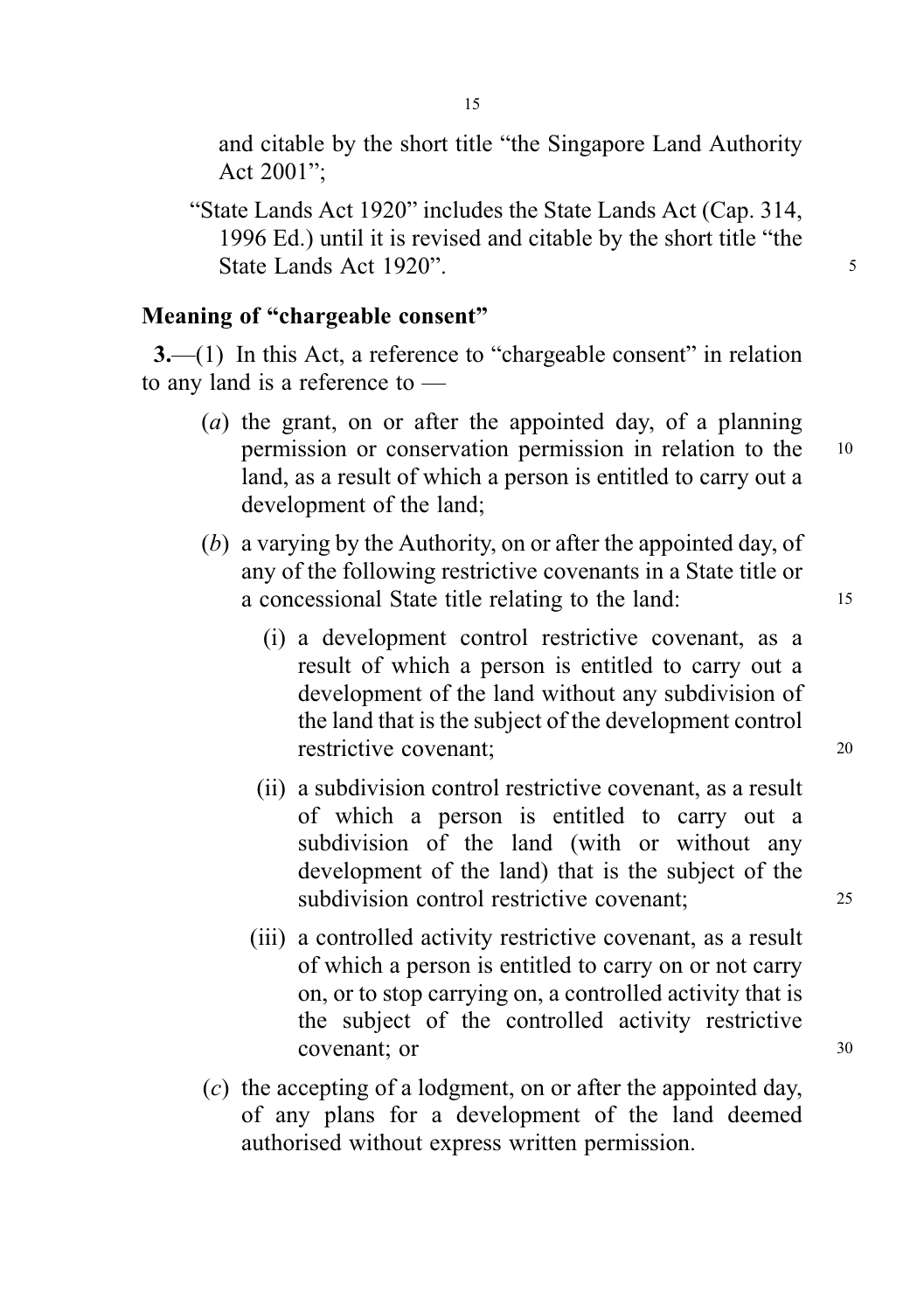16

(2) A chargeable consent by way of varying a restrictive covenant in a State title relating to land must not be regarded as given until —

- (a) the date of the deed of release, or the date a contract or an agreement, for varying the restrictive covenant is entered <sup>5</sup> into between the Authority and the owner of the land, whichever date is earlier;
- (b) where the deed of release, or the contract or agreement, for varying the restrictive covenant is undated, the date on which the deed, contract or agreement is executed by the <sup>10</sup> Authority, whichever date is earliest; or
	- (c) where the deed of release, or the contract or agreement, for varying the restrictive covenant is subject to any condition precedent for the variation to take effect, the date when all those conditions are satisfied.
- <sup>15</sup> (3) However, where a person is not entitled to carry out a development of any land except as a result of more than one of the following events:
- (a) a varying of a restrictive covenant in a State title relating to the land and the restrictive covenant is not any of those 20 mentioned in subsection  $(4)(a)$ ;
	- (b) the grant of a planning permission or conservation permission in relation to the land;
- (c) the accepting of a lodgment of any plans for a development of the land deemed authorised without express written <sup>25</sup> permission,

then despite subsections (1) and (2), a chargeable consent must be regarded as given in relation to the development of the land upon the happening of the earliest of those events, and all other subsequent chargeable consents must be disregarded for the purposes of this Act.

- <sup>30</sup> (4) Where a person is not entitled to carry out a development of any land except as a result of more than one of the following events:
	- (a) a varying of any of the following restrictive covenants in a State title relating to the land: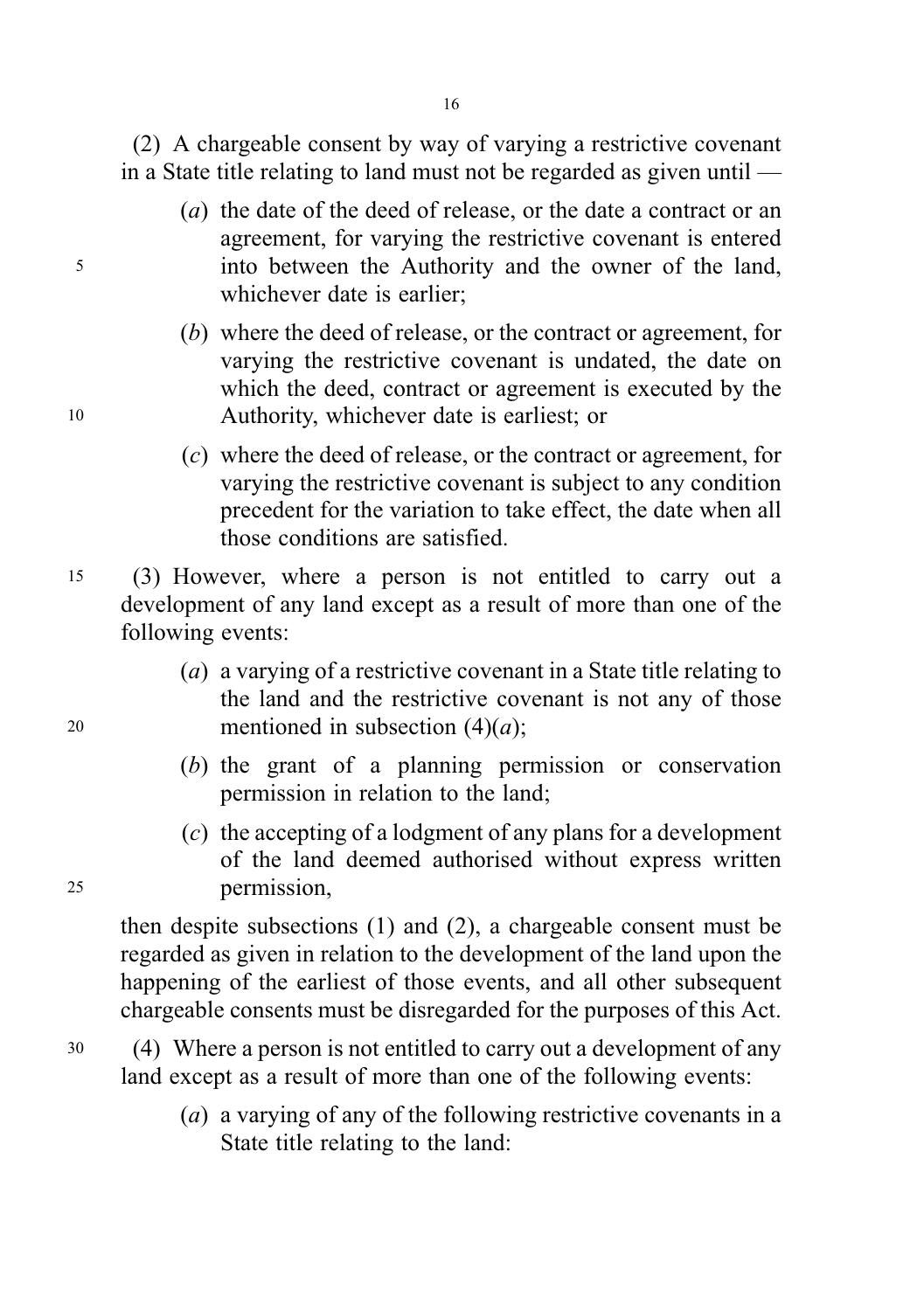- (i) a special condition in a directly allotted State title relating to the land;
- (ii) a restrictive covenant in a concessional State title relating to the land;
- (iii) a controlled activity restrictive covenant in a State 5 title relating to the land;
- (iv) a subdivision control restrictive covenant in a State title relating to the land;
- (b) the grant of a planning permission or conservation permission in relation to the land; 10
- (c) the accepting of a lodgment of any plans for a development of the land deemed authorised without express written permission,

then despite subsections (1) and (2), only the varying of a restrictive covenant mentioned in paragraph  $(a)$  is regarded as the giving of 15 chargeable consent in relation to the development of the land, and the happening of events in paragraphs  $(b)$  and  $(c)$  must be disregarded for the purposes of this Act.

# Meanings of "material interest" and "owner"

4.—(1) For the purposes of this Act, a person is not an owner of any  $20$ land unless the person has a material interest in the land.

(2) Subject to subsection (3), a "material interest" in any land means a legal interest in the land which is —

- (a) an estate in fee simple;
- (b) an estate in perpetuity; 25
- (c) a leasehold estate under a State title of whatever tenure; or
- (d) subject to subsection (3), an interest in the land entitling the person to receive rent of the land (whether on the person's own account or as trustee for any other person or as a  $receiver$   $-$  30

(i) if the land is let to a tenant for more than 10 years; or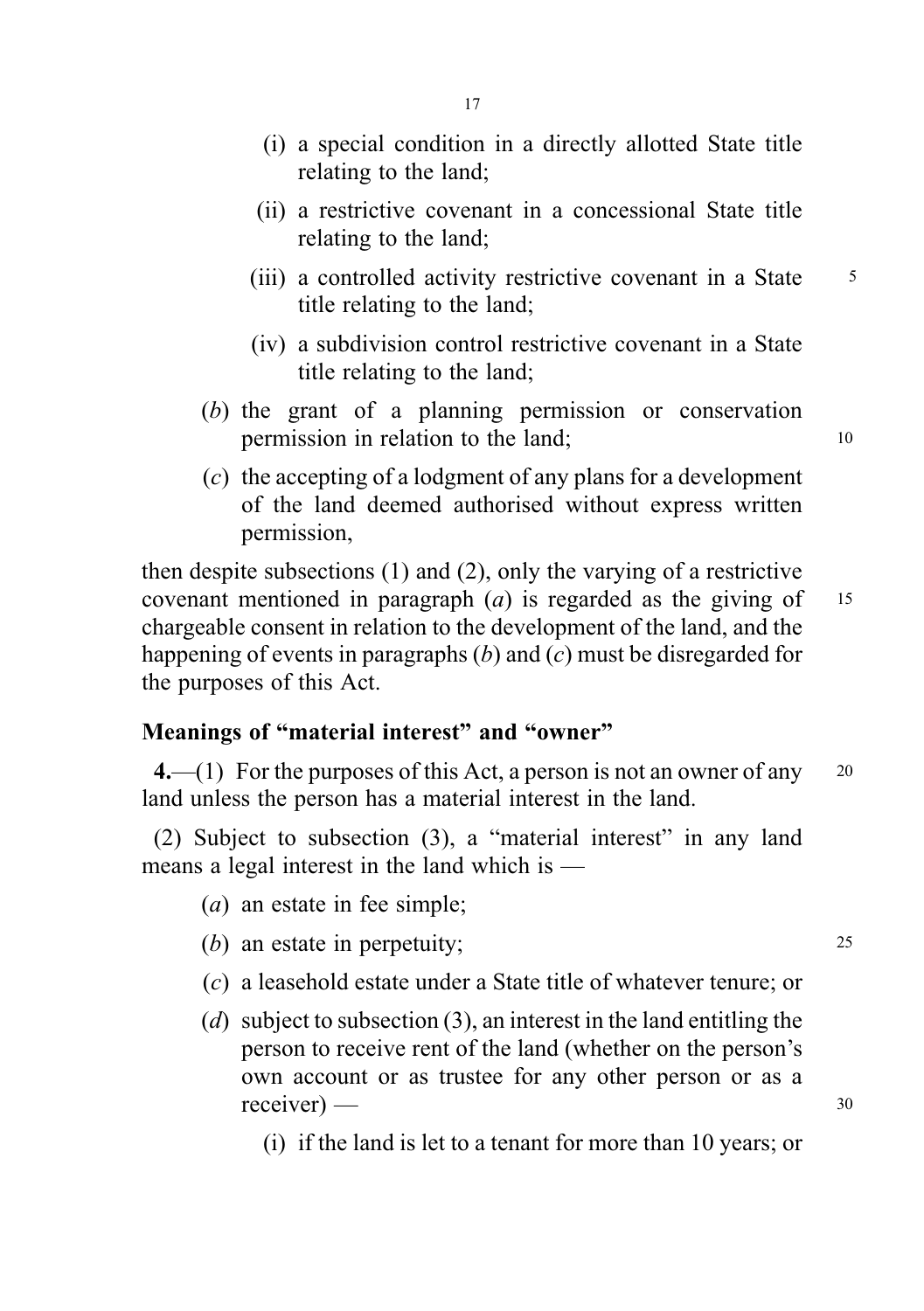(ii) if the land is in fact let for more than 10 years,

and includes a mortgagee in possession.

- (3) For the purposes of subsection  $(2)$  —
- (a) the fact that the term of a lease may be extended pursuant <sup>5</sup> to an option exercisable wholly at the lessee's discretion must be taken into consideration in determining whether the term of the lease exceeds any periods specified in subsection  $(2)(d)$ ; and
- (b) the fact that a lease for a specified period of time is <sup>10</sup> determinable on the happening of an event within that time must not be taken into consideration in determining the term of the lease.

(4) For the purposes of this Act, a person must not be regarded as having a material interest in any land by reason only that the person <sup>15</sup> has purchased, from a developer of a development for which planning permission is granted for strata division after completion of any building comprised in the development, an estate or interest in a lot or proposed lot in the development before that completion.

(5) In subsection (4), "developer" means the person for whom or on <sup>20</sup> whose behalf any development of land is carried out.

# Purpose of Act

5. The purpose of this Act is to define and impose a tax on the increase in the value of land resulting from a chargeable consent given in relation to the land —

- <sup>25</sup> (a) that ensures the return to the community of an appropriate proportion of economic benefits from the grant of rights to develop or otherwise use land;
- (b) that affords certainty and transparency through rules and processes for calculating most land betterment charges that <sup>30</sup> refer to fixed rates or formulae without need for valuation;
	- (c) that would promote land development activity in Singapore and support outcomes which accord with the land planning and urban development system and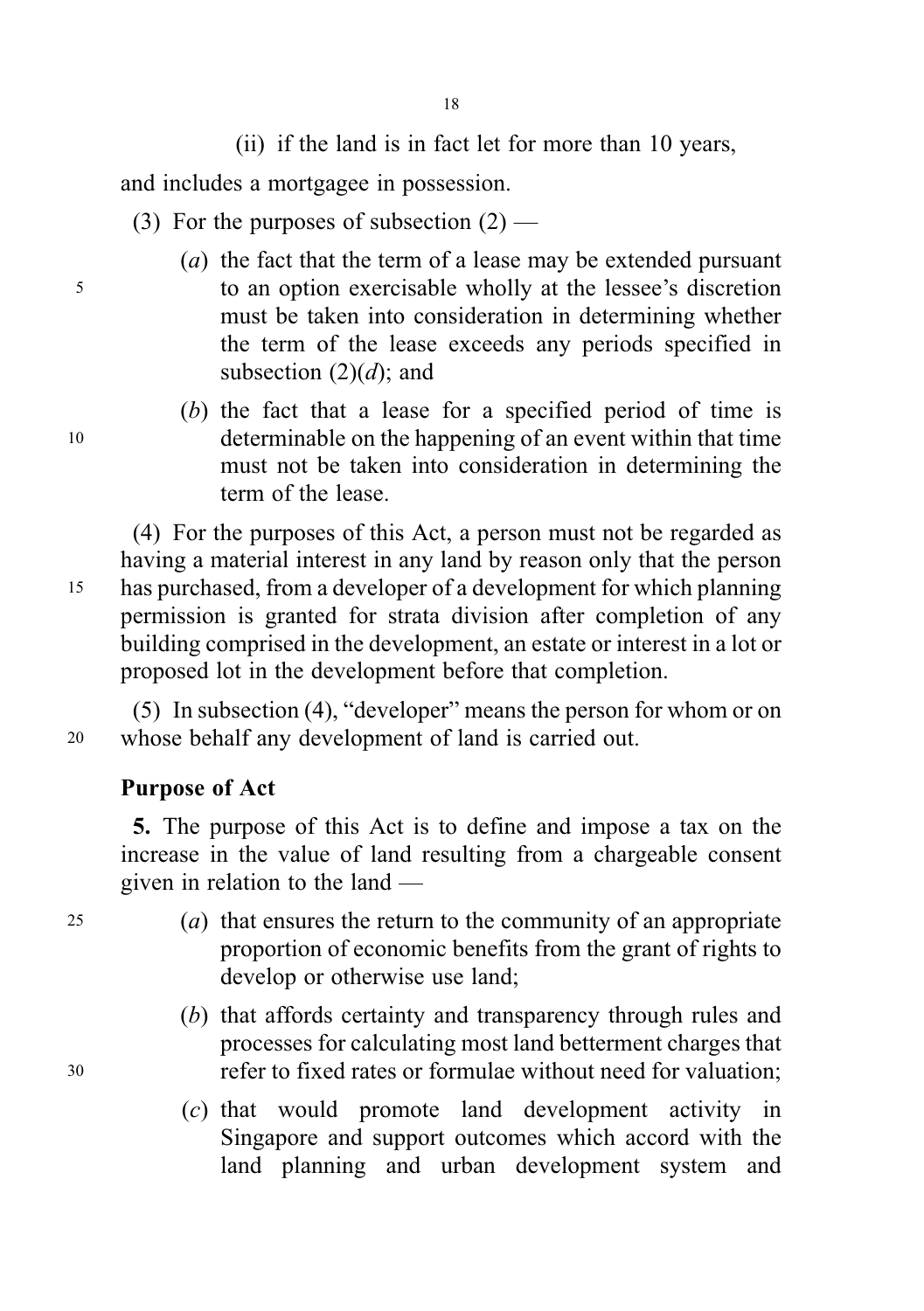productivity enhancement measures for the construction industry in Singapore; and

(d) that will promote or encourage environmentally sustainable development or use of land that balances the interests of current and future generations in Singapore.  $\frac{5}{10}$ 

### PART 2

# LAND BETTERMENT CHARGE

#### Land betterment charge is tax

6. A tax called a land betterment charge is charged in accordance with the provisions of this Act in respect of each chargeable consent 10 given in relation to a development or subdivision of, or a controlled activity with respect to, any land.

### Tax is on increase in value of land

7.—(1) A land betterment charge payable in respect of any chargeable consent given in relation to a development or <sup>15</sup> subdivision of, or a controlled activity with respect to, any land is on the increase in the value of the land likely to accrue from the giving of the chargeable consent that is leviable under this Act.

(2) For the purposes of this Act, the leviable increase in the value of any land likely to accrue from the giving of a chargeable consent in <sup>20</sup> relation to a development or subdivision of, or a controlled activity with respect to, the land is the prescribed percentage according to section 8 of the increase in the value of the land likely to accrue from the giving of the chargeable consent, the amount of which must be ascertained in accordance with this Act. 25

### Leviable increase in value of land

8.—(1) Subject to subsection (2), the prescribed percentage of the increase in the value of any land likely to accrue from the giving of a chargeable consent in relation to a development of the land is any percentage prescribed by Regulations — 30

(a) made under section 65; and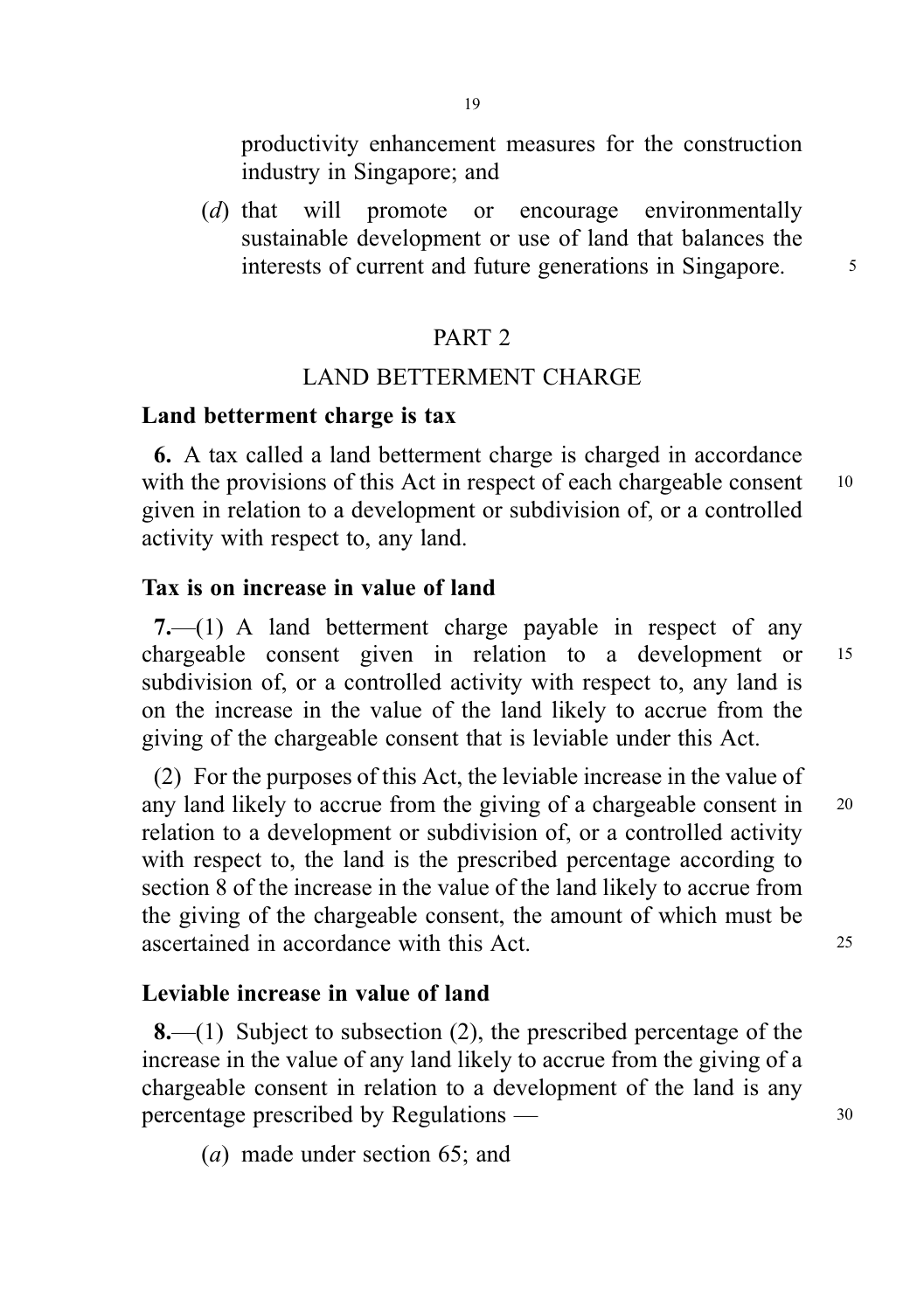- (b) in force at the relevant point in time pertaining to that chargeable consent.
- (2) In the case of a chargeable consent given in relation to  $-$
- (a) a development or a subdivision of any land by way of <sup>5</sup> varying a special condition in a directly allotted State title relating to the land, but not the following:
	- (i) a development of land without a material change of use of the land as described in the directly allotted State title;
- <sup>10</sup> (ii) a directly allotted State title (but not a concessional State title) granted to a public authority; or
- (b) a development or a subdivision of, or a controlled activity with respect to, any land by way of varying any of the following restrictive covenants in a State title relating to <sup>15</sup> the land:
	- (i) a restrictive covenant in a concessional State title;
	- (ii) a controlled activity restrictive covenant;
	- (iii) a subdivision control restrictive covenant,

the prescribed percentage of the increase in the value of the land <sup>20</sup> likely to accrue from the giving of the chargeable consent is a percentage that —

- (c) is higher than the percentage prescribed for the purposes of subsection (1); and
- (d) is prescribed by Regulations —
- <sup>25</sup> (i) made under section 65; and
	- (ii) in force at the relevant point in time pertaining to that chargeable consent.

(3) In the case of any chargeable consent given in relation to a development of any land by way of any of the following:

<sup>30</sup> (a) a planning permission or conservation permission;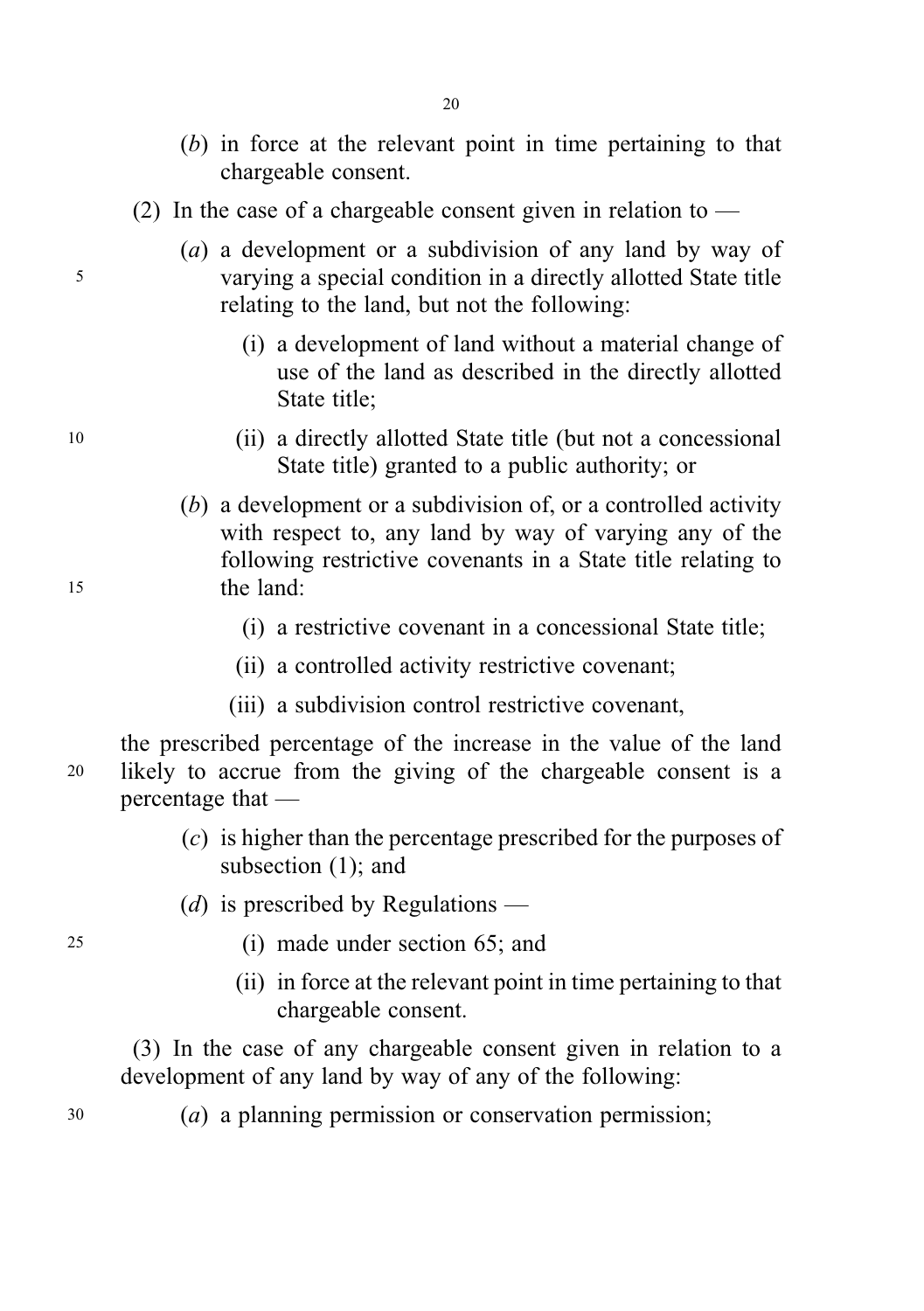- (b) a varying of a restrictive covenant in a State title (with or without a special condition) or a concessional State title relating to the land that is neither —
	- (i) a controlled activity restrictive covenant; nor
	- (ii) a subdivision control restrictive covenant,

the relevant point in time pertaining to the chargeable consent is, for the purposes of this Act —

- (c) the date a planning permission or conservation permission (as the case may be) is granted in respect of the development of the land to which the permission relates, 10 where —
	- (i) no provisional permission is granted with respect to the development of the land; and
	- (ii) no lodgment is made of any plans for development that may be deemed authorised without express <sup>15</sup> written permission;
- (d) the date where provisional permission is granted with respect to the development of the land — where any provisional permission is granted with respect to the development and final permission is granted, for that same <sup>20</sup> development of land under section 17(4) of the Planning Act 1998, following not more than one extension of the provisional permission; or
- (e) the date where provisional permission granted with respect to the development of the land is last extended — where 25 any provisional permission is granted with respect to the development and final permission is granted, for that same development of land under section 17(4) of the Planning Act 1998, following 2 or more extensions of the provisional permission. 30

(4) For the purposes of this Act, the relevant point in time pertaining to any chargeable consent not mentioned in subsection (3) is whichever of the following dates that is applicable: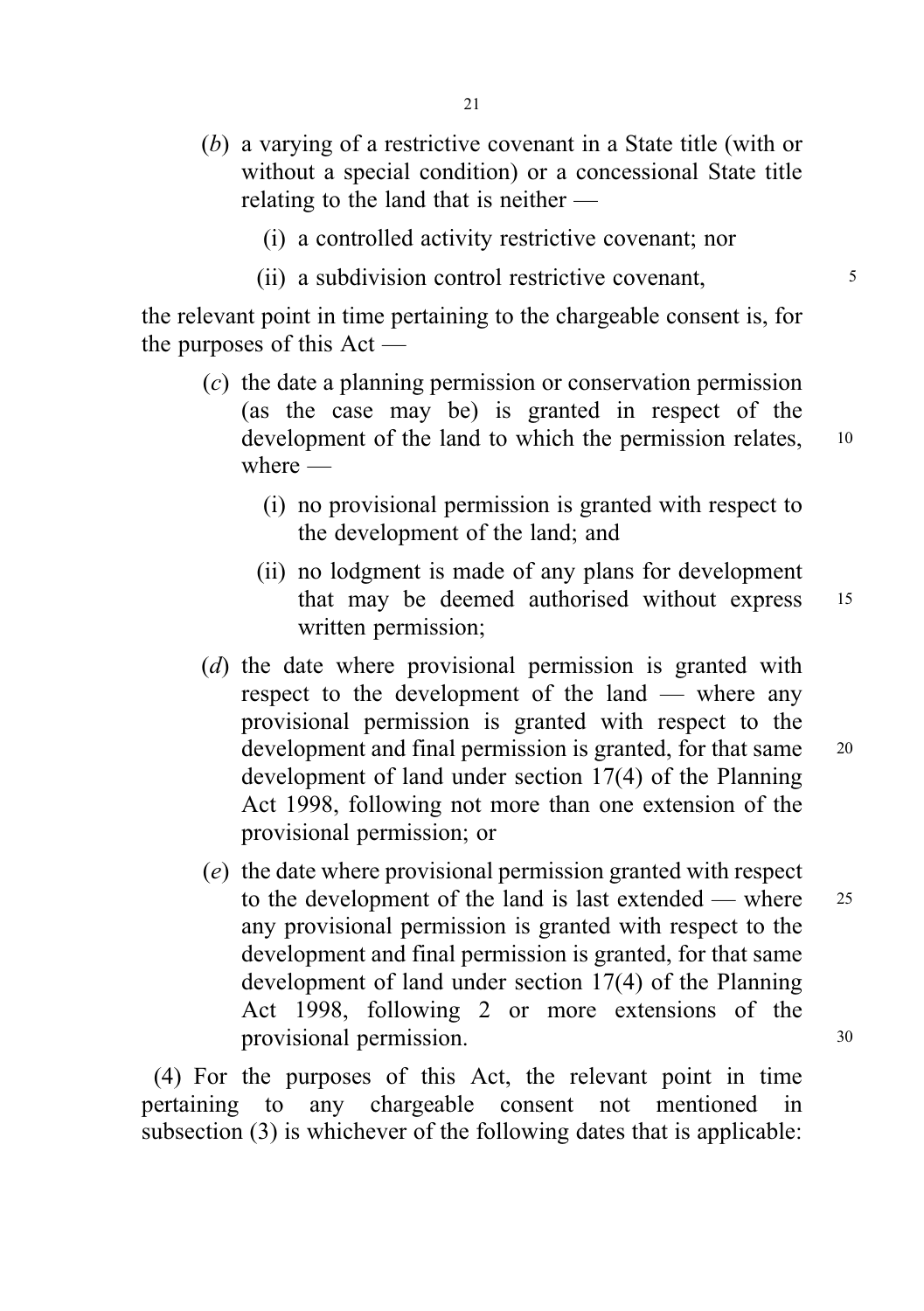- (a) for a chargeable consent that is accepting a lodgment of any plans for a development of the land deemed authorised without express written permission — the date of the acceptance of the lodgment;
- <sup>5</sup> (b) for a chargeable consent that is varying a restrictive covenant in a State title that is —
	- (i) a controlled activity restrictive covenant; or
	- (ii) a subdivision control restrictive covenant,

the date the chargeable consent is given.

<sup>10</sup> (5) This section is subject to Part 3.

### Ascertaining amount of land betterment charge

9.—(1) Subject to subsection  $(3)$ , the amount of the land betterment charge in respect of any chargeable consent given in relation to a development or a subdivision of any land not mentioned in <sup>15</sup> subsection (2) is the amount ascertained by the Table of Rates method.

(2) The amount of the land betterment charge in respect of a chargeable consent given in relation to —

- (a) a development or a subdivision of any land by way of <sup>20</sup> varying a special condition in a directly allotted State title relating to the land, but not the following:
	- (i) a development of land without a material change of use of the land as described in the directly allotted State title;
- <sup>25</sup> (ii) a directly allotted State title (but not a concessional State title) granted to a public authority; or
- (b) a development or a subdivision of, or a controlled activity with respect to, any land by way of varying any of the following restrictive covenants in a State title relating to <sup>30</sup> the land:
	- (i) a restrictive covenant in a concessional State title;
	- (ii) a controlled activity restrictive covenant;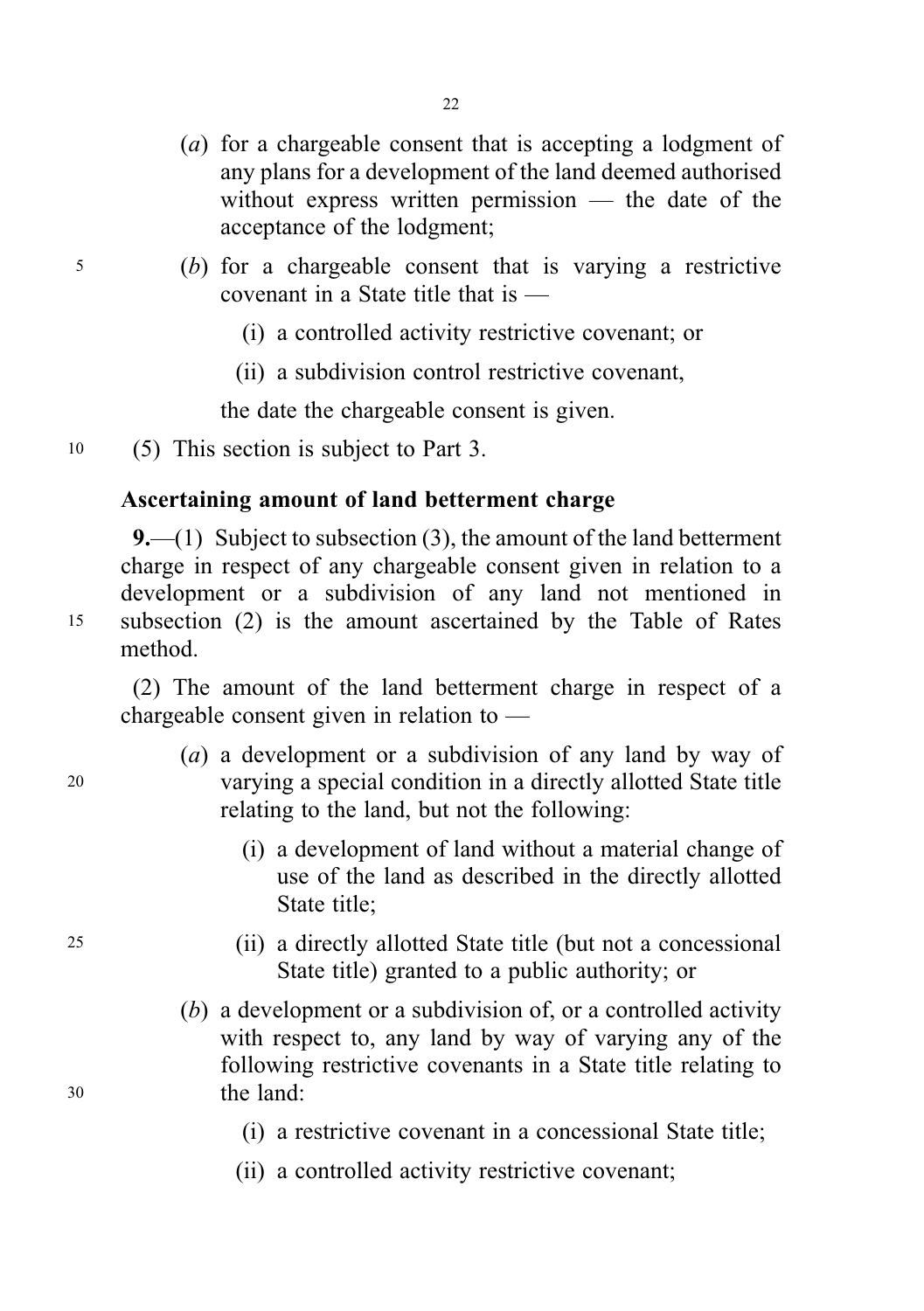(iii) a subdivision control restrictive covenant,

is the amount ascertained by the Valuation method.

(3) The amount of the land betterment charge in respect of any chargeable consent given in relation to a development of any land as described in subsection (1) may be ascertained by the Valuation  $5$ method in lieu of the Table of Rates method where —

- (a) all taxable persons concerned elect, before a liability order is given to the taxable persons, for the Valuation method to be so used; or
- (b) the Table of Rates method is inapplicable to the particular  $10$ development.
- (4) Any election under subsection  $(3)(a)$  must
	- (a) be in writing by or on behalf of the taxable person concerned;
	- (b) be in a prescribed form (if prescribed); and  $15$
	- (c) be given to the Authority within a prescribed period after the relevant point in time for the chargeable consent concerned, or such extension of that time as allowed by the Authority in any particular case.
- (5) Any election under subsection  $(3)(a)$  is irrevocable. 20

### Valuation method

10.—(1) The Valuation method of ascertaining the amount of the land betterment charge in respect of any chargeable consent given in relation to a development or subdivision of, or a controlled activity with respect to, any land involves a valuation by a designated valuer 25 according to section 8(1) or (2) and Part 3 (whichever is applicable) of the increase in the value of the land likely to accrue from the giving of the chargeable consent.

(2) For the purposes of this Act, the Chief Valuer or another individual may be appointed by the Authority to ascertain the amount 30 of land betterment charge by the Valuation method.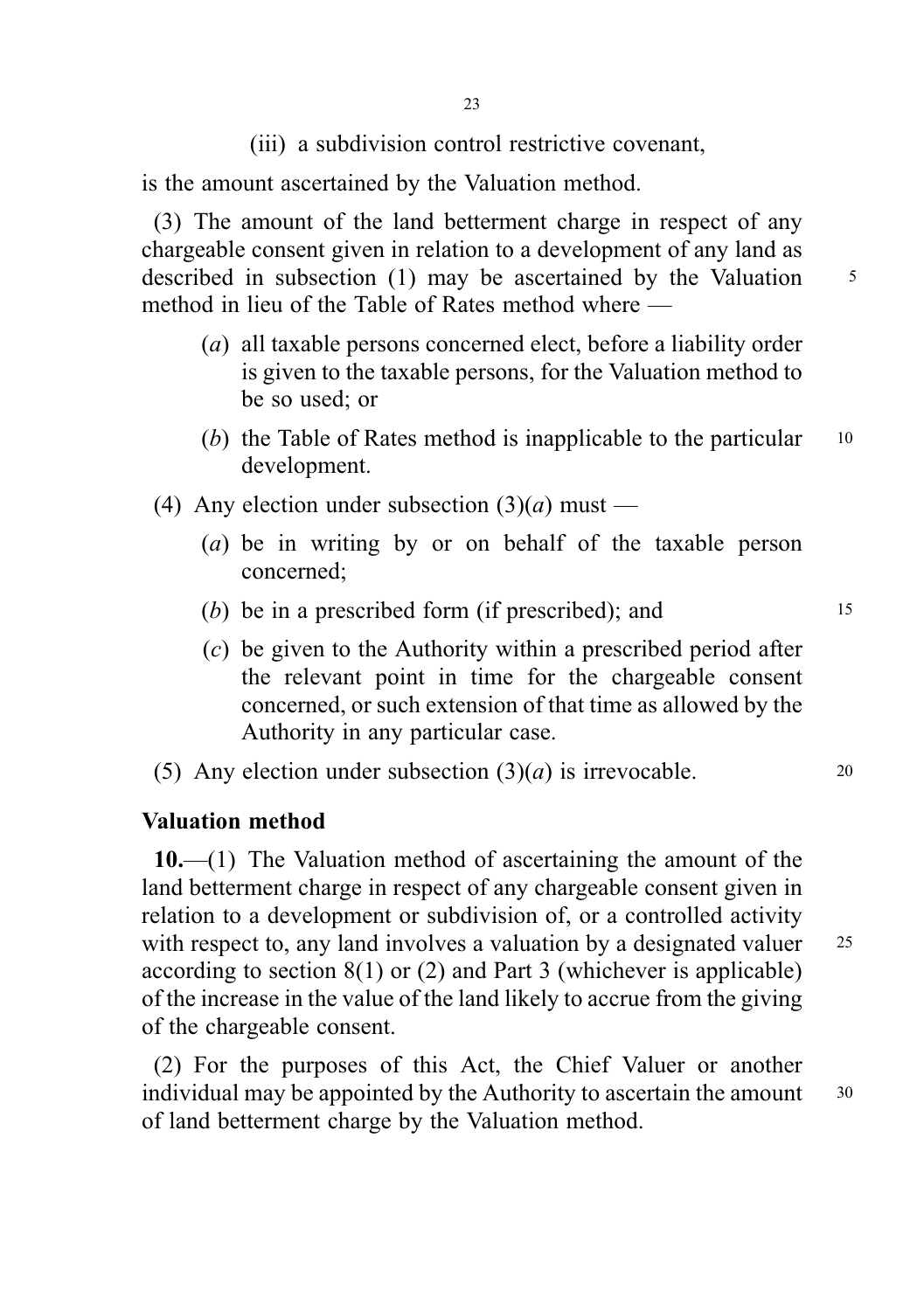(3) However, no land betterment charge ascertained using the Valuation method is payable in respect of any chargeable consent in relation to a development or subdivision of, or a controlled activity with respect to, any land where the price the land might reasonably <sup>5</sup> obtain if sold at the relevant point in time pertaining to the chargeable consent, does not exceed the price if sold before that relevant point in time.

### Table of Rates method

11.—(1) The Table of Rates method for ascertaining the amount of <sup>10</sup> the land betterment charge in respect of any chargeable consent in relation to a development of any land involves a calculation by —

- (a) first, deriving the post-chargeable valuation of the land and the pre-chargeable valuation of the land using the rates and methods prescribed by Regulations made under section 65 <sup>15</sup> or Part 3; and
	- (b) then, subtracting the pre-chargeable valuation of the land from the post-chargeable valuation of the land.

(2) However, no land betterment charge ascertained using the Table of Rates method is payable in respect of any chargeable consent in <sup>20</sup> relation to a development of any land where the post-chargeable valuation of the land does not exceed the pre-chargeable valuation.

(3) Subject to Part 3, for the purposes of assessing any land betterment charge payable in respect of a chargeable consent given in relation to any land, the pre-chargeable valuation of the land must <sup>25</sup> take into account the following:

- (a) the last authorised development of the same land, where the following were paid or payable:
	- (i) all development charges earlier paid under the Planning Act 1998 or the predecessor Act;
- <sup>30</sup> (ii) all land betterment charges earlier paid under this Act;
	- (iii) all penalty tax earlier paid under this Act;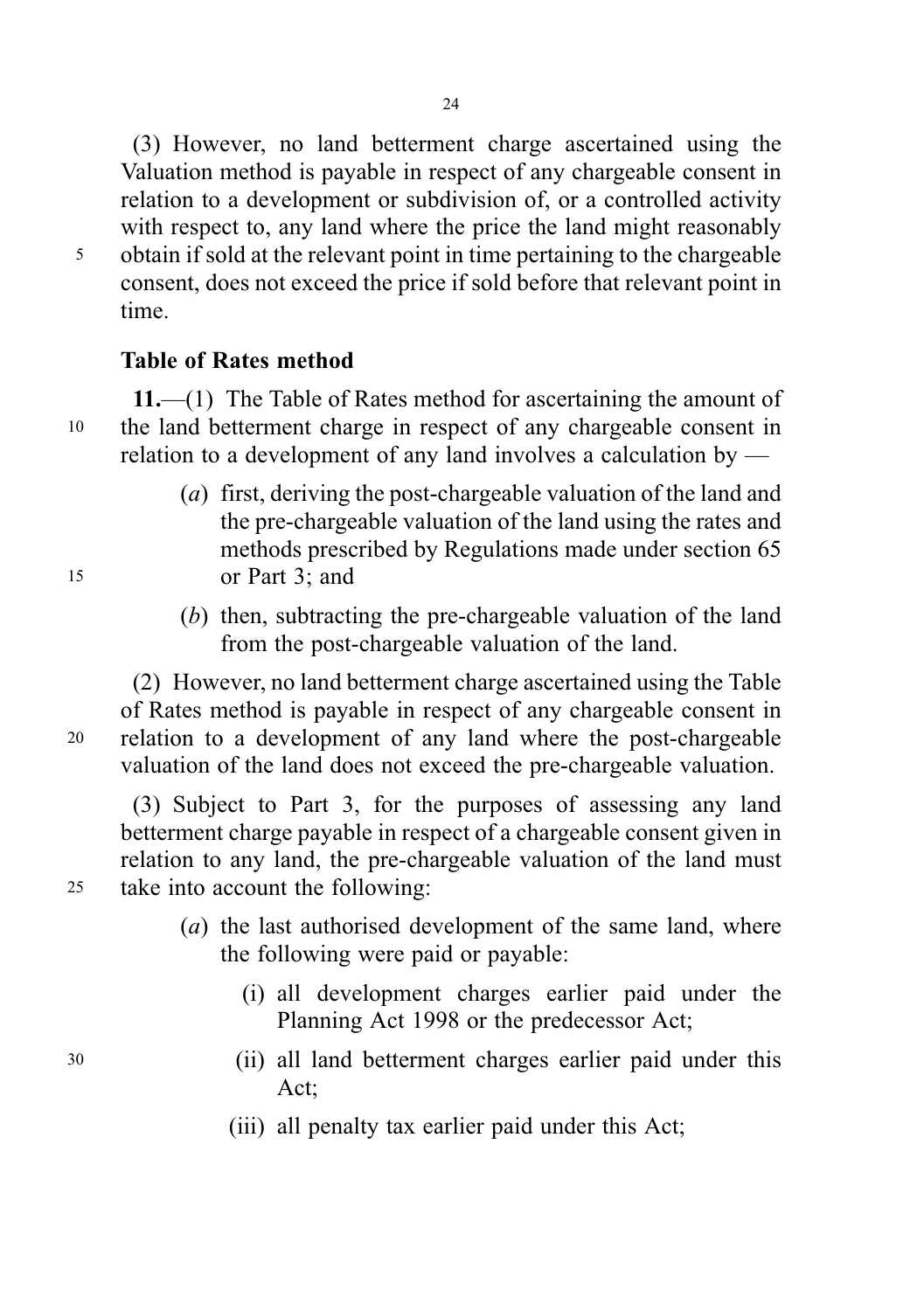- (b) any restrictive covenant expressed in a State title for the land, binding the owner of the land under the State title —
	- (i) to refrain from using or developing the land in a particular way, or from doing a particular thing in relation to that land; 5
	- (ii) to not sublet, subdivide or otherwise deal with the land, or part of the land, without the permission of the Authority; or
	- (iii) to construct, replace or maintain, or limit the type, style or proportion of building materials that may be 10 used in the construction, replacement or maintenance of, any building on that land,

if comparably higher than paragraph  $(a)$ ;

- (c) any exemption or remission from any liability to pay in connection with the last authorised development of the <sup>15</sup> same land —
	- (i) any development charge under the Planning Act 1998 or the predecessor Act; or
	- (ii) any land betterment charges under this Act;
- (d) any concessionary relief under section 13 from any 20 liability to pay any land betterment charges in connection with the last authorised development of the same land;
- (e) the absence of any liability to pay any tax mentioned in paragraph  $(a)$  in connection with the last authorised  $25$ development of the same land.

(4) However, the following must be disregarded in determining the pre-chargeable valuation of any land:

- (a) any development of the land which is not an authorised development; <sup>30</sup>
- (b) any use of the land which could be restrained by any court or is contrary to law;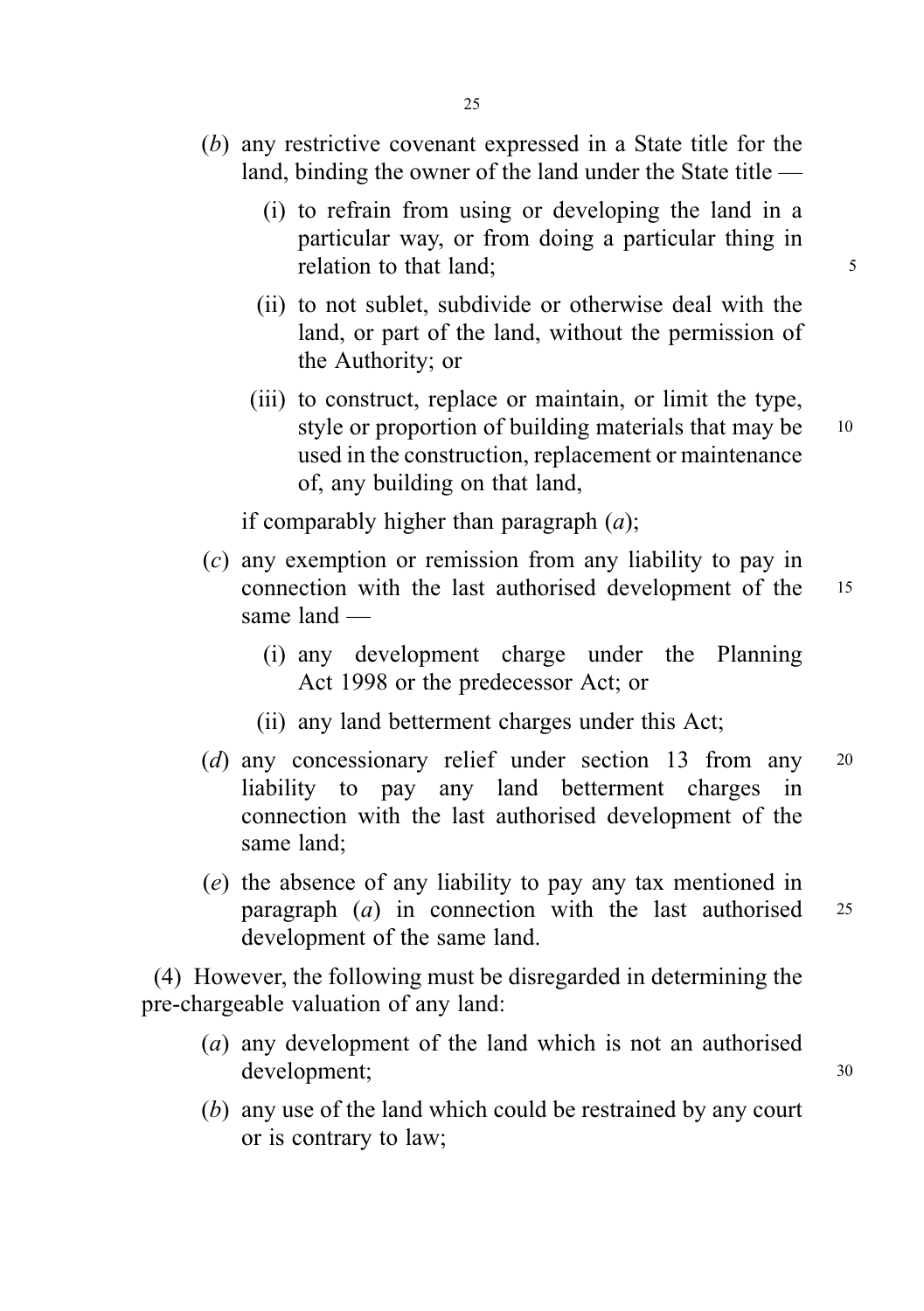- (c) any development of the land authorised by a planning permission or conservation permission granted for a specified period not exceeding 10 years;
- (d) any development of the land where the planning <sup>5</sup> permission or conservation permission granted for it has lapsed under section 20 of the Planning Act 1998 except to the extent that any of the following were paid for that development:
- (i) development charges earlier payable under the 10 Planning Act 1998 or the predecessor Act;
	- (ii) land betterment charges payable under this Act;
- (e) any development of land for use as a hotel or part of a hotel authorised by the grant of written permission under the predecessor Act between 18 April 1968 and 31 December <sup>15</sup> 1969 (both dates inclusive) on any prescribed land if —
	- (i) the use of the development as a hotel or part of a hotel has ceased; or
- (ii) the application for a planning permission or conservation permission being considered by the <sup>20</sup> competent authority for the land is for development of the land for a use other than as a hotel;
	- (f) any development of land, being a development in respect of which development charge was exempted or remitted under the Planning Act 1998, if —
- <sup>25</sup> (i) any term of an exemption or a remission under that Act provides that the development (for which development charge was exempted or remitted) must be disregarded for the Development Baseline under that Act; or
- <sup>30</sup> (ii) any term of the exemption or remission under that Act has ceased to be or is not complied with;
	- (g) any development of land, being a development in respect of which concessionary relief under section 13 was applied, if  $-$

26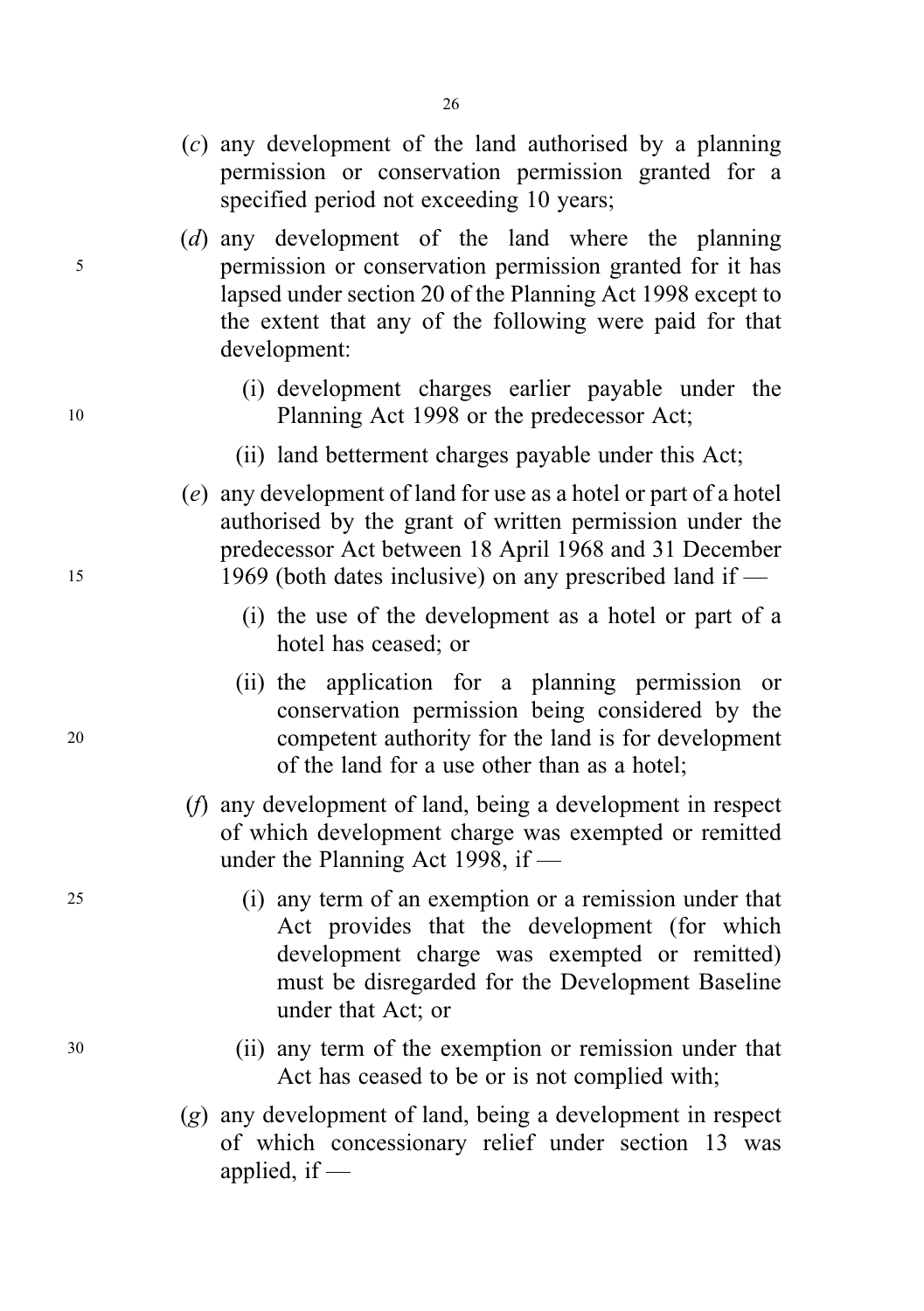- (i) any term of the concessionary relief provides that the development must be disregarded for the pre-chargeable valuation of the land; or
- (ii) any term of the concessionary relief has ceased to be or is not complied with;

 $(h)$  any matter mentioned in subsection  $(5)$ .

(5) Subject to subsection (2) and Part 3, for the purposes of assessing any land betterment charge payable in respect of a chargeable consent given in relation to any land, the post-chargeable valuation of the land must take into account <sup>10</sup> whichever of the following that the land may be put to:

- (a) the development of the land a person is entitled to carry out on the land as a result of the giving of the chargeable consent;
- (b) the entitlement to carry on or not carry on, or the release  $15$ from carrying on, a controlled activity as a result of varying a controlled activity restrictive covenant under the chargeable consent given.

(6) However, any development of land previously authorised by a planning permission or conservation permission granted for a <sup>20</sup> specified period not exceeding 10 years must be disregarded in determining the post-chargeable valuation of the land for the purposes of assessing any land betterment charge payable in respect of a current chargeable consent given in relation to a development or subdivision of, or a controlled activity with respect 25 to, the land.

### PART 3

# CONCESSIONS AND RELIEF

### General exemption

12.—(1) The Minister may, by order in the Gazette, exempt any  $30$ person or class of persons from all or any of the provisions of this Act, either generally or in a particular case and subject to such conditions as the Minister may impose.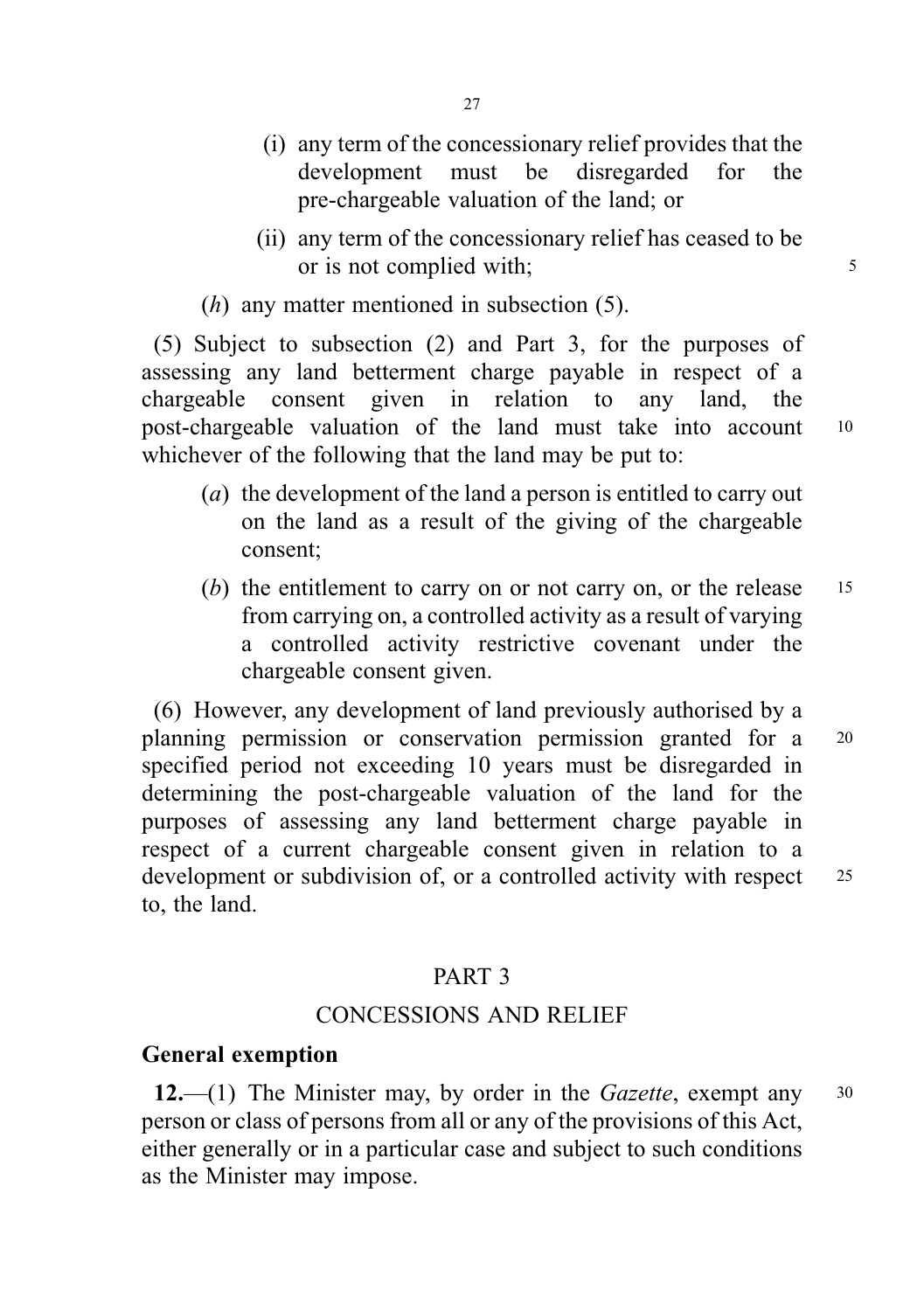(2) Every order made under subsection (1) must be presented to Parliament as soon as possible after publication in the Gazette.

# Concessionary relief for planning objectives

13.—(1) The Land Planning Minister may, after consulting the <sup>5</sup> Minister, provide by order in the Gazette for concessionary relief, for a period or permanently, from the whole or part of any land betterment charge for chargeable consent given in relation to —

- (a) a development or subdivision of any land within any land, or land in any area, specified in the order;
- <sup>10</sup> (b) a development of any land within any development or class of developments specified in the order; or
	- (c) a development or subdivision of any land within any area or other extent of development specified in the order,

if and so far as the relief appears to the Land Planning Minister to be <sup>15</sup> necessary or expedient.

(2) However, the Land Planning Minister may only make an order under subsection (1) if satisfied that the subject of the order is not covered by section 12 and —

- (a) will advance an integrated or a more optimal use of land in <sup>20</sup> Singapore or any part of Singapore, and one of the following applies:
- (i) the desirability of the proposed development or subdivision of any land in achieving economic development or maintaining the cultural, economic, <sup>25</sup> physical and social wellbeing of the people of Singapore and the community in the area concerned;
- (ii) there is an appropriate balance between potential short-term and long-term environmental effects of the proposed development or subdivision of any land <sup>30</sup> or any adverse environmental effects of development or subdivision (climate change and urban congestion, for example) that may result are otherwise avoided or minimised;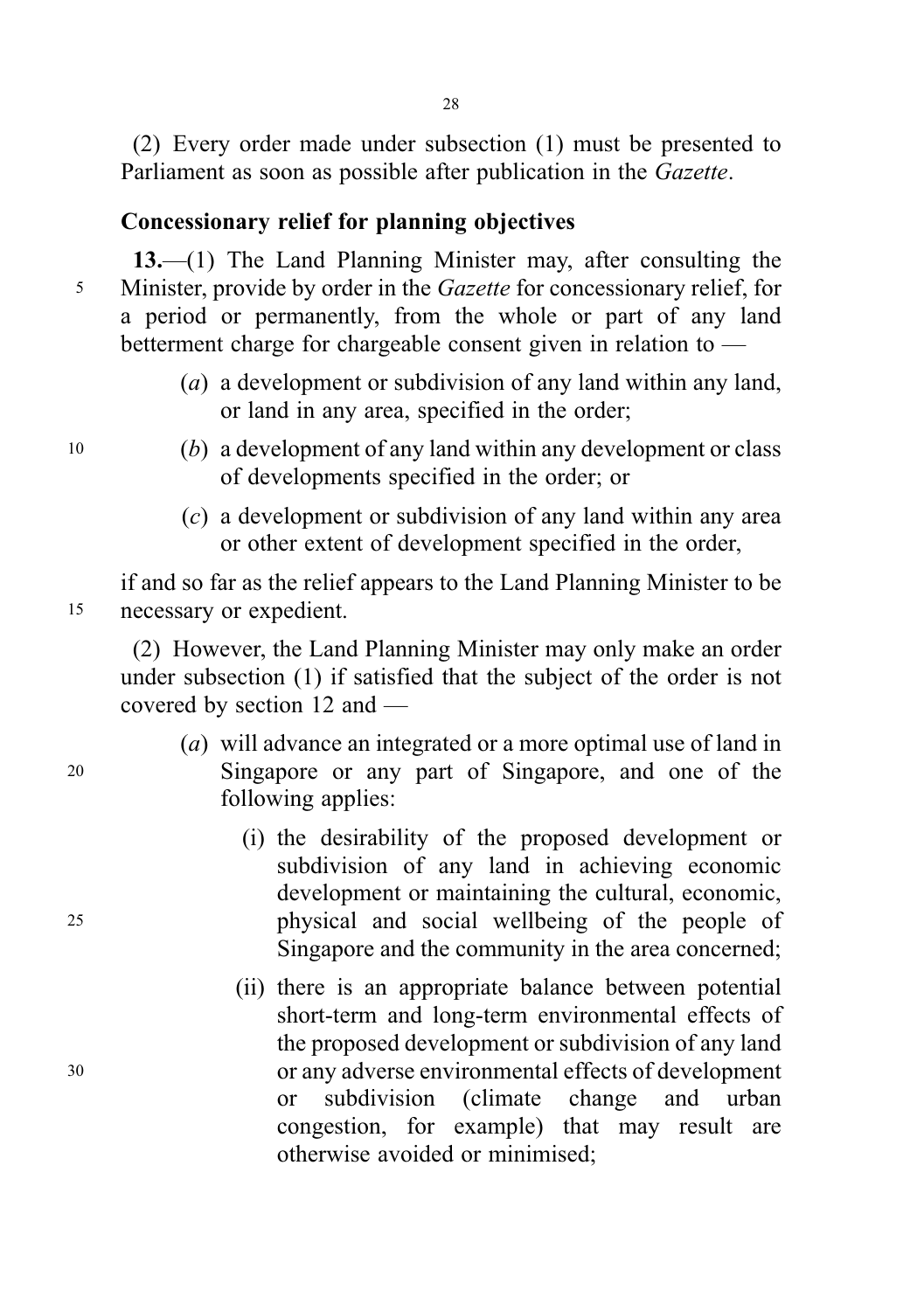- (iii) the desirability of funding (in whole or part) from any land betterment charge relating to the proposed development or subdivision of any land or other activity, the actual and expected estimated total cost of infrastructure and amenities required to support <sup>5</sup> the improvement of the area in which the development or subdivision is to take place, taking into account other actual and expected sources of funding;
- (b) will promote or encourage the greater use of technology or  $10$ other techniques and improvements in the construction process that enhance productivity in the construction industry; or
- (c) will promote or encourage environmentally sustainable development of land that balances the interests of current 15 and future generations in Singapore.
- (3) An order under subsection (1) may
	- (a) provide for a reduction of the land betterment charge chargeable, such as —
		- (i) by a reduced percentage of the increase in the value <sup>20</sup> of the land likely to accrue from the giving of a chargeable consent;
		- (ii) by specifying a higher pre-chargeable valuation for the development concerned; or
		- (iii) by providing for an off-set against the land <sup>25</sup> betterment charge payable;
	- (b) prescribe that the concessionary relief contained in the order is subject to conditions related to the matters in subsection  $(2)(a)$ ,  $(b)$  or  $(c)$ , including conditions prohibiting or restricting the disposal of or dealing with 30 land for a period; and
	- (c) provide different concessionary reliefs for land, developments and areas of different descriptions and for different circumstances.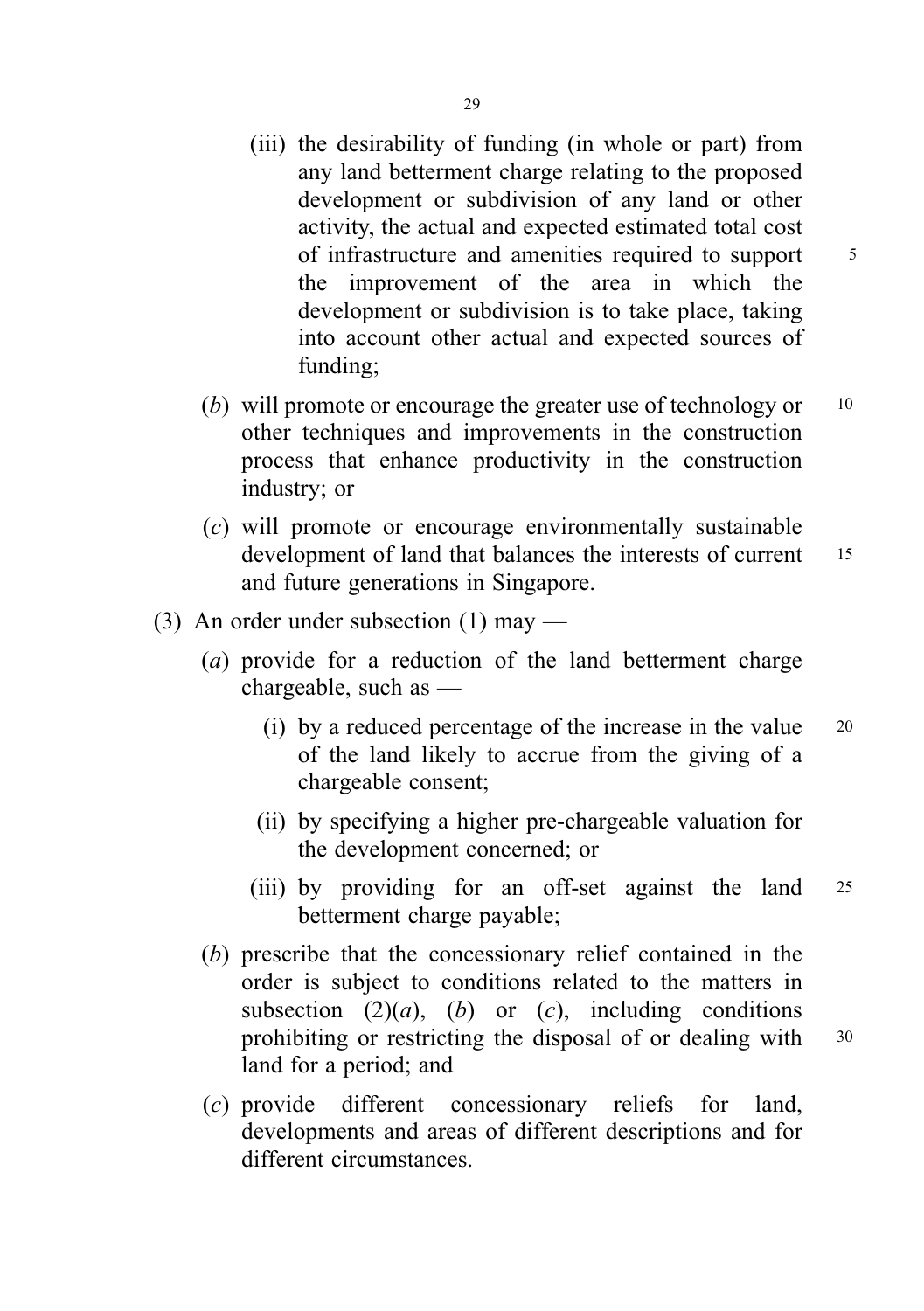(4) Section 65 applies with such modifications as are required for the making of an order under subsection (1).

(5) Where an order is made under this section and it is applicable to any land, development of land or chargeable consent described in the 5 order, then for the purposes of this Act, any reference to —

- (a) the prescribed percentage of the increase in the value of the land likely to accrue from the giving of the chargeable consent in relation to the land or a development or subdivision of the land is as specified or described in the <sup>10</sup> order; and
	- (b) the pre-chargeable valuation of the land is as specified or described in the order.

(6) Every order made under this section must be presented to Parliament as soon as possible after publication in the Gazette.

### <sup>15</sup> Remission

14.—(1) Where it is shown to the satisfaction of the Minister —

- (a) that a natural person liable to pay any land betterment charge has suffered such a loss, or is in such circumstances, that the exaction of the full amount of land betterment <sup>20</sup> charge would entail serious hardship;
	- (b) that payment of any land betterment charge payable or to become payable is likely to cause substantial hardship to a taxable person; or
- (c) that payment of any land betterment charge payable or to <sup>25</sup> become payable by a particular taxable person is not compatible with the purposes of this Act having regard to the peculiar facts of the case,

the Minister may remit the payment of the land betterment charge, either wholly or in part.

<sup>30</sup> (2) The Minister may delegate the exercise of all or any of the powers conferred upon the Minister under subsection (1) to the Authority, an employee of the Authority or a public officer, and any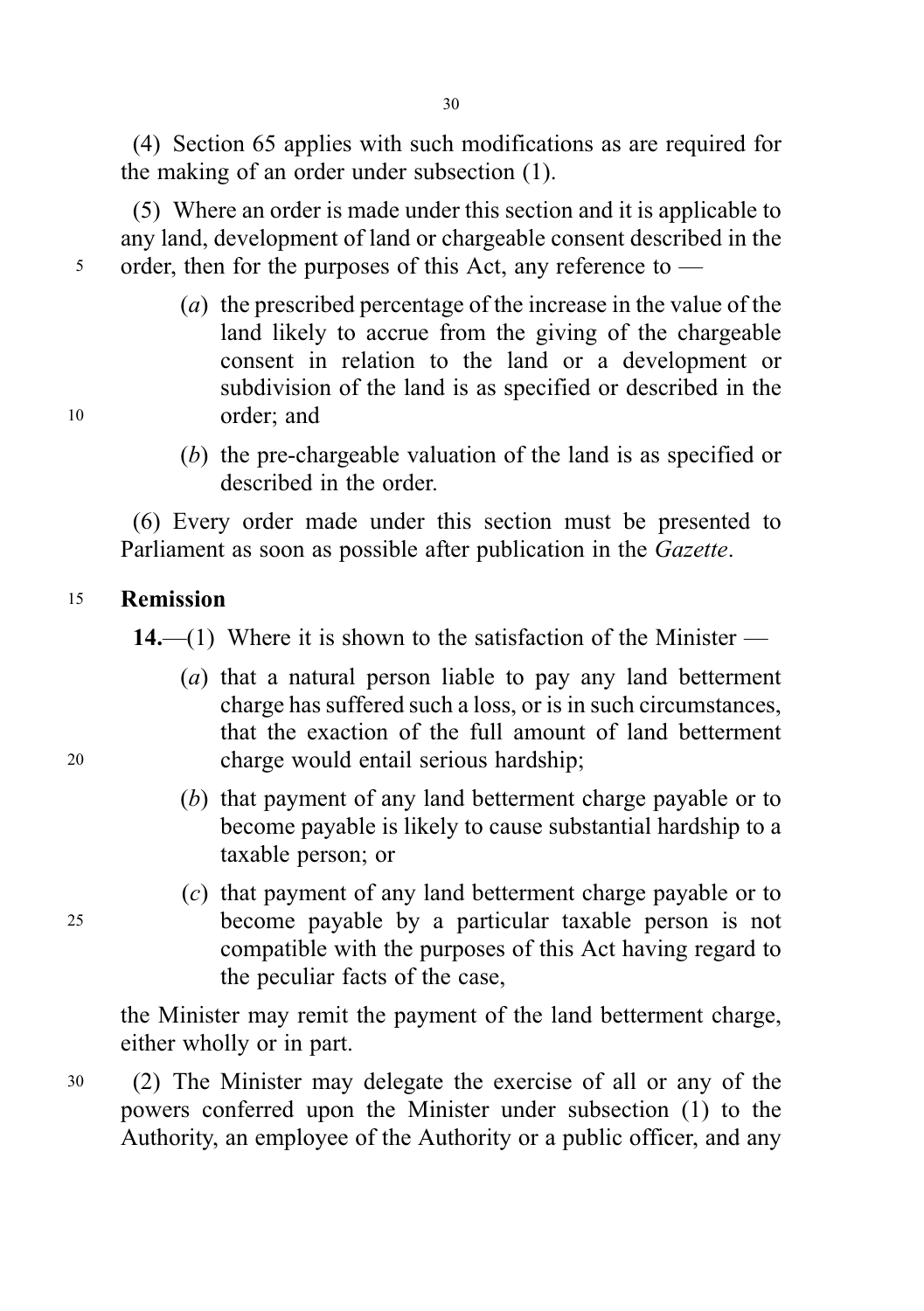reference in subsection (1) to the Minister includes a reference to the Authority or that employee or public officer, as the case may be.

(3) Any delegation under subsection (2) may be general or in a particular case and may be subject to such conditions or limitations as set out in this Act or as the Minister may specify.

(4) This section also applies to any interest imposed under section 38 and any penalty tax payable under Part 6.

### PART 4

### LIABILITY

#### $Division\ 1 - Taxable\ persons$  10

### Who is liable to pay land betterment charge

15.—(1) A land betterment charge in respect of a chargeable consent given in relation to a development or subdivision of, or a controlled activity with respect to, any land is payable —

- (a) by every person who, when the chargeable consent is  $15$ given, is an owner of the land;
- (b) by every person who gives an assumption of liability notice under section 16 that the person assumes liability to pay the land betterment charge in place of any person in  $\mathbf{p}$  paragraph  $(a)$ ; or 20
- (c) by every transferee to whom a deferred liability to pay the land betterment charge is transferred under section 23.

(2) Where a taxable person becomes liable to pay a land betterment charge for a chargeable consent given in relation to a development or subdivision of, or a controlled activity with respect to, any land, the 25 person's liability continues despite the taxable person disposing of the land or other changes in ownership of the land.

(3) This section is subject to the making of any of the following:

- (a) a deferment determination or a transfer of deferred liability under section 20 or 23, as the case may be;  $30 \text{ m}$
- (b) an exemption under section 12;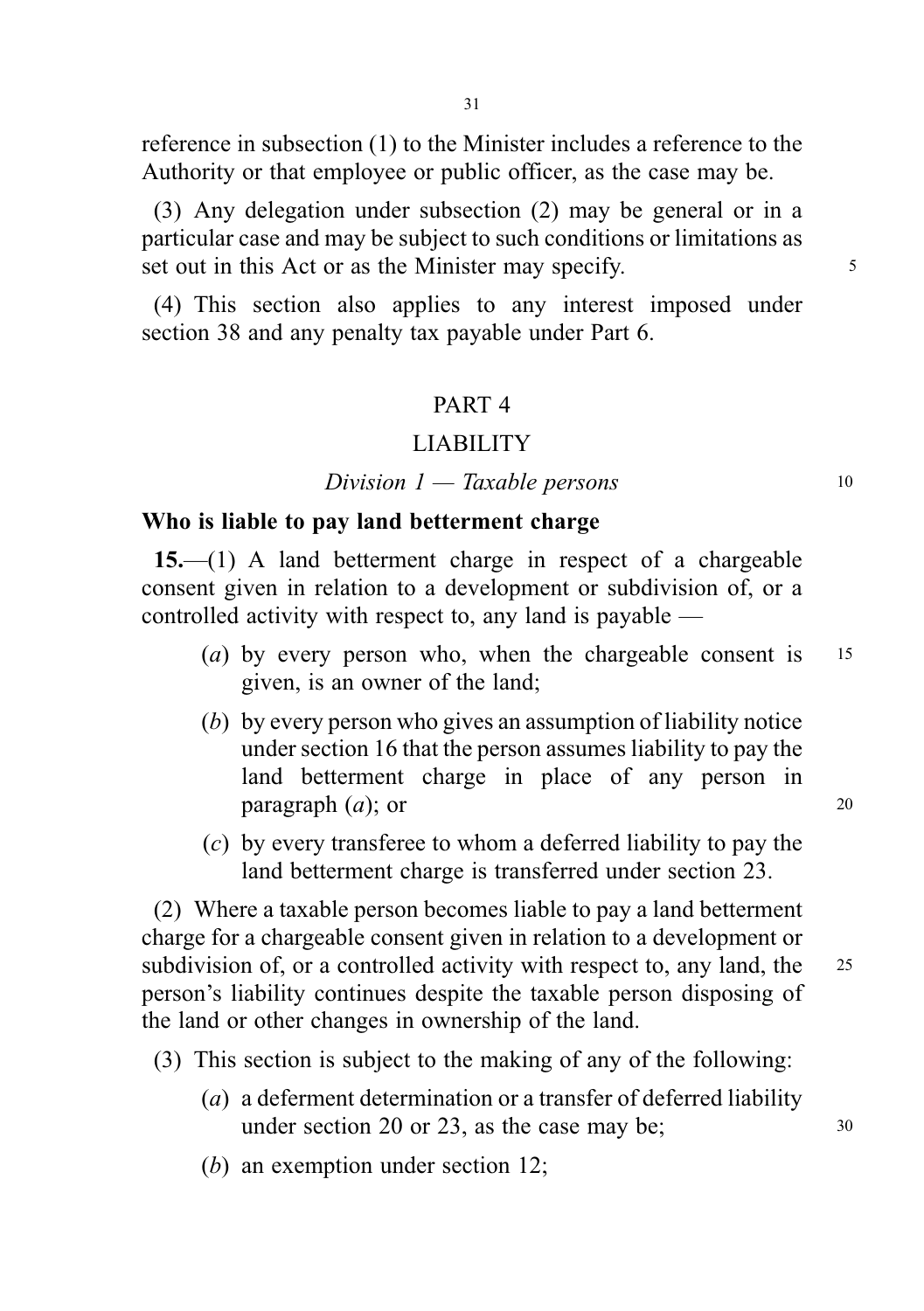(c) a remission under section 14.

# Assumed liability

 $16$ —(1) A person who wishes to assume liability to pay any land betterment charge for a chargeable consent given in relation to a <sup>5</sup> development or subdivision of, or a controlled activity with respect to, any land may give an assumption of liability notice to the Authority —

- (a) at any time before, on or after a liability order is given with respect to the chargeable consent; but
- <sup>10</sup> (b) not after a revised liability order is given with respect to the same chargeable consent.
	- (2) An assumption of liability notice must
		- (a) be in writing and in a form required by the Authority; and
- (b) identify the person in place of whom liability to pay the <sup>15</sup> land betterment charge is being assumed by that notice (called the default taxable person).

(3) An assumption of liability notice is valid if it complies with subsection (2).

(4) A person is deemed to have assumed liability on the day on <sup>20</sup> which the Authority receives and acknowledges receipt of a valid assumption of liability notice from that person.

(5) On receiving a valid assumption of liability notice, the Authority must send an acknowledgment of its receipt to the person who assumed liability.

<sup>25</sup> (6) An assumption of liability notice given in accordance with this section is irrevocable.

(7) A person who assumes liability in accordance with this section is liable to pay an amount of the land betterment charge equal to the amount that the default taxable person would have been liable to pay <sup>30</sup> if not for this section; and the default taxable person then ceases to be liable to pay that amount of the land betterment charge.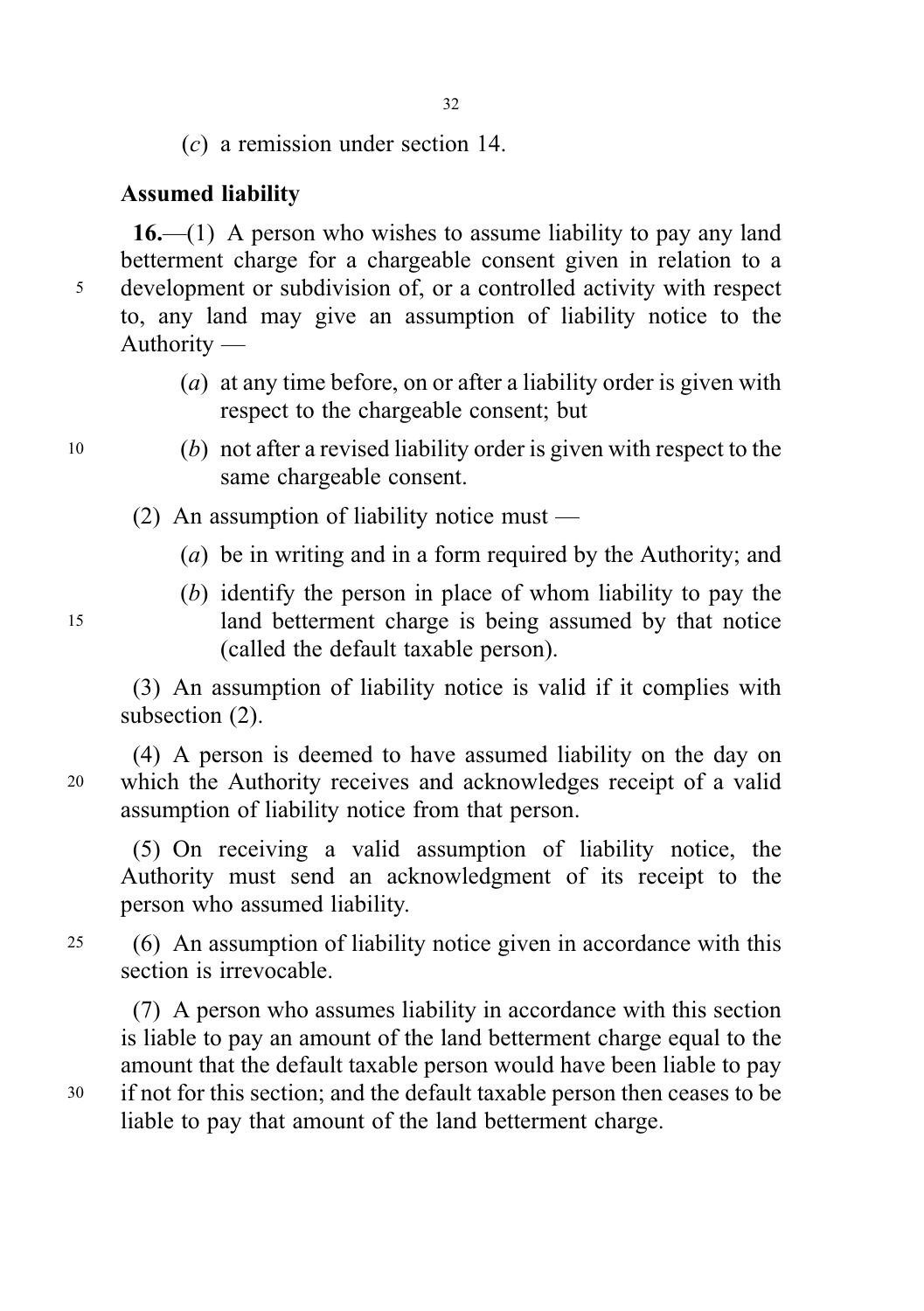# Apportionment of liability according to material interests

17.—(1) Where no one has, in accordance with section 16, assumed liability to pay any land betterment charge for a chargeable consent given in relation to a development or subdivision of, or a controlled activity with respect to, any land, the liability to pay the land 5 betterment charge must be apportioned between each material interest in the land.

(2) Before the Authority apportions liability between material interests in any land and gives a liability order under Part 5, the Authority may require each owner of the land to provide — 10

- (a) information about the owner's material interest in the land; and
- (b) such other information in the owner's possession or control which the Authority considers relevant to assist it in apportioning liability.

### Joint liability

18.—(1) Where 2 or more persons are joint owners of a material interest in land, they are each jointly and severally liable to pay any land betterment charge in respect of that material interest in that land.

(2) Where 2 or more persons have, in accordance with section 16, <sup>20</sup> assumed liability to pay any land betterment charge for a chargeable consent given in relation to a development or subdivision of, or a controlled activity with respect to, any land, they are each jointly and severally liable to pay the land betterment charge payable.

### Interests held on trust 25

19.—(1) Where a material interest in any land is held by a person as a bare trustee, this Act applies as if that interest were vested in, and the acts of the trustee in relation to it were the acts of, the person for whom that person is the trustee.

(2) Where the trustees of a settlement are liable to pay land <sup>30</sup> betterment charge, any amount due may be recovered from any one or more of the responsible trustees.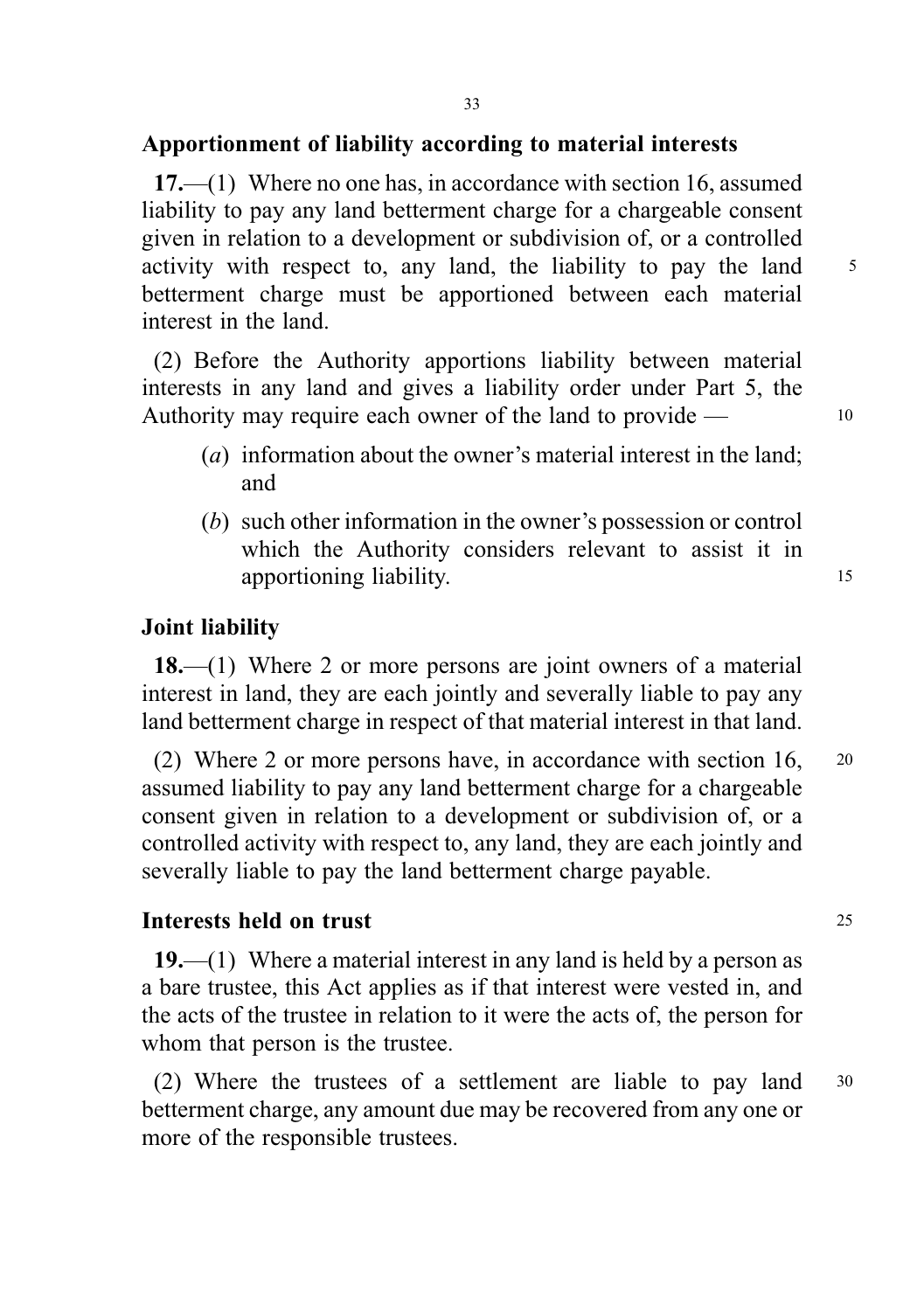(3) The responsible trustees in relation to a material interest in the land are the persons who were trustees on the day on which chargeable consent is given in relation to the land, and any person who subsequently becomes a trustee.

 $5$  (4) In this section —

"bare trust" means a trust under which property is held by a person as trustee —

- (a) for a person who is absolutely entitled as against the trustee, or who would be so entitled but for being a <sup>10</sup> minor or other person under a disability; or
	- (b) for 2 or more persons who are or would be jointly so entitled,

and includes a case in which a person holds property as nominee for another;

<sup>15</sup> "settlement" means a trust which is not a bare trust.

Division 2 — Deferment determinations

# Deferment of liability by deferment determination

**20.**—(1) A taxable person may apply to the Authority for a determination deferring payment of any land betterment charge <sup>20</sup> payable by the taxable person (called in this Act a deferment determination).

(2) The Authority may make a deferment determination deferring payment of any land betterment charge payable by a taxable person in respect of a chargeable consent given in relation to a development or <sup>25</sup> subdivision of, or a controlled activity with respect to, any land if the Authority is satisfied that —

- (a) the taxable person is a charitable institution and the land will be used wholly or mainly for charitable purposes (whether of the taxable person or of that person and other <sup>30</sup> charitable institutions); or
	- (b) the taxable person and the land satisfy any other prescribed criteria in Regulations made under section 65.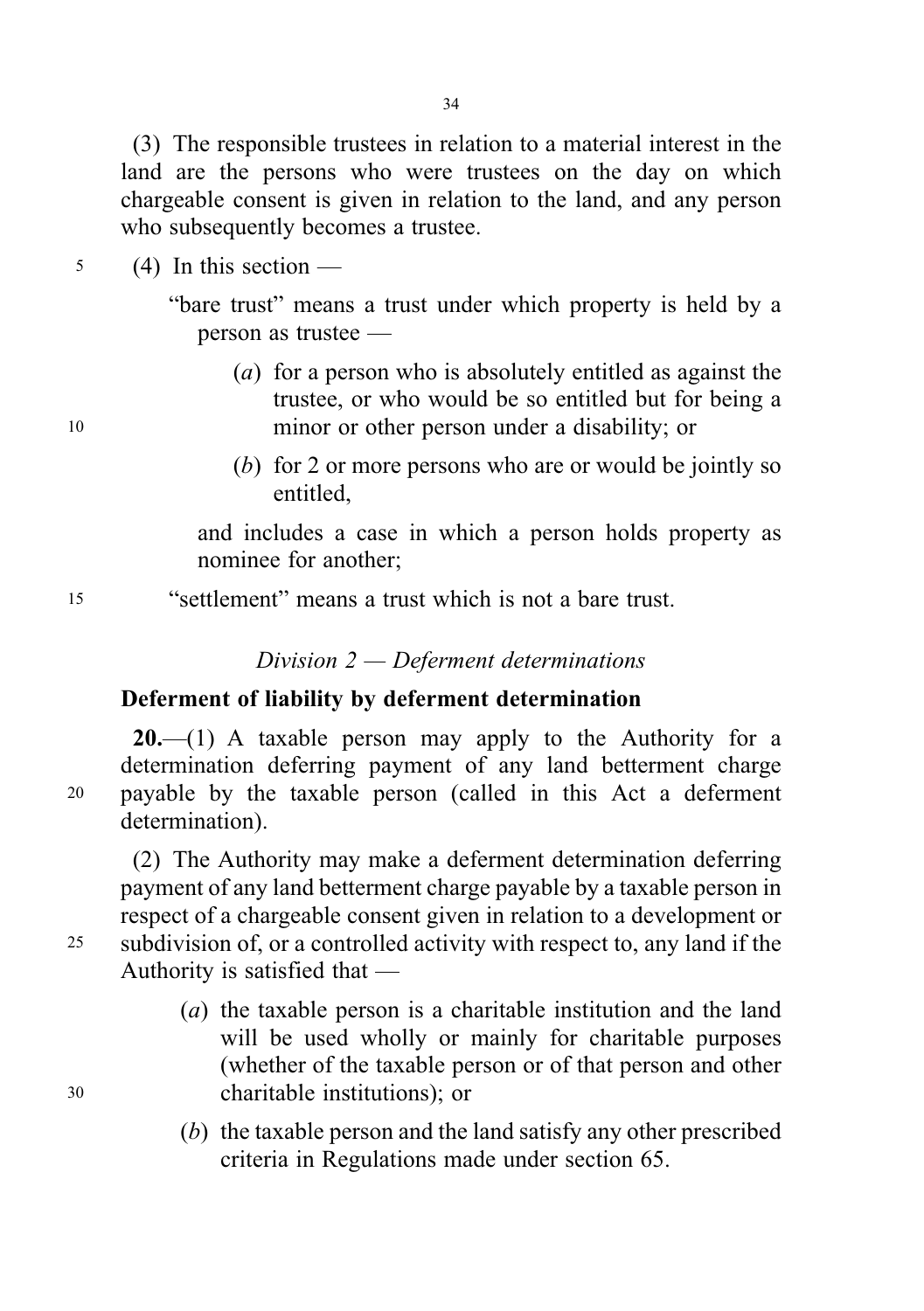(3) However, for the purposes of subsection  $(2)(a)$  and the disqualifying event under section  $22(2)(b)$ , land must not be regarded as used wholly or mainly for charitable purposes where the material interest in the land is owned by the taxable person jointly with a person who is not a charitable institution.

(4) For the purposes of subsection (2) and the disqualifying event under section  $22(2)(b)$ , use of any land for charitable purposes includes leaving it unoccupied.

(5) A deferment determination may do either or both of the following: 10

- (a) defer the liability of the taxable person or a taxable person to pay all or part of the total amount of the land betterment charge payable as at the date of the determination;
- (b) defer the obligation of the taxable person or a taxable person to pay all or part of each amount of the land <sup>15</sup> betterment charge to become payable while the deferment determination is in force.

(6) Where the Authority makes a deferment determination, the Authority must give a copy of the deferment determination to the taxable person to whom the deferment determination relates. 20

### Effect of deferment determination

21.—(1) A deferment determination that defers a taxable person's liability to pay all or part of the total amount of any land betterment charge payable has the following effect:

- (*a*) the taxable person's liability to pay the amount of land  $25$ betterment charge as at the date of the deferment determination is reduced in accordance with that determination;
- (b) the person becomes indebted to the Authority for the amount by which the liability is reduced.  $30$

(2) A deferment determination that defers a taxable person's obligation to pay all or part of each amount of any additional land betterment charge to become payable while the deferment determination is in force has the following effect: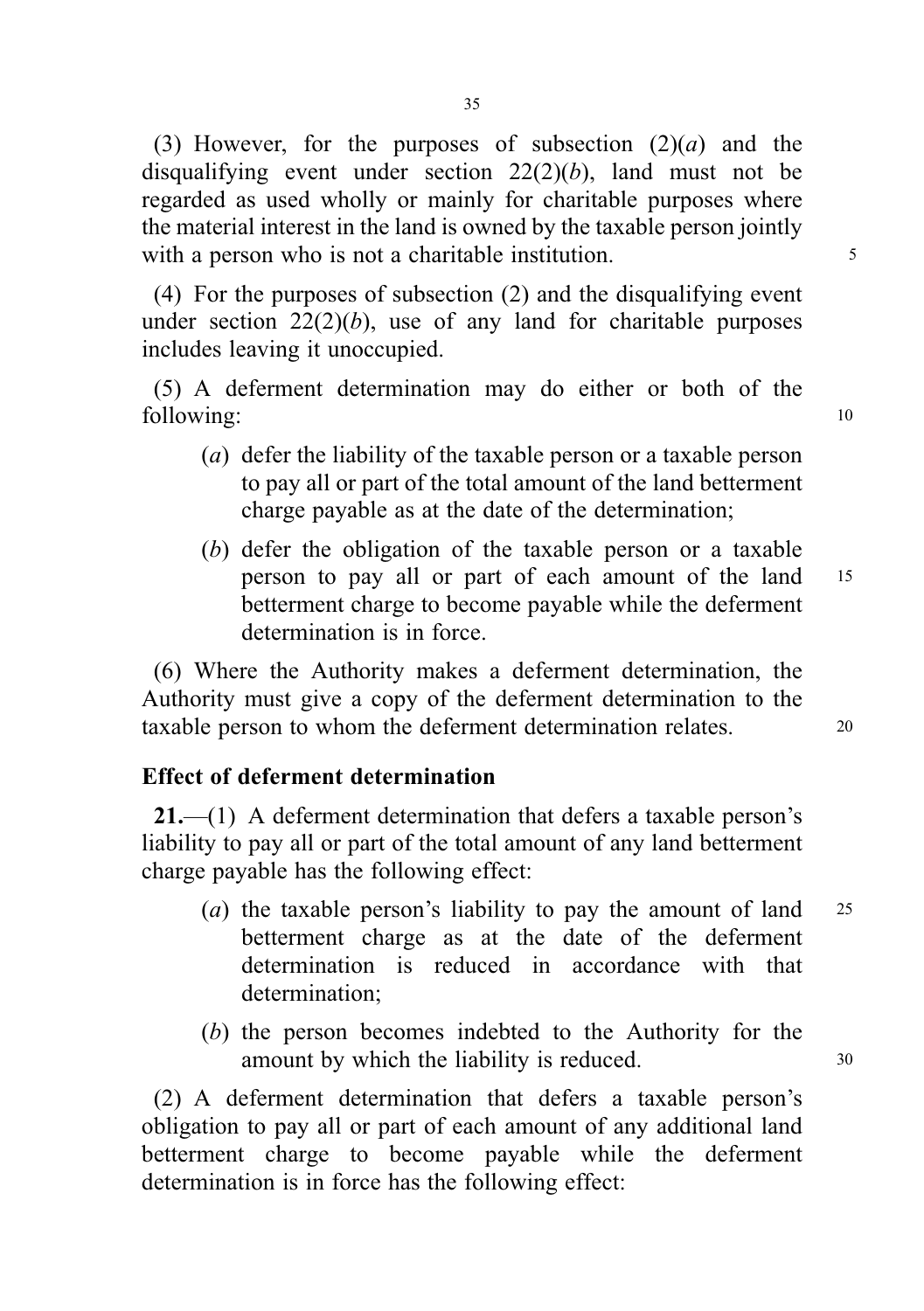- (a) immediately after each amount of the additional land betterment charge becomes payable, the person's liability to pay the amount of the additional land betterment charge is reduced in accordance with the deferment determination;
- <sup>5</sup> (b) the person becomes indebted to the Authority for the amount by which the liability is reduced.

(3) If a person is indebted to the Authority for an amount referred to in subsection  $(1)(b)$  or  $(2)(b)$ , the amount is not recoverable by the Authority while the deferment determination is in force.

# <sup>10</sup> Cancelling deferment determination

22.—(1) This section applies if a deferment determination is made and the Authority is satisfied that a disqualifying event in subsection (2) or (3) (as the case may be) occurs.

(2) Where a taxable person's liability to pay any land betterment <sup>15</sup> charge is reduced by or under a deferment determination because of section  $20(2)(a)$ , the disqualifying event is any of the following:

- (a) the taxable person ceases to be a charitable institution;
- (b) the whole or part of the land in respect of which the deferred land betterment charge relates —
- <sup>20</sup> (i) is disposed of or transferred to another person;
	- (ii) ceases to be occupied by or under the control of the taxable person; or
	- (iii) ceases to be used wholly or mainly for charitable purposes;
- <sup>25</sup> (c) any other disqualifying event prescribed in Regulations made under section 65 for such a deferment determination takes place.

(3) Where a taxable person's liability to pay any land betterment charge is reduced by or under a deferment determination because of  $30$  section  $20(2)(b)$ , the disqualifying event is any of the following: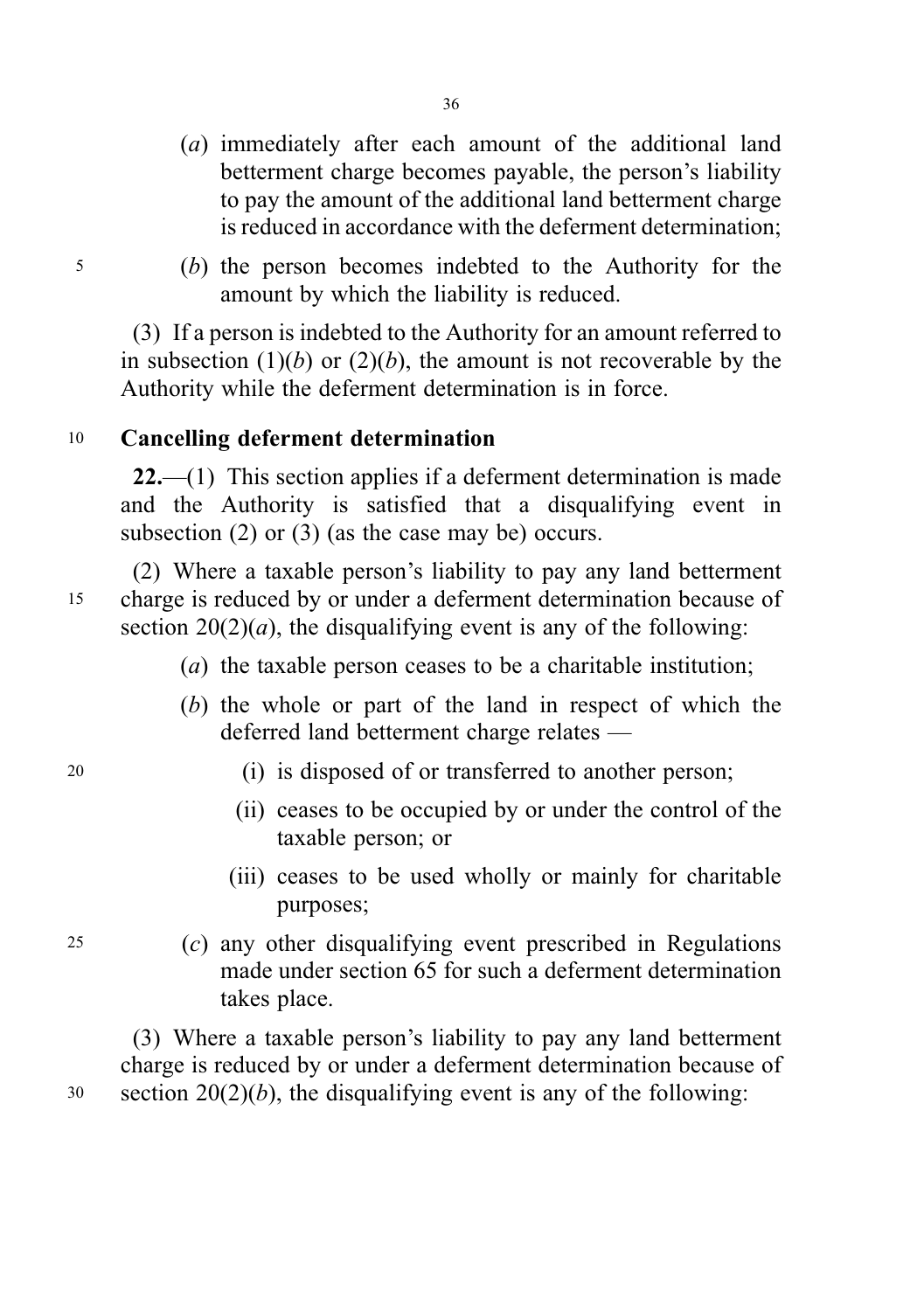- (a) the taxable person ceases to satisfy the criteria prescribed in Regulations made under section 65 for the purposes of section  $20(2)(b)$ ;
- (b) the whole or part of the land in respect of which the deferred land betterment charge relates — 5
	- (i) is disposed of or transferred to another person;
	- (ii) ceases to be occupied by or under the control of the taxable person; or
	- (iii) ceases to be used or maintained or otherwise satisfy the criteria prescribed in Regulations made under 10 section 65 for the purposes of section  $20(2)(b)$ ;
- (c) any other disqualifying event prescribed in Regulations made under section 65 for such a deferment determination takes place.

(4) Before exercising any power to cancel a deferment <sup>15</sup> determination, the Authority must give written notice to the taxable person concerned —

- (a) stating that the Authority intends to cancel a deferment determination relating to the taxable person;
- (b) specifying the disqualifying event that is the ground for the  $20$ proposed cancellation; and
- (c) specifying the time (being not less than 7 days from the date the written notice is given to the taxable person) within which written representations may be made to the Authority with respect to the proposed cancellation. 25

(5) The Authority may, after considering any written representation under subsection  $(4)(c)$ , decide to cancel the deferment determination in whole or in part.

(6) Where the Authority has made any decision under subsection (5) to cancel a deferment determination relating to a <sup>30</sup> taxable person, the Authority must give the taxable person concerned a notice of its decision.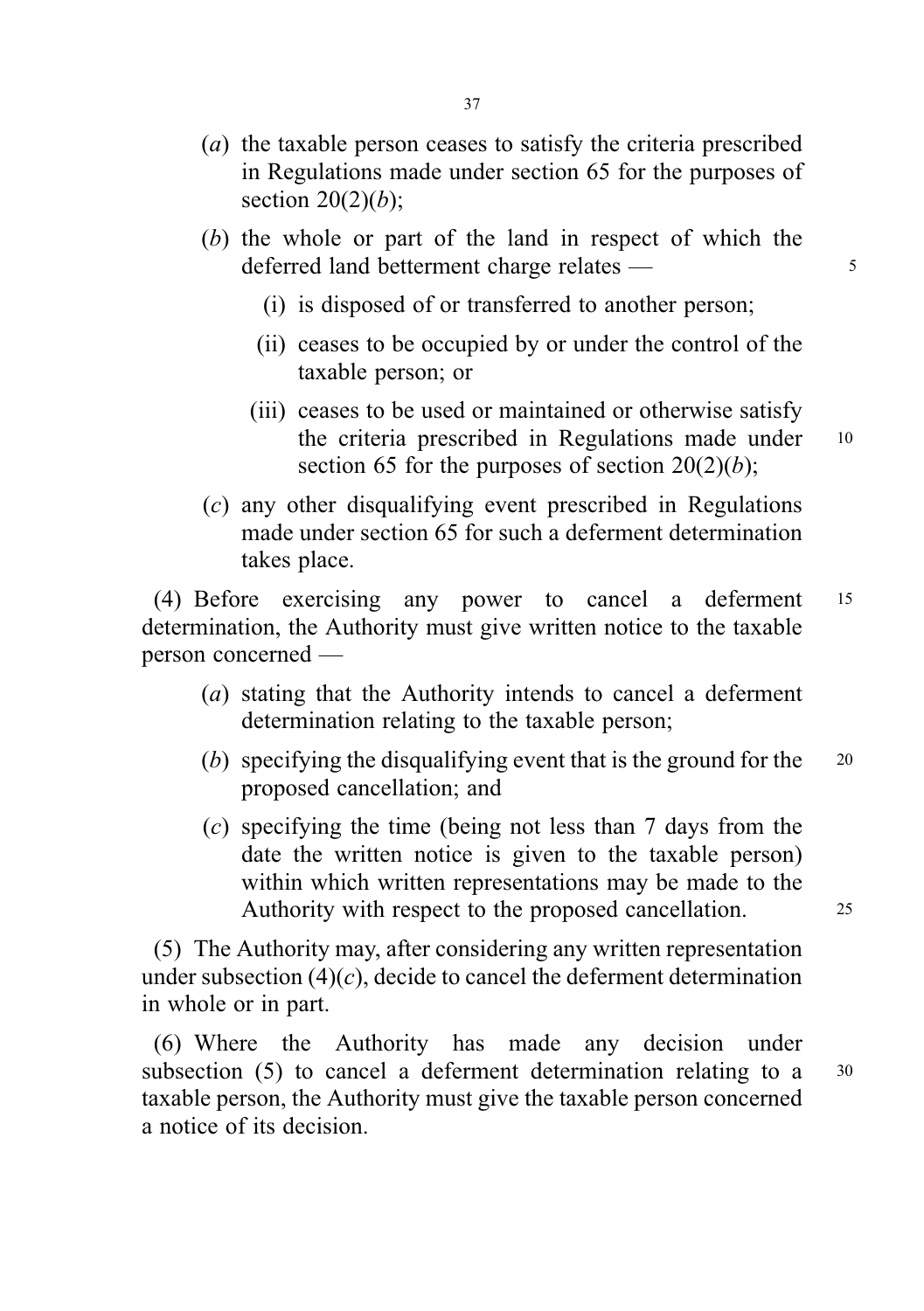(7) Subject to section 48, a decision to cancel a deferment determination under this section takes effect from the date on which the notice under subsection (6) is given, or on such other later date as may be specified in that notice.

- <sup>5</sup> (8) Where a deferment determination is cancelled under subsection (5), the person who, immediately before a disqualifying event concerned occurs, is the taxable person whose liability to pay any land betterment charge is reduced by or under the deferment determination, is liable to pay —
- <sup>10</sup> (a) the amount of the land betterment charge that was reduced in accordance with that determination; or
- (b) if the deferment determination is cancelled in part, such part of the amount of the land betterment charge that was reduced in accordance with that determination as <sup>15</sup> corresponding to the part of the deferment determination cancelled.

# Transfer of deferred liability

 $23$ —(1) A taxable person whose liability to pay any land betterment charge is reduced by or under a deferment <sup>20</sup> determination (called in this section the transferor) may transfer the whole of the person's deferred liability to another person (called in this section the transferee) with the approval of the Authority.

(2) To obtain the approval of the Authority under subsection (1), the transferor must give the Authority a deferred liability transfer <sup>25</sup> notice —

- (a) in writing and in a form required by the Authority;
- (b) identifying the transferee to whom the deferred liability to pay the land betterment charge is being transferred, accompanied by the consent of the transferee; and
- <sup>30</sup> (c) including any other particulars prescribed in order for the Authority to make a decision under this section.

(3) A transferee is deemed to have assumed a transferor's deferred liability to pay a land betterment charge on the day on which the Authority approves the transferor's application under subsection (1).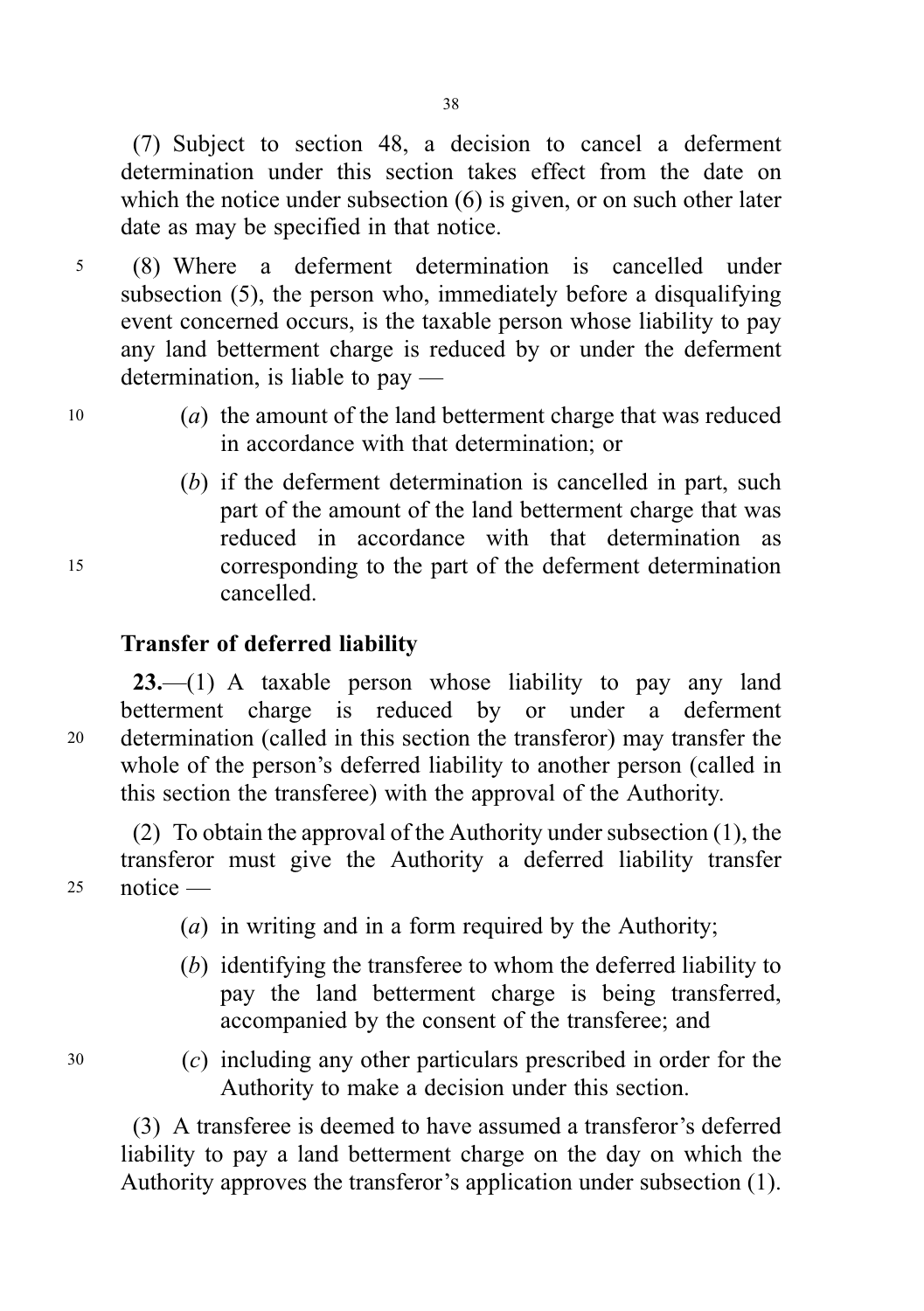(4) If the Authority approves a transfer of deferred liability, the Authority must give a copy of the approval to the transferee concerned, accompanied by the relevant deferment determination setting out the details of the deferred liability transferred.

#### PART 5

#### ASSESSMENT AND COLLECTION

#### When land betterment charge is payable

 $24.$ —(1) A land betterment charge that is payable by a taxable person is due and payable to the Authority —

- (*a*) at the end of one month after a liability order is given to the  $10$ taxable person by the Authority in respect of that land betterment charge; or
- (b) at the end of any period of extension allowed under subsection (4) for payment of that land betterment charge.

(2) Where an assessment in a liability order is revised in accordance <sup>15</sup> with section 27 and any additional land betterment charge is payable by a taxable person, the additional land betterment charge is due and payable to the Authority —

- (a) at the end of one month after the revised liability order is given to the taxable person by the Authority in respect of 20 that additional land betterment charge; or
- (b) at the end of any period of extension allowed under subsection (4) for payment of that additional land betterment charge.

(3) Where a deferment determination is cancelled under <sup>25</sup> section 22(5) and a taxable person becomes liable under that section to pay the amount of the land betterment charge that was reduced in accordance with that deferment determination, that amount of the land betterment charge is due and payable to the Authority in full — 30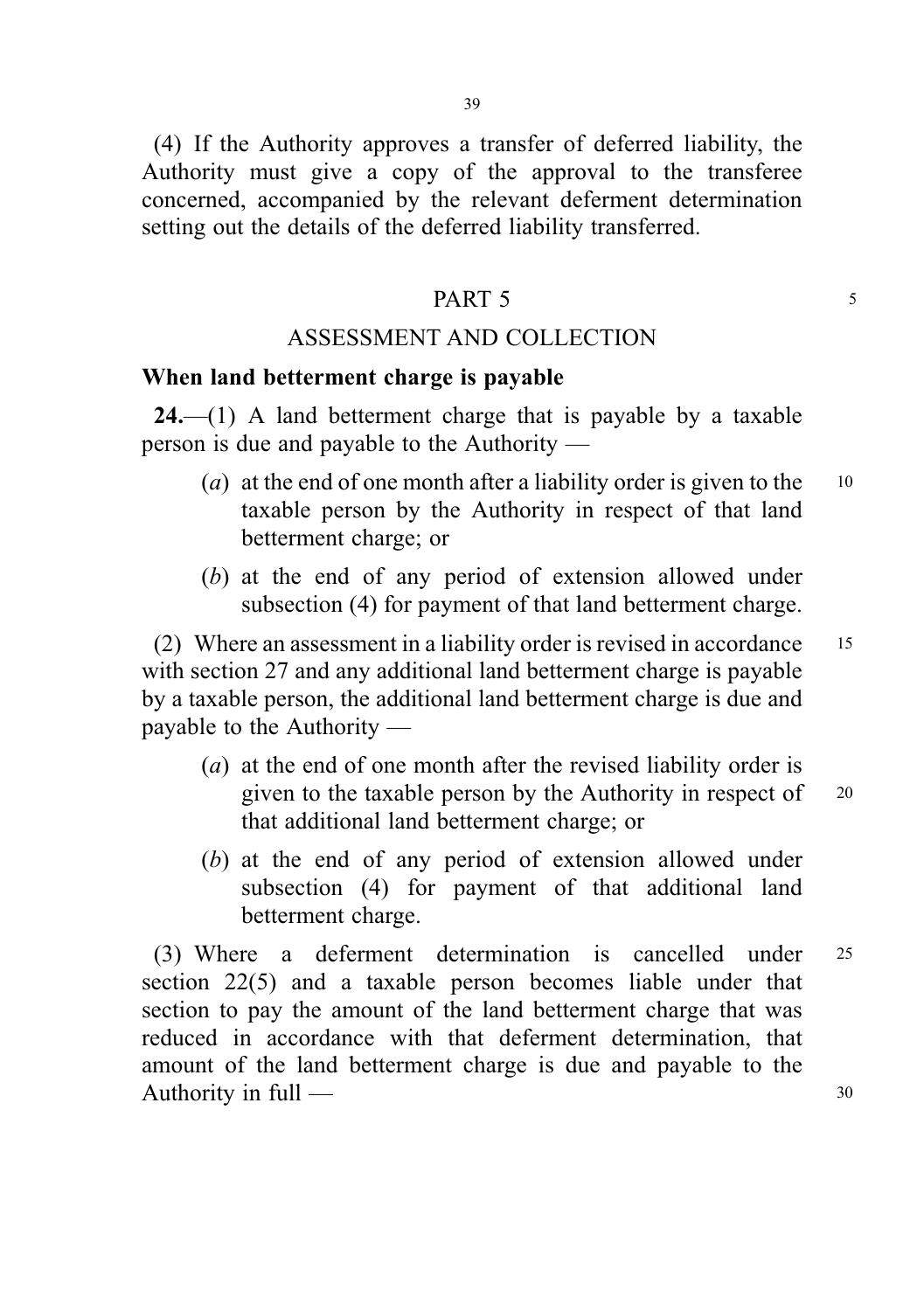- (a) at the end of one month after the notice under section  $22(6)$ about the cancellation of the deferment determination is given to the taxable person by the Authority; or
- (b) at the end of any period of extension allowed under <sup>5</sup> subsection (4) for payment of the land betterment charge.

(4) The Authority may, in such cases as it thinks fit, extend the time for payment of any land betterment charge or additional land betterment charge beyond the time mentioned in subsection  $(1)(a)$ ,  $(2)(a)$  or  $(3)(a)$ .

<sup>10</sup> (5) This section is subject to the making of a deferment determination under section 20, a transfer of deferred liability under section 23 or the making of a remission under section 14.

# Liability order

25.—(1) Every taxable person must be given a liability order <sup>15</sup> stating —

- (a) subject to paragraph  $(b)$ , the amount of the land betterment charge payable by the taxable person in respect of the relevant chargeable consent given in relation to a development or subdivision of, or a controlled activity <sup>20</sup> with respect to, any land; or
- (b) if the relevant chargeable consent when given relates to a development of any land, an estimate of the amount of the land betterment charge that would be payable by the taxable person if the relevant chargeable consent were <sup>25</sup> given in relation to a development of the land.
	- (2) A liability order must —
- (a) specify an estimate of the total amount or the total amount (as the case may be) of the land betterment charge payable, and the apportioned amount among each taxable person <sup>30</sup> concerned;
	- (b) state that the liability order may be subsequently revised by the Authority, and that an additional amount of land betterment charge may become further payable as a result;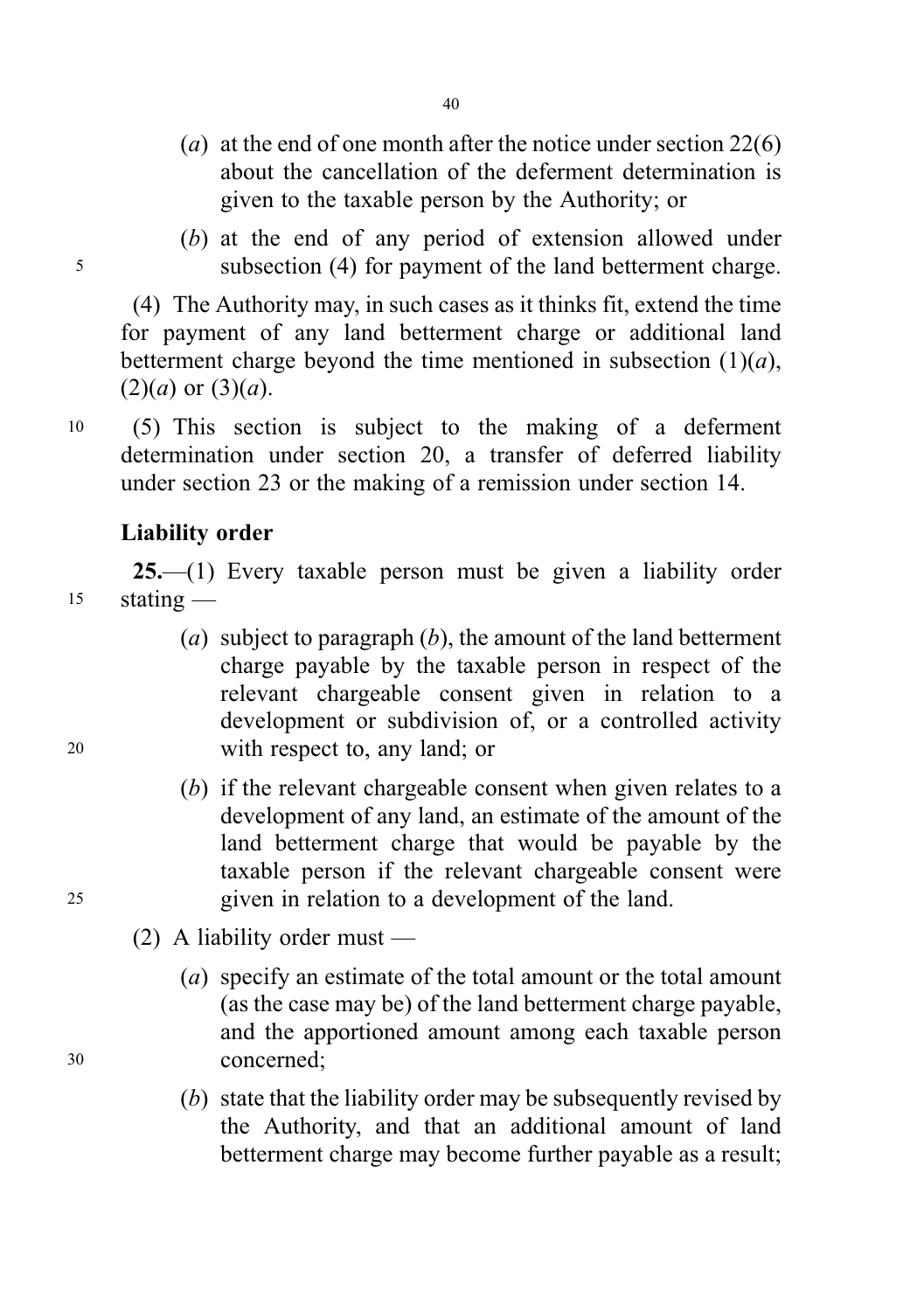- (c) state that a taxable person given the liability order has to pay that estimated amount or amount (as the case may be) of land betterment charge within the time delimited by or under section 24(1); and
- (d) specify the time within which under section  $47(2)(a)$  the 5 person may appeal to the Minister against the liability order.

(3) Where the Authority gives to a taxable person a revised liability order under section 27 in respect of any chargeable consent given in relation to a development or subdivision of, or a controlled activity 10 with respect to, any land, any earlier liability order given by the Authority to the taxable person in respect of the same chargeable consent and relating to the same development or subdivision of, or the same controlled activity with respect to, the same land ceases to have any effect. 15

(4) Subject to section 30, a liability order specifying an estimate of the amount of the land betterment charge payable by the taxable person if a chargeable consent were given in relation to a development of any land is treated as final as regards the assessment of the amount of land betterment charge payable in <sup>20</sup> relation to the same development of the same land when —

(*a*) 24 months has lapsed after  $-$ 

- (i) the date the chargeable consent was given to the taxable persons; or
- (ii) if the chargeable consent was given on more than one <sup>25</sup> date, the last date the chargeable consent was given to any of the taxable persons; and
- (b) no revised liability order is earlier given under section 27 in respect of that same chargeable consent.

## When liability order must be given  $30$

 $26$ —(1) The Authority must give in accordance with subsection (2), (3) or (4) (whichever is applicable) a liability order stating an estimate of the amount or the amount of land betterment charge that is payable.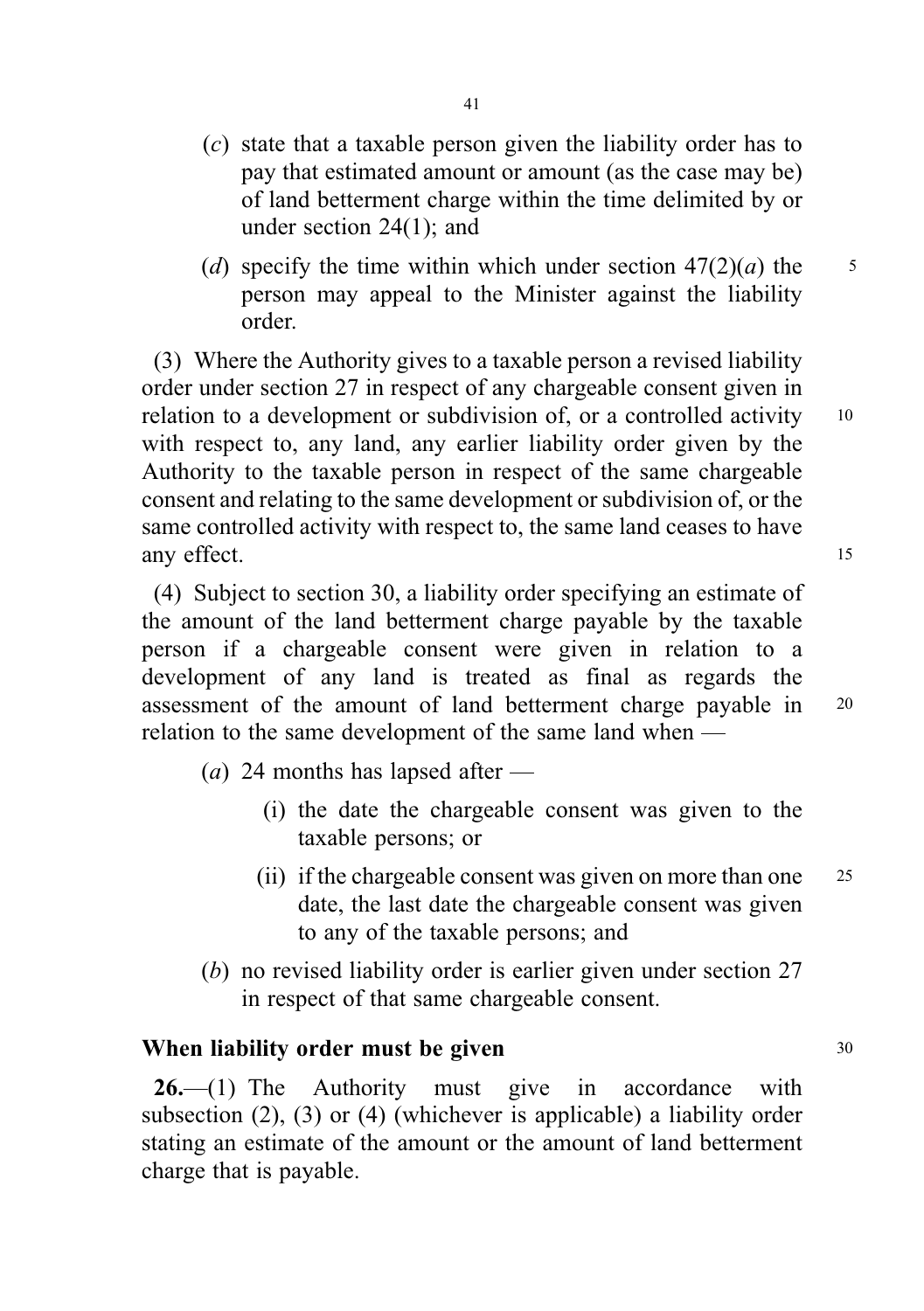- (2) For a chargeable consent that is  $-$ 
	- (a) a planning permission or conservation permission; or
- (b) by way of varying of a restrictive covenant in a State title relating to any land that is not a controlled activity <sup>5</sup> restrictive covenant or subdivision control restrictive covenant,

the liability order must be given as soon as practicable after one of the following dates, whichever is applicable:

- (c) the date a planning permission or conservation permission <sup>10</sup> (as the case may be) is granted in respect of the development of the land to which the permission or authorisation relates, where —
	- (i) no provisional permission is granted with respect to the development of the land; and
- <sup>15</sup> (ii) no lodgment is made of any plans for the development that may be deemed authorised without express written permission;
- (d) the date where the competent authority or Land Planning Minister notifies the Authority that the competent <sup>20</sup> authority or Land Planning Minister (as the case may be) intends to grant final permission under section 17(4) of the Planning Act 1998 — where any provisional permission is granted with respect to the development of the land and that provisional permission does not lapse because of one <sup>25</sup> or more extensions.

(3) For a chargeable consent that is accepting a lodgment of any plans for a development of the land deemed authorised without express written permission, the liability order must be given as soon as practicable after the date the lodgment is accepted.

<sup>30</sup> (4) For a chargeable consent that is by way of varying a controlled activity restrictive covenant or a subdivision control restrictive covenant in a State title, the liability order must be given as soon as practicable after the date the chargeable consent is given.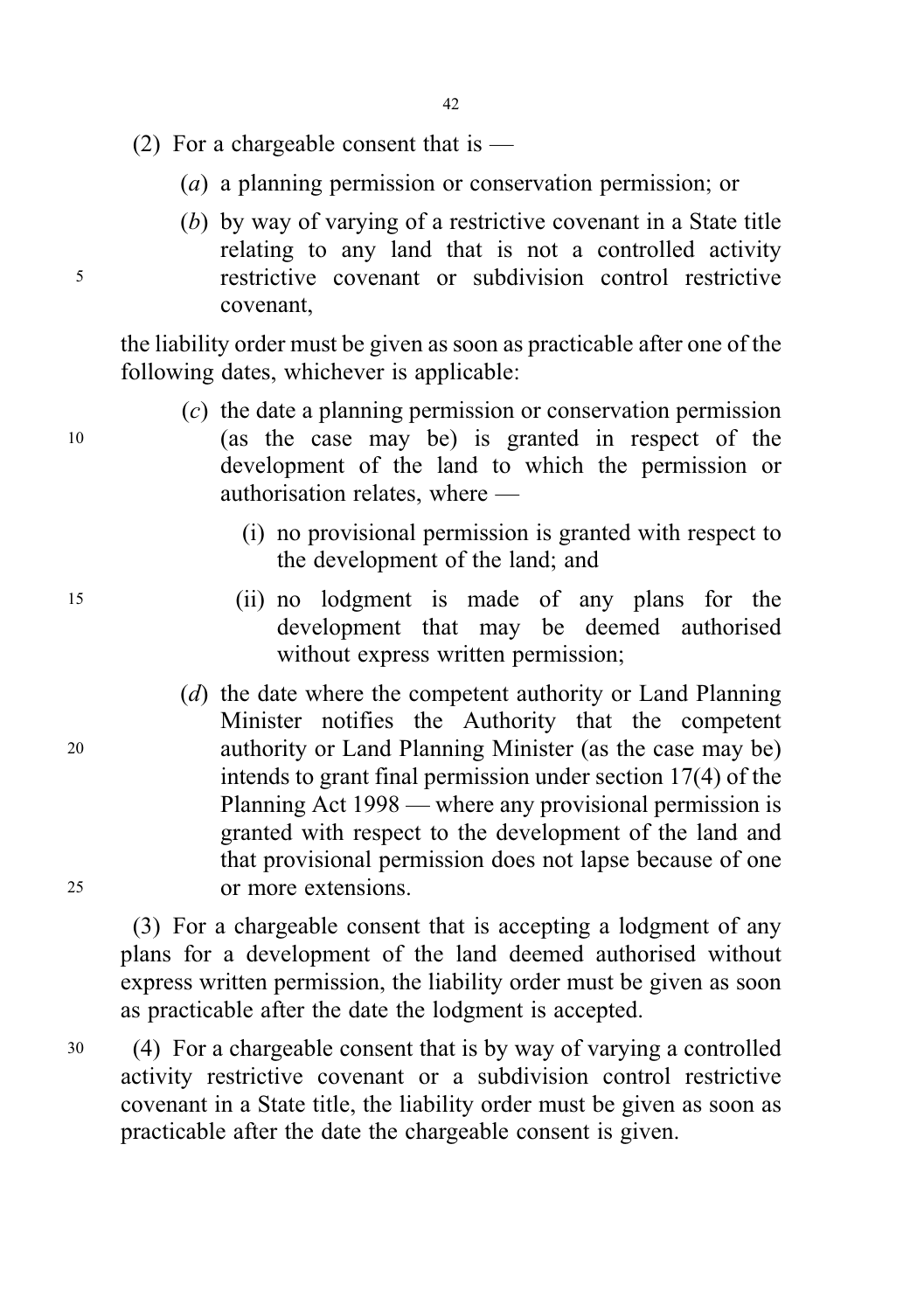#### Revised liability order

 $27.$ —(1) Subject to subsection (2), the Authority may revise an estimate of the amount or the amount of land betterment charge assessed and stated in a liability order as payable either —

- (a) on its own initiative, by making such alterations or  $5$ additions to the assessment as it thinks necessary to ensure that a complete and accurate assessment is made; or
- (b) upon a reference by the Minister under section 47(4) after an appeal.

(2) The Authority must not give a revised liability order under <sup>10</sup> subsection  $(1)(a)$  about an estimate of the amount or the amount of land betterment charge payable in respect of a chargeable consent given in relation to a development or subdivision of, or a controlled activity with respect to, any land if more than 24 months has lapsed  $\text{after}$  15

- (a) the date the chargeable consent was given to the taxable persons; or
- (b) if the chargeable consent was given on more than one date, the last date the chargeable consent was given to any of the taxable persons. <sup>20</sup>

(3) A revised liability order in respect of a chargeable consent in relation to a development or subdivision of, or a controlled activity with respect to, any land must —

- (a) specify the revised amount of land betterment charge payable by every taxable person concerned in respect of <sup>25</sup> the chargeable consent;
- (b) state that a taxable person given the revised liability order has to pay the additional amount of land betterment charge specified within the time delimited by or under section  $24(2)$ ;  $30$
- (c) state that any earlier liability order given to the taxable person in respect of the same chargeable consent and relating to the same development or subdivision of, or the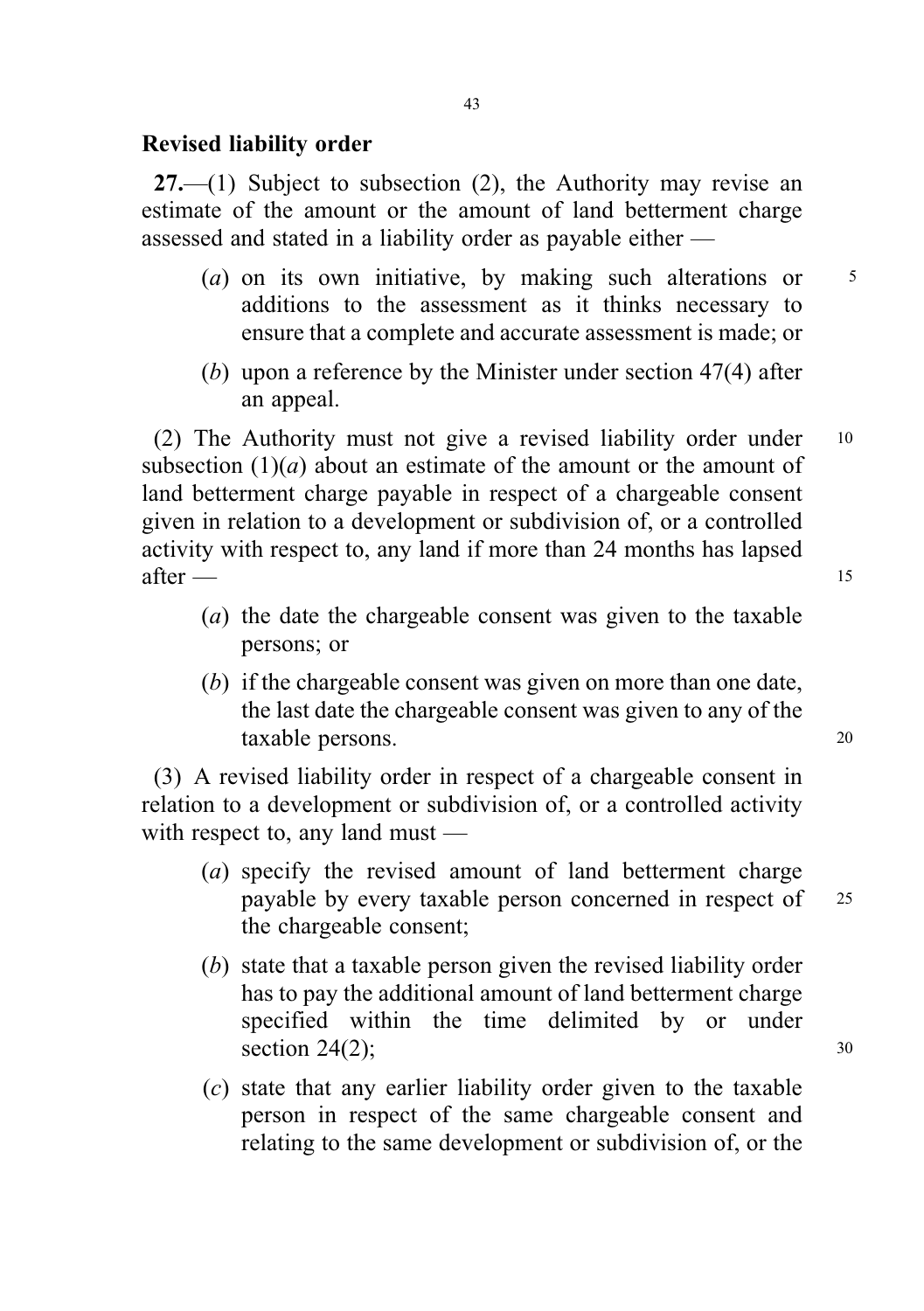same controlled activity with respect to, the same land is superseded; and

(d) specify the time within which under section  $47(2)(a)$  the person may appeal to the Minister against the revised <sup>5</sup> liability order.

# Valuation method process

28. Where the Valuation method is required by section 9(2) or allowed by section 9(3) to be used to ascertain the amount of land betterment charge payable in respect of any chargeable consent <sup>10</sup> relating to a development or subdivision of, or a controlled activity with respect to, any land, the Authority must —

- (a) arrange for a valuation required by that section to be carried out without delay by a designated valuer; and
- (b) upon receiving a report of the valuation mentioned in 15 paragraph  $(a)$ , give a liability order based on that report to the taxable person or persons concerned.

# Liability order, etc., ceases to have effect when land betterment charge is fully paid

29. Subject to the making of a deferment determination under <sup>20</sup> section 20, a transfer of deferred liability under section 23 or the making of a remission under section 14 —

- (a) a liability order; or
- (b) a revised liability order (if made),

that is given to a taxable person in respect of a chargeable consent <sup>25</sup> ceases to have effect in relation to the taxable person once all outstanding amounts of land betterment charge due in respect of that chargeable consent have been paid to the Authority.

## Payment of land betterment charge short levied, etc.

30.—(1) Despite sections 25(4) and 29, where any amount of land <sup>30</sup> betterment charge under this Act has been short levied or erroneously refunded for any reason or owing to any cause, the person who should have paid the amount short levied or to whom the refund has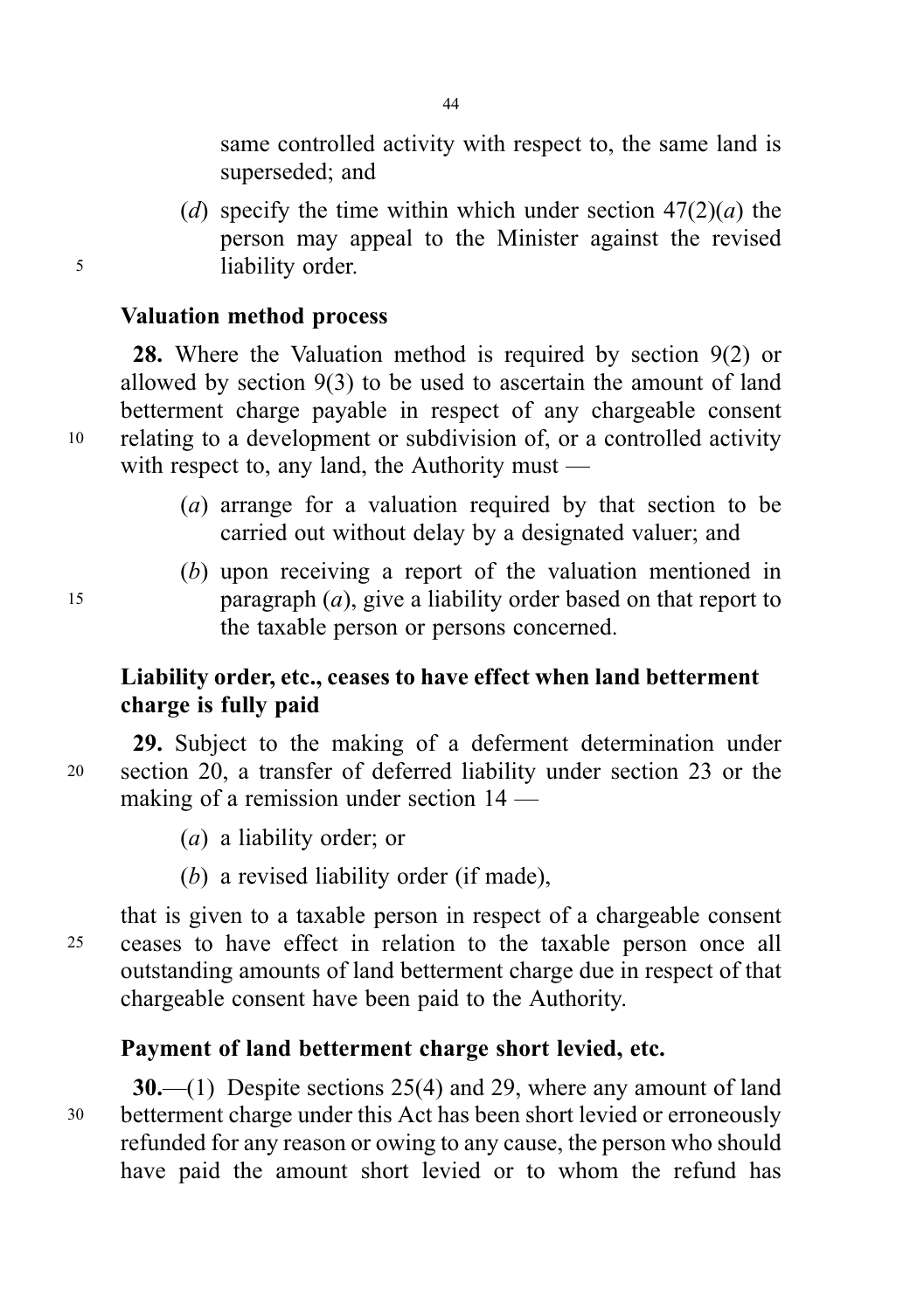erroneously been made must pay the deficiency or repay the amount erroneously refunded, to the Authority on a valid demand being made and given to that person.

(2) A demand is valid under subsection (1) if it satisfies the following:  $\frac{5}{5}$ 

- $(a)$  it is in writing;
- (b) it is made within 2 years after the date of payment of the land betterment charge stated in the demand as having been short levied or erroneously refunded;

 $(c)$  it specifies — 10

- (i) the amount of the short levy or erroneous refund that the Authority requires to be paid or repaid; or
- (ii) the circumstances or land or chargeable consent in relation to which the Authority has reason to believe the short levy or erroneous refund arose. 15

(3) Subsection  $(2)(b)$  does not apply if the short levy or erroneous refund was the result of fraud or evasion on the part of the person liable to pay the amount short levied, or who claimed for or to be entitled to the refund erroneously made, as the case may be.

(4) Where the short levy or erroneous refund does not exceed \$20 or <sup>20</sup> such other amount as the Minister may prescribe in Regulations made under section 65 in substitution, the Authority may waive the recovery of the short levy or erroneous refund.

# PART 6

### RECOVERY AND EVASION 25

Division  $1 -$  Recovery

# Recovery of land betterment charge

31.—(1) Any land betterment charge is deemed, when it becomes due and payable at the expiry of the time so delimited by or under section 24, to be a debt due to the Government, and must be collected 30 and received by the Authority in accordance with this Act.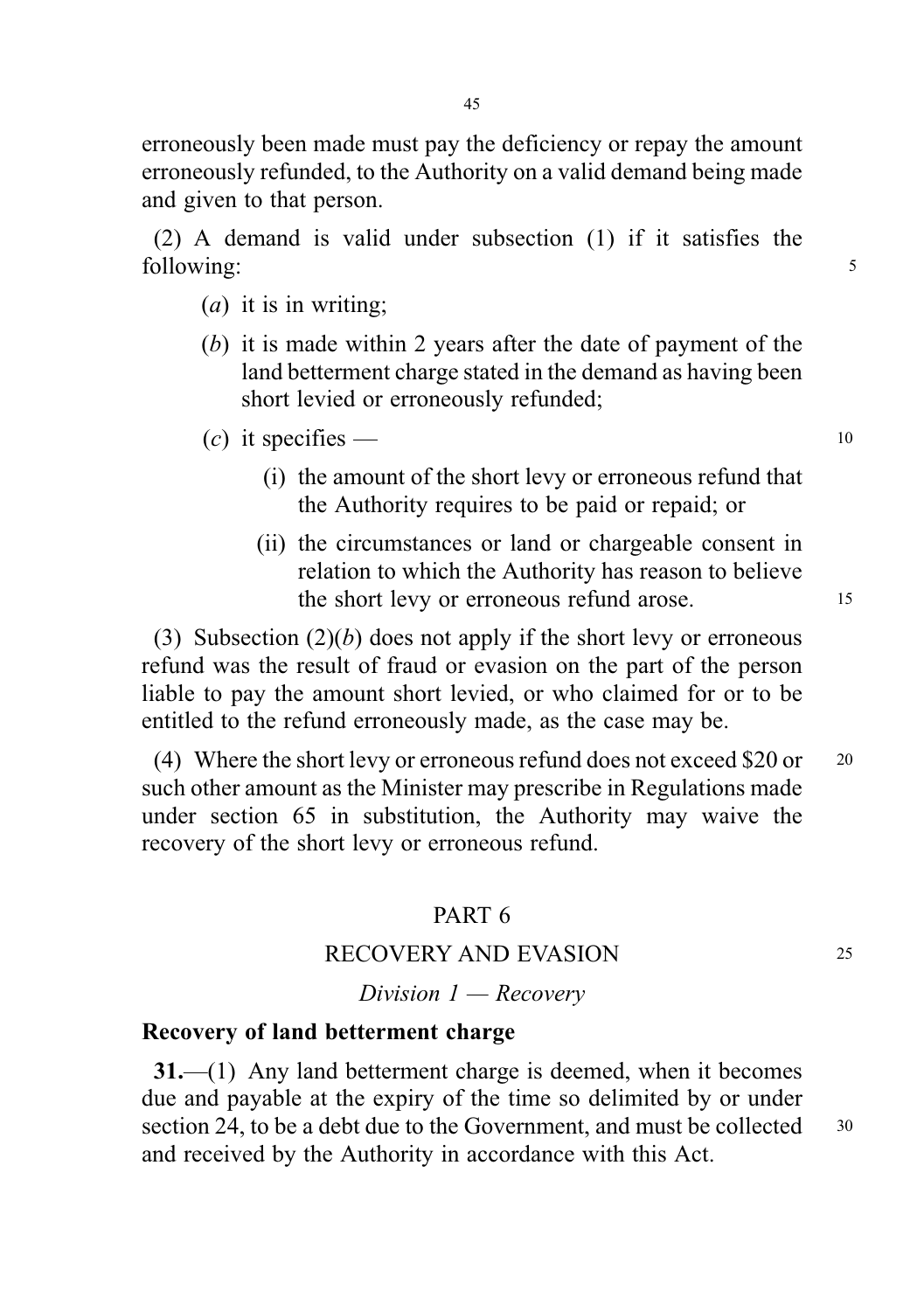(2) Any land betterment charge that is unpaid may be recovered as a debt in any court of competent jurisdiction in the name of the Authority.

# Action to recover may be taken any time

5 32. Any action or remedy for recovery of land betterment charge and any interest under section 38 may be taken at any time, any written law to the contrary notwithstanding.

# Priority of case in insolvency

33.—(1) The amount of any land betterment charge or penalty  $10$  tax —

- (a) due from a bankrupt at the date of the bankruptcy order, or from the bankrupt so dying at the date of his or her death; and
- (b) having become due within 12 months before the date of the <sup>15</sup> bankruptcy order or his or her death,

is, by this subsection, included among the debts which, under section 352 of the Insolvency, Restructuring and Dissolution Act 2018, are to be paid in priority to all other debts in the distribution of property of the bankrupt or individual dying insolvent.

- 20 (2) The amount of any land betterment charge or penalty tax  $-$ 
	- (a) due from a company at the date of the winding up order; and
	- (b) having become due within 12 months before the date of commencement of the winding up,
- <sup>25</sup> is, by this subsection, included among the taxes which, under section 203 of the Insolvency, Restructuring and Dissolution Act 2018, are to be paid in priority to all other unsecured debts in a winding up of the company.

# Contribution between taxable persons jointly liable

<sup>30</sup> 34. Where 2 or more persons are liable for the same land betterment charge payable for a chargeable consent given in relation to a development or subdivision of, or a controlled activity with respect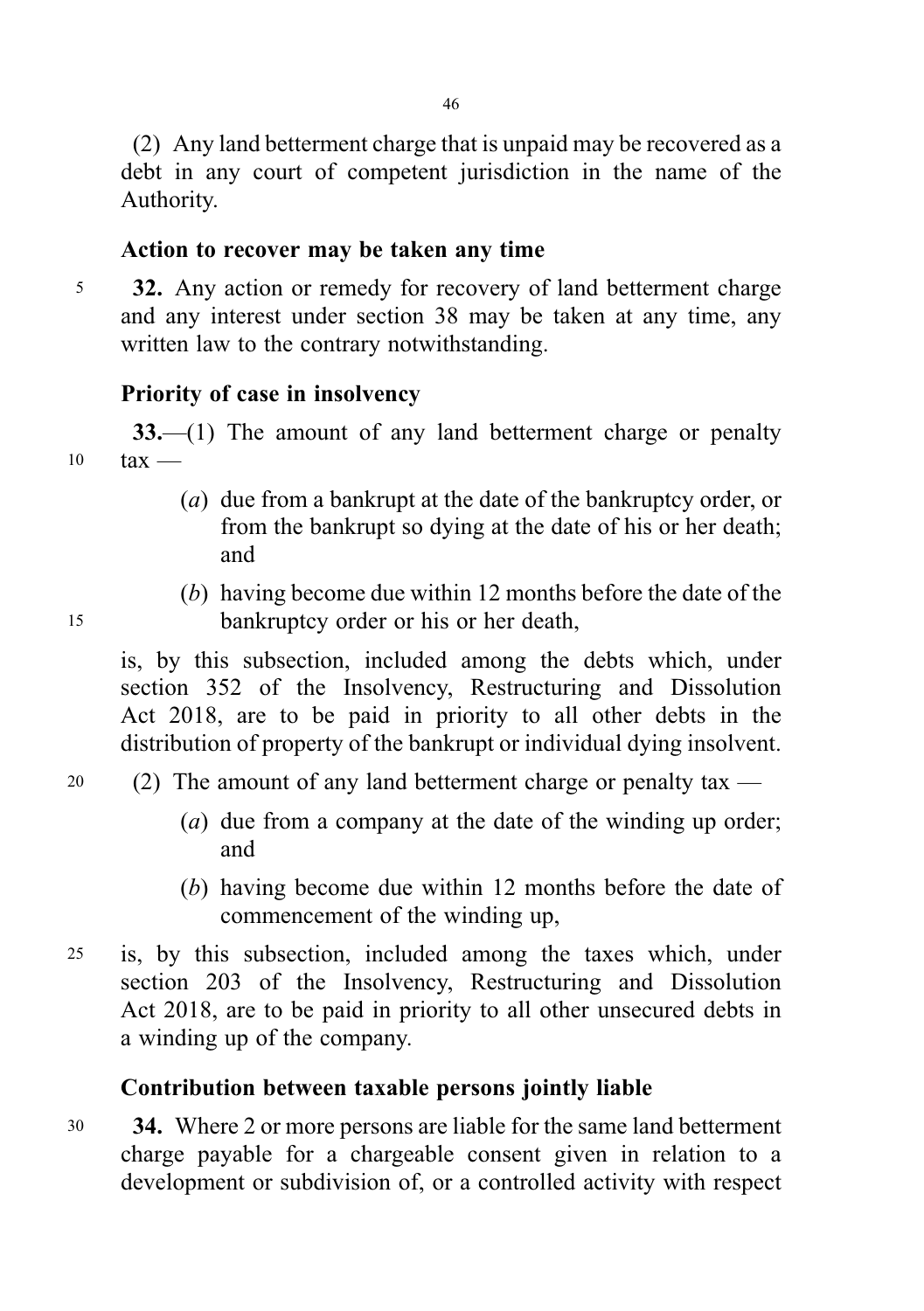to, any land, any one of them who has paid the whole of the land betterment charge (called  $A$ ) —

- (a) may recover from any other person jointly liable with  $A$  an amount which bears to the amount of land betterment charge so paid the same proportion as the value of the 5 estate or interest in the land of the other person bears to the total of the values of the estates or interests in the land of all persons liable for that land betterment charge; and
- (b) may
	- (i) sue for that firstmentioned amount in any court of <sup>10</sup> competent jurisdiction as money paid to the use of that other person at that other person's request; or
	- (ii) retain or deduct that firstmentioned amount out of any moneys in A's hands belonging or payable to that other person. 15

# Contribution by tenants or occupiers

35.—(1) Where a taxable person makes default in payment of any land betterment charge, then, without in any way releasing the taxable person from liability (except to the extent of any payments deemed to be made on the taxable person's behalf mentioned in paragraph  $(b)$ ), 20 the following provisions apply as long as the default continues:

- (a) if the land betterment charge is payable in respect of any land which is the subject to any lease or occupied by any person, then the lessee or occupier is responsible for the payment of the contribution and it may be recovered from <sup>25</sup> the lessee or occupier as if the lessee or occupier were the defaulting taxable person;
- (b) all payments made under this section by a lessee or an occupier are deemed to be made on behalf of the defaulting taxable person. 30

(2) The responsibility of the lessee or occupier under this section is limited to any rent or payments due by the lessee or occupier to the taxable person at the time of demand made or action brought by or on behalf of the Authority.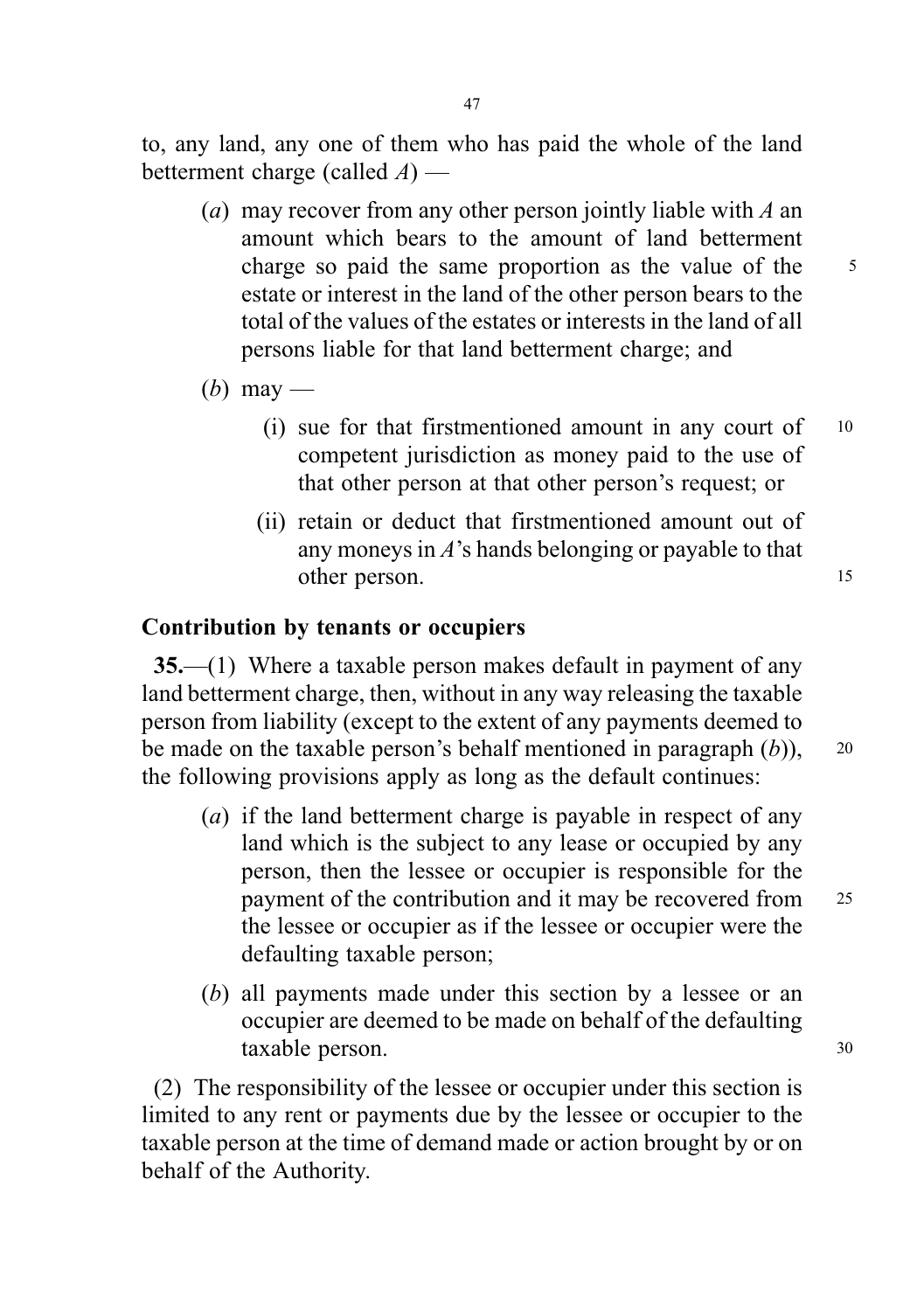(3) Any payment to the Authority under this section constitutes a valid discharge to the lessee or occupier for rent or payments due by the lessee or occupier to the defaulting taxable person as against all persons whomsoever.

# <sup>5</sup> Land betterment charge to be first charge on land

36.—(1) Any land betterment charge payable in respect of a chargeable consent relating to any land shall, until it is paid, be a first charge on that land in priority over all other encumbrances whatever.

(2) Where any land (called in this subsection a portion) is disposed <sup>10</sup> of and that land formed part of land (called in this subsection the whole parcel) which immediately before the disposition was subject to a charge for an amount (called in this subsection the total charge) under this section —

- (a) the portion is subject to a charge (as mentioned in <sup>15</sup> subsection (1)) for such amount as bears to the total charge the same proportion as the area of that portion bears to the area of the whole parcel; and
- (b) the remainder of the whole parcel is subject to a charge (as mentioned in subsection (1)) for an amount equal to the <sup>20</sup> difference between the total charge and the charge to which the portion is subject by virtue of paragraph  $(a)$ , in addition to any other charge to which the portion or remainder of the whole parcel may become liable.

(3) A certificate under section 55 is, for the purpose of determining <sup>25</sup> the amount of any charge on any land as at any date, conclusive evidence in favour of any person referred to in section 55(2) as at the date specified in the certificate there was no charge on the land other than a charge arising out of any matter specified in the certificate.

# **Overpayment**

<sup>30</sup> 37.—(1) Subject to subsection (3), where a taxable person is liable to pay any land betterment charge and the amount paid by the taxable person proves greater than the amount for which that person is liable under this Act, the taxable person is entitled to have the amount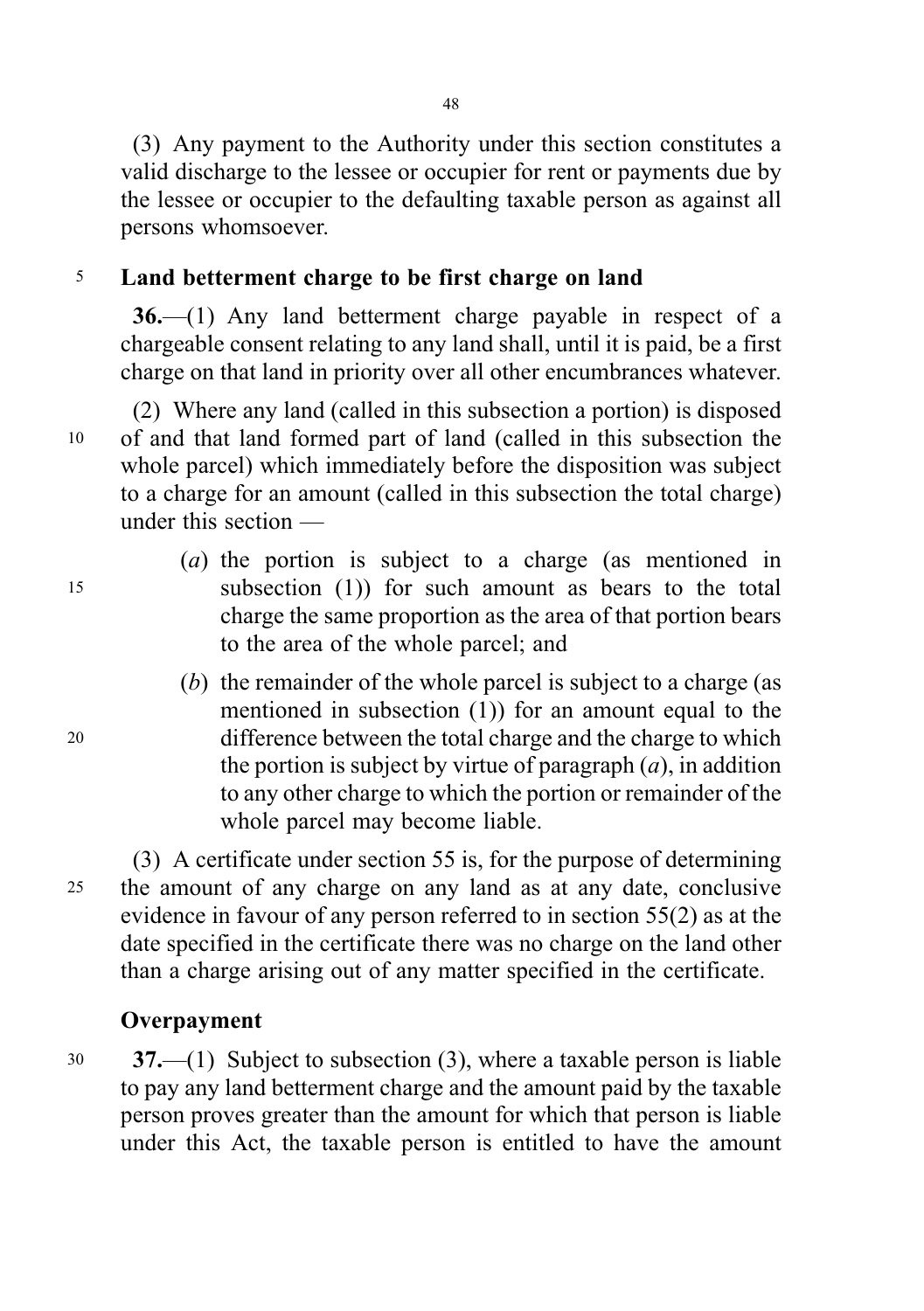overpaid refunded and the Authority must, as soon as practicable, repay the overpayment.

- (2) In particular, where
	- (a) a taxable person has paid any amount by way of land betterment charge if a chargeable consent were given in 5 relation to any land; and
	- (b) no such chargeable consent is eventually given in relation to the land,

the taxable person is entitled to have the amount refunded and the Authority must, as soon as practicable, repay that amount.

(3) However, a refund under this section must be claimed in writing and made to the Authority within 6 years starting the date the liability order or revised liability order to which the claim relates becomes final and conclusive.

(4) To avoid doubt, nothing in this section operates to extend any <sup>15</sup> time limit for appeal under Part 7.

## Division  $2$  — Default and penalty tax

## Interest in case of default

38. If any land betterment charge is not paid before the end of the time delimited by or under section  $24(1)$  or (2), the taxable person  $20$ concerned is liable to pay to the Authority interest, at the prescribed rate, on the amount of land betterment charge unpaid, calculated on a daily basis from the end of the time so delimited until the day the land betterment charge is paid.

## Penalty tax payable where illegal development, etc., carried out <sup>25</sup>

 $39 - (1)$  Where —

- (*a*) a person has, before, on or after the appointed day
	- (i) carried out any development or subdivision of any land; or
	- (ii) carried on, or stopped carrying on, a controlled <sup>30</sup> activity that is the subject of a controlled activity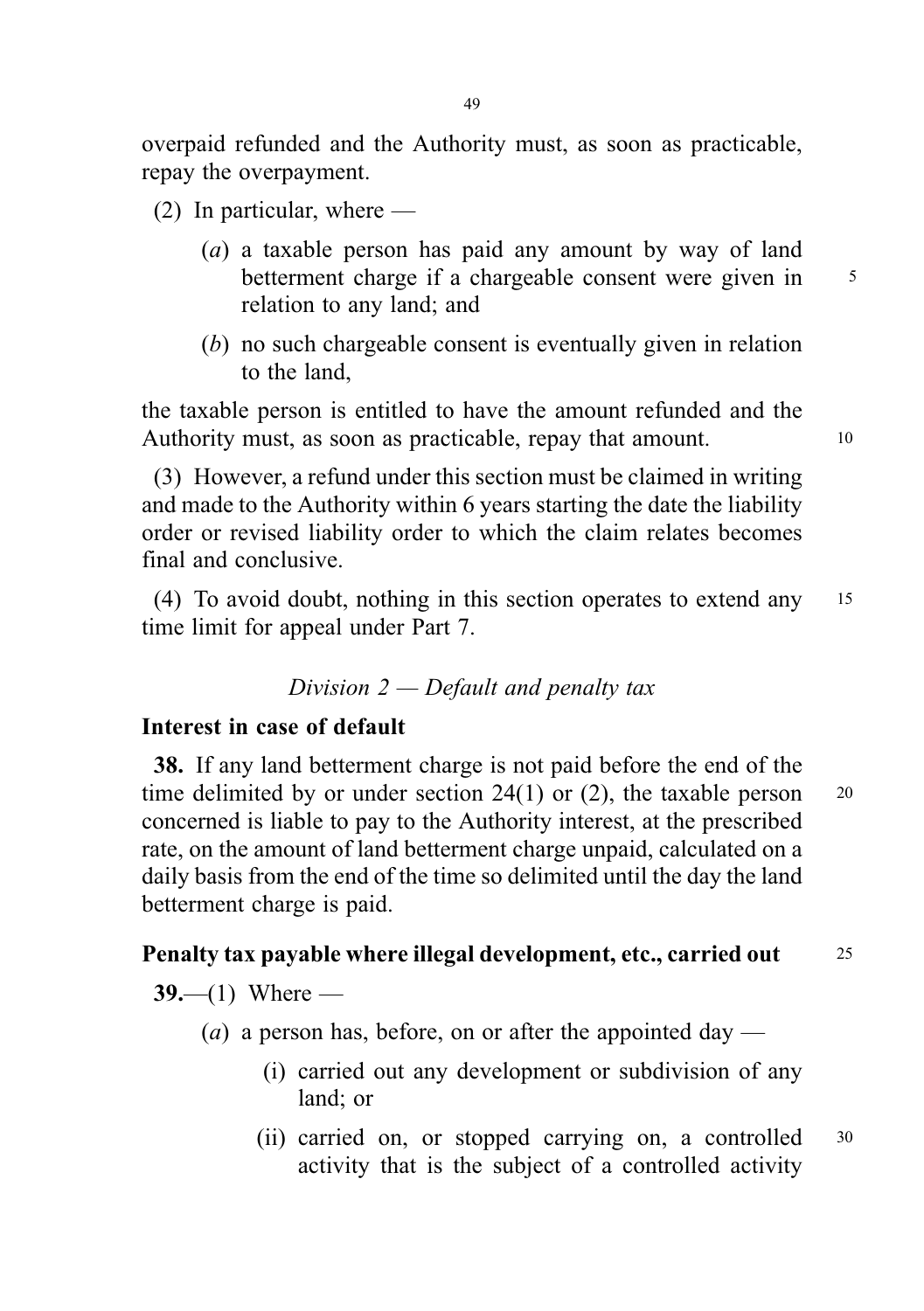restrictive covenant in a State title relating to any land; and

(b) the person was then not lawfully entitled to carry out the development or subdivision, or to carry on or stop carrying <sup>5</sup> on a controlled activity (as the case may be), because any one or more of the events in section 3(3) or (4) did not first happen,

a person who has a material interest in the land when the rectification order is given is liable to pay penalty tax upon the Authority giving 10 the person a rectification order under section  $40(1)(d)$  or  $(2)(d)$ .

(2) Penalty tax imposed under this Division is in addition to any interest under section 38.

(3) However, penalty tax is not payable in relation to a mere failure to pay interest under section 38 or a penalty tax previously imposed <sup>15</sup> under this Division.

(4) To avoid doubt, nothing in this section limits the operation of Part 4 of the Planning Act 1998.

# Rectification order

40.—(1) Where it appears to the Authority that a person has, <sup>20</sup> before, on or after the appointed day, carried out any development of any land and there was no entitlement to do so because —

- (a) there was no grant of a planning permission or conservation permission for the development; or
- (b) there was no accepting of a lodgment of any plans for the <sup>25</sup> development of the land that may be deemed authorised without express written permission,

the Authority may —

- (c) notify the competent authority with a view to the competent authority exercising relevant powers under <sup>30</sup> Part 4 of the Planning Act 1998 relating to the land; and
	- (d) give a rectification order to the person or persons with a material interest in the land when the rectification order is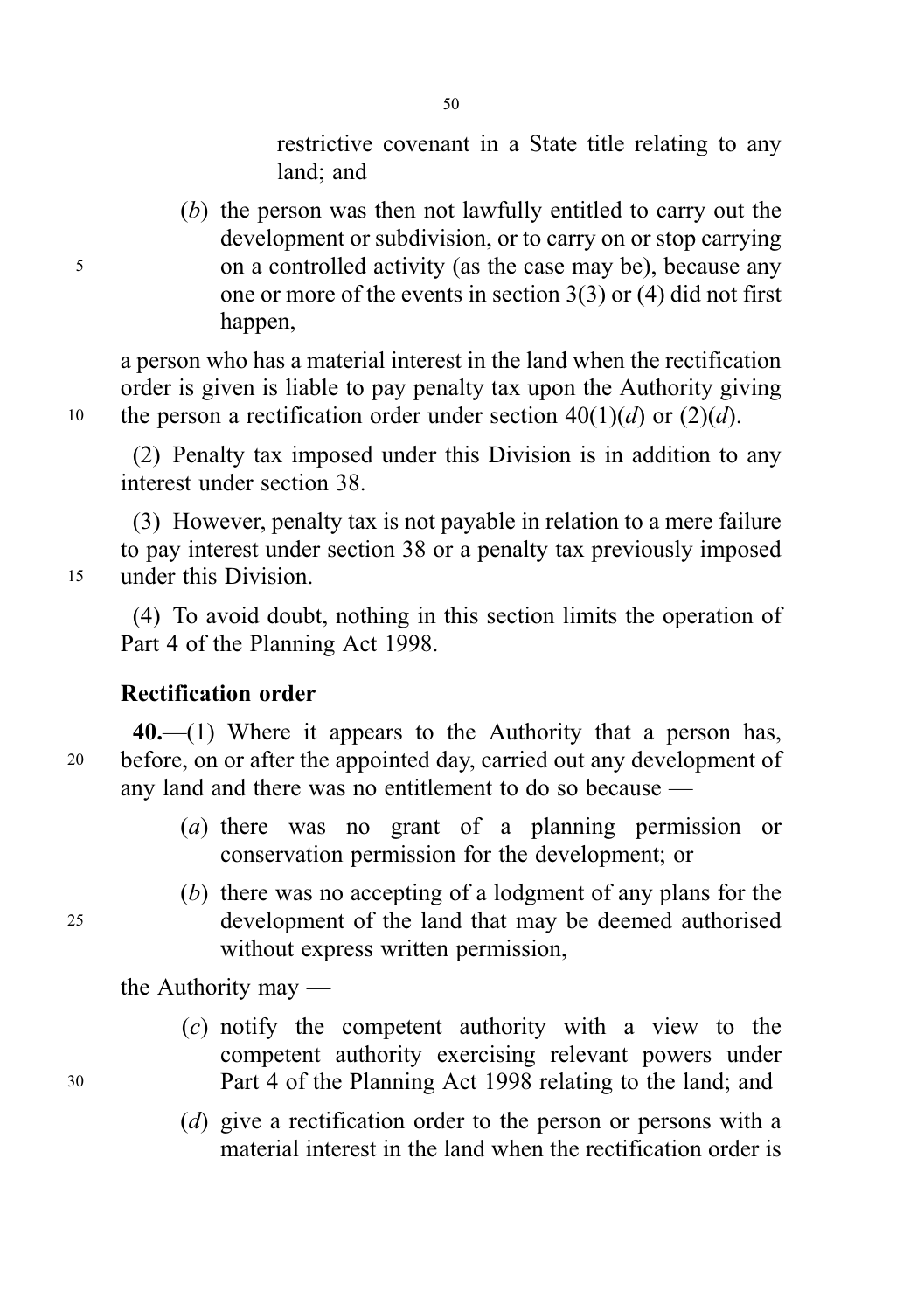- (i) grants planning permission or conservation permission under section 14 of the Planning Act 1998 for the development, which then  $5$ becomes an authorised development; or
- (ii) accepts a lodgment of any plans for the development of the land which is then deemed authorised without express written permission (as the case may be).

(2) Where it appears to the Authority that a person has, before, on or  $10$ after the appointed day, carried out any development or subdivision of any land, or carried on or stopped carrying on a controlled activity that is the subject of a controlled activity restrictive covenant in a State title relating to any land, and there was no entitlement to do so because — 15

- (a) the carrying out of the development or subdivision, or the carrying on or stoppage in carrying on the controlled activity (as the case may be) would have been lawful only after varying by the Authority of —
	- (i) a special condition in a directly allotted State title <sup>20</sup> relating to the land;
	- (ii) a restrictive covenant in a concessional State title relating to the land;
	- (iii) a controlled activity restrictive covenant in a State title relating to the land; or 25
	- (iv) a subdivision control restrictive covenant in a State title relating to the land; and
- (b) that variation was not obtained before the carrying out or carrying on of the development or subdivision of the land or the controlled activity, or the stoppage in carrying on a 30 controlled activity, as the case may be,

the Authority may give a rectification order to the person or persons with a material interest in the land when the rectification order is given, directing the person or persons —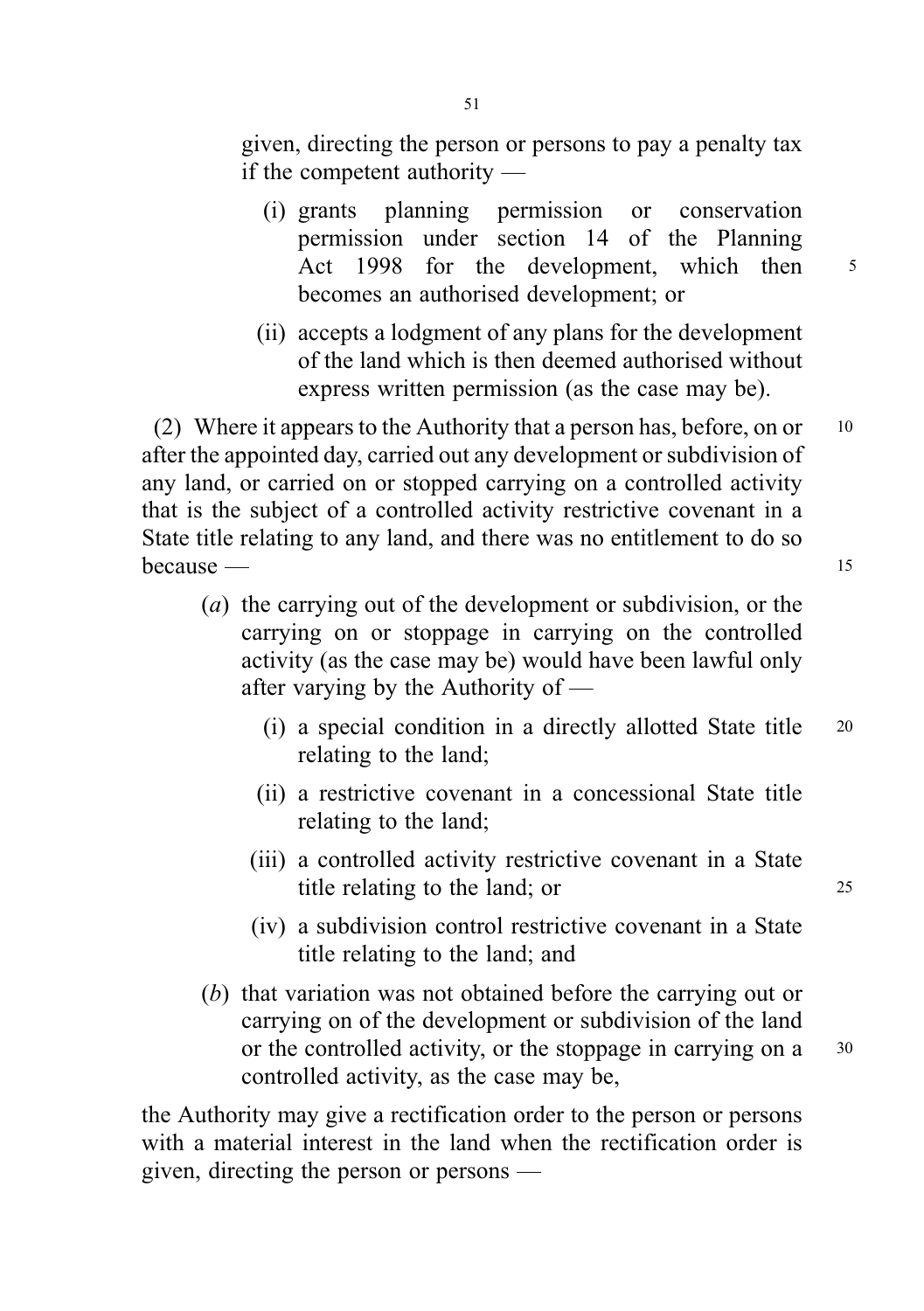- (c) to restore the developed or subdivided land or to stop or resume any controlled activity to alleviate the effect of the unlawful development, subdivision or activity (as the case may be) at the person's cost; or
- $\frac{5}{10}$  (d) to pay a penalty tax if
	- (i) the Authority considers that restoring the developed or subdivided land or stopping or resuming any controlled activity in paragraph  $(c)$  is not reasonably practicable or is undesirable; and
- <sup>10</sup> (ii) the competent authority grants or has granted planning permission or conservation permission for the development or subdivision under section 14 of the Planning Act 1998, or accepts or has accepted a lodgment of any plans for the development or <sup>15</sup> subdivision of the land which is then deemed authorised without express written permission (as the case may be) where that permission or lodgment is required for it to be an authorised development or a lawful subdivision.
- 20 (3) Any rectification order under subsection  $(2)(c)$ 
	- (*a*) may include a requirement —
- (i) to demolish or remove any fence or partition enclosing the land or any structure erected on the land resulting from any unlawful development, <sup>25</sup> subdivision or activity mentioned in subsection (2), and to dispose of the fence, partition or structure and any resulting debris from the demolition; or
	- (ii) to stop, either wholly or to the extent specified in the rectification order, any controlled activity; and
- <sup>30</sup> (b) takes effect despite the provisions of any other written law or anything contained in the memorandum or articles of association, trust deed or other constitution of the person given the order.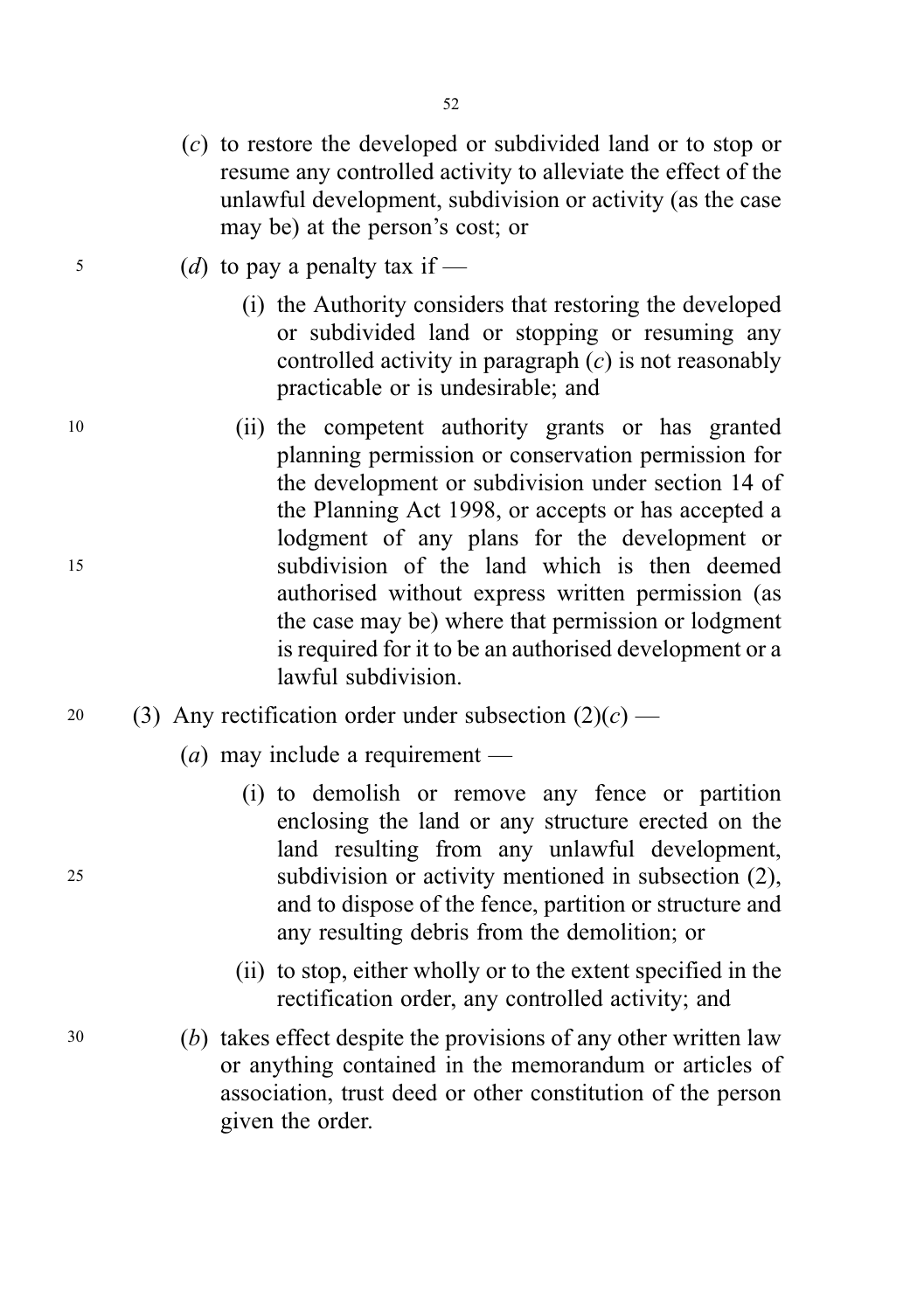- (4) A rectification order must state the period within which
	- (a) the person must comply with the rectification order (called in this Act the compliance period), which must be at least 14 days after the order is given; and
	- (b) the person may appeal against the rectification order if the  $\frac{5}{5}$ person objects to and does not wish to comply with the rectification order.

(5) The compliance period for a rectification order must not be longer than the objection period specified in that rectification order.

- $(6)$  A person who 10
	- (a) is given a rectification order under subsection  $(2)(c)$ ; and
	- (b) does not appeal against the order within the time delimited by this Act for appeals,

must take, so far as is reasonably practicable and at the person's cost, such steps as are necessary to comply with the rectification order 15 within the compliance period specified in that order.

(7) A person who, without reasonable excuse, fails to comply with subsection (6) shall be guilty of an offence and shall be liable on conviction —

- (a) to a fine not exceeding \$200,000 or to imprisonment for a  $20$ term not exceeding 12 months or to both; and
- (b) in the case of a continuing offence, to a further fine not exceeding \$10,000 for every day or part of a day during which the offence continues after conviction.

## Amount of penalty tax 25

41.—(1) Subject to sections 42 and 43, the amount of penalty tax payable upon the giving of a rectification order under section  $40(1)(d)$ or  $(2)(d)$  is the total of the following:

(a) the amount of the land betterment charge that would have been payable as if a chargeable consent were given, on the 30 date of the rectification order or a later date specified in that order, in relation to the development or subdivision of,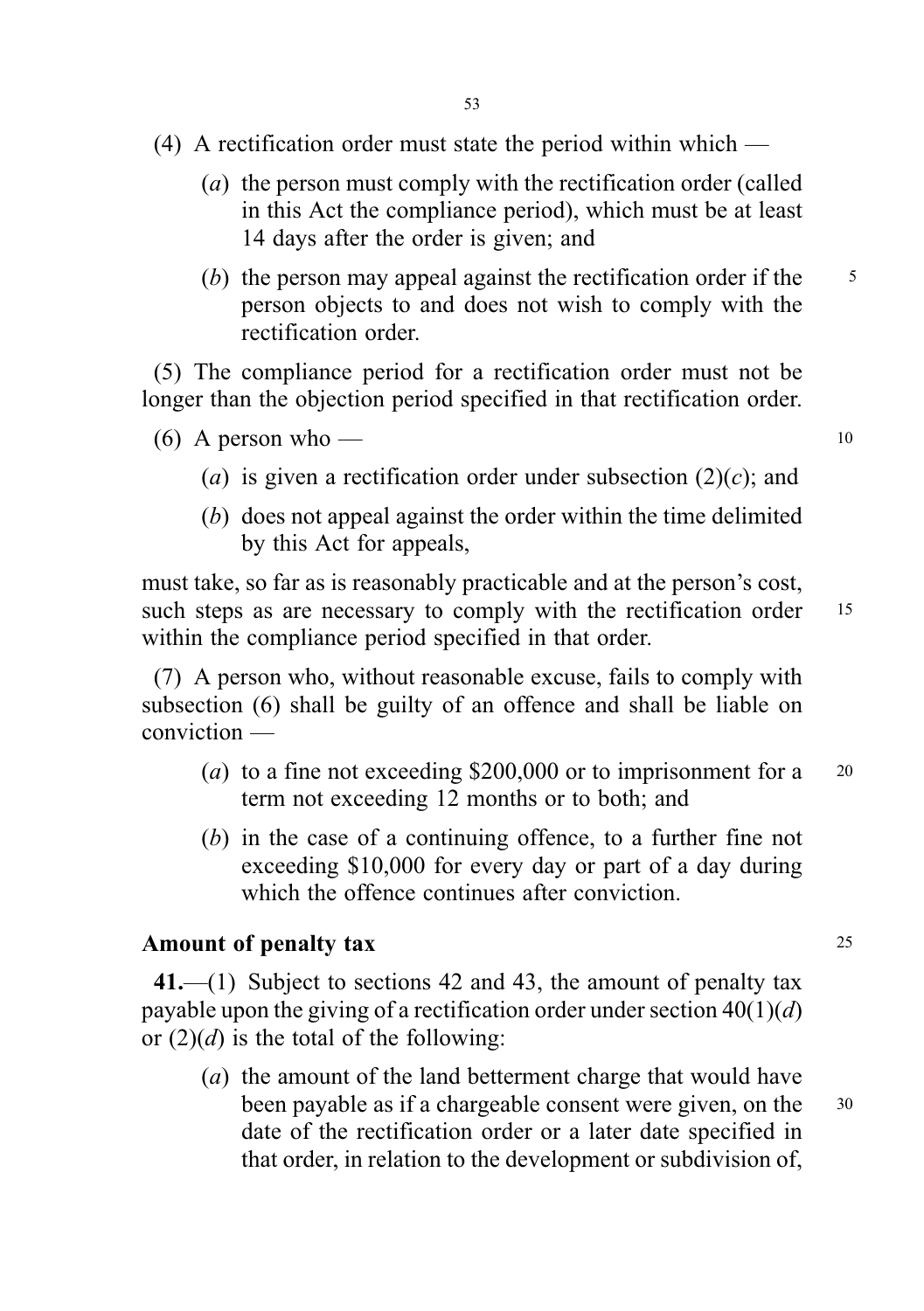or the controlled activity with respect to, the land, that is the subject of the rectification order;

(b) 30% of the amount in paragraph  $(a)$ .

(2) However, no penalty tax is payable upon giving a rectification <sup>5</sup> order to the person or persons with a material interest in the land when the rectification order is given (each called in this Division a tax payer) if the Authority is satisfied that the development or subdivision of the land happened or the controlled activity was carried on or stopped (as the case may be) solely because of <sup>10</sup> circumstances beyond the tax payer's control (or if a person acted on behalf of that tax payer, because of circumstances beyond either the person's or the tax payer's control) but not amounting to financial incapacity.

(3) For the purposes of subsection (2), it is for the tax payer to prove  $15$  that —

- (*a*) it was not reasonably practicable to do more than what was in fact done to prevent the development or subdivision of the land, the carrying on of the controlled activity or the stoppage of the controlled activity, as the case may be; or
- <sup>20</sup> (b) the tax payer (and the person acting on behalf of the tax payer) did not know and could not reasonably have known about the development or subdivision of the land, the carrying on of the controlled activity or the stoppage of the controlled activity, as the case may be.

# <sup>25</sup> Reduction in penalty tax for voluntary disclosure, etc.

42. The Authority may in the following circumstances reduce the amount of penalty tax payable upon the giving of a rectification order, by using the percentages below in lieu of the percentage in section  $41(1)(b)$ :

<sup>30</sup> (a) 6% of the amount of land betterment charge worked out under section  $41(1)(a)$  if, before the Authority informs the tax payer given the rectification order that an investigation relating to the carrying out of any development or subdivision of the land or the carrying on of a controlled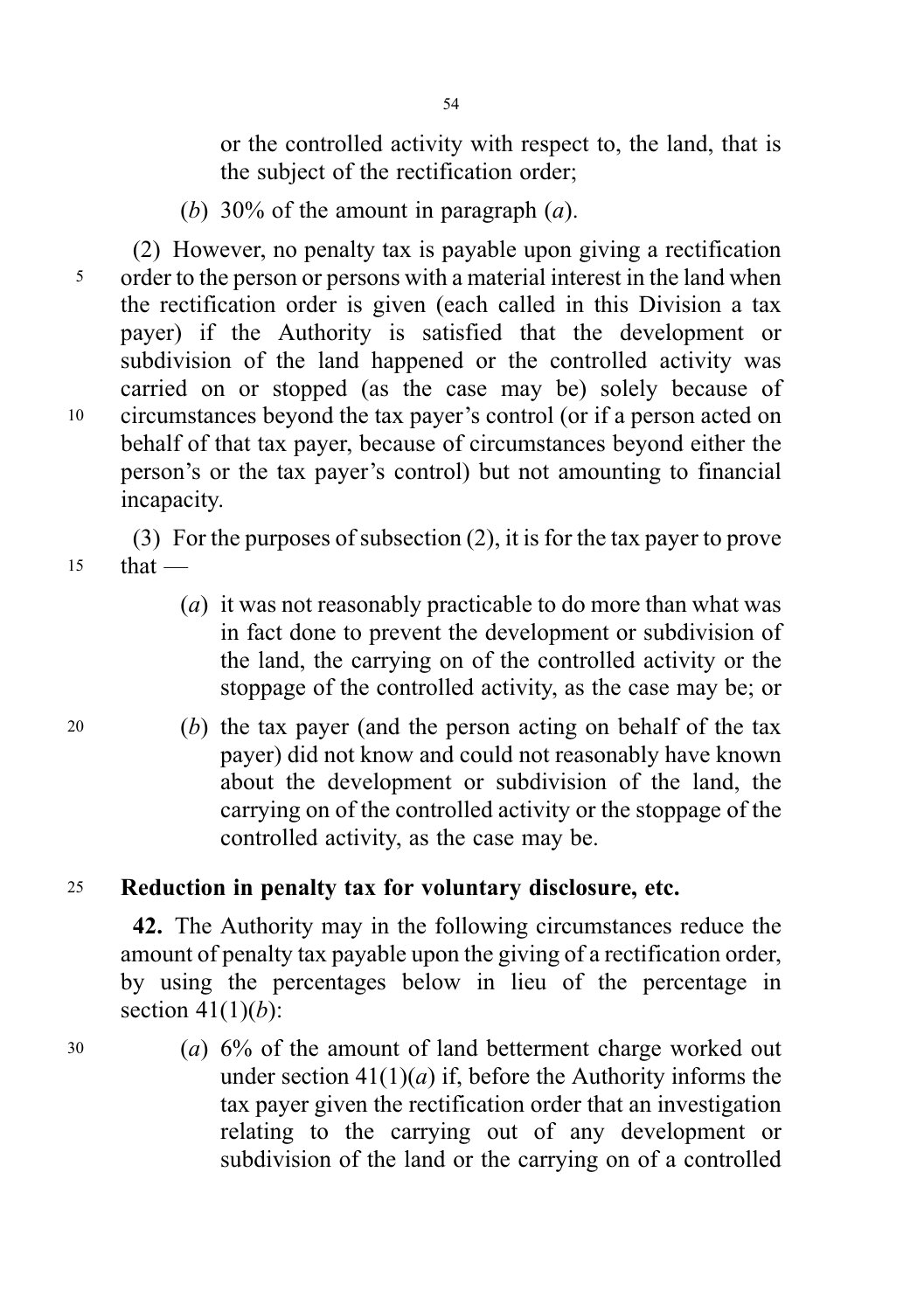activity or the stoppage in carrying on a controlled activity (as the case may be) without the relevant chargeable consent is to be carried out, the tax payer discloses to the Authority or an authorised officer, in writing, sufficient information to enable the nature and extent of any <sup>5</sup> development or subdivision of the land or controlled activity carried on or of the stoppage of a controlled activity (as the case may be) to be ascertained;

(b) 24% of the amount of land betterment charge worked out under section  $41(1)(a)$  if, after the Authority informs the 10 tax payer given the rectification order that an investigation relating to the carrying out of any development or subdivision of the land or the carrying on of a controlled activity or the stoppage in carrying on a controlled activity (as the case may be) without the relevant chargeable <sup>15</sup> consent is to be carried out and before the investigation is begun, the tax payer discloses to the Authority or an authorised officer, in writing, sufficient information to enable the nature and extent of any development or subdivision of the land or controlled activity carried on 20 or of the stoppage of a controlled activity (as the case may be) to be ascertained.

## Increase in penalty tax for concealment

43. In lieu of the amount calculated according to section  $41(1)(b)$ , the Authority may increase the amount of penalty tax payable upon 25 the giving of a rectification order by using 50% of the amount of land betterment charge worked out under section  $41(1)(a)$ , if the Authority is satisfied that —

- (a) the Authority has informed the tax payer given the rectification order that an investigation is to be carried <sup>30</sup> out; and
- (b) before the investigation is completed, the tax payer (or a person acting on behalf of the tax payer) hinders or obstructs an authorised officer exercising functions under Part 8, or a designated valuer exercising functions under 35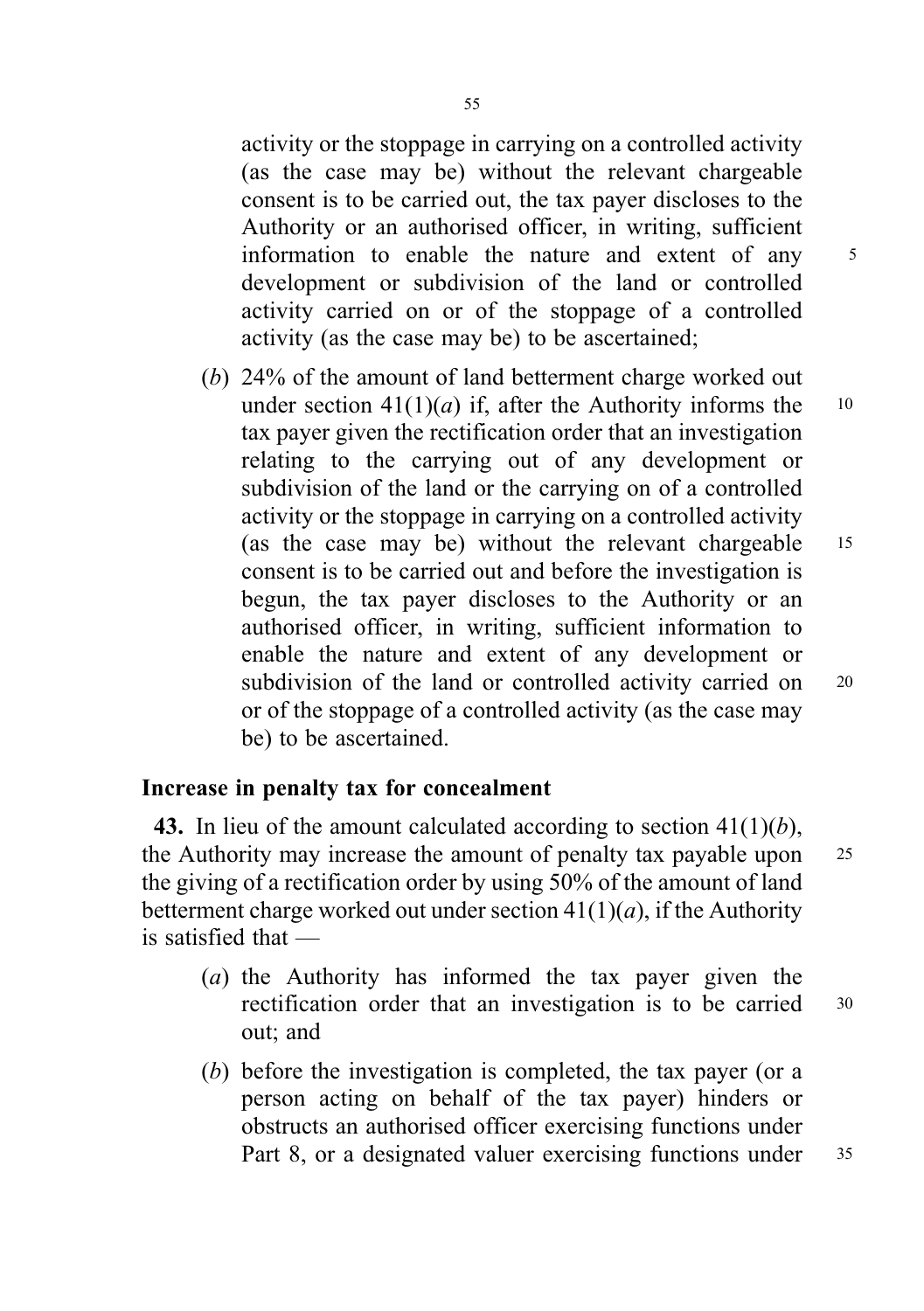Part 8, for the purposes of determining the tax payer's liability.

# Recovery of penalty tax

44. Any penalty tax imposed under this Division is recoverable as  $5$  if —

56

- (a) the penalty tax were a land betterment charge due and payable under this Act;
- (b) the rectification order imposing the penalty tax were a liability order; and
- <sup>10</sup> (c) the rectification order imposing the penalty tax were a chargeable consent.

## Evasion

45.—(1) Any person who wilfully with intent to evade or to assist any other person to evade payment of any land betterment charge —

- <sup>15</sup> (a) makes any false statement, declaration or entry in any return required to be made under this Act or the Regulations;
- (b) gives any false answer, whether verbally or in writing, to any question or request for information asked or made in <sup>20</sup> accordance with this Act; or
	- (c) makes use of any fraud, art or contrivance or authorises the use of any such fraud, art or contrivance,

shall be guilty of an offence and shall be liable on conviction to a penalty of 4 times the amount of land betterment charge which has <sup>25</sup> been underpaid in consequence of the offence, or which would have been so underpaid if the offence had not been detected, and shall also be liable to a fine not exceeding \$50,000 or to imprisonment for a term not exceeding 5 years or to both.

(2) Whenever in any proceedings under this section it is proved that <sup>30</sup> any false statement or entry is made in any return furnished under this Act or any Regulations by or on behalf of any person or any book of accounts or other records maintained by or on behalf of any person,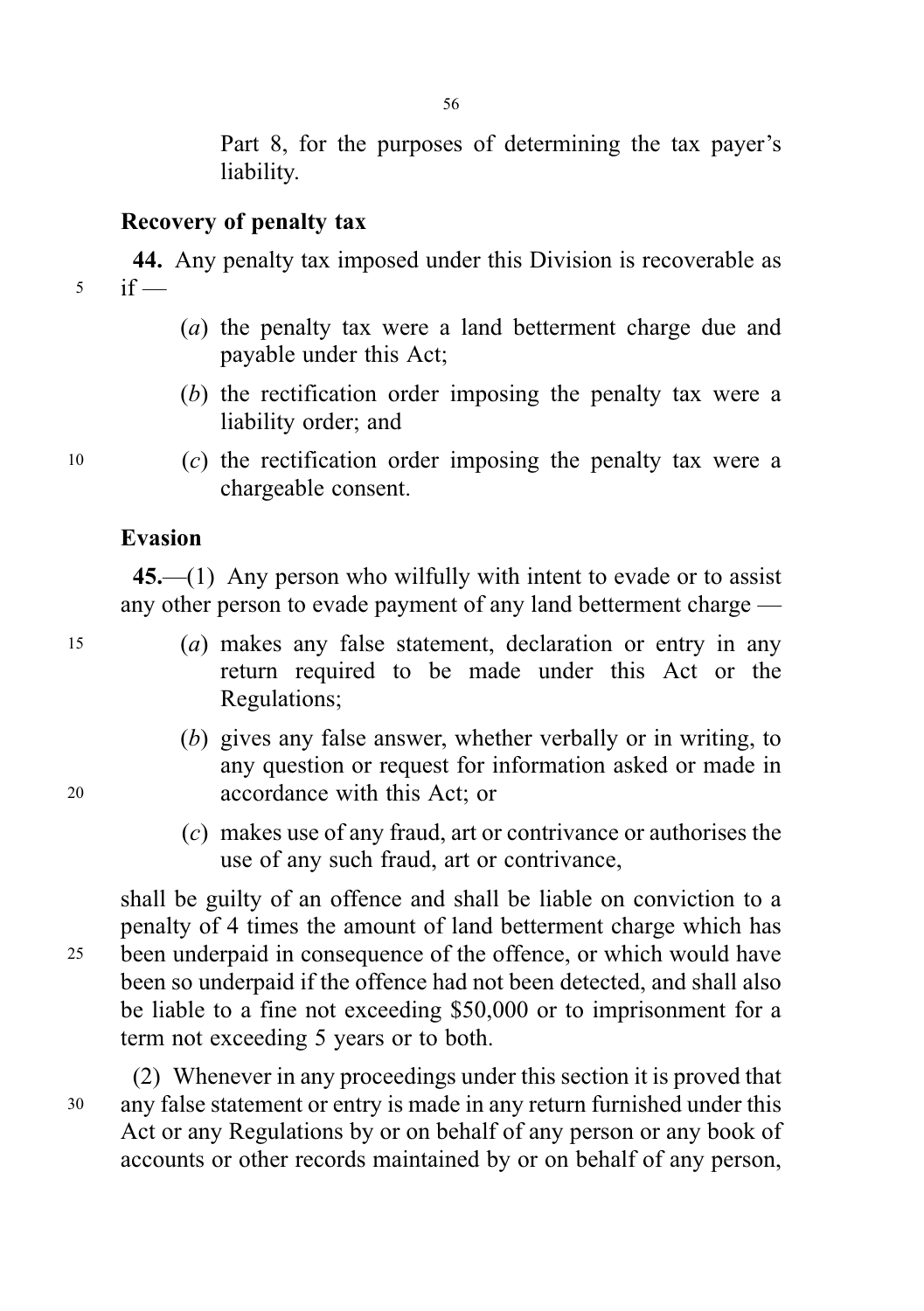that person is presumed, until the contrary is proved, to have made that false statement or entry with intent to evade the land betterment charge.

### PART 7

#### APPEAL 5

# Interpretation of this Part

- 46. In this Part, unless the context otherwise requires
	- "appealable decision" means any of the following decisions of the Authority not made upon a reference under section  $47(4)(b)$ : 10
		- (a) a refusal to make a deferment determination under section 20;
		- (b) a cancellation of a deferment determination under section 22(5);
		- (c) the making of a liability order or a revised liability  $15$ order under section 25 or 27;
		- (d) a refusal to approve a transfer of any deferred liability to pay any land betterment charge under section 23;
		- (e) the giving of a rectification order under section 40(1)(d) or (2); 20

"appellant" means the person making an appeal against an appealable decision given to that person.

#### Appeal to Minister

 $47.$ —(1) An appellant who is aggrieved by an appealable decision may appeal to the Minister against the decision in accordance with 25 this section.

(2) An appeal under this section must be in writing and specify the grounds on which it is made, and be made —

(a) for an appealable decision that is the making of a liability order or revised liability order — within 30 days after the 30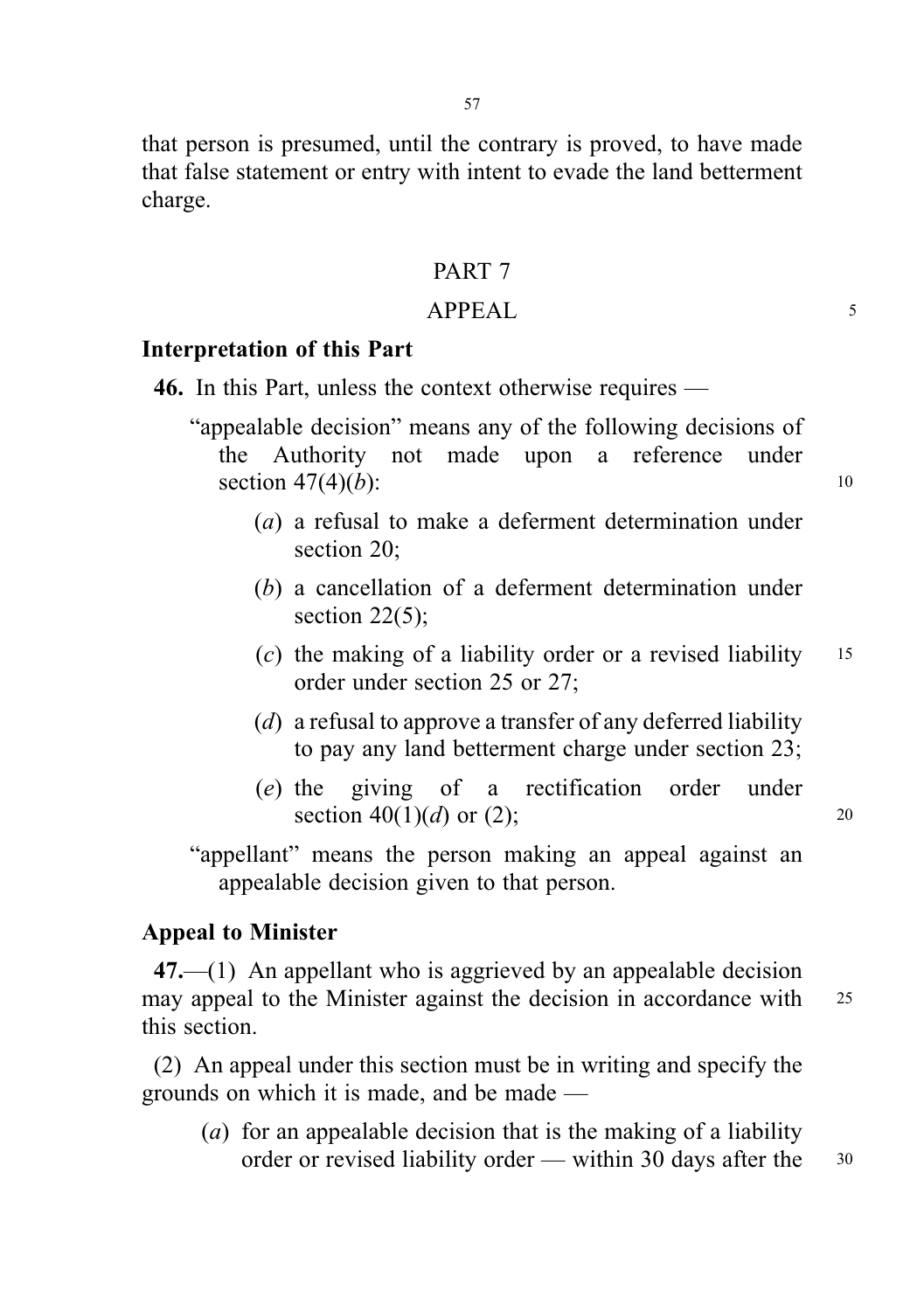date the decision appealed against is given to the appellant; and

(b) for any other appealable decision — within 14 days after the date that decision appealed against is given to the <sup>5</sup> appellant.

(3) The Minister may reject an appeal of an appellant who fails to comply with subsection (2).

(4) After considering an appeal, the Minister may —

- (a) reject the appeal and confirm the appealable decision; or
- <sup>10</sup> (b) allow the appeal and refer the matter back to the Authority to reconsider the case.

(5) The Minister's decision on an appeal is final.

(6) Every appellant must be notified of the Minister's decision under subsection (5).

## <sup>15</sup> Appeal does not excuse payment

48. An appeal against an appealable decision does not affect the operation of the appealable decision concerned or prevent the taking of action to implement the appealable decision concerned, and unless otherwise directed by the Minister under this section, that appealable

<sup>20</sup> decision must be complied with until the determination of the appeal.

# PART 8

## ADMINISTRATION

#### Administration of Act

 $49$ .—(1) It is the function of the Authority to administer this Act.

- <sup>25</sup> (2) In performing the functions conferred on the Authority by this Act, the Authority must aim to strike what appears to the Authority to be an appropriate balance between —
- (a) the desirability of funding from the land betterment charge (in whole or in part) the actual and expected estimated total <sup>30</sup> cost of infrastructure required to support the development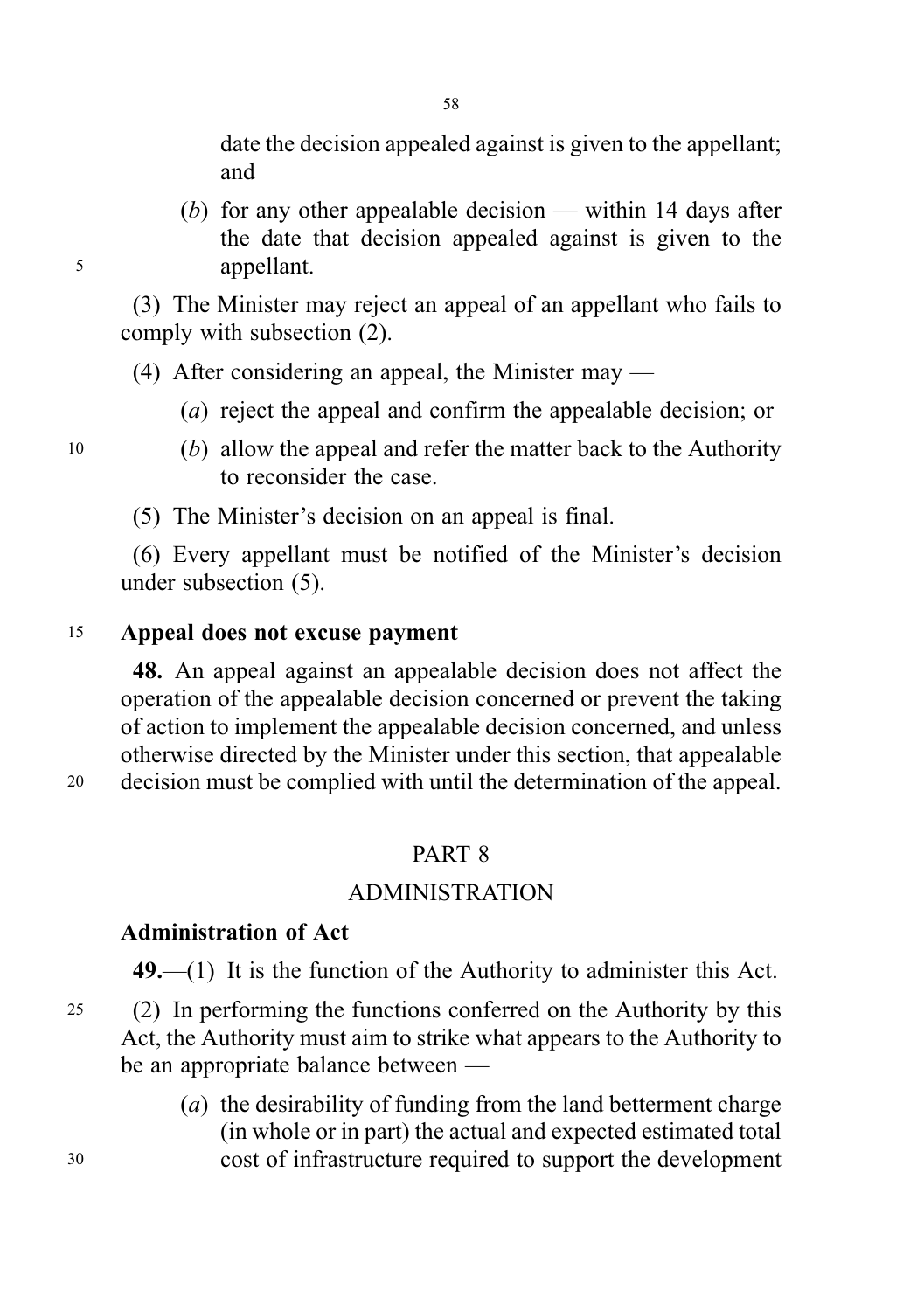of land as a result of a chargeable consent, taking into account other actual and expected sources of funding; and

(b) the potential effects (taken as a whole) of the imposition of any land betterment charge on the economic viability of any development of land.

(3) Before making any decision under section 20 or 22 in relation to a deferment determination, the Authority may consult with such person or committee of persons specified by the Minister but, in making such decision, the Authority is not bound by such consultation to the consultation of the consultation of the consultation of the consultation of the consultation of the consultation of the consultation of the consultation of the consultation of the consultation of the co

# Authorised officers

50.—(1) The Authority may, in relation to any provision of this Act or its subsidiary legislation, appoint —

- (*a*) any of its employees;
- $(b)$  any public officer; or  $15$
- (c) any employee of a public authority,

to be an authorised officer for the purposes of that provision, either generally or for any particular case.

(2) The Authority may delegate the exercise of all or any of the powers conferred or duties imposed upon the Authority by any <sup>20</sup> provision of this Act or its subsidiary legislation, to any authorised officer, subject to any conditions or limitations that the Authority may specify; and any reference in that provision of this Act or its subsidiary legislation to the Authority includes a reference to such an authorised officer. 25

(3) However, nothing in subsection (2) authorises delegating —

- (*a*) the power of delegation conferred by that subsection;
- (b) any power of the Authority to make subsidiary legislation; or
- (c) any other power under section 14 to any individual who is  $30$ not an employee of the Authority.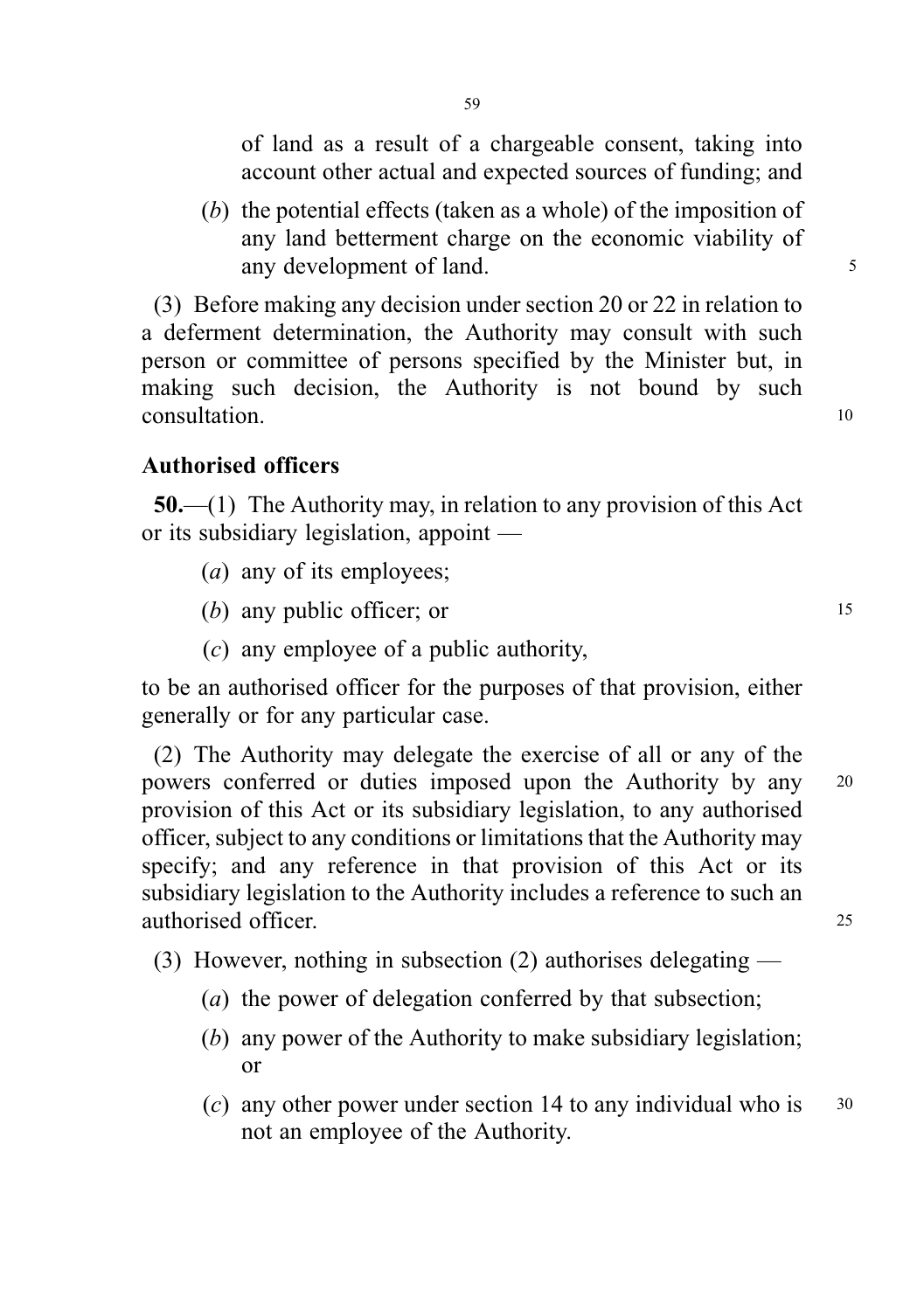### Powers of entry, etc., at premises

51.—(1) An authorised officer may, with such assistants and workmen as are necessary, enter at any reasonable time any land which the authorised officer reasonably believes to be or may be the <sup>5</sup> subject of —

- (a) an application for a planning permission or conservation permission in relation to the land;
- (b) an application to the Authority to vary a restrictive covenant in a State title relating to the land; or
- $10$  (c) a lodgment of any plans for a development of the land deemed authorised without express written permission,

and do all or any of the activities mentioned in subsection (2) for the relevant purposes.

(2) An authorised officer may, after entering any land mentioned in <sup>15</sup> subsection (1), do all or any of the following:

- (a) examine any thing or observe any activity conducted in or on the land;
- (b) make a still or moving image or recording of the land and any thing in or on the land;
- <sup>20</sup> (c) inspect any document on the land and take extracts from, or make copies of, any such document;
	- (d) take into or onto the land such equipment and materials as the authorised officer requires for the purpose of exercising powers in relation to the land;
- <sup>25</sup> (e) operate electronic equipment in or on the land;
	- (f) under a warrant of a Magistrate's Court or District Court, seize any thing found in or on the land which the authorised officer reasonably suspects is evidential material relevant to an offence under this Act or its subsidiary legislation.
- $30$  (3) The power under subsection  $(2)(e)$  to operate electronic equipment in or on any land includes the power —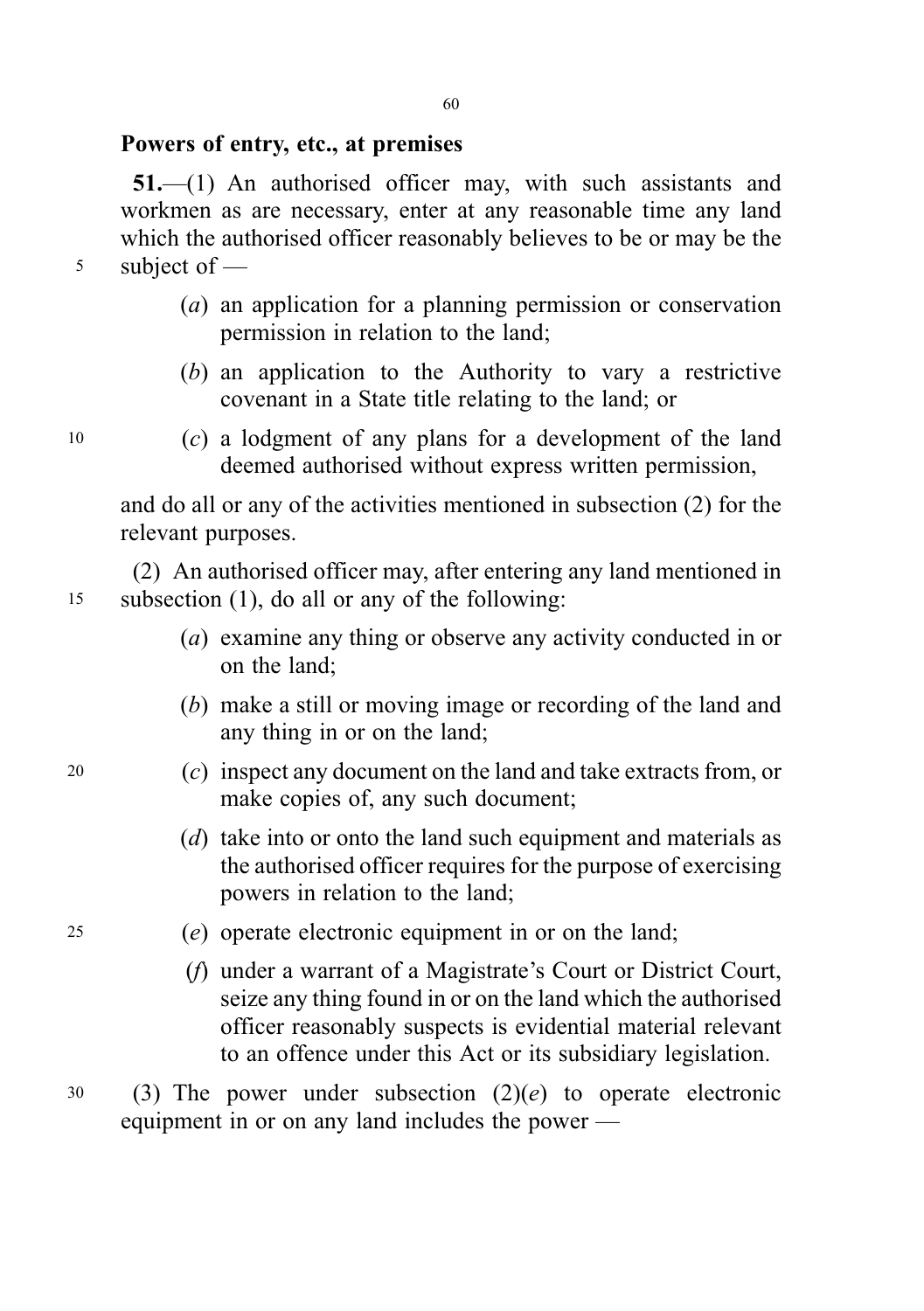- (a) to use a disk, tape or other storage device that is in or on the land and can be used with the equipment or in association with the equipment;
- (b) to operate electronic equipment in or on the land to put the relevant data in documentary form and remove the 5 documents so produced from the land; and
- (c) to operate electronic equipment in or on the land to transfer the relevant data to a disk, tape or other storage device that —
	- (i) is brought to the land for the exercise of the power; or  $10$
	- (ii) is in or on the land and the use of which for that purpose has been agreed in writing by the occupier of the land,

and to remove the disk, tape or other storage device from the land. 15

(4) Sections 370, 371 and 372 of the Criminal Procedure Code 2010 apply, with the necessary modifications, when an authorised officer seizes any thing under this section.

(5) In this section and section 52, "relevant purpose" means —

- (a) to determine compliance with this Act and its subsidiary  $20$ legislation, including whether an offence under this Act or its subsidiary legislation has been committed;
- (b) to determine whether information provided to the Authority under a provision of this Act or its subsidiary legislation is correct; or 25

(c) to investigate whether there are grounds to cancel a deferment determination.

#### Power to obtain information

 $52-$ (1) An authorised officer may by written notice require any person to provide, within a reasonable period specified in the notice, <sup>30</sup> and in such form and manner as may be specified in the notice, all documents and information which —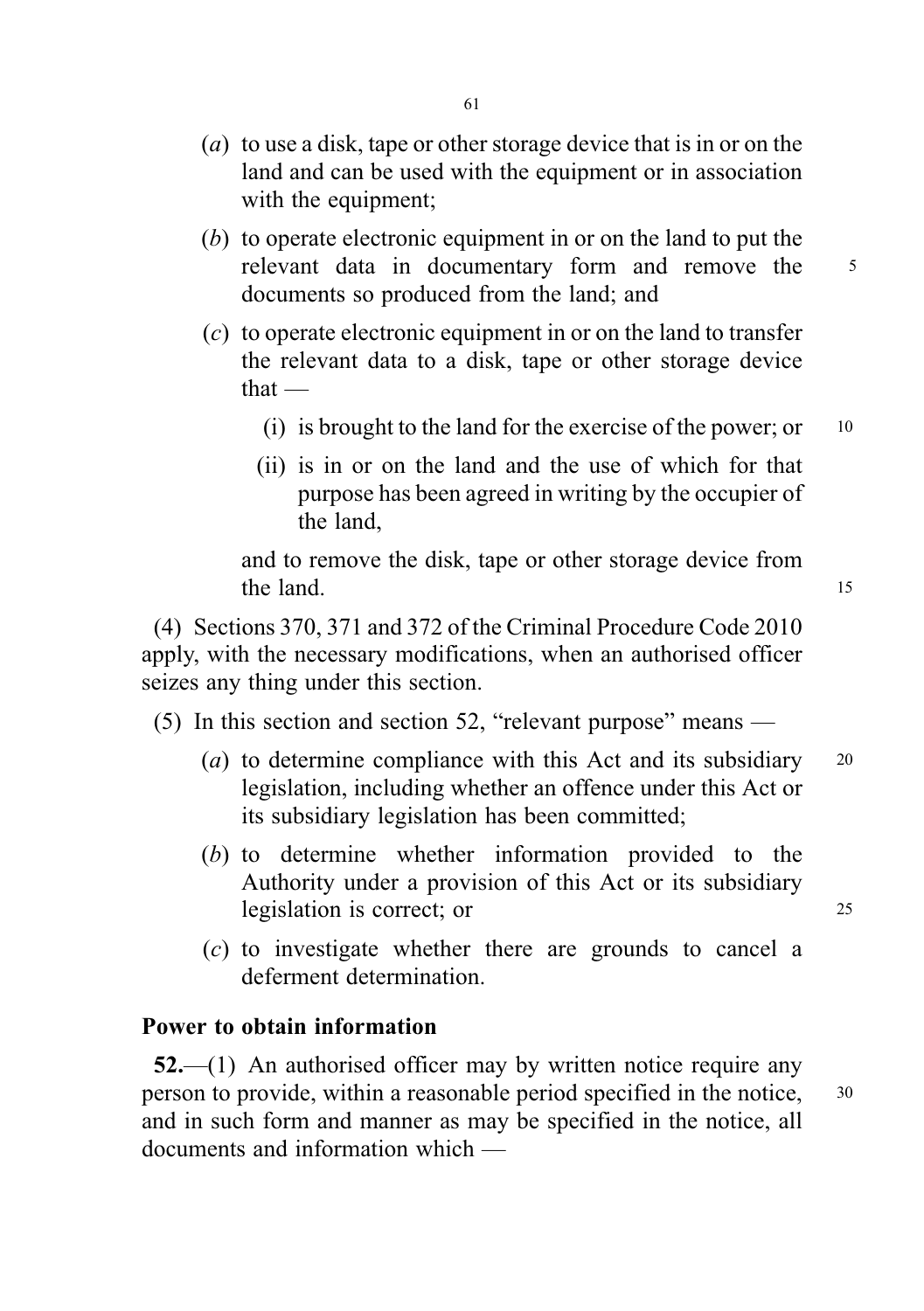- (a) relate to any matter which the authorised officer considers necessary for any of the relevant purposes; and
- (*b*) are
	- (i) within the knowledge of that person; or
- <sup>5</sup> (ii) in the custody or under the control of the person.

(2) The power to require a person to provide any document or information under subsection (1) includes the power —

- (a) to require that person, or any individual who is or was an officer or agent or a representative of the person, to provide <sup>10</sup> an explanation of the document or information;
	- (b) if the document or information is not provided, to require that person or individual to state, to the best of the knowledge and belief of that person or individual (as the case may be), where it is; and
- <sup>15</sup> (c) if the information is recorded otherwise than in legible form, to require the information to be made available to the Authority or an authorised officer in legible form.

(3) The Authority is entitled without payment to keep any document or information, or any copy or extract thereof, provided <sup>20</sup> to the Authority or an authorised officer under subsection (1).

#### Power of designated valuer to obtain information

53.—(1) A designated valuer may, at all reasonable times, enter any land and exercise powers mentioned in section  $51(2)(a)$  and (b), for the purposes of carrying out a valuation of the land required by <sup>25</sup> section 9 or 28.

(2) Where a designated valuer enters any land under subsection (1), the owner or occupier of the land —

- (a) must answer any questions put by the designated valuer for the purpose of enabling a correct valuation to be made; and
- <sup>30</sup> (b) when required by the designated valuer to do so, must generally provide to the designated valuer all information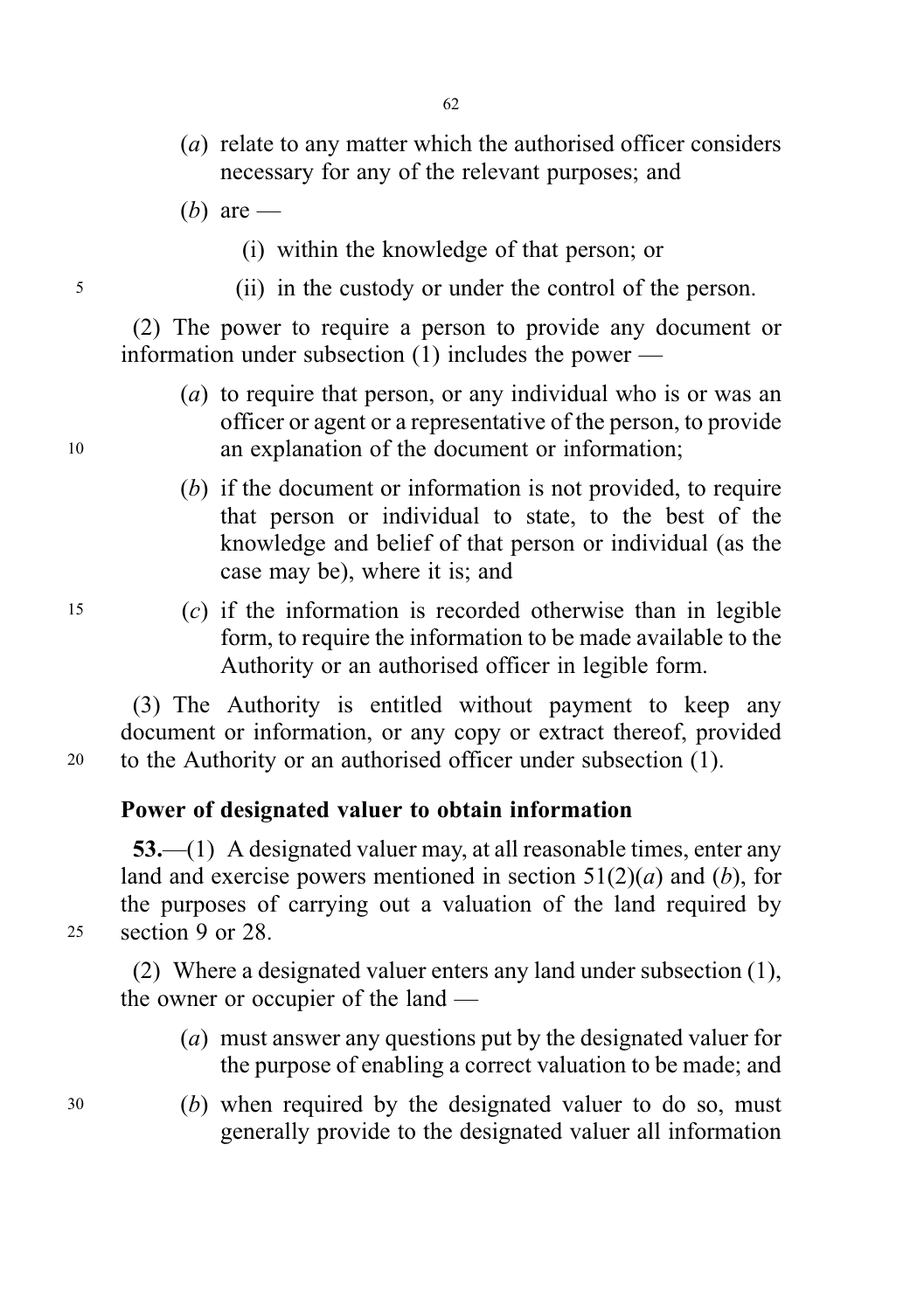within the knowledge or in the possession of the owner or occupier that is necessary for that purpose.

(3) A designated valuer may, by giving written notice to the owner of any land, require that owner, within such reasonable time as may be specified in the notice, to provide the designated valuer such  $\frac{5}{10}$ information, and to produce such documents, relating to the land as may be required by the designated valuer for the purposes of carrying out a valuation of any land required by section 9 or 28 and as may be specified in the notice.

(4) Without limiting subsection (3), a notice referred to in that <sup>10</sup> subsection may —

- (a) require information as to any one or more of the following matters:
	- (i) the area, portions, lots, deposited plans, references to title, situation, quality and use of the land that is the <sup>15</sup> subject of the request;
	- (ii) the nature of the improvements thereon;
	- (iii) any reservations, restrictions, covenants, easements or rights in the nature of easements affecting the land; or 20
- (b) require the production of any contract, or a copy of any contract, for the purchase of the land, any instrument incorporated or referred to in any such contract and any instrument or option relating to the purchase of the land by the owner, where the contract, copy, instrument or option is 25 in the owner's possession or control.

## Offences for obstruction, etc.

54.—(1) A person who, without reasonable excuse, fails to do anything required of the person —

- (a) under section  $17(2)$  by the Authority;  $30$
- (b) under section 52(1) by an authorised officer; or

63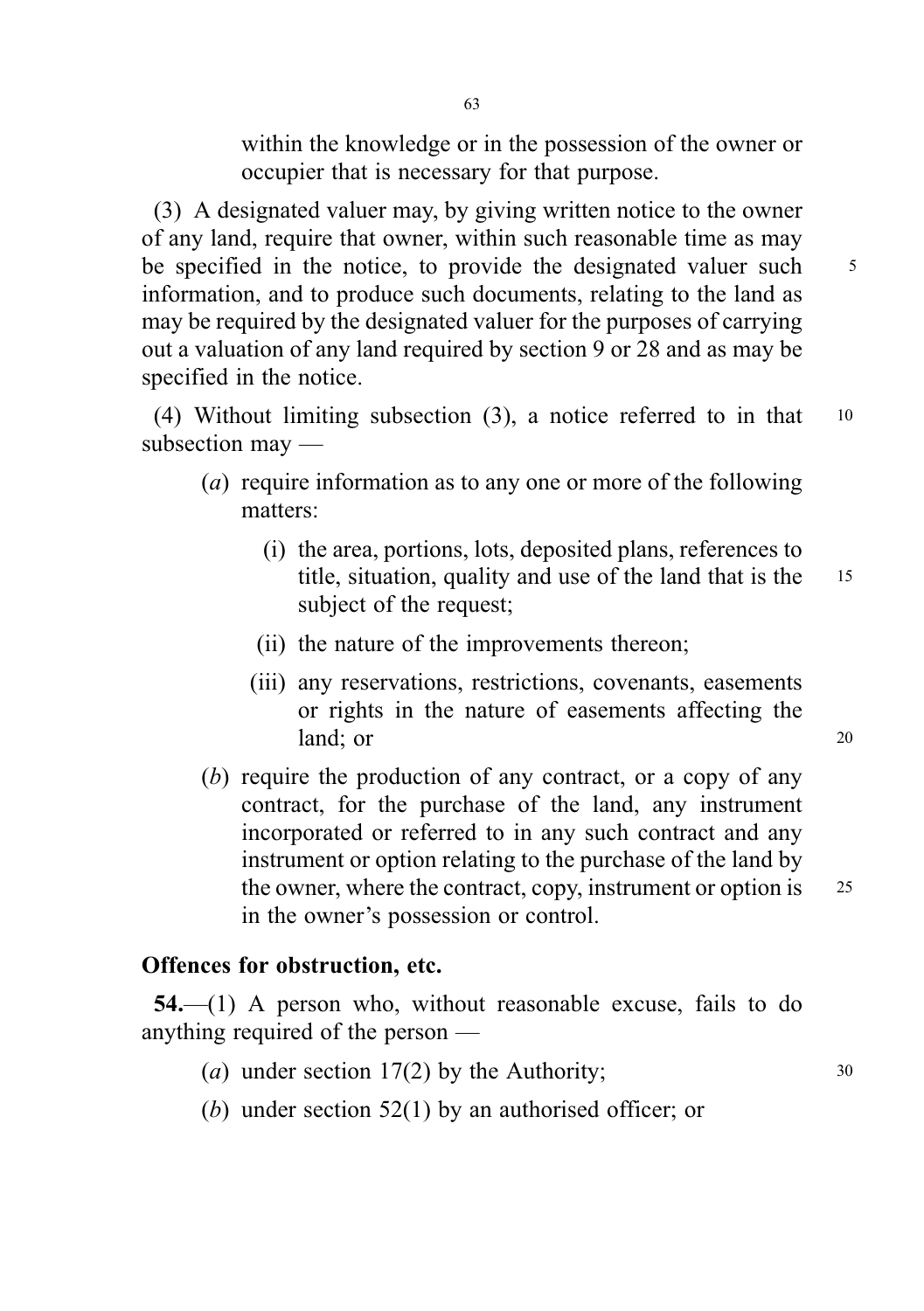(c) under section 53(2) or (3) by a designated valuer,

shall be guilty of an offence and shall be liable on conviction to a fine not exceeding \$10,000.

- $(2)$  A person —
- 
- 
- <sup>5</sup> (a) who intentionally alters, suppresses or destroys any document or information which the person has been required —
	- (i) under section  $52(1)$  by an authorised officer by a notice to provide; or
- 10 (ii) under section 53(2) or (3) by a designated valuer to provide; or
	- (b) who, in providing any document or information required —
		- (i) under section 17(2) by the Authority to provide;
- <sup>15</sup> (ii) under section 52(1) by an authorised officer by a notice to provide; or
	- (iii) under section 53(2) or (3) by a designated valuer to provide,

makes any statement which the person knows or ought <sup>20</sup> reasonably to know that, or is reckless as to whether, it is false or misleading in a material particular,

shall be guilty of an offence and shall be liable on conviction to a fine not exceeding \$10,000 or to imprisonment for a term not exceeding 12 months or to both.

<sup>25</sup> (3) In any proceedings for an offence under subsection (1), it is a defence for the accused to prove, on a balance of probabilities, that —

- (a) the person does not possess the document or information required; and
- (b) the person has taken all reasonable steps available to the <sup>30</sup> person to obtain the document or information required and has been unable to obtain it.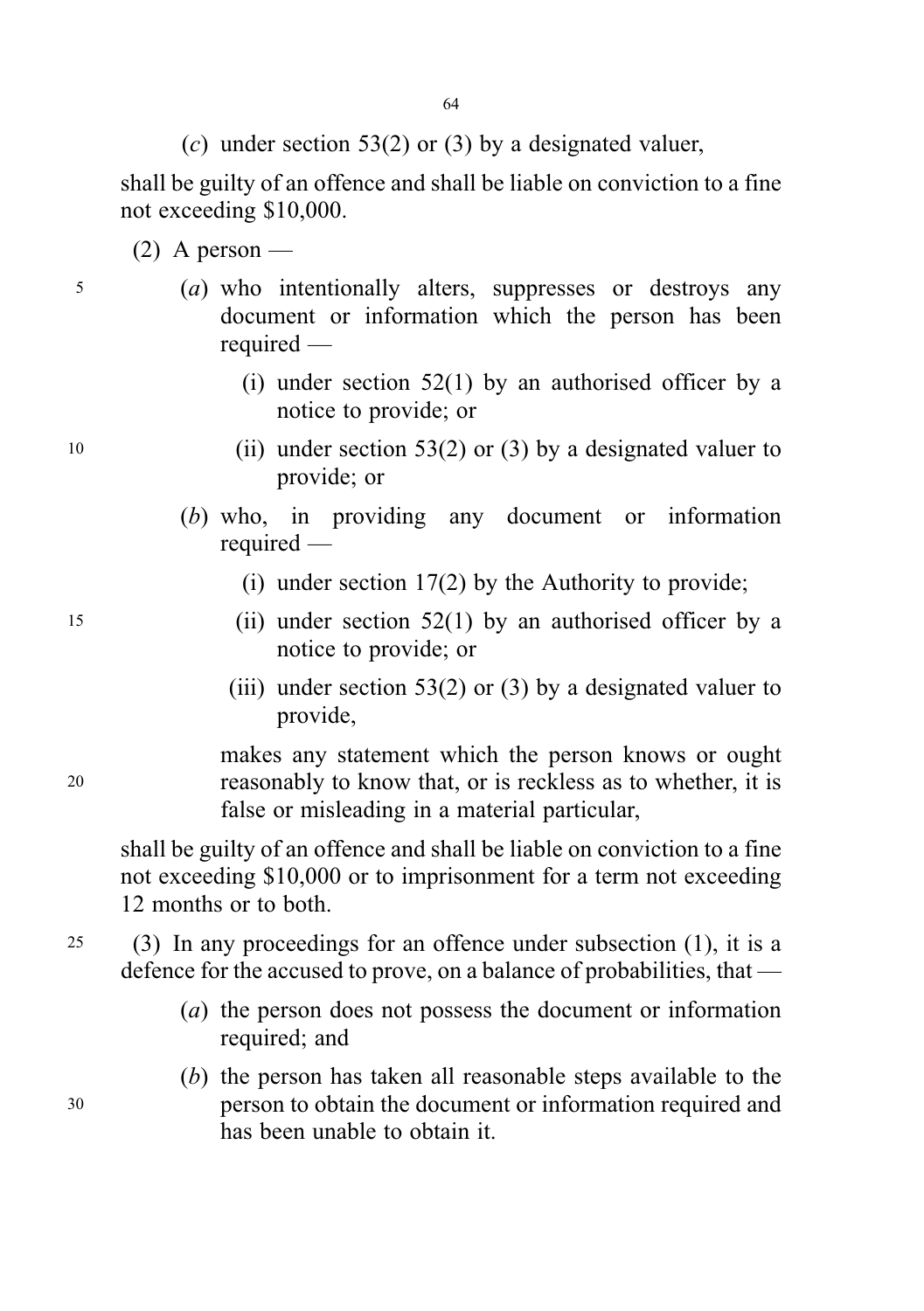(4) To avoid doubt, for the purposes of subsection (1), it is a reasonable excuse for a person to refuse or fail to provide any information, produce any document or answer any question if doing so might tend to incriminate that person.

# Authority to issue evidentiary certificates in respect of certain  $\frac{5}{10}$ matters

55.—(1) Upon receipt of an application in writing made by a person in accordance with a form provided by the Authority for the purpose and upon payment of a prescribed fee (if any), the Authority must provide the applicant, in relation to any land, a certificate containing 10 information in relation to the following matters as at the date of the certificate:

- (a) whether or not a liability order, revised liability order or deferment determination has been given applying to the land and, if such an order or determination has been so 15 given, the date thereof;
- (b) where any land betterment charge is payable in respect of a chargeable consent relating to the land, whether an appeal against such a liability order, revised liability order or deferment determination is pending; 20
- (c) such other matters as may be prescribed by Regulations made under section 64.

(2) A certificate issued under this section is, for the purposes of determining a person's liability for land betterment charge, conclusive evidence of the information specified in the certificate <sup>25</sup> as at the date so specified —

- (a) where the applicant for the certificate is the owner of the land to which the certificate relates — in favour of that applicant and of any successor in title of the applicant who is a bona fide purchaser for value of the land; or  $30$
- (b) where the applicant is not the owner of the land to which the certificate relates — in favour of that applicant and, if the applicant becomes the owner of the land, of any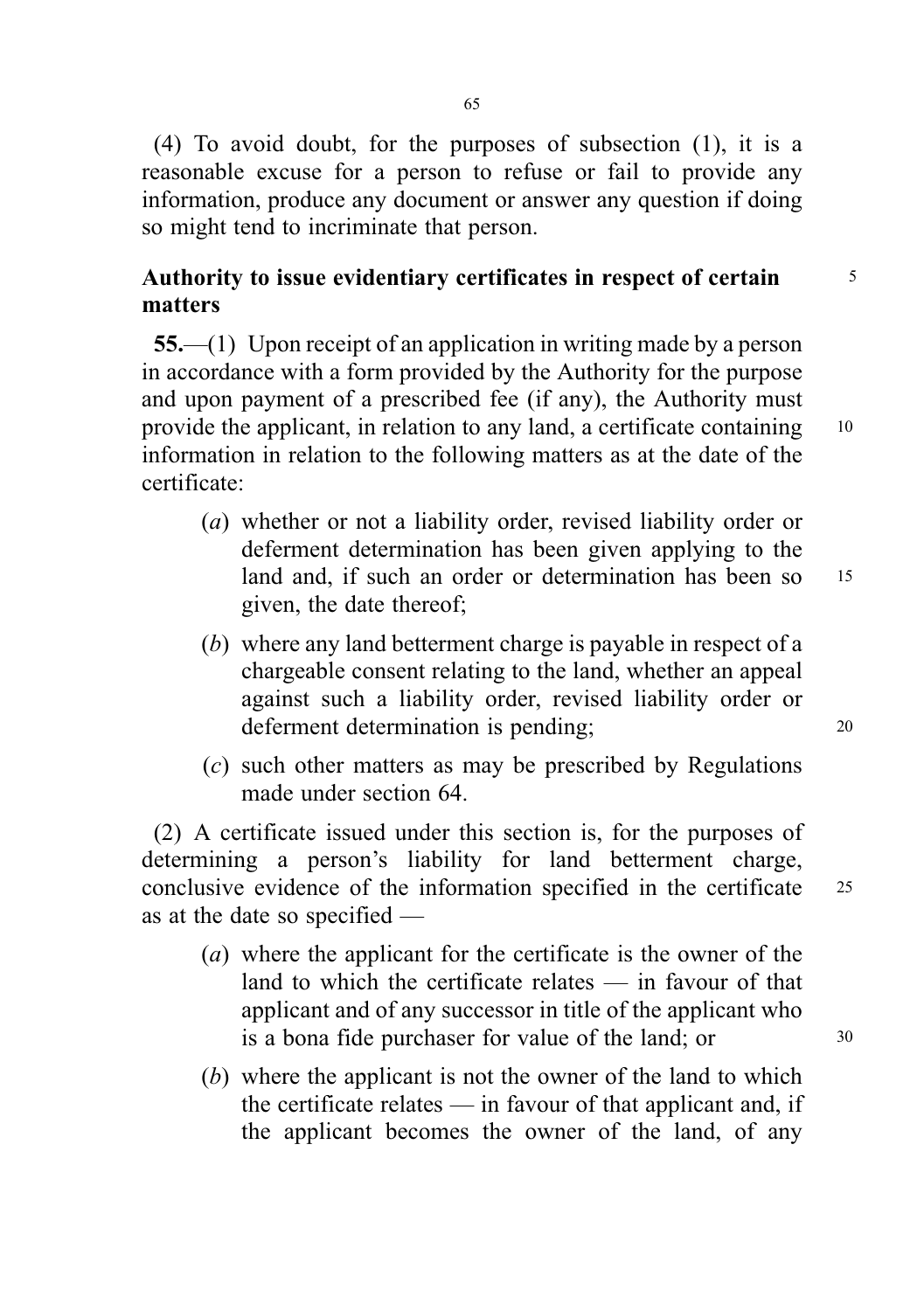successor in title who is a bona fide purchaser for value of the land.

- (3) Subsection (2) does not operate —
- (*a*) in relation to any certificate that was obtained by <sup>5</sup> misrepresentation or by fraudulent or improper means to which the applicant for the certificate was privy; or
- (b) in favour of an applicant for a certificate where any information specified in the certificate was to the knowledge of the applicant erroneous as at the date on <sup>10</sup> which the certificate was issued.

(4) Nothing in this section requires the Authority to provide a certificate under this section as to any land betterment charge paid or payable in respect of a chargeable consent relating to any land if the Authority is of the opinion that the amount of that land betterment <sup>15</sup> charge could be revised or altered because of any proceedings taken or that may be taken under this Act.

(5) In this section, "purchaser" includes a mortgagee.

# Protection from personal liability

- 56. No liability shall lie personally against any member, officer or <sup>20</sup> employee of the Authority, any designated valuer or any other person acting under the direction of the Authority or Chief Valuer (as the case may be) for anything done or intended to be done in good faith and with reasonable care in —
- (*a*) the exercise or purported exercise of any power under this <sup>25</sup> Act; or
	- (b) the performance or purported performance of any function under this Act.

# Consolidated Fund

57. All land betterment charges and penalty tax collected and <sup>30</sup> recovered by the Authority under this Act, and all late payment interest imposed under section 38, must be paid into the Consolidated Fund.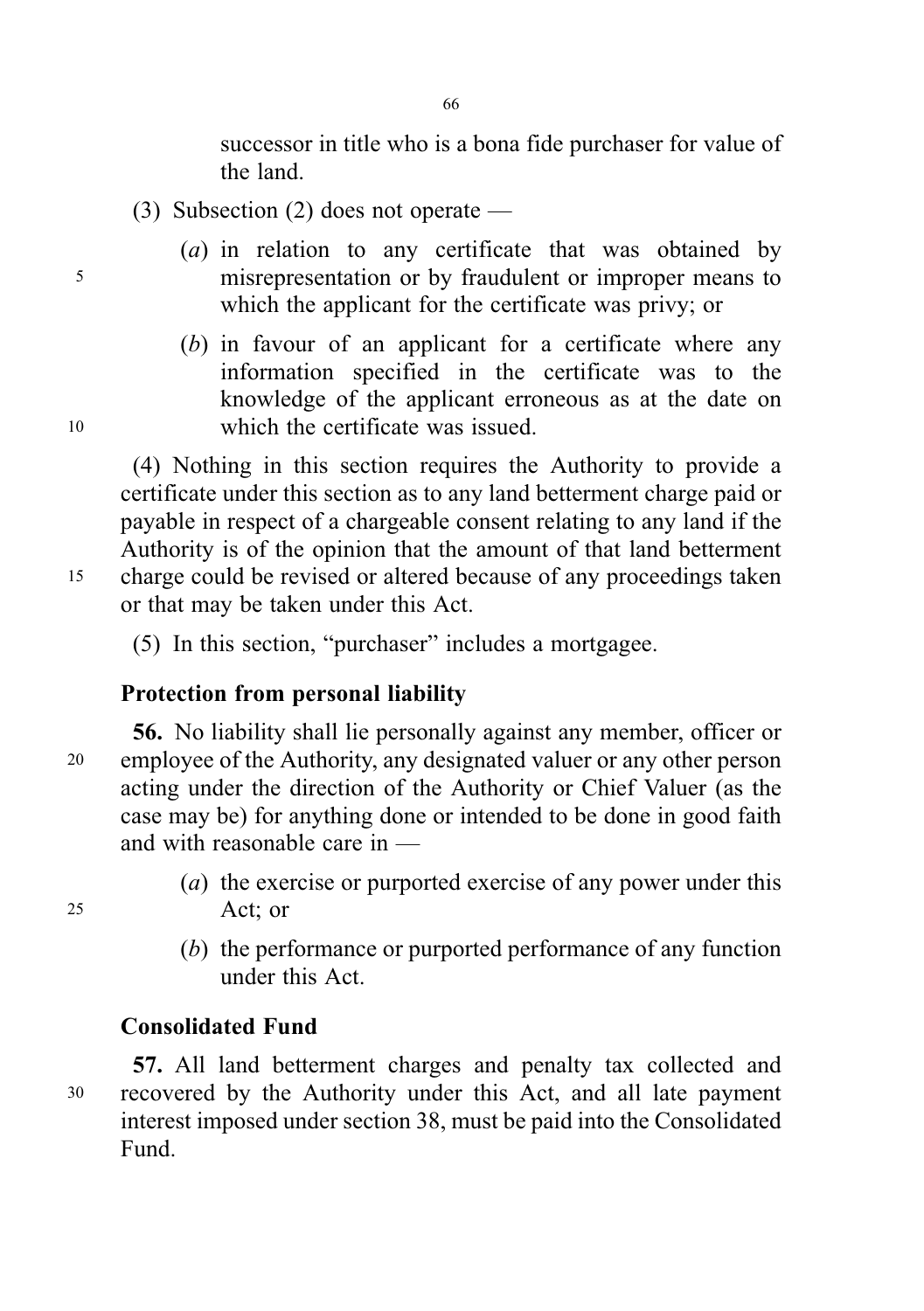## Composition of offences

58.—(1) The Chief Executive of the Authority, or an employee of the Authority authorised in writing by the Authority, may compound any offence under this Act or the Regulations that is prescribed as a compoundable offence by collecting from a person reasonably 5 suspected of having committed the offence a sum not exceeding the lower of the following:

- (a) one half of the amount of the maximum fine that is prescribed for the offence;
- (b) \$2,000. 10

(2) On payment of the sum of money, no further proceedings are to be taken against that person in respect of the offence.

(3) All sums collected under this section must be paid into the Consolidated Fund.

#### Offences by corporations 15

59.—(1) Where, in a proceeding for an offence under this Act, it is necessary to prove the state of mind of a corporation in relation to a particular conduct, evidence that —

- (a) an officer, employee or agent of the corporation engaged in that conduct within the scope of his or her actual or <sup>20</sup> apparent authority; and
- (b) the officer, employee or agent had that state of mind,

is evidence that the corporation had that state of mind.

(2) Where a corporation commits an offence under this Act, a  $person$  — 25

(*a*) who is —

- (i) an officer of the corporation; or
- (ii) an individual involved in the management of the corporation and in a position to influence the conduct of the corporation in relation to the commission of <sup>30</sup> the offence; and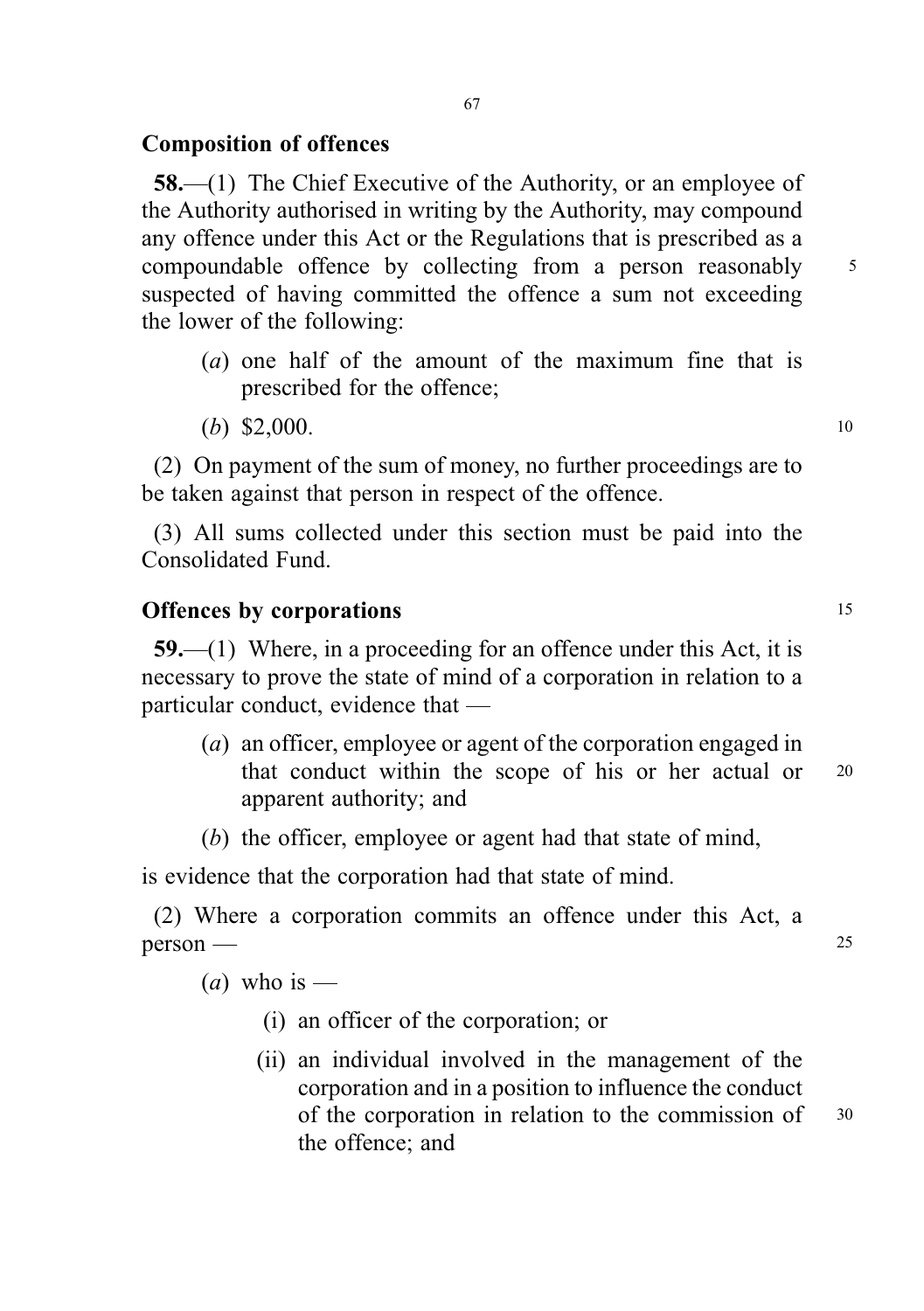(b) who —

- (i) consented or connived, or conspired with others, to effect the commission of the offence;
- (ii) is in any other way, whether by act or omission, <sup>5</sup> knowingly concerned in, or is party to, the commission of the offence by the corporation; or
- (iii) knew or ought reasonably to have known that the offence by the corporation (or an offence of the same type) would be or is being committed, and failed to <sup>10</sup> take all reasonable steps to prevent or stop the commission of that offence,

shall be guilty of that same offence as is the corporation, and shall be liable on conviction to be punished accordingly.

(3) A person mentioned in subsection (2) may rely on a defence that <sup>15</sup> would be available to the corporation if it were charged with the offence with which the person is charged and, in doing so, the person bears the same burden of proof that the corporation would bear.

- (4) To avoid doubt, this section does not affect the application of
	- (a) Chapters 5 and 5A of the Penal Code 1871; or
- 
- <sup>20</sup> (b) any written law or practice regarding the admissibility of evidence.

(5) To avoid doubt, subsection (2) also does not affect the liability of the corporation for an offence under this Act, and applies whether or not the corporation is convicted of the offence.

 $25$  (6) In this section —

"corporation" includes a limited liability partnership;

"reasonable steps", in relation to the commission of an offence, includes, but is not limited to, such action (if any) of the following kinds as is reasonable in all the circumstances:

 $(a)$  action towards —

(i) assessing the corporation's compliance with the provision creating the offence; and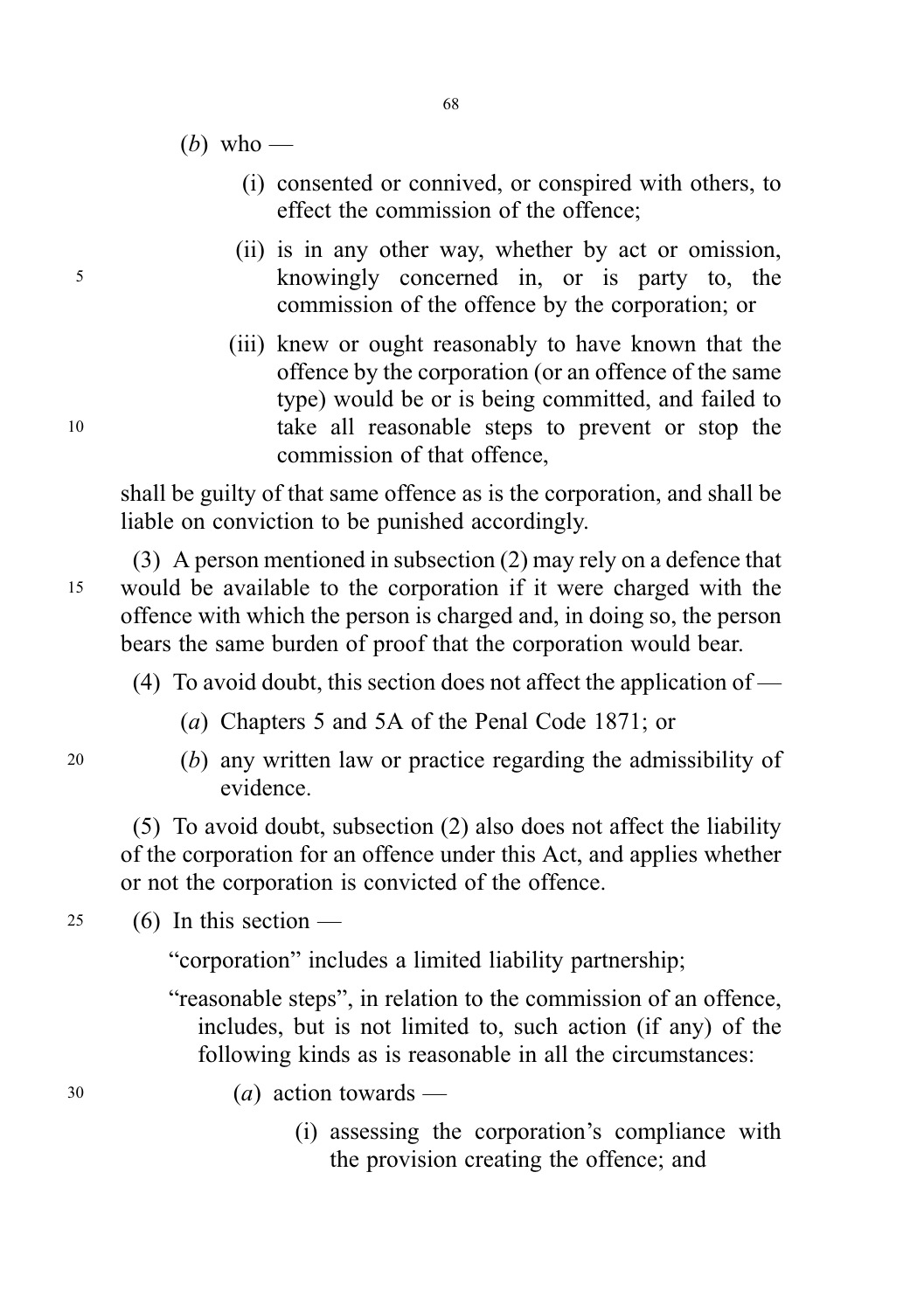- (ii) ensuring that the corporation arranged regular professional assessments of its compliance with the provision;
- (b) action towards ensuring that the corporation's employees, agents and contractors are provided 5 with information, training, instruction and supervision appropriate to them to enable them to comply with the provision creating the offence so far as the provision is relevant to them;
- (c) action towards ensuring that  $-$  10
	-
	- (i) the equipment and other resources; and
	- (ii) the structures, work systems and other processes,

relevant to compliance with the provision creating the offence are appropriate in all the circumstances: 15

(d) action towards creating and maintaining a corporate culture that does not direct, encourage, tolerate or lead to non-compliance with the provision creating the offence;

"state of mind" of a person includes — <sup>20</sup>

- (a) the knowledge, intention, opinion, belief or purpose of the person; and
- (b) the person's reasons for the intention, opinion, belief or purpose.

### Offences by unincorporated associations or partnerships 25

 $60$ .—(1) Where, in a proceeding for an offence under this Act, it is necessary to prove the state of mind of an unincorporated association or a partnership in relation to a particular conduct, evidence that —

(a) an employee or agent of the unincorporated association or partnership engaged in that conduct within the scope of his 30 or her actual or apparent authority; and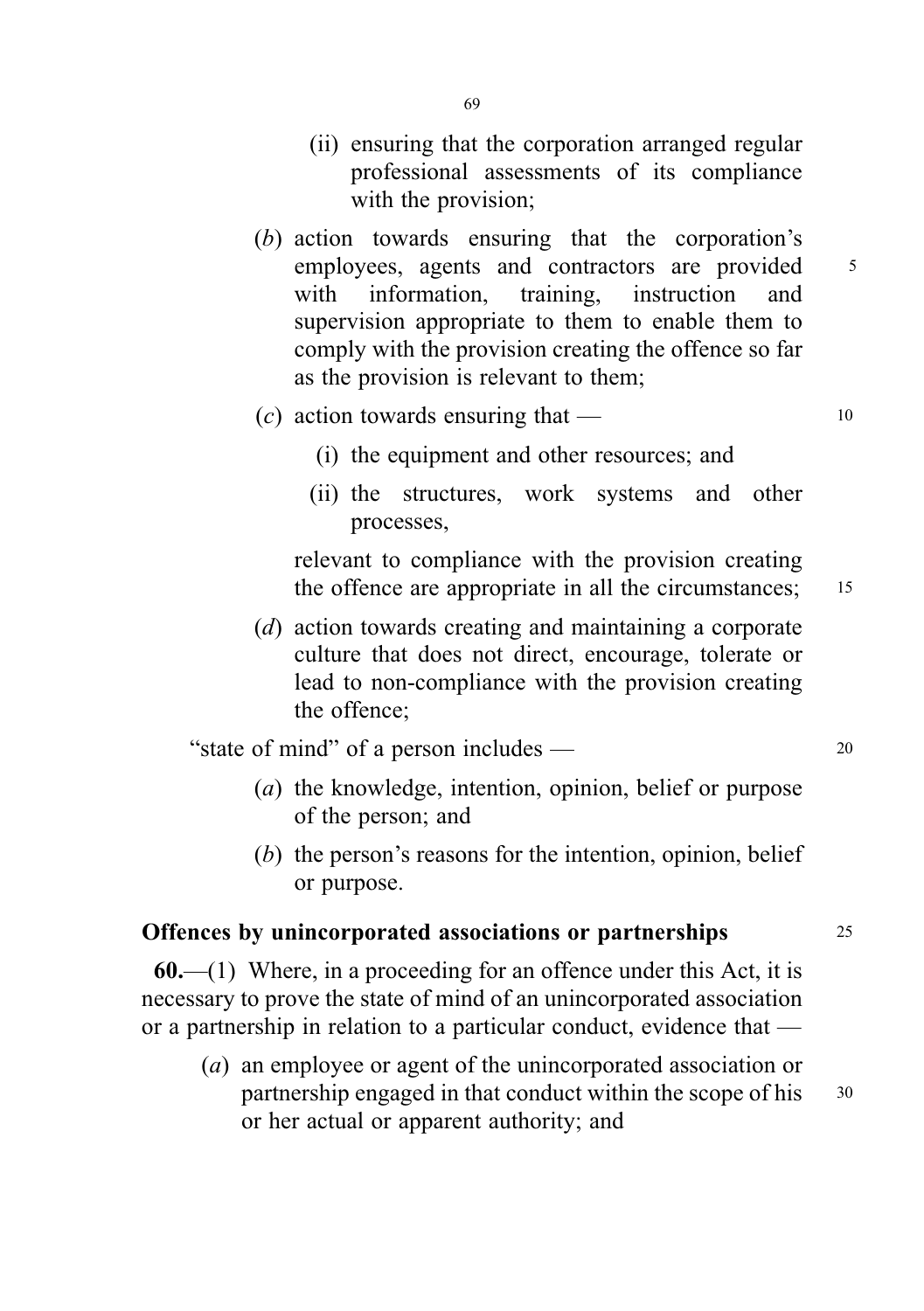(b) the employee or agent had that state of mind,

is evidence that the unincorporated association or partnership had that state of mind.

(2) Where an unincorporated association or a partnership commits <sup>5</sup> an offence under this Act, a person —

(*a*) who is —

- (i) an officer of the unincorporated association or a member of its governing body;
- (ii) a partner in the partnership; or
- <sup>10</sup> (iii) an individual involved in the management of the unincorporated association or partnership and in a position to influence the conduct of the unincorporated association or partnership (as the case may be) in relation to the commission of the <sup>15</sup> offence; and
	- (b) who
		- (i) consented or connived, or conspired with others, to effect the commission of the offence;
- (ii) is in any other way, whether by act or omission, <sup>20</sup> knowingly concerned in, or is party to, the commission of the offence by the unincorporated association or partnership; or
- (iii) knew or ought reasonably to have known that the offence by the unincorporated association or <sup>25</sup> partnership (or an offence of the same type) would be or is being committed, and failed to take all reasonable steps to prevent or stop the commission of that offence,

shall be guilty of the same offence as is the unincorporated <sup>30</sup> association or partnership (as the case may be), and shall be liable on conviction to be punished accordingly.

(3) A person mentioned in subsection (2) may rely on a defence that would be available to the unincorporated association or partnership if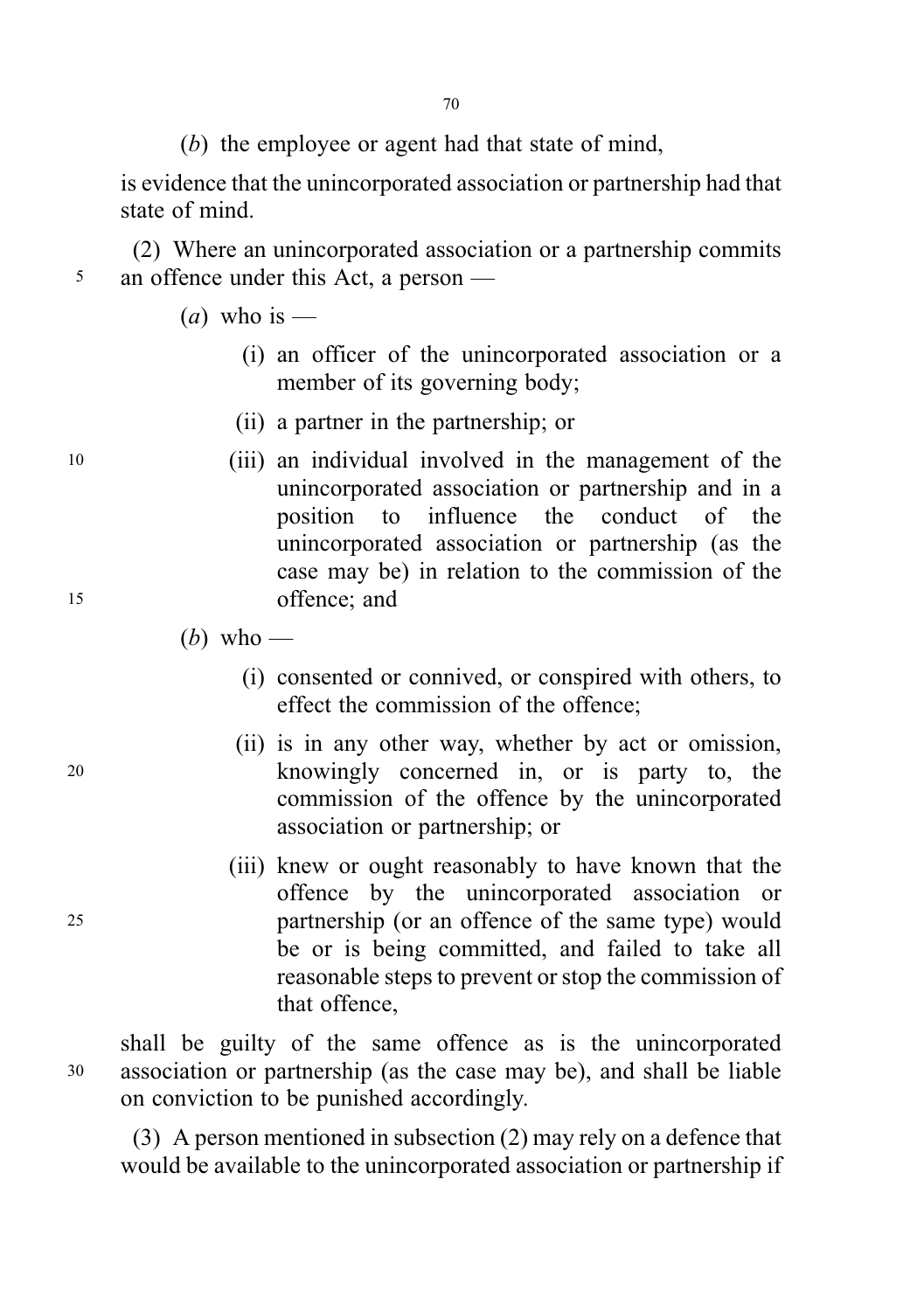it were charged with the offence with which the person is charged and, in doing so, the person bears the same burden of proof that the unincorporated association or partnership would bear.

- (4) To avoid doubt, this section does not affect the application of
	- (a) Chapters 5 and 5A of the Penal Code 1871; or  $\frac{5}{5}$
	- (b) any written law or practice regarding the admissibility of evidence.

(5) To avoid doubt, subsection (2) also does not affect the liability of an unincorporated association or a partnership for an offence under this Act, and applies whether or not the unincorporated association or 10 partnership is convicted of the offence.

 $(6)$  In this section —

"reasonable steps" has the meaning given by section 59;

"state of mind" of a person includes —

- (*a*) the knowledge, intention, opinion, belief or purpose  $15$ of the person; and
- (b) the person's reasons for the intention, opinion, belief or purpose.

#### PART 9

#### MISCELLANEOUS 20

#### Interface with other laws

61. To avoid doubt, nothing in this Act limits section 31 of the Singapore Land Authority Act 2001 with respect to an offence under this Act or any of its subsidiary legislation or the powers of the competent authority under the Planning Act 1998.

# Service of documents

 $62$ —(1) A document that is permitted or required by this Act to be given to a person may be served as described in this section.

(2) A document permitted or required by this Act to be given to an individual may be served —  $30$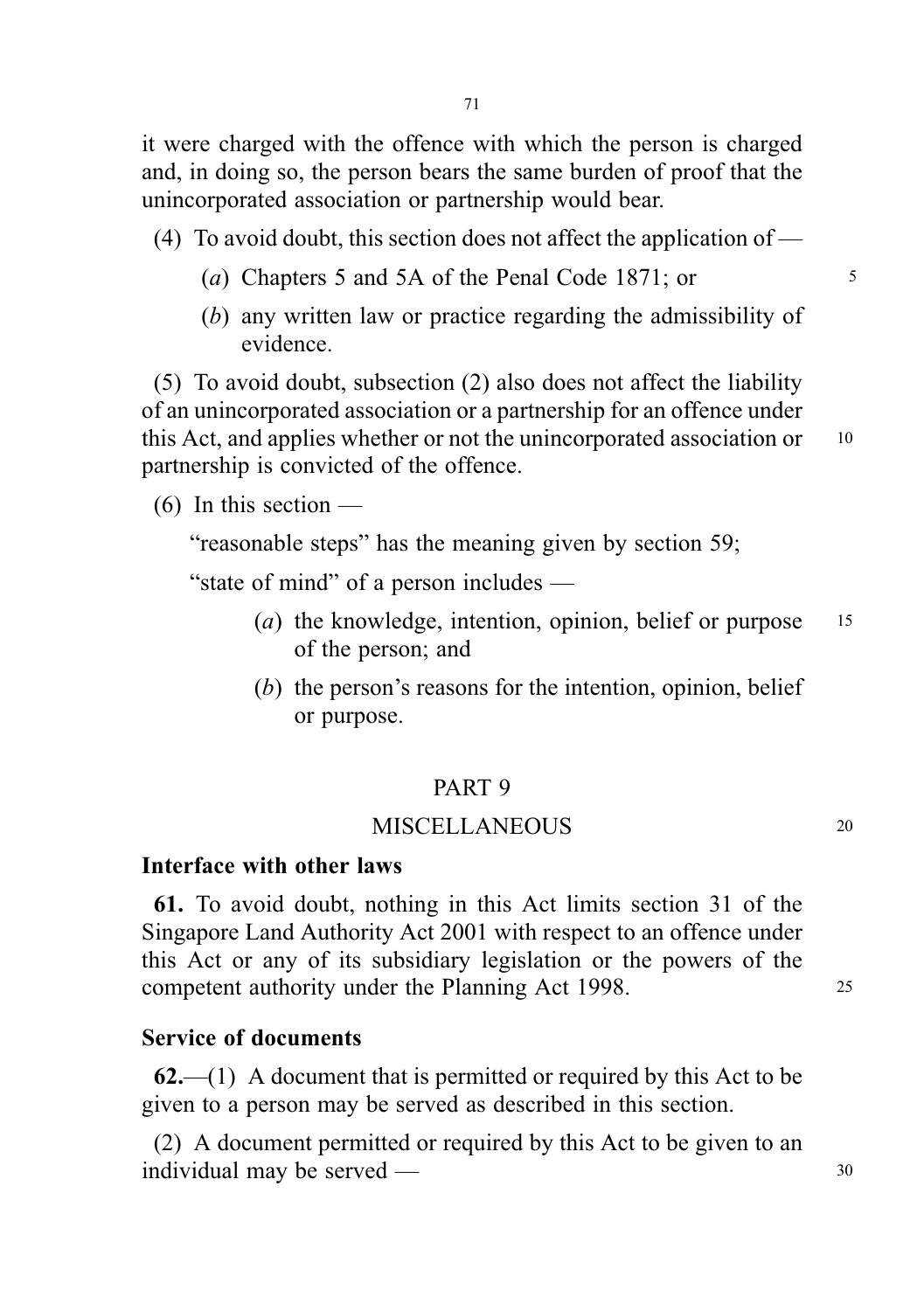- (a) by giving it to the individual personally;
- (b) by sending it by prepaid registered post to the address specified by the individual for the service of documents or, if no address is so specified, the individual's residential <sup>5</sup> address or business address;
	- (c) by leaving it at the individual's residential address with an adult apparently resident there, or at the individual's business address with an adult apparently employed there;
- (d) by affixing a copy of the document in a conspicuous place <sup>10</sup> at the individual's residential address or business address;
	- (e) by sending it by fax to the fax number last known to the person giving or serving the document as the fax number for the service of documents on the individual; or
- (f) by sending it by email to the individual's last email <sup>15</sup> address.

(3) A document permitted or required by this Act to be given to a partnership (other than a limited liability partnership) may be served —

- (a) by giving it to any partner, secretary or other similar officer <sup>20</sup> of the partnership;
	- (b) by leaving it at, or by sending it by prepaid registered post to, the partnership's business address;
	- (c) by sending it by fax to the fax number used at the partnership's business address; or
- <sup>25</sup> (d) by sending it by email to the partnership's last email address.

(4) A document permitted or required by this Act to be given to a body corporate (including a limited liability partnership) or an unincorporated association may be served —

<sup>30</sup> (a) by giving it to the secretary or other similar officer of the body corporate or unincorporated association, or the limited liability partnership's manager;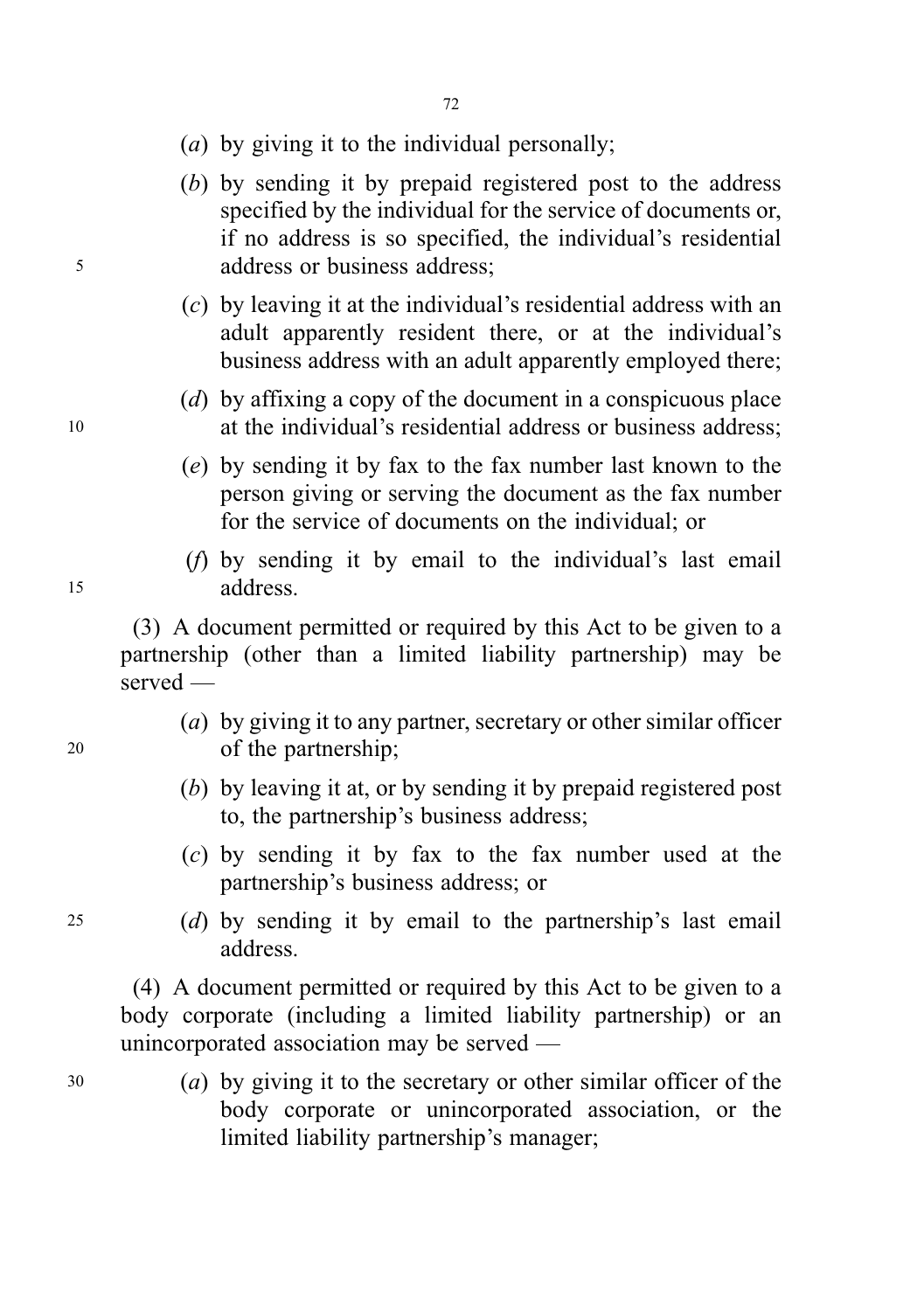- (b) by leaving it at, or by sending it by prepaid registered post to, the registered office or principal office in Singapore of the body corporate or unincorporated association;
- (c) by sending it by fax to the fax number used at the registered office or principal office in Singapore of the body <sup>5</sup> corporate or unincorporated association; or
- (d) by sending it by email to the last email address of the body corporate or unincorporated association.
- (5) Service of a document under subsection (1) takes effect
	- (a) if the document is sent by fax and a notification of  $10$ successful transmission is received, on the day of transmission;
	- (b) if the document is sent by email, at the time that the email becomes capable of being retrieved by the person to whom it is sent; and 15
	- (c) if the document is sent by prepaid registered post, 2 days after the day the document was posted (even if it is returned undelivered).

(6) However, service of any document under this Act on a person by email may be effected only with the person's prior consent to service 20 in that way.

(7) However, this section does not apply to documents to be served in proceedings in court.

(8) In this section —

"business address" means — <sup>25</sup>

- (a) in the case of an individual, the individual's usual or last known place of business in Singapore; or
- (b) in the case of a partnership (other than a limited liability partnership), the partnership's principal or last known place of business in Singapore; 30

"document" includes a notice or an order permitted or required by this Act to be served;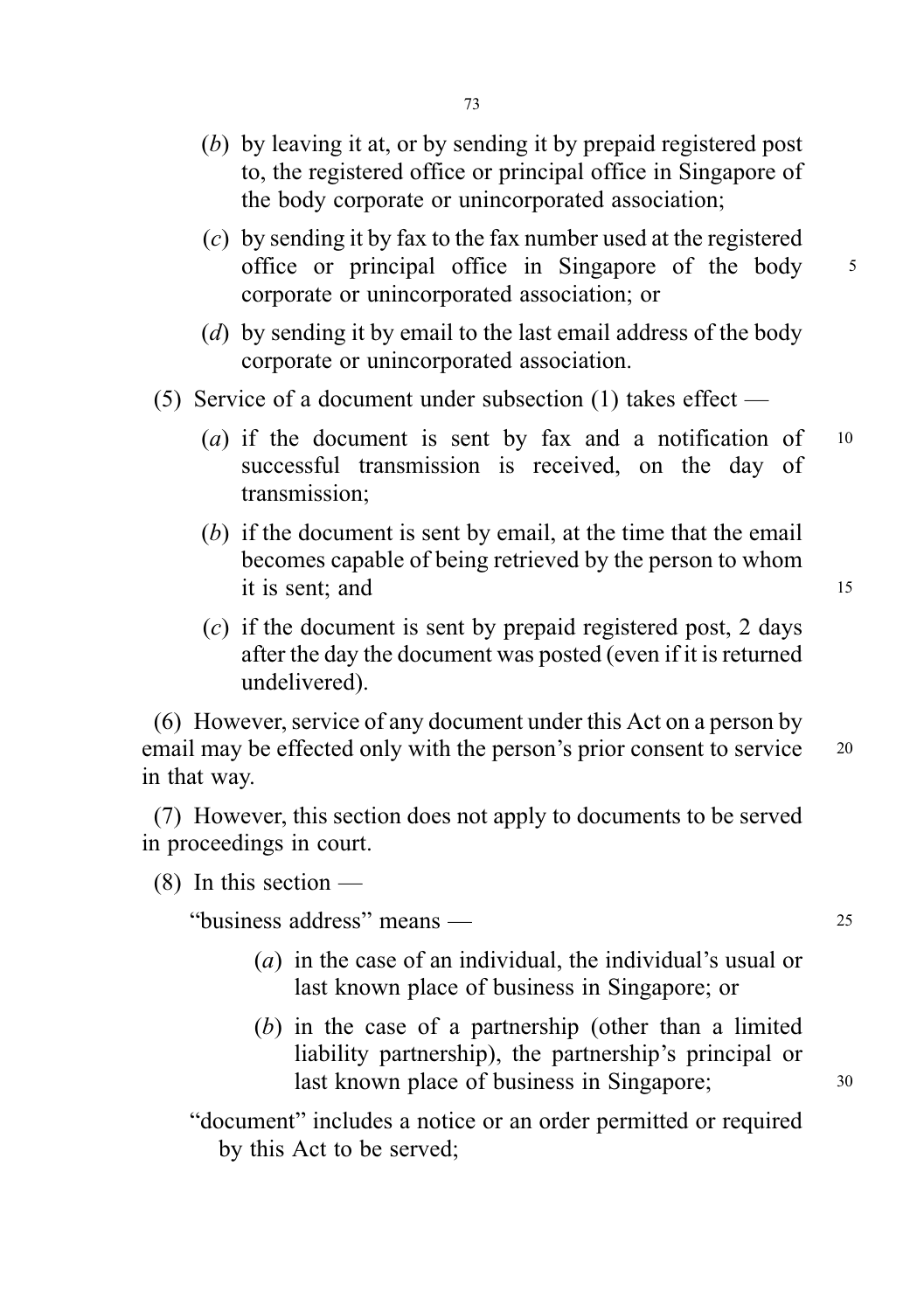74

"last email address" means —

- (a) the last email address given by the addressee concerned to the person giving or serving the document as the email address for the service of <sup>5</sup> documents under this Act; or
	- (b) the last email address of the addressee concerned known to the person giving or serving the document;

"residential address" means an individual's usual or last known place of residence in Singapore.

## <sup>10</sup> Application to Government, etc.

63.—(1) This Act binds the Government, but nothing in this Act renders the Government, or the Minister for the time being charged with the responsibility for finance in his or her capacity as a body corporate, liable to any land betterment charge or prosecution for an <sup>15</sup> offence under this Act.

(2) To avoid doubt, no public authority or other person is immune from liability to any land betterment charge or prosecution for any offence under this Act by reason only that the public authority or person (as the case may be) is engaged to provide services to the <sup>20</sup> Government or is acting in any other similar capacity for, or on behalf of, the Government.

## Regulations by Authority

 $64$ ,  $-(1)$  The Authority may, with the approval of the Minister, make regulations prescribing matters which by this Act are required <sup>25</sup> or permitted to be prescribed, or which are necessary or convenient to be prescribed, for carrying out or giving effect to this Act.

(2) In particular, the Authority may, with the approval of the Minister, make Regulations to provide for any of the following:

- (a) the procedure for applying for a deferment determination <sup>30</sup> or approval to transfer any deferred liability to pay any land betterment charge;
	- (b) the procedure for appeals under Part 7;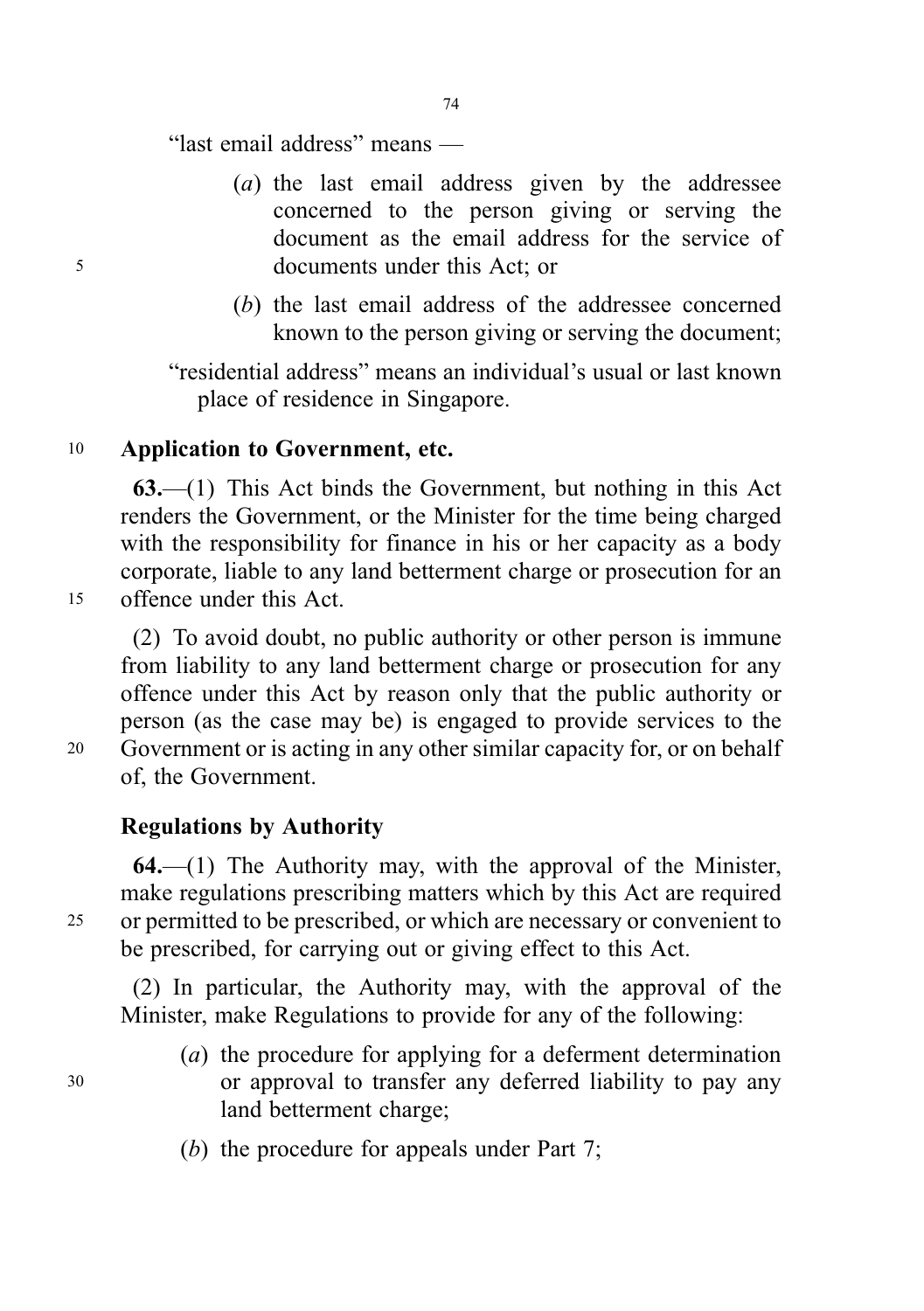- (c) the fees payable with respect to processing applications for deferment determinations or approvals to transfer any deferred liability to pay land betterment charges, or for any other service provided by the Authority in the administration of this Act: 5
- (d) the offences under this Act that may be compounded;
- (e) that any contravention of any provision of the Regulations is an offence and that the penalty for which on conviction may be a fine not exceeding \$10,000 or imprisonment for a term not exceeding 6 months or both;
- (f) such saving, transitional, and other consequential, incidental and supplemental provisions as is necessary or expedient for the Regulations made under this section.

(3) All Regulations made under this section must be presented to Parliament as soon as possible after publication in the *Gazette*. 15

# Regulations for Valuation method and Table of Rates method, etc.

65.—(1) The Minister may make regulations which are necessary or convenient to be prescribed, for carrying out or giving effect to the Table of Rates method, such as providing for the rates and methods to 20 calculate a pre-chargeable valuation and post-chargeable valuation for any land, which may be in one or more of the following terms:

- (a) by reference to location of the land in question;
- (b) by reference to the different intended and existing uses of the land in question; 25
- (c) by reference to the nature of the material interest of taxable persons;
- (d) by reference to the area of the land that is the subject of the chargeable consent given;
- (e) by reference to development intensity; <sup>30</sup>
- (f) by reference to historical rates;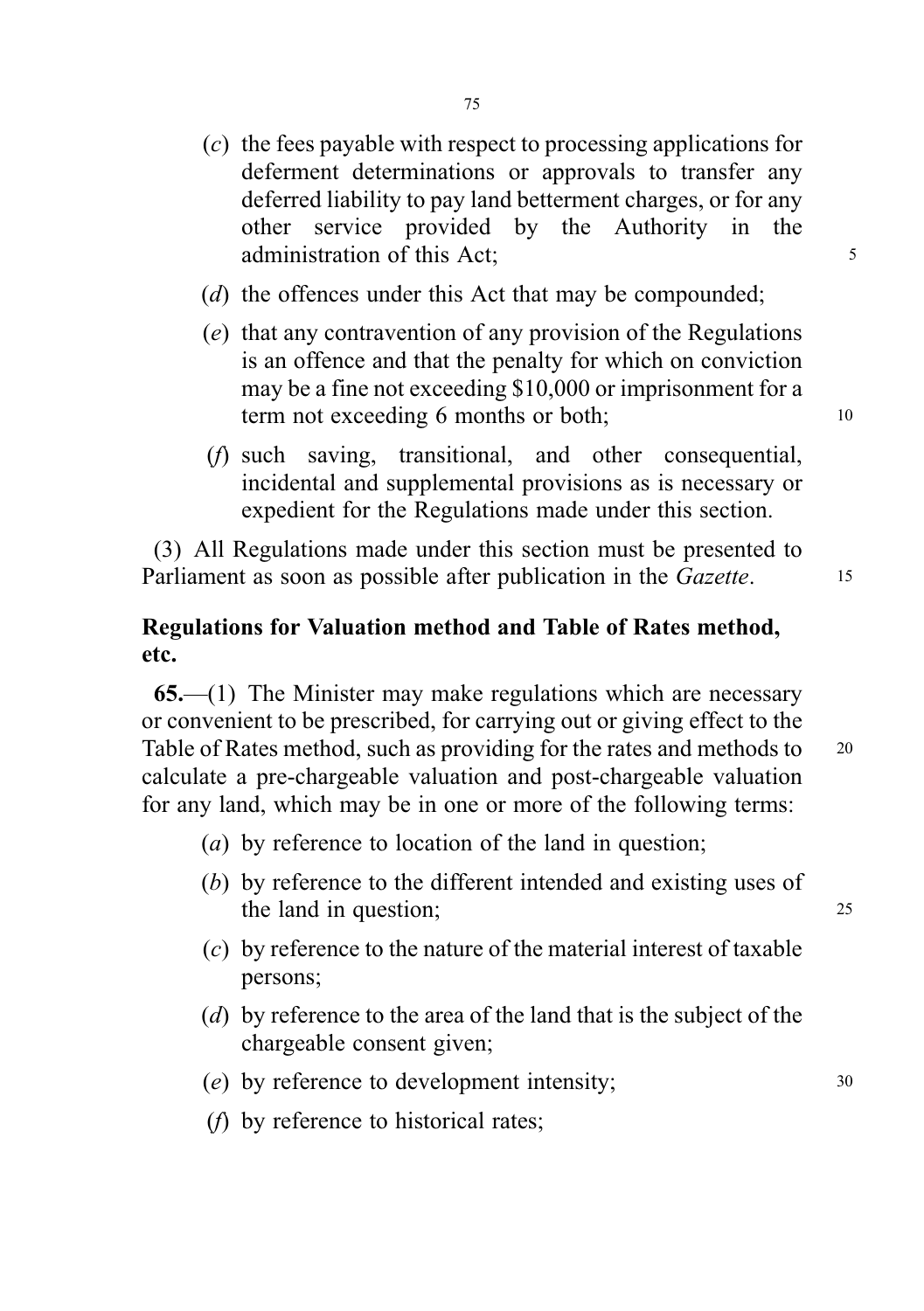- $(g)$  by reference to the date or validity of any planning permission or conservation permission granted;
- (h) by reference to metrics that are the equivalent of planning parameters used to express written permissions under the <sup>5</sup> Planning Act 1998 or the predecessor Act.
	- (2) The Regulations made under this section may also
		- (a) provide for situations where the Authority does not have sufficient information, or information of sufficient quality, to enable it to establish any area of the land —
- <sup>10</sup> (i) that is the subject of the chargeable consent given or to be given; or
	- (ii) that is an authorised development or otherwise in lawful use;
- (b) set differential rates, supplementary rates, nil rates, <sup>15</sup> increased rates or reductions;
	- (c) provide for how liability for any land betterment charge is apportioned; and
	- (d) prescribe any matter necessary or convenient for carrying out or giving effect to the Valuation method.
- <sup>20</sup> (3) However, the Regulations made under this section prescribing the rates and method to calculate a pre-chargeable valuation for any land or for carrying out or giving effect to the Valuation method must disregard —
- (a) any authorised development of the land that relates to one <sup>25</sup> single dwelling-house on the land if the development in respect of which a chargeable consent is to be given is for a use other than as land with only one single dwelling-house on it;
- (b) any use of the land that is not an authorised development or <sup>30</sup> is otherwise not in lawful use; or
	- (c) any authorised development of the land prescribed in Regulations made under this section as excluded for this purpose.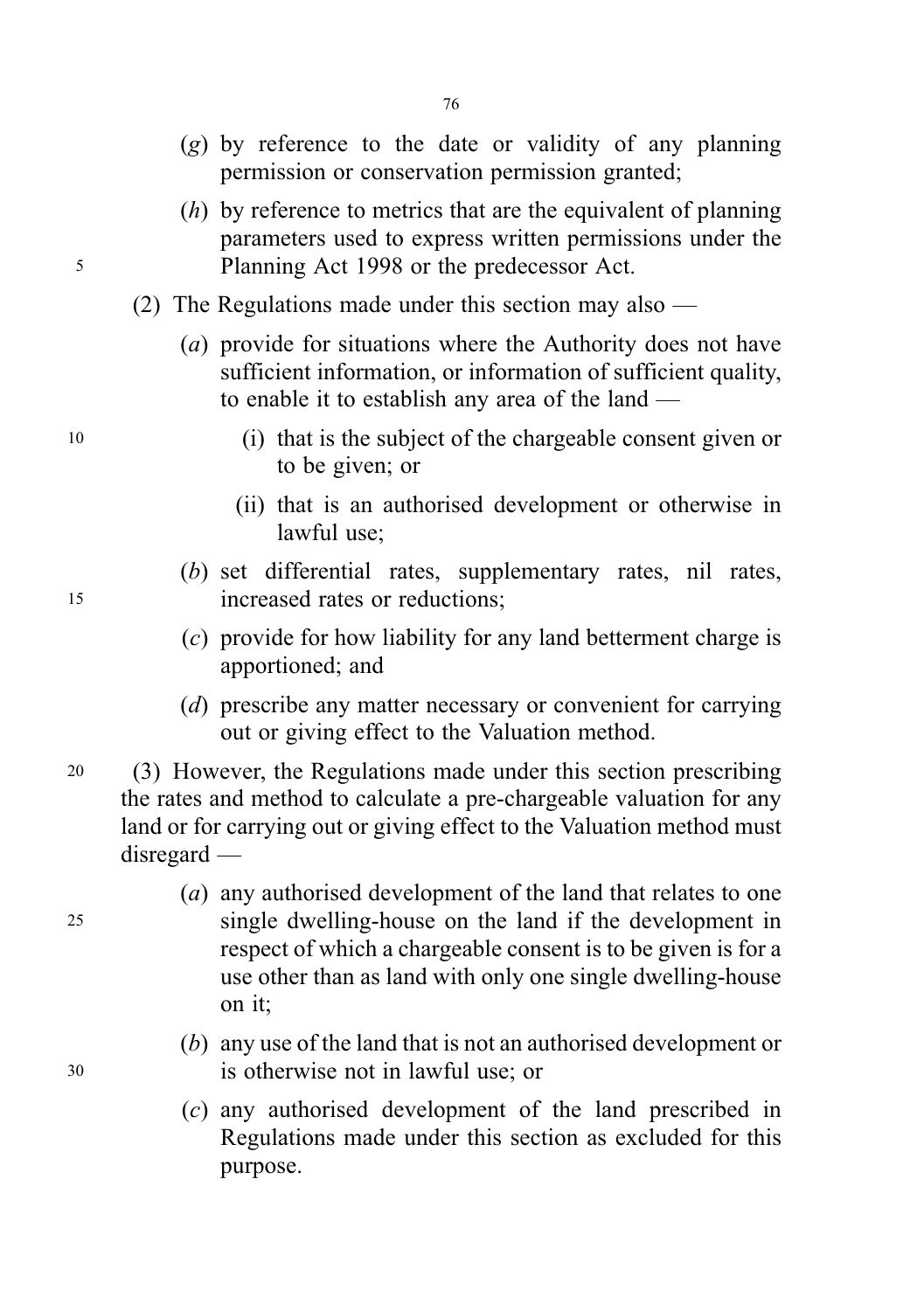(4) In this section, "single dwelling-house" means one detached, semi-detached, linked or terrace house used or adapted for use wholly or mainly for the purpose of human habitation.

(5) The Minister may also make regulations under this section  $prescribing \longrightarrow$  5

- (a) the criteria for deferment determinations;
- (b) the disqualifying events for the cancellation of deferment determinations;
- (c) the prescribed percentage of the increase in the value of the land likely to accrue from the giving of a chargeable 10 consent in relation to land, for the purposes of section 8; and
- (d) such saving, transitional, and other consequential, incidental and supplemental provisions as are necessary or expedient for the Regulations made under this section. <sup>15</sup>

(6) All Regulations made under this section must be presented to Parliament as soon as possible after publication in the Gazette.

## PART 10

## AMENDMENTS TO OTHER ACTS AND FINAL PROVISIONS

## Amendments to Planning Act 1998 20

- 66. The Planning Act 1998 is amended
	- (a) by deleting the words "and for the imposition of development charges on the development of land" in the long title;
	- (b) by deleting the definition of "development charge" in 25 section 2;
	- (c) by inserting, immediately after section 21, the following section: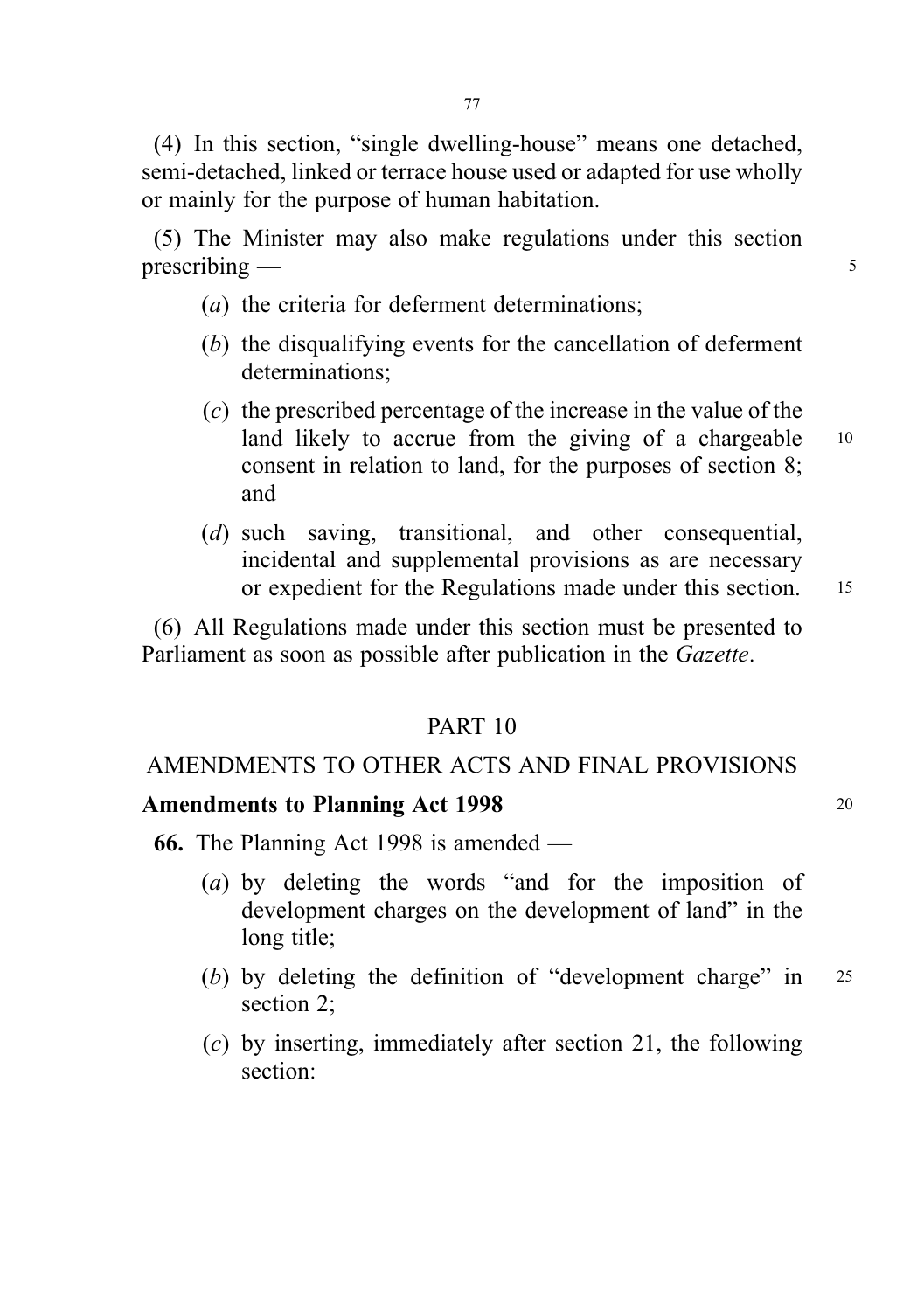## "Full payment of land betterment charge may be condition precedent to written permission, etc.

21A. Despite any other provision in this Act, it is lawful for  $-$ 

- <sup>5</sup> (a) the competent authority or Minister to refuse to grant written permission under section 14 for a development or subdivision of any land; or
- (b) the competent authority to refuse to accept <sup>10</sup> a lodgment of any plans for a development or subdivision of any land authorised by notification in the Gazette made under section 21(6).

if any land betterment charge that is payable under the <sup>15</sup> Land Betterment Charge Act 2021 with respect to the development or subdivision is not paid in full and where no deferment determination relating to the land betterment charge is in force.";

- (d) by deleting the words ", 29 or  $39(7)$ " in section 22A and <sup>20</sup> substituting the words "or 29";
	- (e) by repealing Parts 5 and 5A;
	- (f) by repealing section 50;
	- (g) by deleting paragraph  $(a)$  of section 60(1); and
	- (h) by deleting subsection (4) of section 62.

## <sup>25</sup> Amendments to Singapore Land Authority Act 2001

- 67. The Singapore Land Authority Act 2001 is amended —
- (a) by inserting, immediately after the words "recovery of" in section  $6(1)(e)(iv)$ , the words "any land betterment charge" payable under the Land Betterment Charge Act 2021, <sup>30</sup> and";
	- (b) by inserting, immediately after paragraph (e) of section 6(1), the following paragraph:

78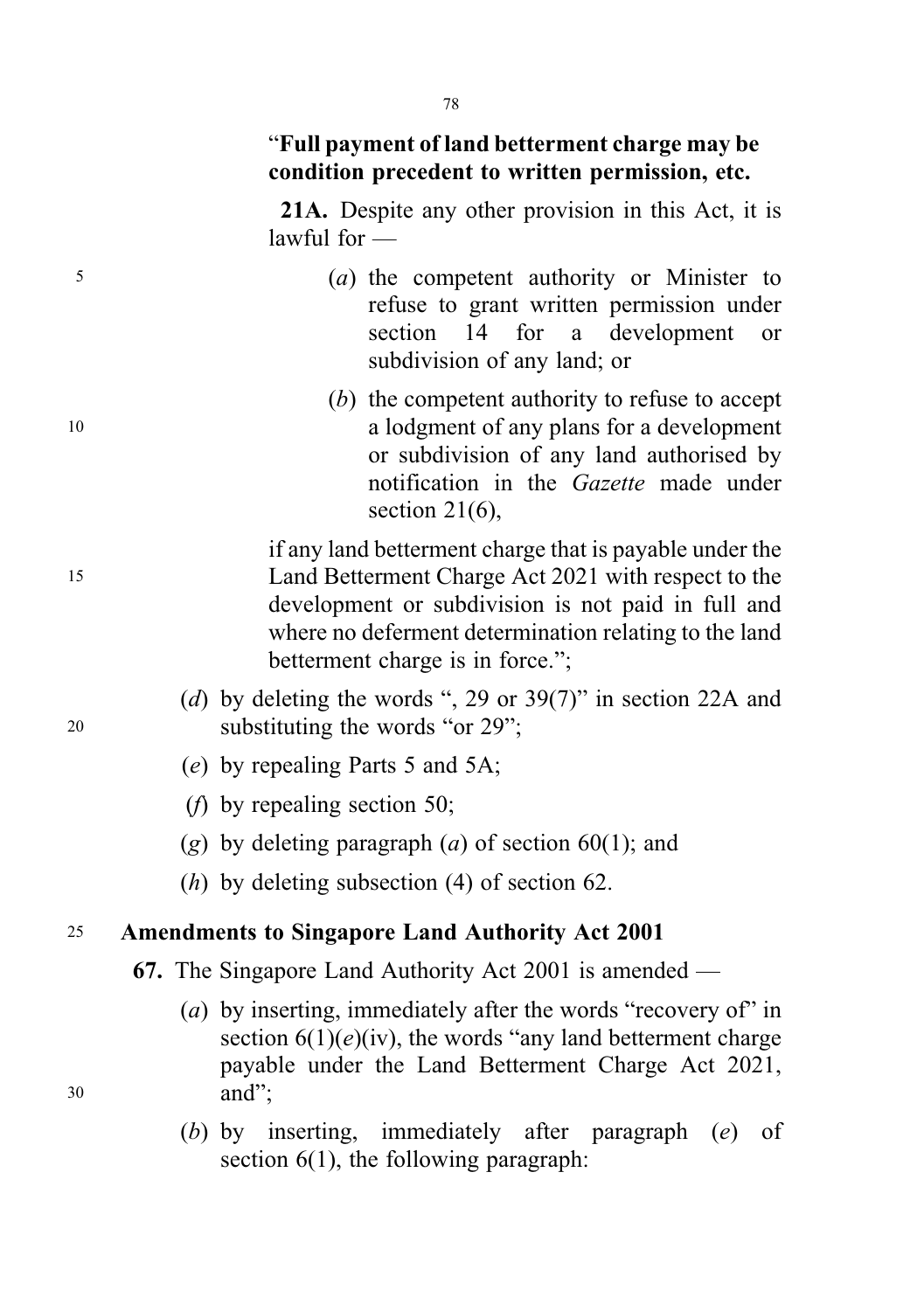- "(ea) to cooperate and collaborate with the competent authority in the discharge of its functions under the Planning Act (Cap. 232) or the Planning Act 1998, when it is revised and citable by that  $5$ short title;"; and
- (c) by inserting, immediately after item 6 of the Third Schedule, the following item:
	- "7. All provisions of the Land Betterment Charge Act 2021.".

## Saving and transitional provisions 10

**68.**—(1) Despite section  $66(e)$ , this Act does not apply to or in relation to —

- (a) any development charge that is payable under the Planning Act 1998 by virtue of an interim order served under section 38 or 39 of the Planning Act 1998 before the date of 15 commencement of section  $66(e)$ , and in respect of which proceedings under that Act for its recovery have started before that date; or
- (b) any temporary development levy that is payable under the Planning Act 1998 by virtue of any notice requiring the 20 payment of the amount of temporary development levy issued under section 40B of the Planning Act 1998 before the date of commencement of section  $66(e)$ , and in respect of which proceedings under that Act for its recovery have started before that date, 25

and that development charge or temporary development levy (as the case may be) continues to be recoverable under the Planning Act 1998 as if section  $66(e)$  were not enacted.

- (2) Where an appeal has been made to the Minister
	- (a) under section 39(7) of the Planning Act 1998 before the 30 date of commencement of section  $66(e)$ ; and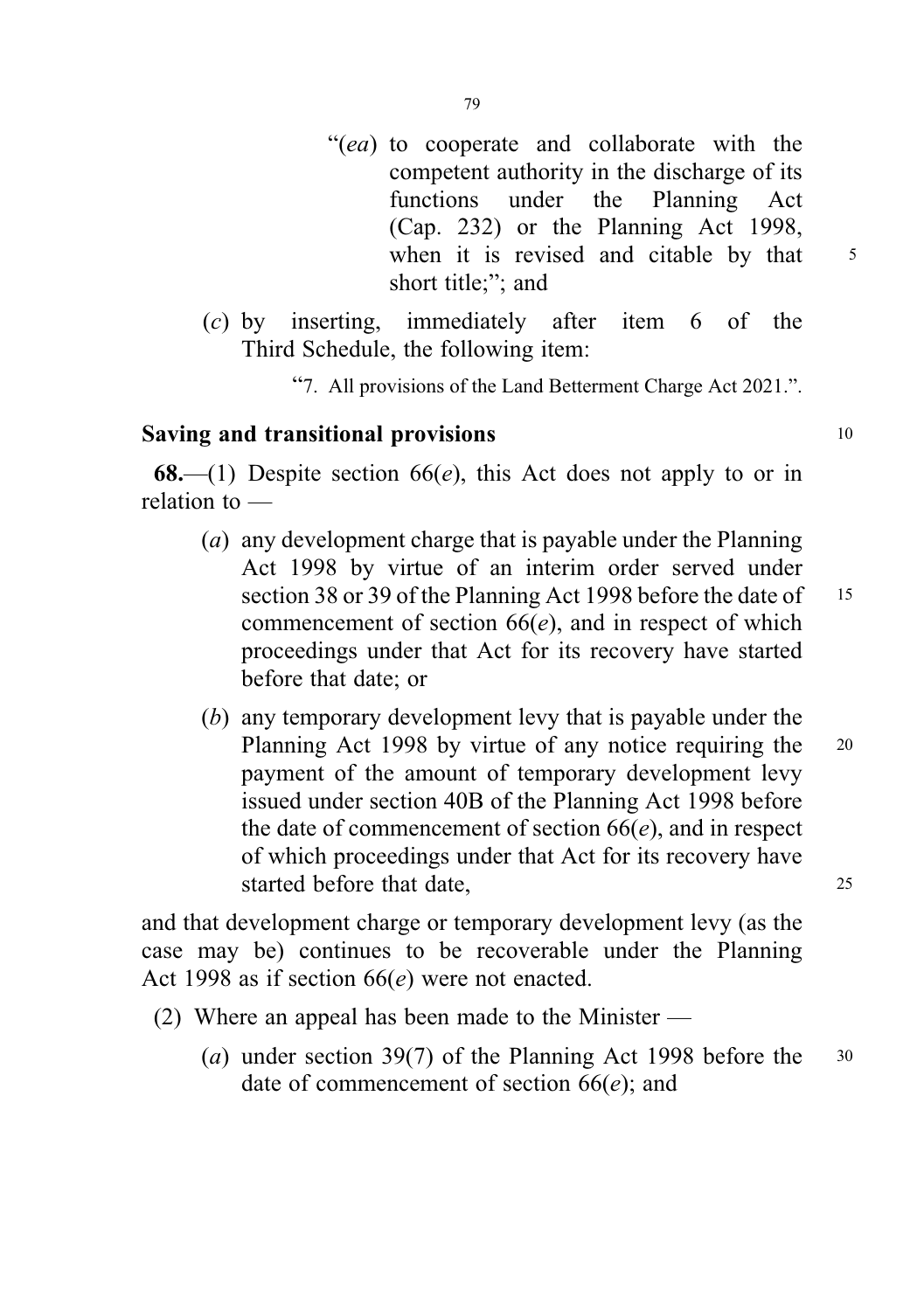(b) the appeal has not been dealt with or disposed of immediately before that date,

the appeal may continue to be dealt with under Part 5 of the Planning Act 1998 as if section  $66(e)$  had not been enacted.

- $5$  (3) Except as provided in subsection  $(1)$  —
- (a) every interim order or final order served under section 38 or 39 of the Planning Act 1998 before the date of commencement of section  $66(e)$  requiring the payment of any development charge that is payable under the <sup>10</sup> Planning Act 1998; and
- (b) every notice issued under section 40B of the Planning Act 1998 before the date of commencement of section  $66(e)$  requiring the payment of any temporary development levy that is payable under the Planning 15 Act 1998,

is, so far as it is not inconsistent with the provisions of this Act, to continue as if —

- (c) the interim order, final order and notice (as the case may be) are each a liability order or revised liability order given <sup>20</sup> under this Act;
	- (d) the development charge or temporary development levy that is the subject of the interim order, final order or notice (as the case may be) is a land betterment charge; and
- (e) the person given that interim order, final order or notice (as <sup>25</sup> the case may be) is a taxable person.

(4) Despite any provision of this Act, where the liability of a person to pay any development charge or temporary development levy under the Planning Act 1998 for the development of any land is deferred under —

<sup>30</sup> (a) the Planning (Deferment of Payment of Temporary Development Levy by Charities) Rules 2016 (G.N. No. S 46/2016); or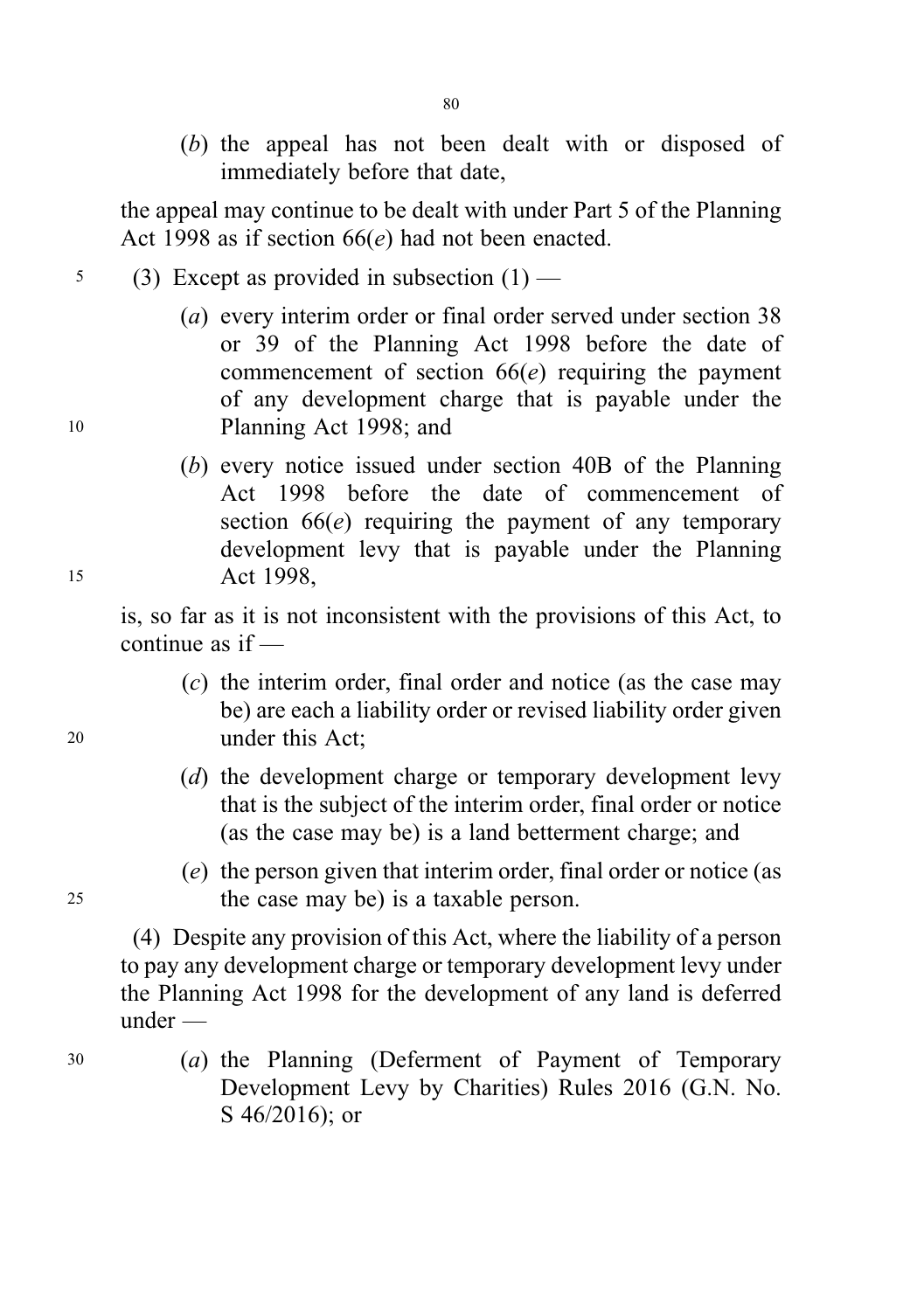(b) the Planning (Deferment of Payment of Development Charge by Charities) Rules 2017 (G.N. No. S 232/2017),

and the deferment is in force on the date immediately before the date of commencement of section  $66(e)$ , the liability is to continue, so far as it is not inconsistent with Part 4, as if it were a deferment  $\frac{5}{5}$ determination under section 20.

(5) For a period of 2 years after the date of commencement of any provision of this Act, the Minister may, by regulations, prescribe such additional provisions of a saving or transitional nature consequent on the enactment of that provision as the Minister may consider <sup>10</sup> necessary or expedient.

(6) Nothing in this section prejudices section 16 of the Interpretation Act 1965.

### EXPLANATORY STATEMENT

This Bill seeks to provide for the imposition and collection of a tax (called a land betterment charge) on the increase in the value of land resulting from a chargeable consent given in relation to land, and to set out the rules for calculating the tax and for satisfying the obligations imposed.

The land betterment charge is to be collected by the Singapore Land Authority (SLA) and replaces the taxes known as the development charge and temporary development levy imposed today under the Planning Act, and the collection of differential premium by the SLA on the basis of restrictive covenants in State titles.

The Bill therefore also contains consequential and related amendments to the Planning Act and the Singapore Land Authority Act.

Part 1 defines a number of key terms which are used in the Bill.

Part 2 describes what the land betterment charge is and the rate of the tax on the increase in the value of land.

Part 3 sets out exemptions and concessionary relief from liability to pay land betterment charges.

Part 4 sets out who is liable to pay the land betterment charge and how that liability may be assumed and deferred.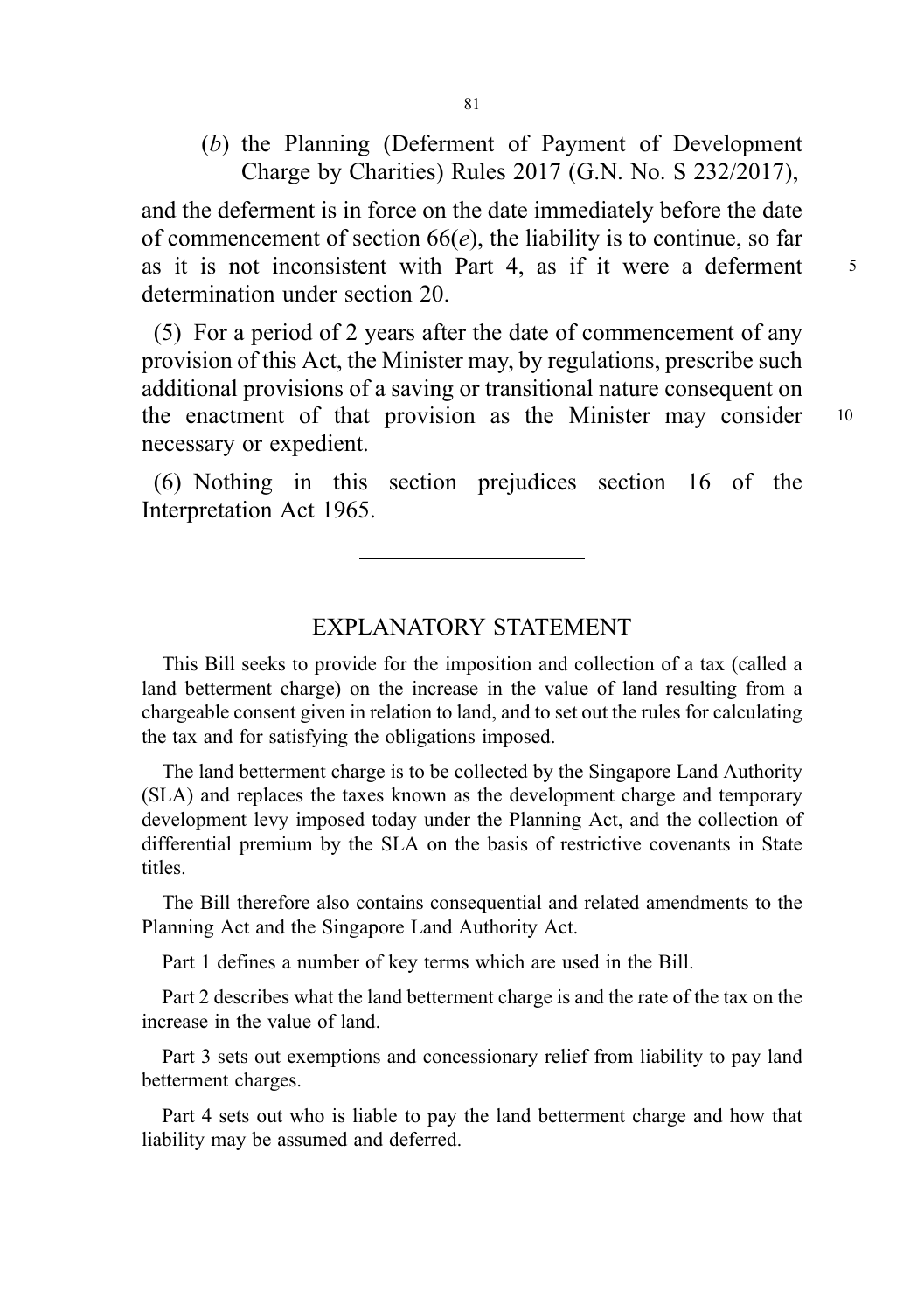82

Part 5 contains provisions on assessment and collection of the land betterment charge.

Part 6 deals with recovery of land betterment charges that are payable and unpaid and contains provisions on penalty taxes and the enforcement of payment.

Part 7 provides for appeals to the Minister.

Part 8 provides for enforcement powers necessary for the administration of the Bill.

Part 9 contains provisions for the service of documents and making Regulations, and a variety of general provisions.

Part 10 makes consequential and related amendments to the Planning Act and the Singapore Land Authority Act, and contains saving and transitional provisions made necessary by the Bill and the amendments to those Acts.

### PART 1

#### PRELIMINARY

Clause 1 relates to the short title and commencement.

Clause 2 is a general definition provision. It contains definitions of terms used in several Parts of the Bill.

In particular, the term "restrictive covenant" is defined because the presence of this provision in a State title is a basis upon which the land betterment charge may become payable.

A restrictive covenant is defined to mean a reservation, restriction, covenant, an easement or a right in the nature of an easement expressed in a State title for any land, binding the owner of the land under the State title to refrain from using the land subject to the State title in a particular way, or from doing a particular thing in relation to that land or to not sublet, subdivide or otherwise deal with the land, or part of the land, without the permission of the SLA.

A restrictive covenant may also place an obligation on the land owner to construct, replace or maintain, or limit the type, style or proportion of building materials that may be used in the construction, replacement or maintenance of, any building on that land. It also extends to cover a binding obligation expressed in a State title for land that requires the land owner to refrain from changing the composition of individuals who are members of or otherwise constitute the owner, or who may be licensed or otherwise allowed by the owner to enter and use the land, such as club membership if the land owner is a club.

However, the Bill does not recognise any reservation, restriction, covenant, easement or right in the nature of an easement in a State title that is imposed or created by or under the provisions of an Act, such as the covenants implied by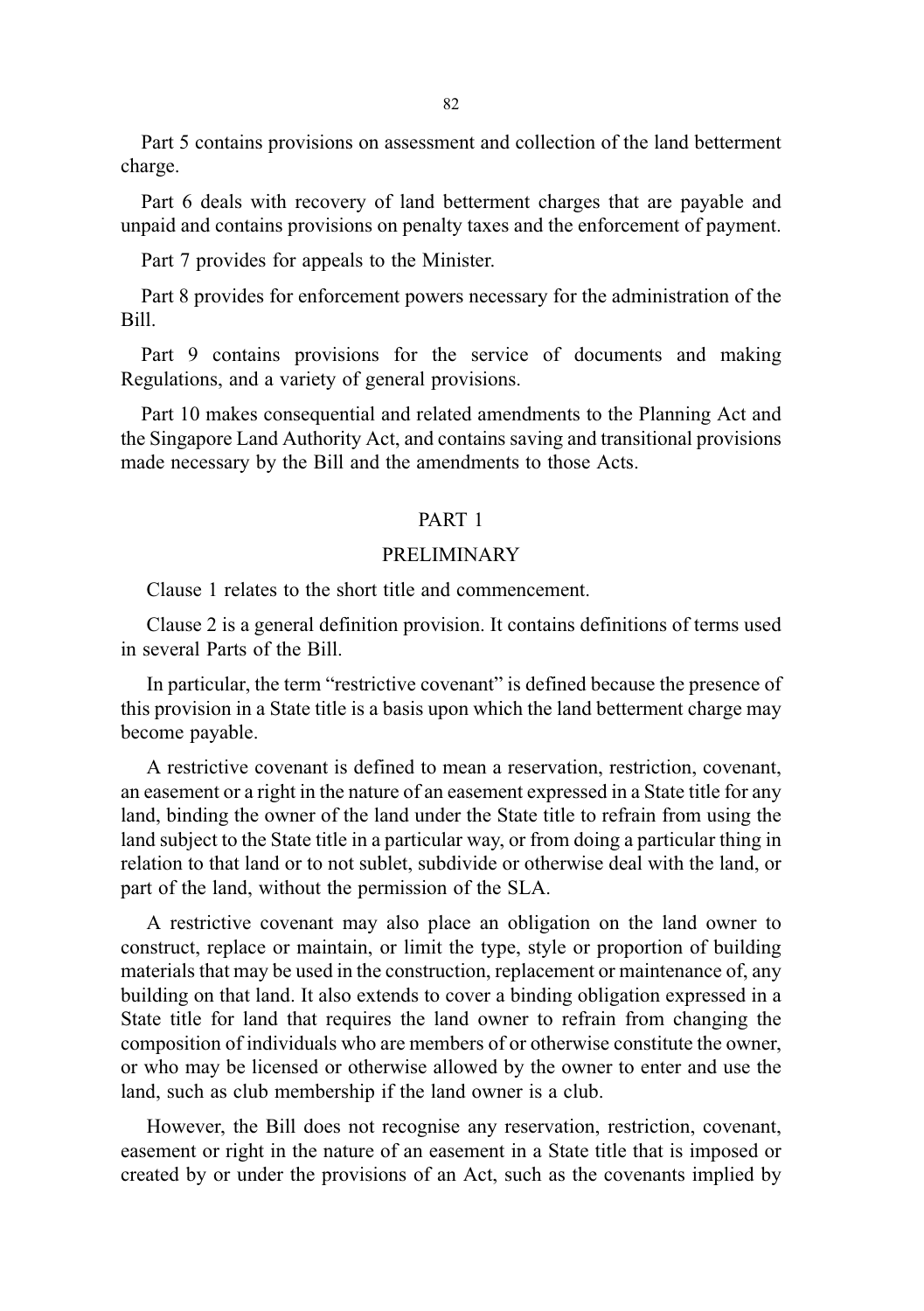sections 6 and 7 of the State Lands Act and rights of way created under the Rapid Transit Systems Act and the Street Works Act.

Another key term that is defined is "State title". This refers to any grant in fee simple or estate in perpetuity, or any State lease (of whatever tenure). However, excluded are any tenancy or like agreement for a term of less than 10 years and any temporary occupation licence.

The Bill also refers to "planning permission" and "conservation permission", and these refer to decisions of the same name made under the Planning Act.

Finally, the Bill also widely mentions "development" which has the same meaning as in the Planning Act. This covers the carrying out of any building, engineering, mining, earthworks or other operations in, on, over or under land, or the making of any material change in the use of any building or land.

Clause 3 defines the trigger for tax liability under the Bill, which is called a "chargeable consent".

A chargeable consent must only relate to land and happen on or after clause 6 comes into operation. The 3 possible types of chargeable consents are —

- (a) the grant of a planning permission or conservation permission in relation to the land, as a result of which a person is entitled to carry out a development of the land;
- (b) an authorisation granted by the SLA by varying a restrictive covenant in a State title relating to the land, as a result of which a person is entitled to carry out a development or subdivision of the land, or is entitled to carry on or not carry on an activity, or stop carrying on an activity, that is the subject of the restrictive covenant (such as changing club membership rules); and
- (c) the accepting of a lodgment of any plans for a development of the land. A lodgment scheme is in lieu of granting a planning permission or conservation permission and is established pursuant to an authorisation by notification in the Gazette made under section 21(6) of the Planning Act.

As defined, all planning authorisations for the development of land would be regarded as chargeable consents. For subdivision of land (even if accompanied by development), the chargeable consent is the varying of a restrictive covenant. The mere grant of a subdivision permission under the Planning Act, or the mere lodgment of a subdivision plan for land pursuant to authorisations under section 21(6) of the Planning Act, does not attract tax liability under the Bill if the State title to the land does not contain a restrictive covenant restraining subdivision.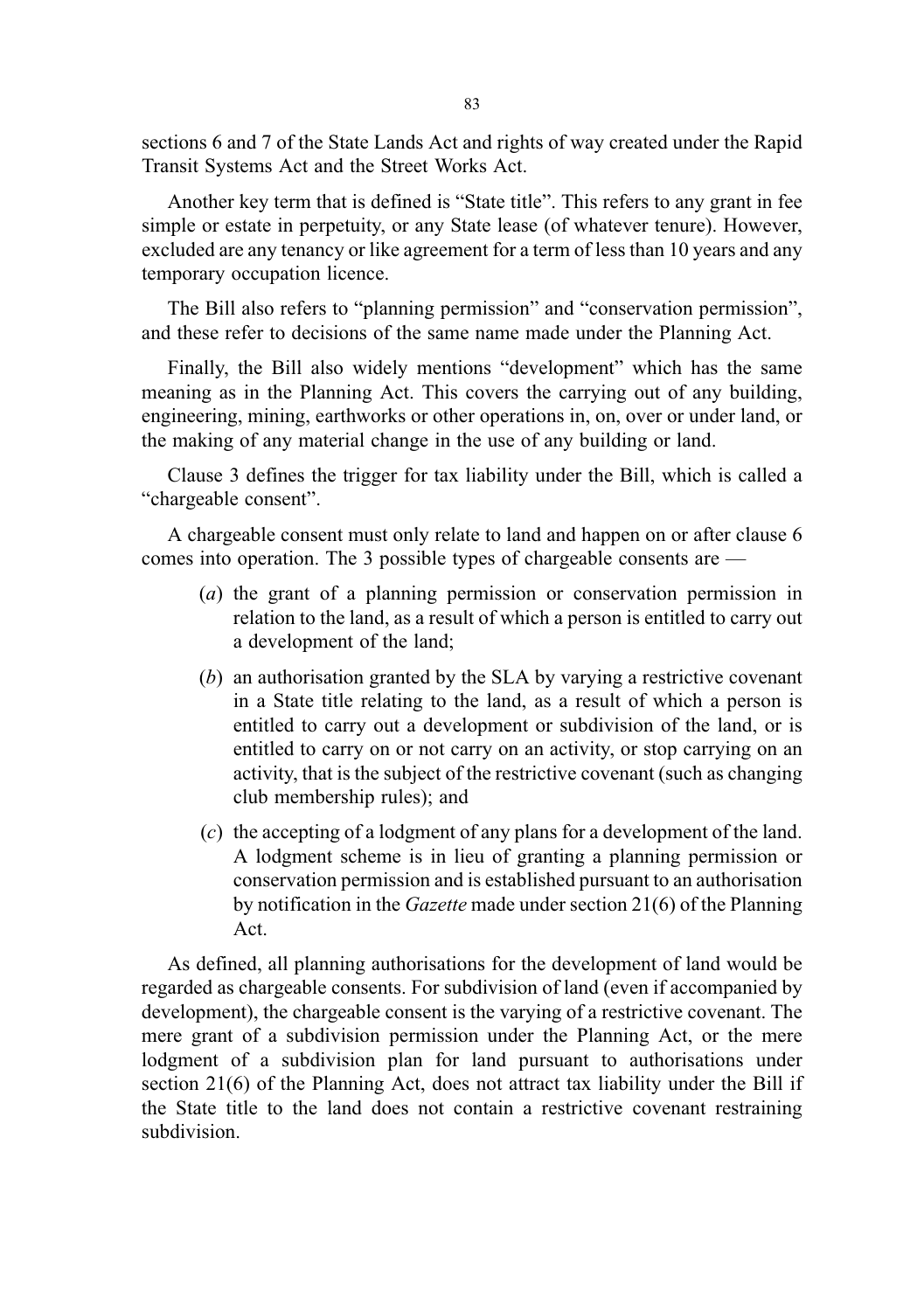If there are multiple events which may give rise to more than one chargeable event for the same development, clause 3(3) and (4) sets out rules on which of these multiple events are to be recognised as the chargeable event for the purposes of tax liability under the Bill. Clause 3(3) and (4) is needed to ensure that taxable persons do not take advantage of the differential tax rates for different chargeable consents.

So, for example, where a person is not entitled to carry out a development of any land except as a result of a varying of any of certain restrictive covenants in a State title relating to the land (such as a special condition in a directly allotted State title, a restrictive covenant in a concessional State title, a controlled activity restrictive covenant or a subdivision control restrictive covenant) and the grant of a planning permission or conservation permission in relation to the land, clause 3(4) provides that only the varying of any restrictive covenant is to be regarded as the giving of chargeable consent in relation to the development of the land. The grant of a planning permission or conservation permission, even if earlier, must be disregarded.

Otherwise, where a person is not entitled to carry out a development of any land except as a result of a varying of any other restrictive covenant in a State title and the grant of a planning permission or conservation permission in relation to the land, a chargeable consent must be regarded as given in relation to the development of the land upon the happening of the earlier of those events.

These rules on chargeable consent in clause 3(3) and (4) recognise that at law, the requirements in the Planning Act and the contract terms in the State title must (where applicable) be both met in order for a development, subdivision or controlled activity (as the case may be) to be lawfully carried out. The failure to do so can give rise to liability for a penalty tax under the Bill, without prejudice to enforcement under the Planning Act and contractual rights under the State title.

Clause 4 defines 2 other important concepts of "material interest" and "owner", which are relevant to determining who may be a taxable person and liable to pay the land betterment charge.

This is because under clause 15, a land betterment charge in respect of a chargeable consent given in relation to any land is payable by every person who, when the chargeable consent is given, is an owner of the land, unless someone else assumes that liability.

Clause 4 defines an owner of any land to mean a person who has a material interest in the land.

A "material interest" in any land refers to a legal interest in the land which is either an estate in fee simple, an estate in perpetuity, a leasehold estate under a State title, or an interest in the land entitling the person to receive rent of the land under a tenancy of lease for more than 10 years or if the land is in fact let for more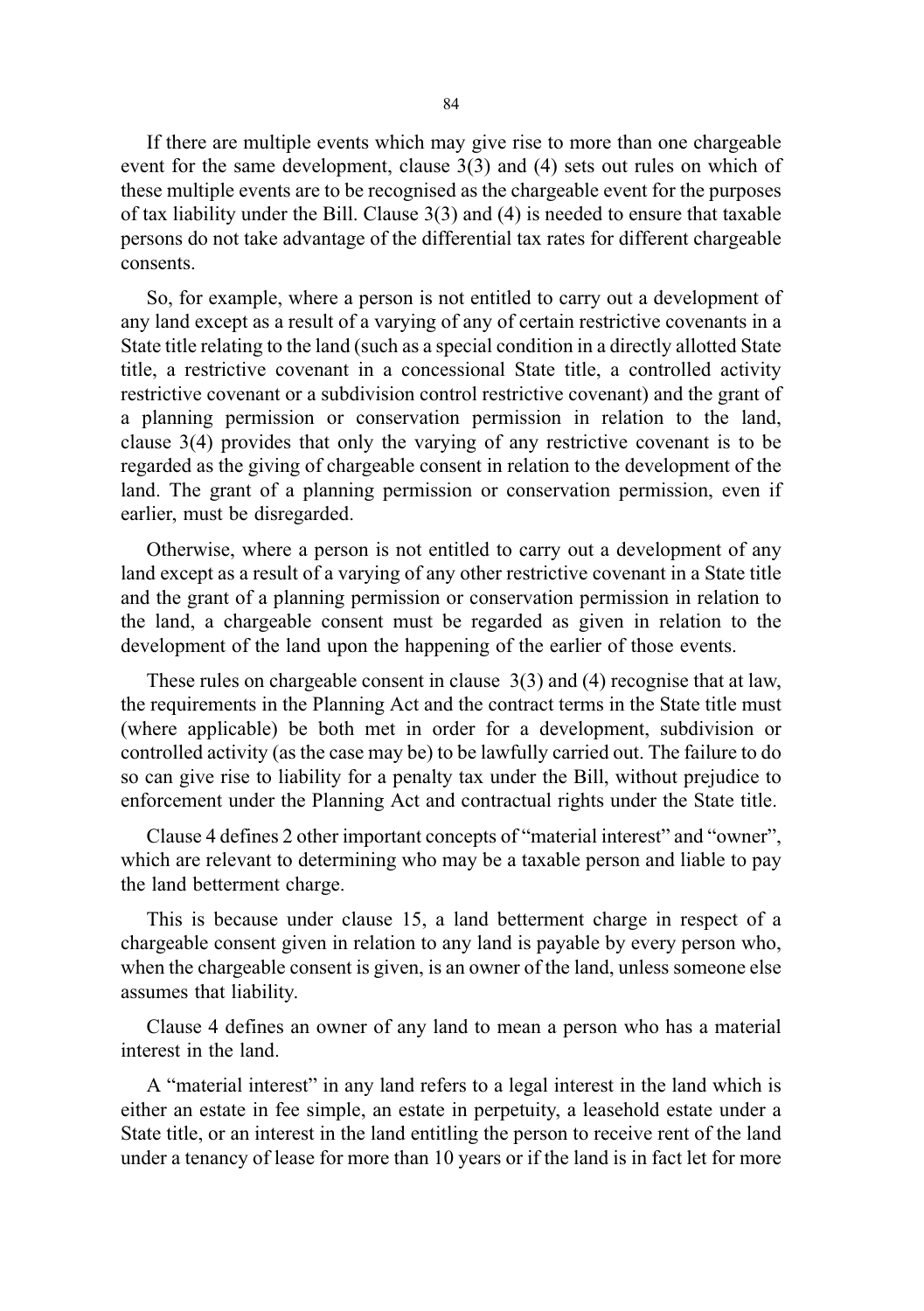than 10 years. A mortgagee in possession of the land is also recognised as having a material interest in the land.

However, a purchaser from a developer of a strata development of a unit in a proposed subdivided building in that development before the completion of the building in that development is not treated as having a material interest in land just because of that purchase. The Bill is not intended to apply to purchasers of uncompleted buildings.

Clause 5 sets out the purpose of the Bill, which is to define and impose a tax on the increase in the value of land resulting from a chargeable consent given in relation to the land —

- (a) that ensures the return to the community of an appropriate proportion of economic benefits from the grant of rights to develop or otherwise use land;
- (b) that affords certainty and transparency through rules and processes for calculating most land betterment charges by reference to fixed data without need for valuation;
- (c) that would promote land development activity in Singapore and support outcomes which accord with the land planning and urban development system and productivity enhancement measures for the construction industry in Singapore; and
- (d) that will promote or encourage environmentally sustainable development or use of land that balances the interests of current and future generations in Singapore.

The Bill provides a transparent and certain process for determining the land betterment charge by making the amounts payable where consent is given for development or other use of the land in a large number of cases determinable by reference to a straightforward, simple (no valuations required) table of rates.

This should provide certainty and predictability for the property development industry because the land betterment charge can be determined upfront. Predictability allows for certainty in planning which should also reduce overall project risk. Finally, although there is public expenditure required to develop the table of rates and its periodic review, it is further anticipated that there will be savings in tax administration costs for cases which the Government does not need to refer for valuation.

Almost all development has some impact on the need for infrastructure, services and amenities. This may include new or safer road schemes, flood defences, schools, hospitals and other health and social care facilities, park improvements, green spaces and leisure centres. The land betterment charge is a way to raise funds from developers undertaking new building projects, and that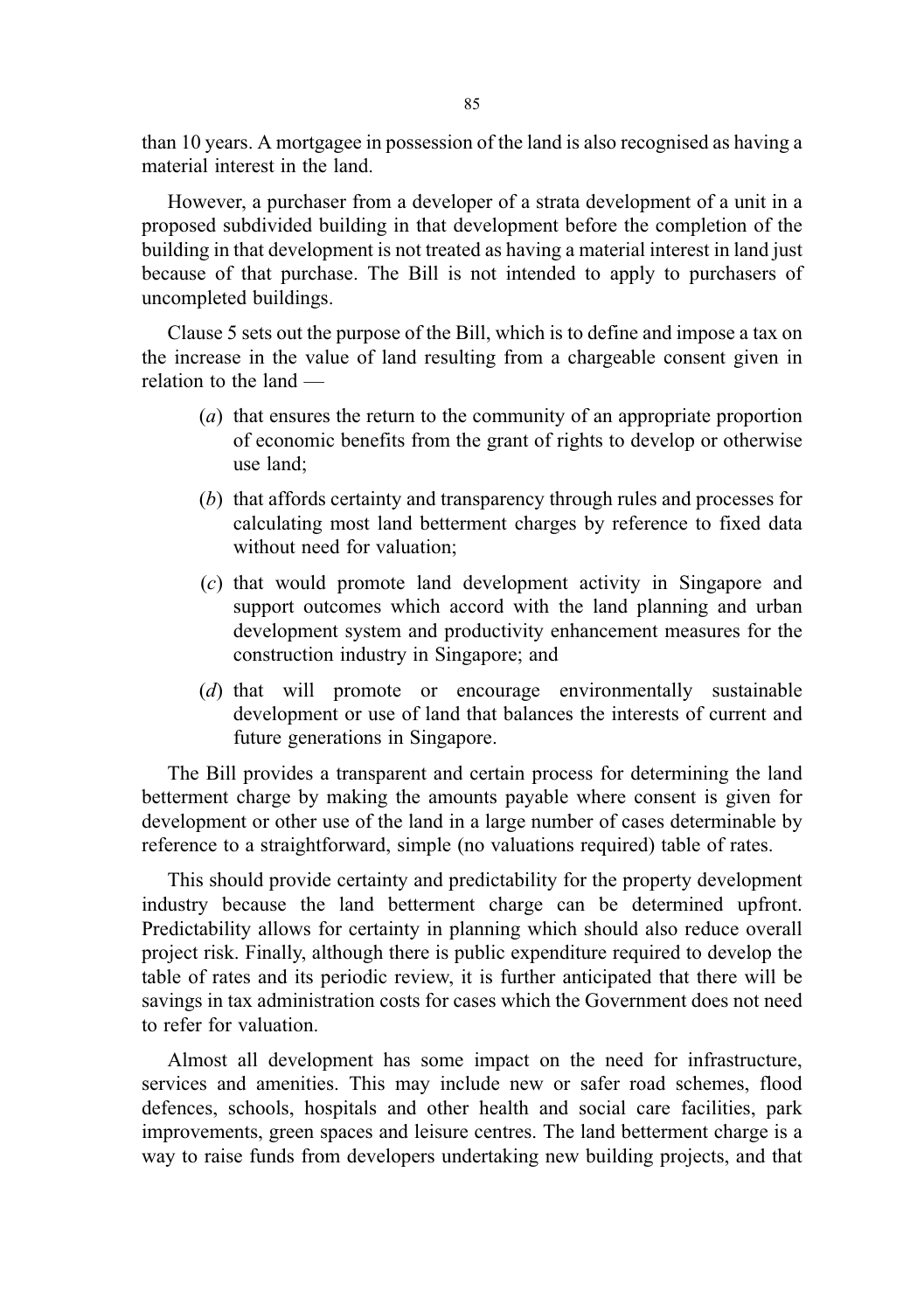money can be used to fund a wide range of infrastructure that is needed as a result of development.

Finally, almost all developments benefit from existing amenities and infrastructure, so it is also fair that those who benefit financially when planning permission, etc., is given should share some of that gain with the community to help fund the infrastructure services and amenities that are needed to make the development acceptable and sustainable.

#### PART<sub>2</sub>

### LAND BETTERMENT CHARGE

Clause 6 declares that a land betterment charge is tax and that it is a tax in respect of chargeable consent given in relation to any land.

Clause 7 provides a statutory description of the tax called a land betterment charge.

It is a tax on the leviable increase in the value of the land likely to accrue from the giving of the chargeable consent in relation to the land.

The leviable increase in the value of any land likely to accrue from the giving of a chargeable consent in relation to the land is a prescribed percentage of the increase in the value of the land likely to so accrue. The amount of that leviable increase must be calculated in accordance with the Bill.

Clause 8 deals with the prescribed percentage of the increase in the value of the land likely to accrue from the giving of the chargeable consent, which is the tax rate. The rates specified here are subject to concessionary reliefs in Part 3 where alternative rates may be specified for certain lands, developments or areas.

The effective tax rate for all cases of chargeable consents is that prescribed in Regulations and in force at a relevant point in time defined for the type of chargeable consent.

There are 2 tax rates and 2 methods to calculate the tax.

The first and lower rate is applied to chargeable consents given in respect of land, which are cases involving development of land.

The higher tax rate is applicable to the following types of chargeable consents:

- (a) with a few exceptions, varying a special condition in a directly allotted State title relating to land, as a result of which a person is entitled to carry out a development or subdivision of the land or to carry on or not carry on an activity, or to stop carrying on an activity;
- (b) varying a restrictive covenant in a State title dealing with subdivision or controlled activities on the land unconnected with development (such as club membership rules);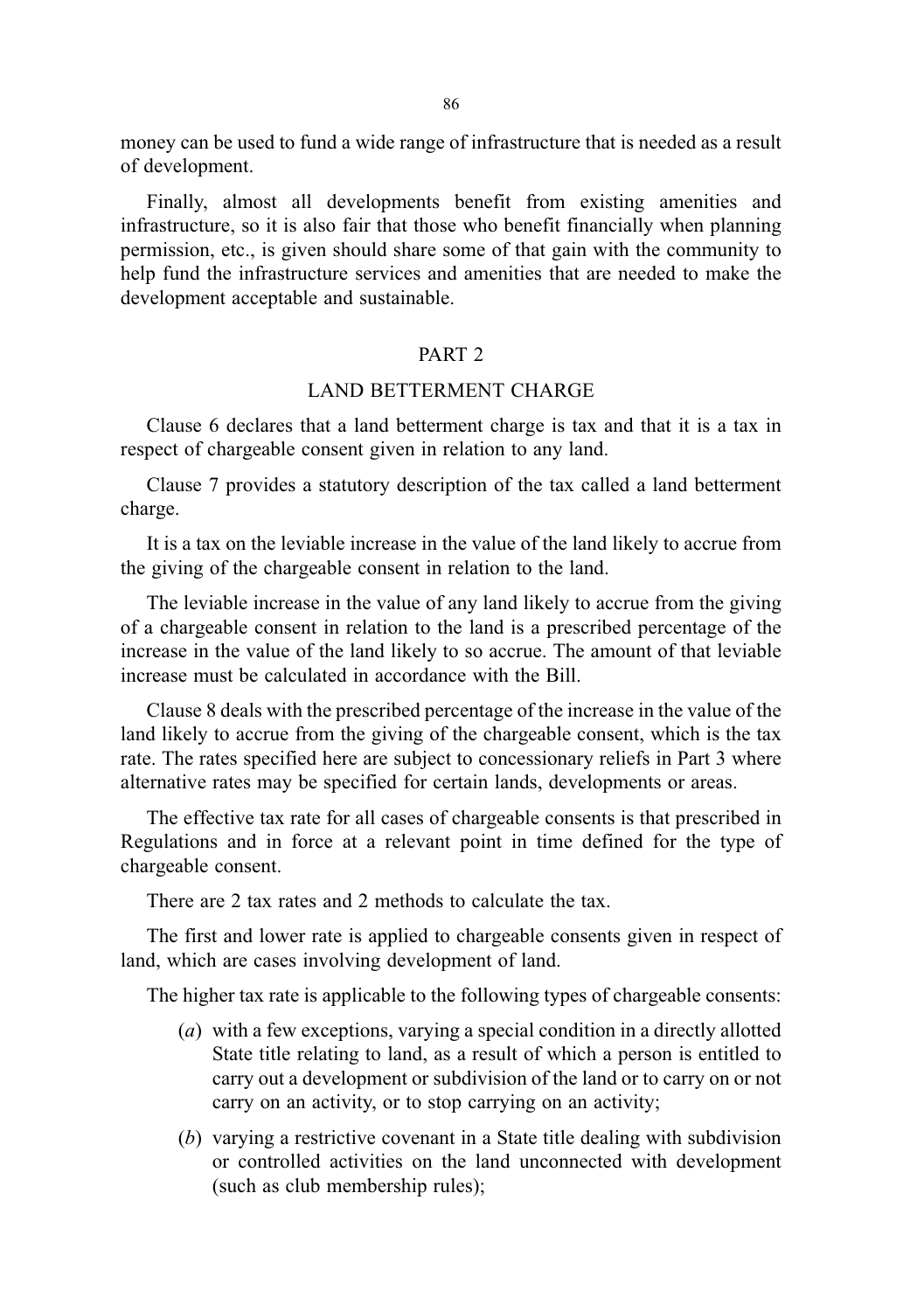(c) varying a restrictive covenant in a concessional State title that contains an additional land premium condition.

An "additional land premium condition" is a reservation, restriction or covenant in a State title for any land, requiring the owner of the land under the State title to refrain from developing beyond a particular intensity or otherwise using the land in a particular way, failing which the lessor is entitled to demand an additional premium for the land. This is a restrictive covenant typically inserted in a State title granted for a land parcel where the Master Plan does not stipulate a maximum gross plot ratio for the land parcel, where the land is alienated at a gross plot ratio or use that is lower than the Master Plan, or where more valuable uses for the land are envisaged but not reflected in the State title.

The relevant point in time for a chargeable consent is not necessarily always when the chargeable consent is actually given.

In the case of any chargeable consent for carrying out a development of any land that consists of a planning permission or conservation permission, or a varying of a restrictive covenant in a State title (which may be a special condition in a directly allotted State title but not a controlled activity restrictive covenant or subdivision control restrictive covenant), the relevant point in time pertaining to the chargeable consent is —

- (a) the date a planning permission or conservation permission (as the case may be) is granted in respect of the development of the land to which the permission relates — where no provisional permission is granted with respect to the development of the land and no lodgment of any plans for the development is made;
- (b) the date where provisional permission is granted with respect to the development of land — where any provisional permission is granted with respect to the development and final permission is granted, for that same development of land under section 17(4) of the Planning Act, following not more than one extension of the provisional permission; or
- (c) the date where provisional permission granted with respect to the development of land is last extended — where any provisional permission is granted with respect to the development and final permission is granted, for that same development of land under section 17(4) of the Planning Act, following 2 or more extensions of the provisional permission.

Clause 9 sets out the 2 methods in assessing the amount of land betterment charge. The first method is called the Table of Rates method as it uses a table of rates to derive the pre-chargeable valuation and post-chargeable valuation and then calculating the difference in amount.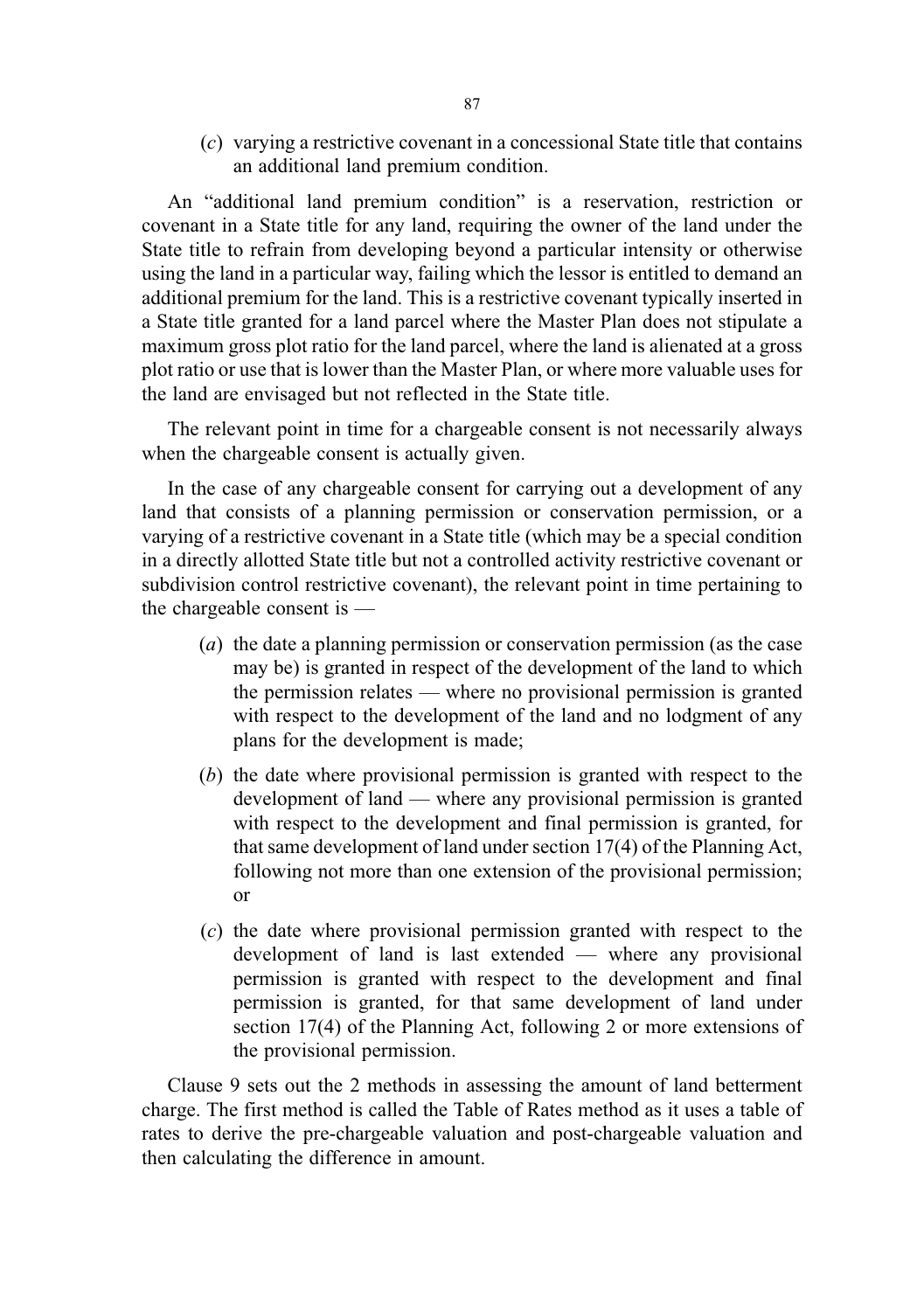The other method to determine the amount of land betterment charge is by valuation by designated valuers and is called the Valuation method.

Clause 10 describes the Valuation method.

Clause 11 describes the Table of Rates method and sets out detailed technical criteria used in determining the pre-chargeable valuation and post-chargeable valuation, the calculation of which will be by using a table of rates and formulae prescribed in Regulations to be made by the Minister under clause 65 or Part 3.

Clause 11 requires certain matters to be recognised in fixing the "pre-chargeable valuation" for any land to calculate the land betterment charge.

What must be taken into account in fixing the "pre-chargeable valuation" for any land is the last authorised development of the land, where all development charges earlier paid under the Planning Act or the predecessor Act, all land betterment charges earlier paid under the Bill and all penalty tax earlier paid under the Bill, where these were payable. This would be usually measured in terms of plot ratio or gross floor area. On the other hand, if a restrictive covenant expressed in a State title for the land, binding the owner of the land under the State title to refrain from using or developing the land in a particular way, or from doing a particular thing in relation to that land, etc., is comparably higher than the last authorised development of the land so paid for, the restrictive covenant will be recognised instead. The latter is dependent on a comparison being available. For example, if the State title only contains a use restriction but no gross floor area, there is no comparability, so the last authorised development of the land paid for will be recognised instead.

Finally, clause 11 deals with the "post-chargeable valuation" of the land and is similar to the Development Ceiling in the Planning Act.

#### PART 3

#### CONCESSIONS AND RELIEF

Clause 12 confers power on the Minister to exempt any person or class of persons from all or any of the provisions of the Bill, either generally or in a particular case and subject to such conditions as the Minister may impose.

This exemption must be by an order in the Gazette, being an exercise of legislative power.

As the land betterment charge can be useful in influencing land development to achieve planning outcomes, clause 13 empowers the Minister charged with the responsibility for land and urban development (called the Land Planning Minister) to provide for concessionary relief, for a period or permanently, from the whole or part of any land betterment charge for chargeable consent given in relation to any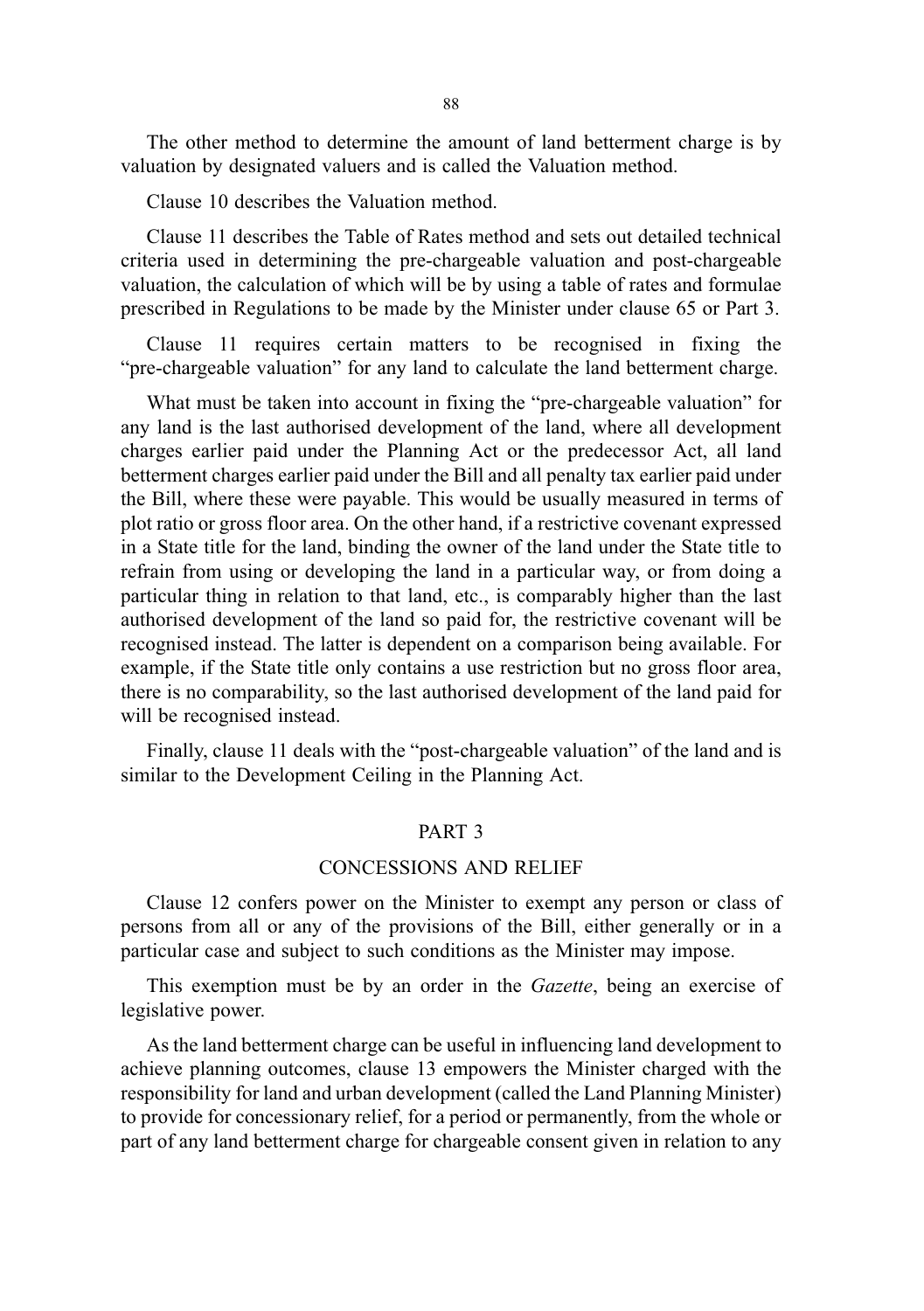land, or land in any area, any development or class of developments, or any area or other extent of development specified.

The concessionary relief must be set out in an order in the Gazette. Different concessionary reliefs for land, developments and areas of different descriptions and for different circumstances may be prescribed.

The order may provide for a reduction of the land betterment charge chargeable, such as by a reduced percentage of the increase in the value of the land likely to accrue from the giving of a chargeable consent, or by specifying a higher pre-chargeable valuation for the development concerned, or by providing for an off-set against the land betterment charge payable.

The concessionary relief contained in the order may be made subject to conditions, such as a condition prohibiting or restricting the disposal of or dealing with land for a period.

However, the Land Planning Minister may exercise this power only after consulting the Minister, and only if satisfied that certain planning and construction parameters set out in the Bill are met and the subject of the concessionary relief is not already exempt under clause 12.

The planning parameters are that the development, land or area which is the subject of the concessionary relief will advance an integrated or a more optimal use of land in Singapore or any part of Singapore, and one of the following applies:

- (a) the desirability of the proposed development or other activity in achieving economic development or maintaining the cultural, economic, physical and social wellbeing of the people of Singapore and the community in the area concerned;
- (b) there is an appropriate balance between potential short-term and long-term environmental effects of the proposed development or other activity or any adverse environmental effects of development (climate change and urban congestion, for example) that may result are otherwise avoided or minimised;
- (c) the desirability of funding (in whole or part) from any land betterment charge relating to the proposed development or other activity, the actual and expected estimated total cost of infrastructure and amenities required to support the improvement in the area where the development or other activity takes place, taking into account other actual and expected sources of funding.

Concessionary relief for any development, land or area may also be provided if the subject of the relief will promote or encourage the greater use of technology or other techniques and improvements in the construction process that enhance efficiency and productivity in the construction industry, or will promote or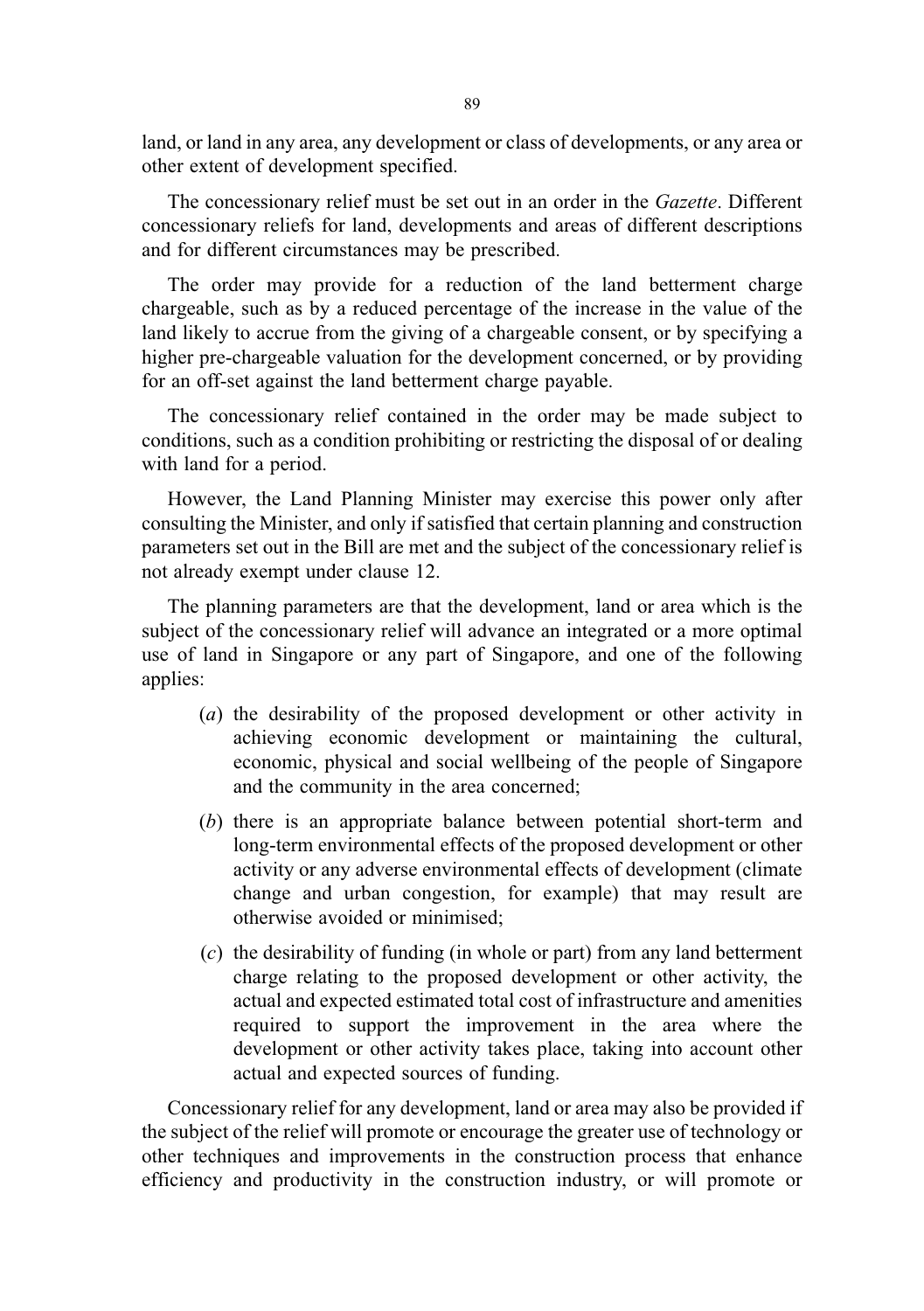encourage environmentally sustainable development of land that balances the interests of current and future generations in Singapore.

Clause 14 allows the Minister to remit, in whole or part, any land betterment charge and any late payment interest imposed under clause 38, where the Minister is satisfied of certain conditions. One of them is that a natural person liable to pay any land betterment charge has suffered such a loss, or is in such circumstances, that the exaction of the full amount of land betterment charge would entail serious hardship.

#### PART 4

#### LIABILITY

Clause 15 provides for who is liable to pay land betterment charges, and these persons are called taxable persons in the Bill. The taxable person liable to pay a land betterment charge in respect of a chargeable consent given in relation to any land is by default every person who, when the chargeable consent is given, is an owner of the land.

However, it is permissible for another person to assume that liability to pay. If that other person gives the SLA an assumption of liability notice under clause 16 to assume liability to pay the land betterment charge in place of the owner, that other person becomes a taxable person instead for that land betterment charge.

Where tax liability is deferred, that deferment of liability may be transferred to another person. The transferee to whom a deferred liability to pay any land betterment charge is transferred under clause 23 is then a taxable person.

The taxable person's liability to pay a land betterment charge in respect of a chargeable consent relating to any land continues despite the taxable person disposing of the land or other changes in ownership of the land.

Clause 16 sets out the process by which another person can assume liability to pay any land betterment charge in respect of a chargeable consent given in relation to any land, and how and when an assumption of liability notice is to be given to the SLA to this end. An assumption of liability notice given in accordance with the clause is irrevocable.

Clause 17 provides for apportionment of liability to pay any land betterment charge according to the material interests in land. Where no one has in accordance with clause 16, assumed liability to pay any land betterment charge in respect of a chargeable consent relating to that land, the liability to pay the land betterment charge will be apportioned between each owner of a material interest in the land.

Clause 18 provides for joint liability where 2 or more persons are joint owners of a material interest in land. They are each jointly and severally liable to pay any land betterment charge in respect of a chargeable consent relating to that land. A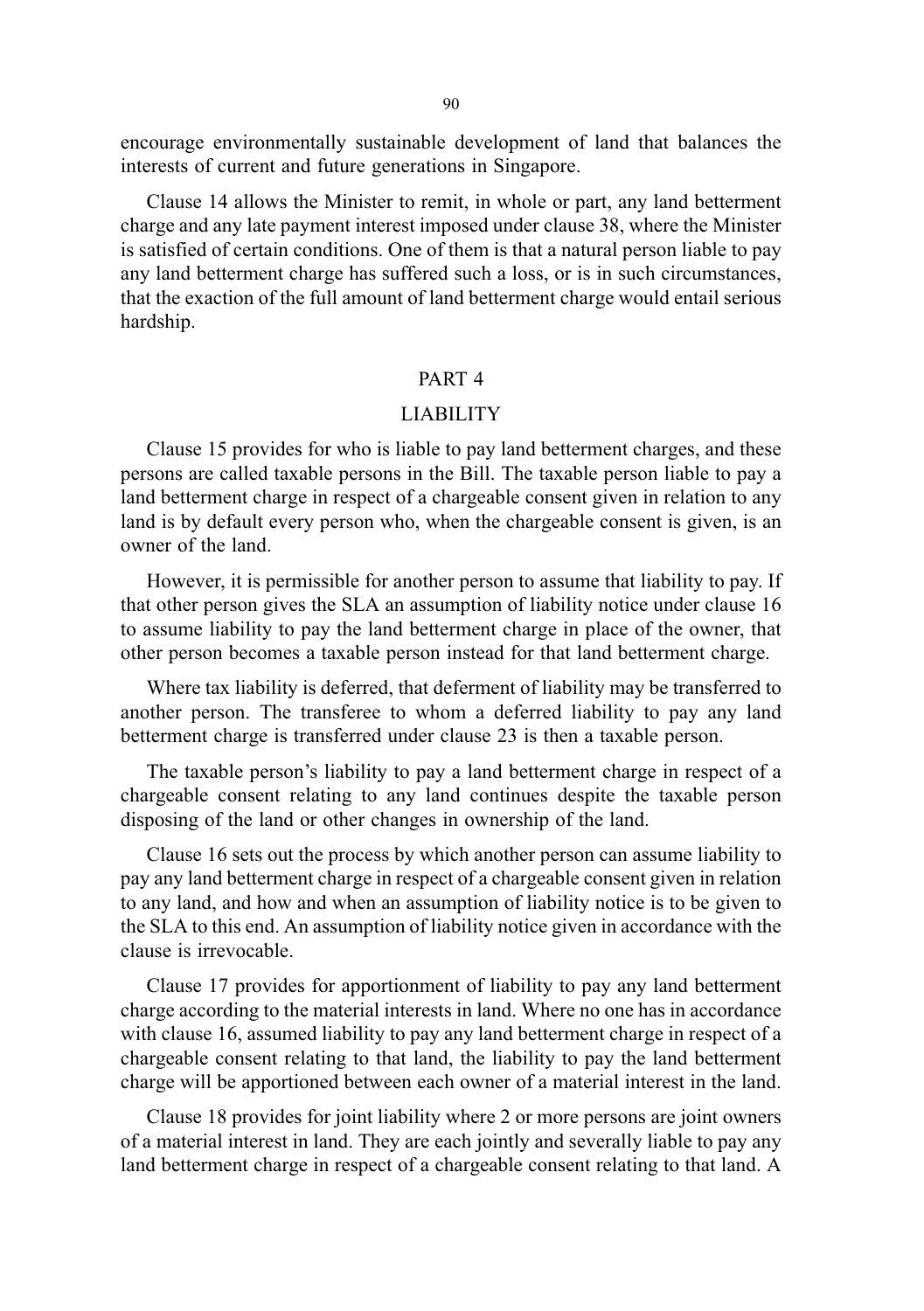similar treatment applies where 2 or more persons have assumed liability to pay any land betterment charge.

Clause 19 is a special provision to deal with material interests that are held on trust.

Clause 20 provides for the deferment of liability to pay land betterment charge. This is possible if the SLA makes a deferment determination, which can be applied for.

The main type of cases where the SLA may make a deferment determination deferring payment of any land betterment charge payable by a taxable person is where the SLA is satisfied that the taxable person is a charitable institution and the land will be used wholly or mainly for charitable purposes (whether of the taxable person or of that person and other charitable institutions).

The Regulations made by the Minister under clause 65 may prescribe other criteria for deferment determinations to be made.

Clause 21 describes the effect of a deferment determination, which is essentially to defer the taxable person's liability to pay all or part of the total amount of any land betterment charge payable. The amount deferred is not recoverable by the SLA while the deferment determination is in force.

Clause 22 provides for the cancellation of a deferment determination on the happening of a disqualifying event.

Where the liability to pay any land betterment charge is reduced by or under the deferment determination because the taxable person is a charitable institution and the land will be used wholly or mainly for charitable purposes (whether of the taxable person or of that person and other charitable institutions), the disqualifying event is when the taxable person ceases to be a charitable institution, or the whole or part of the land in respect of which the land betterment charge deferred relates to is disposed of or transferred to another person or ceases to be occupied by or under the control of the taxable person, or ceases to be used wholly or mainly for charitable purposes.

The Regulations made by the Minister under clause 65 may prescribe other disqualifying events.

Before exercising any power to cancel a deferment determination, the SLA is required to give the affected taxable person an opportunity to be heard. This is not an involved process since most disqualifying events would be within the control of the taxable person.

Where a deferment determination is cancelled, the taxable person whose liability to pay any land betterment charge is reduced by or under the deferment determination, resumes being liable to pay the amount of the land betterment charge that was reduced in accordance with that determination.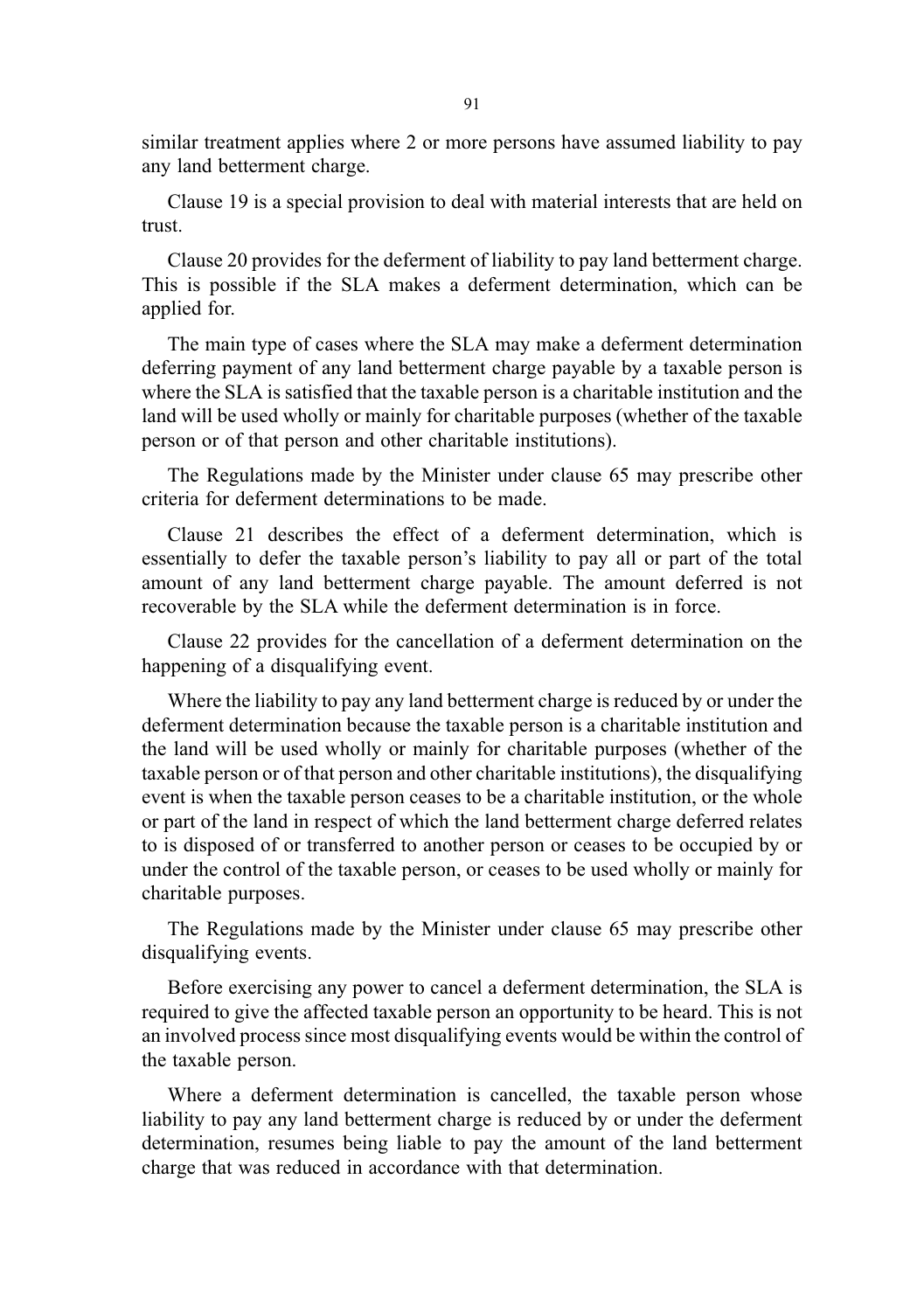Clause 23 allows for the benefit under a deferment determination to be transferred to another, such as when one charity transfers the land to another charity. The transfer is subject to the approval of the SLA.

#### PART 5

### ASSESSMENT AND COLLECTION

Clause 24 sets out when a land betterment charge is payable. It states that a land betterment charge is due and payable to the SLA in full at the end of one month after a liability order is given to the taxable person by the Authority stating the amount or estimated amount of the land betterment charge payable. This same rule applies where a revised liability order is given.

Where a deferment determination is cancelled under clause 22(5), the taxable person who then becomes liable under that provision to pay the amount of the land betterment charge that was reduced in accordance with that deferment determination, has to pay that amount in full at the end of one month after the notice about the cancellation of the deferment determination is given to the taxable person.

The SLA may grant an extension of that time, in which case payment must be made within that extended time.

Clause 25 describes the procedure for giving and the contents of a liability order, which serves like a notice of assessment or bill for the payment of the tax.

A liability order can contain an estimate of the amount of the land betterment charge payable by the taxable person if the relevant chargeable consent were given in relation to land. This will be the case for most cases since the planning process can be long and iterative and the final development may not be built in the same way as planning or conservation permission would have been given for. For the more straightforward change in use cases, the liability order can state the amount of the land betterment charge payable by the taxable person.

If an estimated amount is given in the liability order, a revised liability order under clause 27 would usually be given to revise the amount of land betterment charge payable. Where the SLA gives to a taxable person a revised liability order given under clause 27 in respect of any chargeable consent given in relation to any land, any earlier liability order given by the SLA in respect of the same chargeable consent and in relation to the same land ceases to have any effect.

Clause 26 fixes the time when a liability order must be given.

For a chargeable consent that is a planning permission or conservation permission, or a varying of a restrictive covenant in a State title that concerns development only, the liability order must be given as soon as practicable after one of the following dates, whichever is applicable: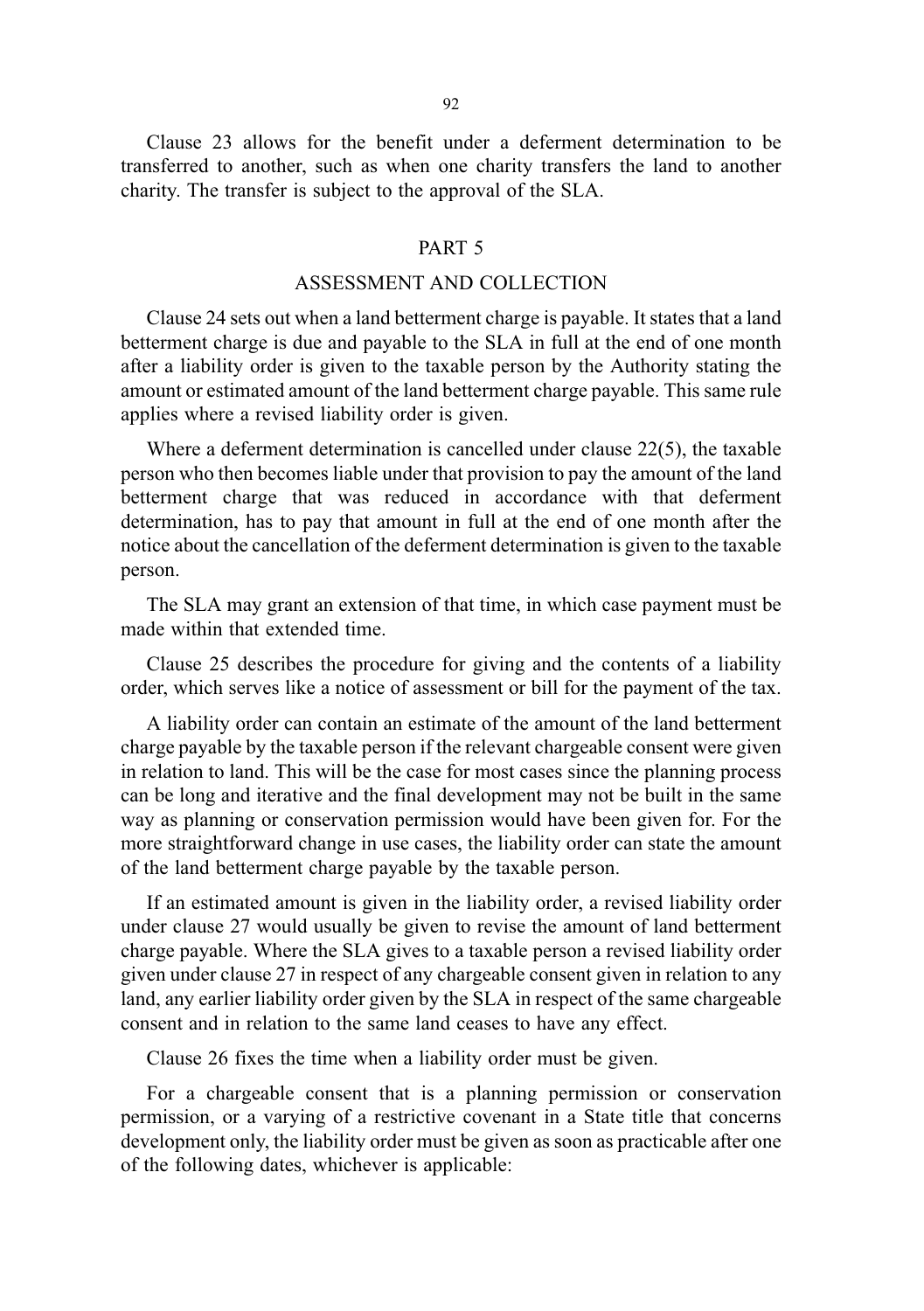- (a) the date a planning permission or conservation permission (as the case may be) is granted in respect of the development of the land where no provisional permission is granted with respect to the development of the land and no lodgment of any plans for the development authorised by notification in the Gazette made under section 21(6) of the Planning Act is made;
- (b) the date where the competent authority or Land Planning Minister notifies the SLA that the competent authority or Land Planning Minister (as the case may be) intends to grant final permission under section 17(4) of the Planning Act. This will be where provisional permission is granted with respect to the development of the land and that provisional permission does not lapse because of one or more extensions.

In short, the liability order would, in a number of development cases, be given ahead of when the chargeable consent is actually given.

Where the chargeable consent is that of accepting a lodgment of any plans for a development of the land, the liability order must be given as soon as practicable after the date the lodgment is accepted.

Finally, for a chargeable consent that is varying a restrictive covenant in a State title against subdivision or an activity that is not development, the liability order must be given as soon as practicable after the date the chargeable consent is given.

Clause 27 provides for the giving of a revised liability order. This can be given by the SLA on its own initiative, by making such alterations or additions to the assessment as it thinks necessary to ensure that a complete and accurate assessment is made, or upon a reference by the Minister under clause 47(4) who agrees with a taxable person who has appealed against a liability order or revised liability order.

There is a time limit after which no revised liability order can be given.

Clause 28 sets out what must be done where the land betterment charge is to be assessed by the Valuation method instead of the Table of Rates method.

Clause 29 states that a liability order or revised liability order ceases to have effect when land betterment charge is fully paid.

Clause 30 deals with a situation where an amount of land betterment charge has been short levied or erroneously refunded for any reason or owing to any cause. The person who should have paid the amount short levied or to whom the refund has erroneously been made must pay the deficiency or repay the amount erroneously refunded, to the SLA on a valid demand being made and given to that person.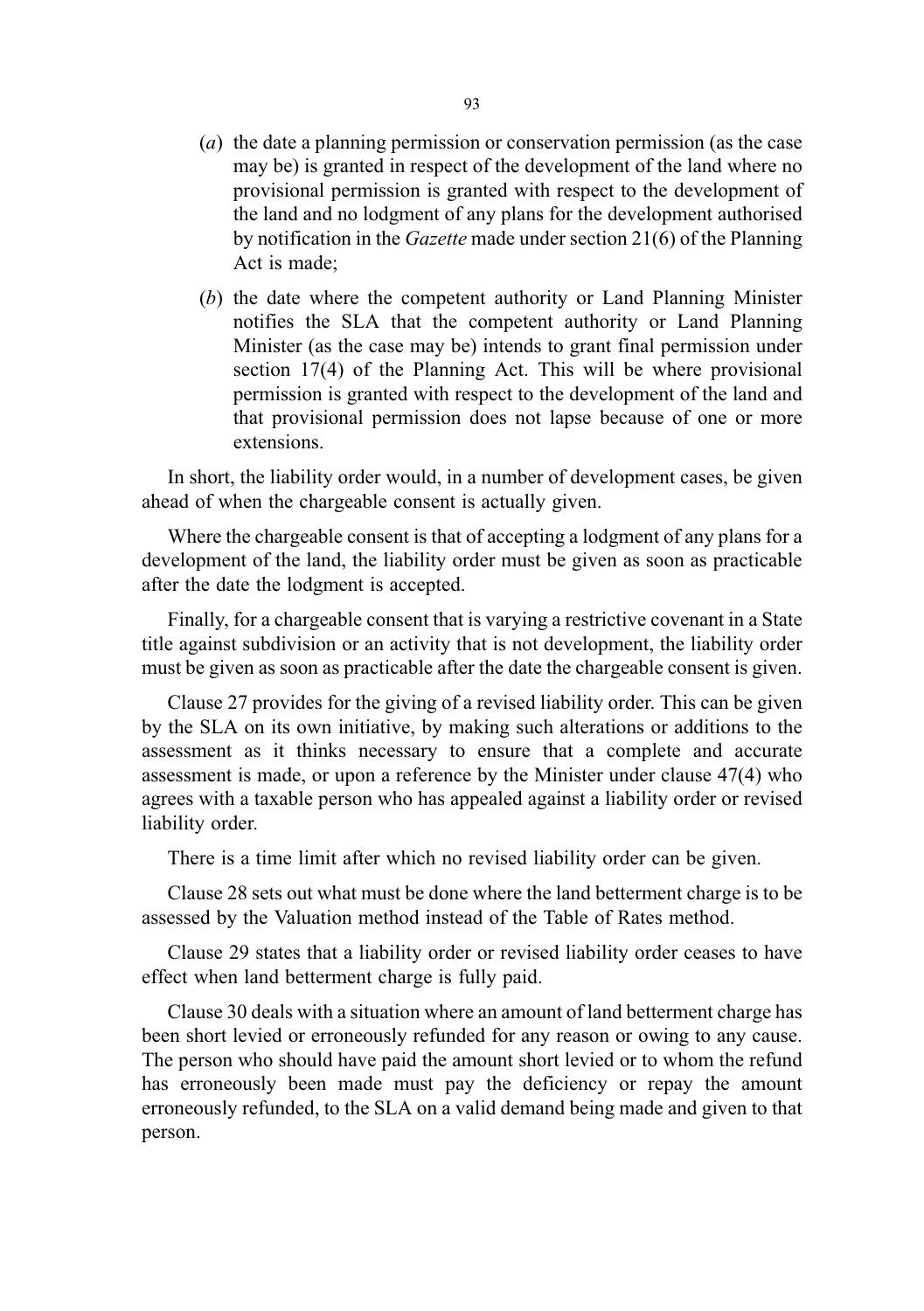To be valid, the demand by the SLA must be in writing, made within 2 years after the date of payment of the land betterment charge stated in the demand as having been short levied or erroneously refunded, and set out the specifics of the case. However, the time limit of 2 years does not apply if the short levy or erroneous refund was the result of fraud or evasion on the part of the person liable to pay the amount short levied, or who claimed for or to be entitled to the refund erroneously made, as the case may be.

### PART 6

### RECOVERY AND EVASION

Clause 31 deems any land betterment charge, when it becomes due and payable, to be a debt due to the Government. That debt must be collected and received by the SLA in accordance with the Bill.

Any land betterment charge that is unpaid may be recovered as a debt in any court of competent jurisdiction in the name of the SLA.

Clause 32 states that any legal action to recover land betterment charge may be taken at any time.

The vast majority of parties liable to pay the land betterment charge are likely to pay their liabilities without problem or delay, guided by the information sent by the SLA in the liability order or revised liability order. However, where there are problems in collecting the land betterment charge, it is important that the SLA has the means to penalise late payment.

Clause 33 provides that the land betterment charge or penalty tax takes priority in the event of insolvency or bankruptcy of the taxable person owing the charge.

Clause 34 provides for contribution between taxable persons who are jointly liable. This is to facilitate recovery efforts.

Where 2 or more persons are liable for the same land betterment charge payable in respect of any land, any one of them (called  $A$ ) may pay the whole amount (called the contribution) to the SLA and then recover from any other person jointly liable with A.

Clause 35 provides a similar facility with regard to contribution by tenants or occupiers of a taxable person.

Clause 36 continues with the treatment today for development charges by providing that any land betterment charge payable in respect of a chargeable consent relating to any land constitutes, until it is paid, a first charge on that land in priority over all other encumbrances whatever.

Clause 37 deals with overpayments of land betterment charges and for their refund. It also states that where a taxable person has paid any amount by way of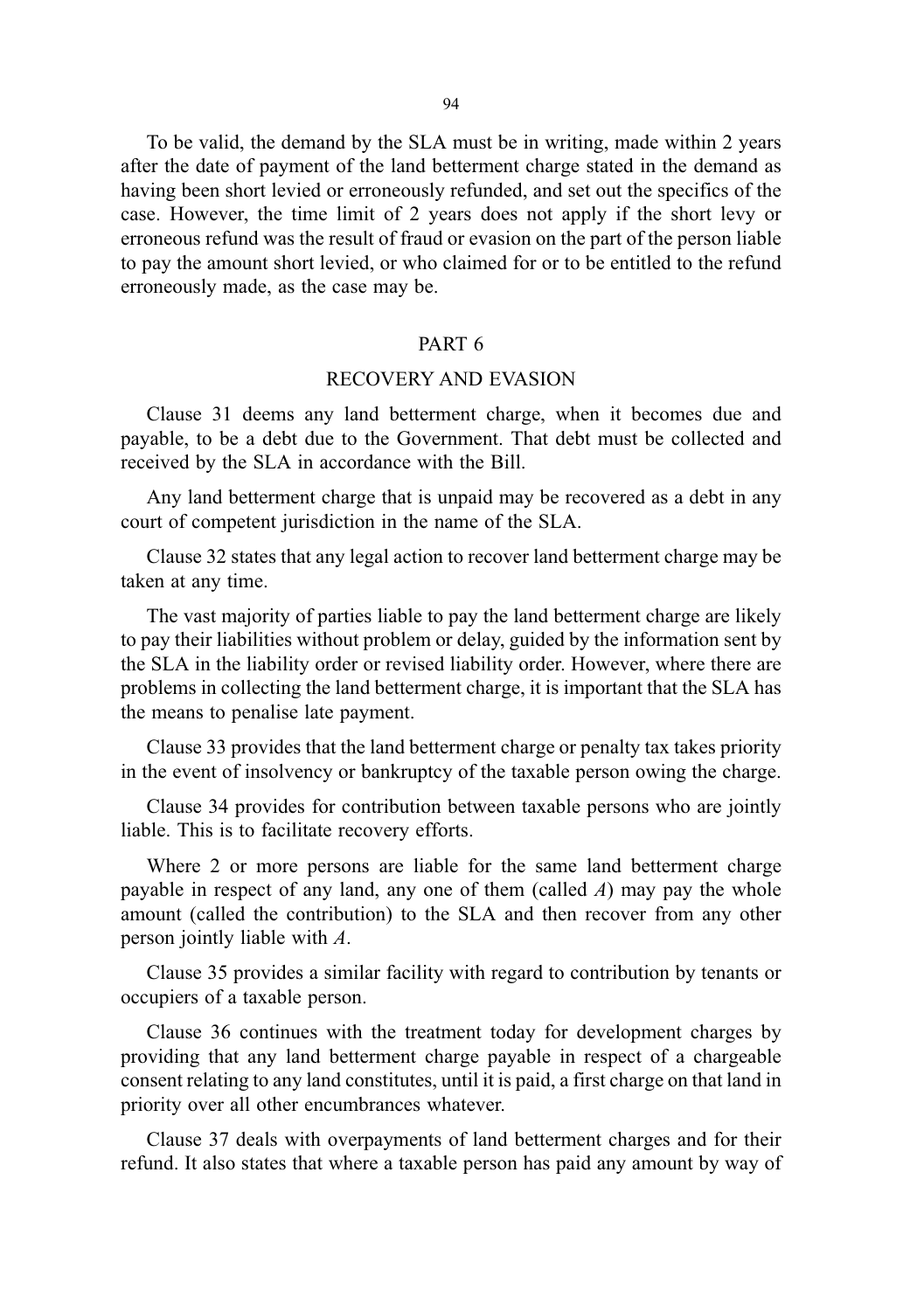land betterment charge as if a chargeable consent were given in relation to any land and no such chargeable consent is eventually given in relation to the land, the taxable person is entitled to have the amount refunded. This is to deal with the advance payment of land betterment charges and despite an appeal.

However, any claim for a refund must be made within 6 years starting the date the liability order or revised liability order to which the claim relates becomes final and conclusive. There is no entitlement to a refund under a late claim.

To ensure payment, the remaining clauses of Part 6 provide for a range of proportionate enforcement measures where there is a simple default of payment or the more serious instances of evasion.

Clause 38 provides that if any land betterment charge is not paid before the end of the time delimited for payment by or under clause 24, interest at the rate prescribed by Regulations made under clause 65 of the amount unpaid, is payable by the taxable person to the SLA.

Clause 39 provides that where there has been an illegal development of land or an activity carried out in contravention of a restrictive covenant in a State title without the requisite chargeable consent being given, a person who has a material interest in the land is made liable to pay penalty tax, if the SLA gives the person a rectification order under clause  $40(1)(d)$  or  $(2)(d)$ .

Clause 40 deals with rectification orders.

Where it appears to the SLA that a person has carried out any development of any land and the carrying out of the development was without planning permission or conservation permission or not otherwise authorised under the Planning Act, the SLA can notify the competent authority with a view to the competent authority exercising enforcement powers under Part 4 of the Planning Act relating to the land. If the competent authority grants planning permission or conservation permission for the development under section 14 of the Planning Act, so as to regularise it, the SLA can then give a rectification order to the person or persons with a material interest in the land imposing the penalty tax on the person or persons. The person given the rectification order need not be the same person responsible for the unlawful development.

Where a person has carried out a development or subdivision of any land, or carried on or stopped carrying on a controlled activity that is the subject of a restrictive covenant in a State title relating to any land, and that was done without the requisite variation of a restrictive covenant, the SLA may give a rectification order relating to the land to the person or persons with a material interest in the land at the time of the rectification order.

These unlawful developments, subdivisions or controlled activities may have occurred before the operative date of clause 6 but if detected afterwards, a rectification order may still be given.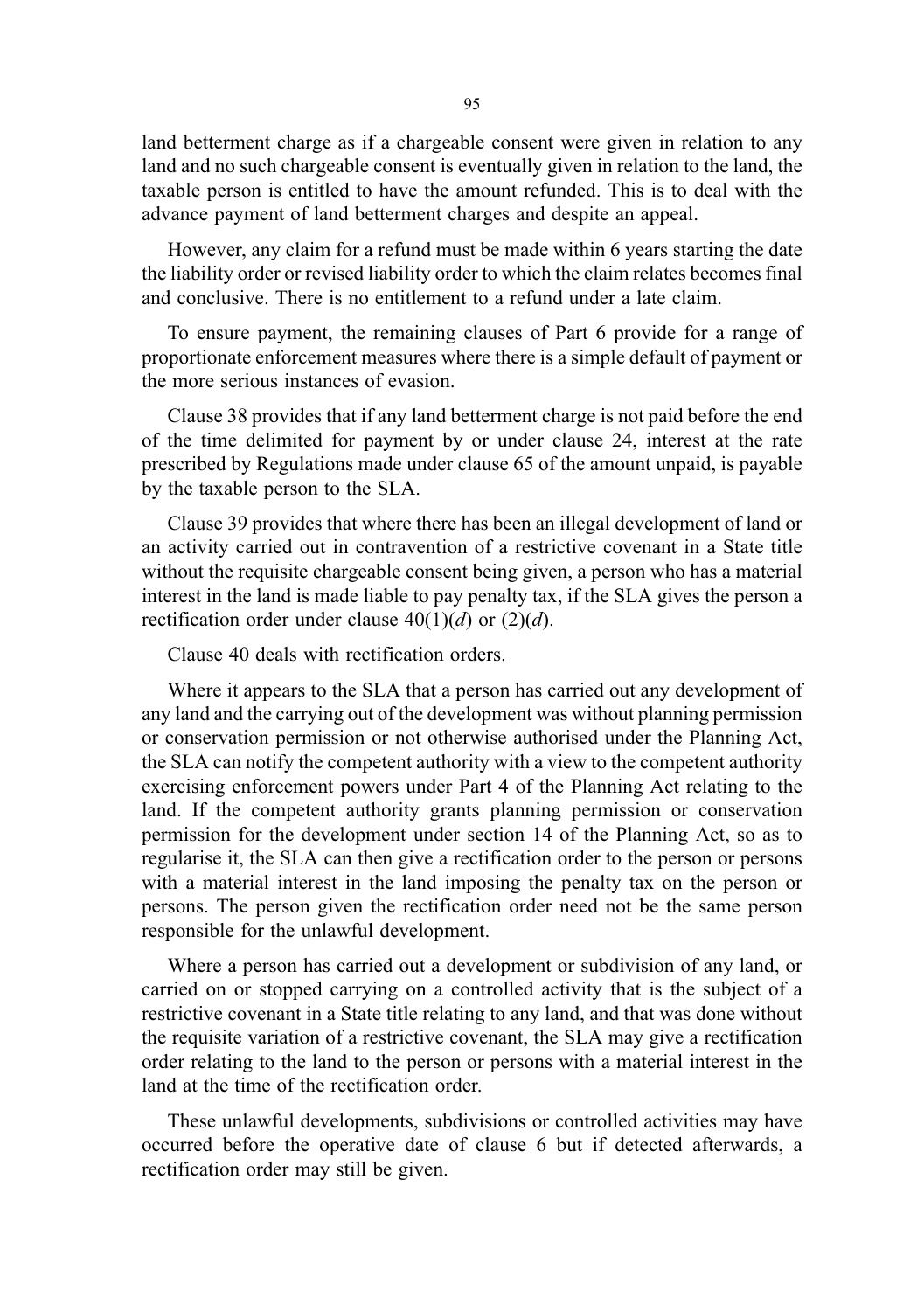A rectification order can either direct the person to whom it is given to resume or restore the developed or subdivided land or to resume or stop any controlled activity to alleviate the effect of the improper development, subdivision or activity at the person's cost. However, if the SLA considers that the resumption, restoration or stoppage is not reasonably practicable or is undesirable, the rectification order will impose a penalty tax.

The person given a rectification order can appeal against the order.

It is an offence, without reasonable excuse, to fail to comply with a rectification order requiring restoration or resumption.

Clause 41 prescribes the amount of penalty tax, which is basically the amount of the land betterment charge that would have been payable if a chargeable consent were given, on the date of the rectification order or a later date specified in that order, in relation to the carrying out of that development or subdivision, or the carrying on or stoppage in carrying on a controlled activity (as the case may be) plus 30% of the amount of land betterment charge.

However, in recognition that some unlawful developments, subdivisions or controlled activities may have been concealed from the present owners of the land, clause 41 also provides that no penalty tax is payable in relation to a rectification order given to a present owner if the SLA is satisfied that the development or subdivision of the land happened or the controlled activity was carried on or stopped (as the case may be) solely because of circumstances beyond the present owner's control, or if a person acted on behalf of that present owner, because of circumstances beyond either the person's or the present owner's control.

However, financial incapacity is not an excuse.

At the same time, to induce cooperation, there is room for the SLA to reduce the penalty tax in the circumstances outlined in clause 42.

Under clause 43, the SLA may increase the amount of penalty tax payable in relation to a rectification order if the Authority is satisfied that, after the SLA has informed the person given the rectification order (called the tax payer) that an investigation is to be carried out and before the investigation is completed, the tax payer (or a person acting on behalf of the tax payer) hinders or obstructs an authorised officer exercising functions under Part 8, or a designated valuer exercising functions under Part 8, for the purposes of determining the tax payer's liability.

Instead of the amount of land betterment charge that would have been payable if a chargeable consent were given, on the date of the rectification order or a later date specified in that order, in relation to the carrying out of that development or subdivision, or the carrying on or stoppage in carrying on a controlled activity (as the case may be) plus 30% of the amount of land betterment charge, clause 43 allows the SLA to impose the amount of the land betterment charge that would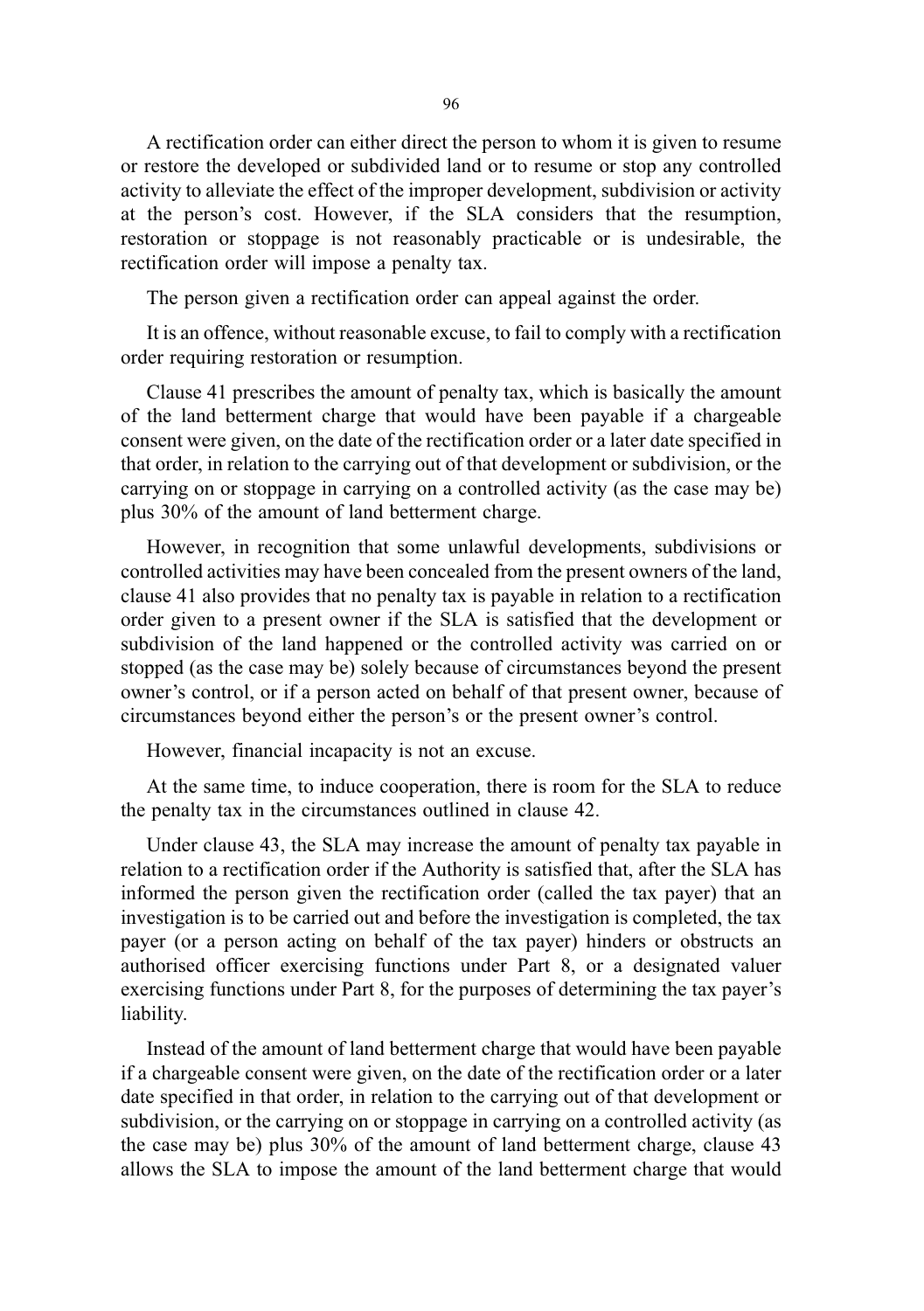have been payable if a chargeable consent were given, on the date of the rectification order or a later date specified in that order, in relation to the carrying out of that development or subdivision, or the carrying on or stoppage in carrying on a controlled activity (as the case may be) plus 50% of the amount of land betterment charge.

Clause 44 provides for recovery of penalty tax as if it were a land betterment charge.

Clause 45 sets out the offence of evasion.

### PART 7

#### APPEAL

Clause 46 contains definitions of terms used in Part 7. A key definition is that of "appealable decision", because it is only these decisions of the SLA that can be appealed against.

The appealable decisions are the following decisions by the SLA:

- (a) a refusal to make a deferment determination to defer liability for a land betterment charge;
- (b) a cancellation of a deferment determination, which will trigger off the deferred liability to pay the land betterment charge deferred previously;
- (c) the making of a liability order or a revised liability order made under clause 25 or 27 that sets out the amount of the land betterment charge to be paid by a taxable person;
- (d) a refusal to approve a transfer of any deferred liability to pay any land betterment charge under clause 23;
- (e) the giving of a rectification order under clause  $40(1)(d)$  or (2).

Clause 47 provides that a person who is aggrieved by an appealable decision may appeal to the Minister against the decision. The appeal has to be in accordance with the clause in order for it to be considered. This includes observing a time limit to make the appeal.

For an appealable decision that is the making of a liability order or revised liability order, the appeal must be made to the Minister within 30 days after the date the decision appealed against is given to the appellant. For all other appealable decisions, the appeal must be made within 14 days after the date the decision appealed against is given to the appellant.

After considering an appeal, the Minister may either reject the appeal and confirm the appealable decision, or allow the appeal and refer the matter back to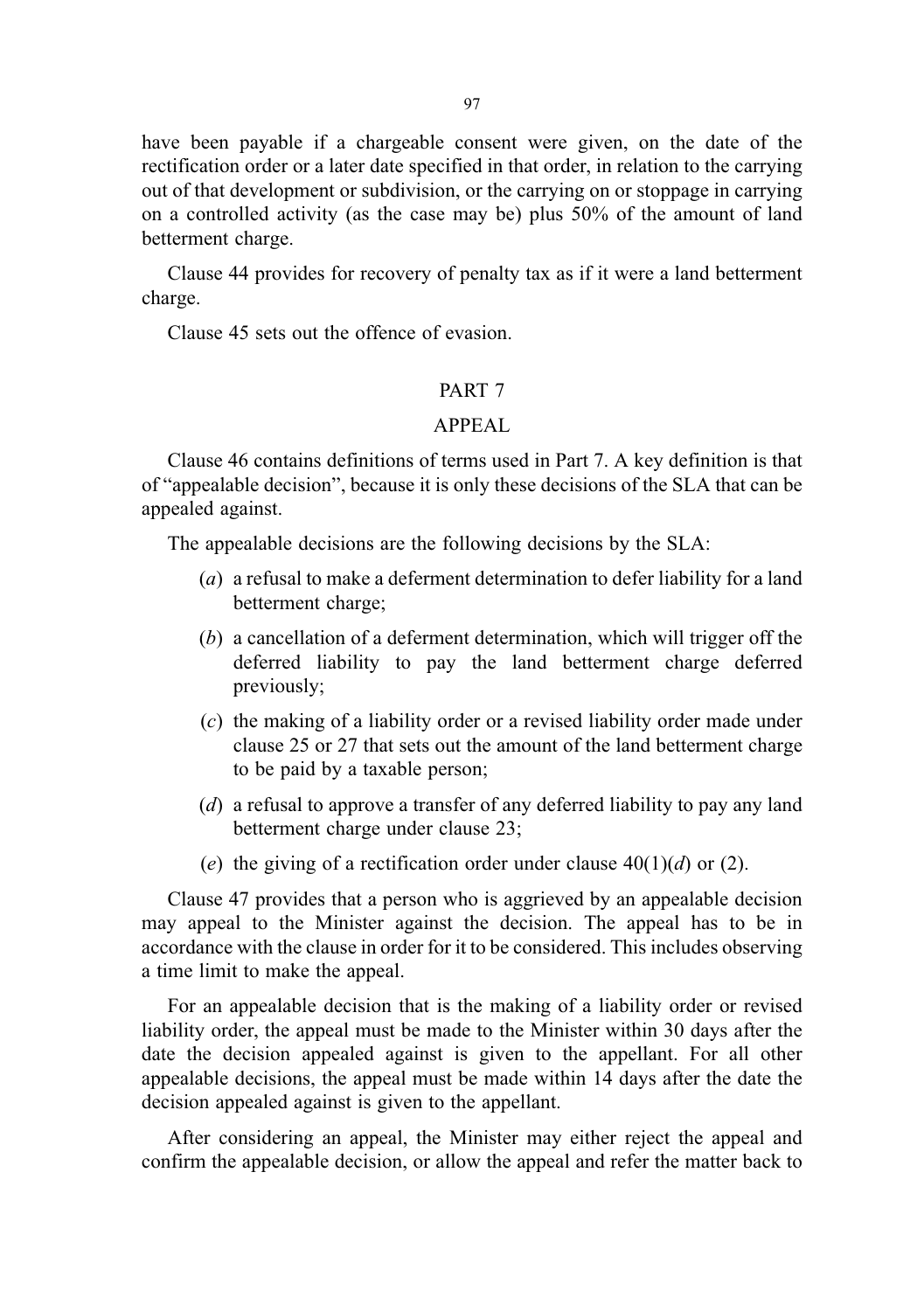the SLA to reconsider the case. The SLA can then review its assessment and may give another liability order, etc.

The Minister's decision on an appeal is final.

Clause 48 states that such an appeal against an appealable decision does not affect the operation of the decision appealed against or prevent the taking of action to implement the decision, and unless otherwise directed by the Minister, the decision appealed against must be complied with until the determination of the appeal.

#### PART 8

#### ADMINISTRATION

Clause 49 makes it the SLA's function to administer the Bill and the factors it needs to take into account when doing so.

Clause 50 provides for the appointment of authorised officers by the SLA to implement and enforce the Bill. The SLA may appoint from among its officers or employees, any civil servant or employee of another public authority. The SLA is allowed to delegate the exercise of all or any of the powers conferred or duties imposed under the Bill or its subsidiary legislation, to any authorised officer, except the power of delegation (so as to prevent sub-delegation) and the SLA's power to make subsidiary legislation. The power of remission in clause 14 cannot be delegated to an individual who is not an SLA employee.

Clauses 51 and 52 confer on an authorised officer certain powers to ascertain compliance with the Bill or its subsidiary legislation, including whether an offence has been committed, to determine whether information provided to the SLA under the Bill is correct, and to investigate whether there are grounds to cancel a deferment determination.

Clause 51 sets out a power to enter at any reasonable time any lands which the authorised officer reasonably believes to be or may be the subject of an application for a planning permission or conservation permission in relation to the land, an application to vary a restrictive covenant in a State title relating to the land, or a lodgment of any plans for a development of the land authorised by notification in the Gazette made under section 21(6) of the Planning Act.

After entering the land, clause 51 allows an authorised officer to take a range of actions on the land, like observing any activity conducted in or on the land, taking a photograph or video recording of the land and any thing in or on the land, and inspecting any document on the land and taking extracts from, or making copies of, any such document.

Clause 52 confers on the SLA or an authorised officer power to require any person to provide, within a reasonable period, any documents or information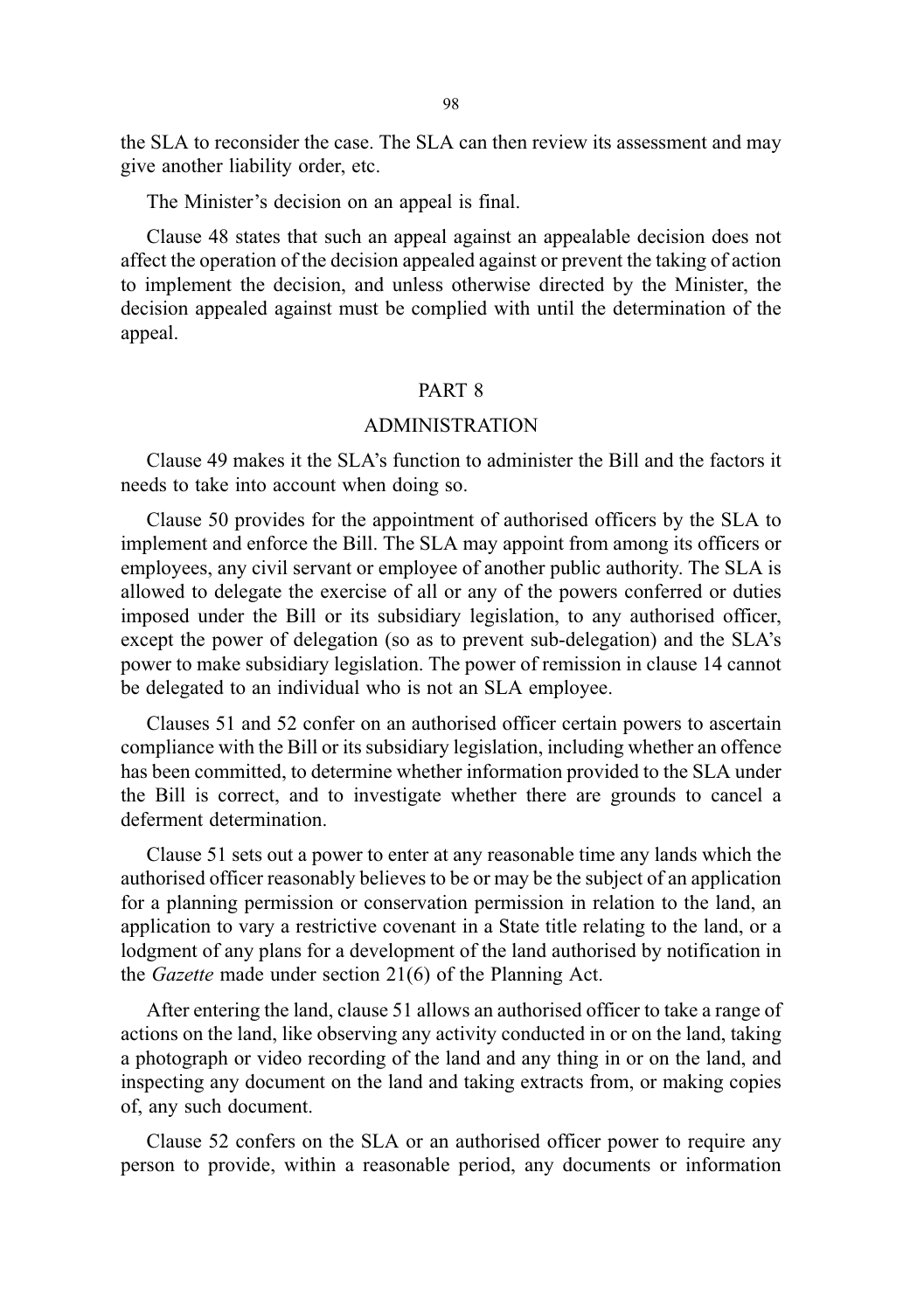which are within the knowledge of that person or are in the custody or under the control of the person. The SLA is entitled without payment to keep any document or information, or any copy or extract of it, provided to the SLA or an authorised officer under the clause.

Clause 53 provides certain powers to a designated valuer in order to do a valuation to determine the amount of land betterment charge payable using the Valuation method. These are powers of entry and to ask for information.

Clause 54 provides for offences for persons who, without reasonable excuse, fail to do anything required of the person made by authorised officers or designated valuers, etc., exercising powers under clause 17, 52 or 53.

Clause 55 provides for the issuance of various certificates by the SLA as evidence of certain matters.

Clause 56 is a standard immunity provision. It protects from personal liability any SLA member, officer or employee, any designated valuer or any other person acting under the direction of the SLA or Chief Valuer for anything done or intended to be done in the exercise or purported exercise of power or performance or purported performance of a function under the Bill, provided that it is done or omitted in good faith and with reasonable care.

Clause 57 requires all land betterment charges, penalty tax and late payment interest collected and recovered by the Authority under the Bill to be paid into the Consolidated Fund.

Clause 58 provides power to the SLA's Chief Executive or an SLA employee who is duly authorised, to compound any offence under the Bill or the Regulations that is prescribed as a compoundable offence.

Clauses 59 and 60 are standard provisions regarding the liability of officers of corporations, unincorporated associations and partnerships which have committed an offence under the Bill.

#### PART 9

#### MISCELLANEOUS

Clause 61 makes clear the interface of the Bill with the enforcement powers of the SLA in section 31 of the Singapore Land Authority Act with respect to an offence under the Bill or its subsidiary legislation or the powers of the competent authority under the Planning Act.

Clause 62 is a standard provision dealing with the service of documents permitted or required by the Bill to be served on a person. The clause does not deal with service of court documents like summonses, as these are regulated by the Rules of Court or other written laws.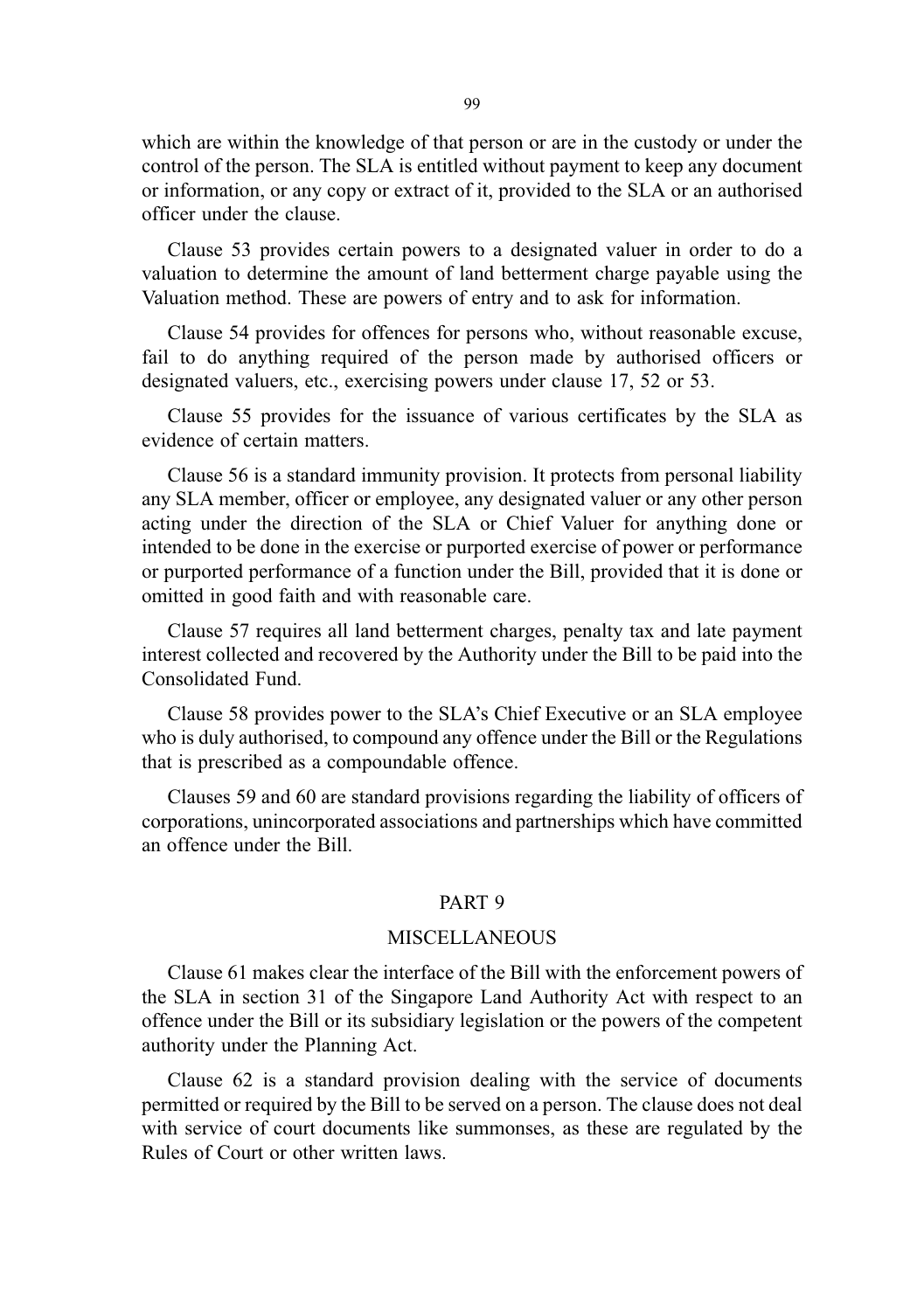Clause 63 provides that the Bill binds the Government. However, the Government, and the Minister for the time being charged with the responsibility for finance in his or her capacity as a body corporate, will not be liable to any land betterment charge or prosecution for an offence under the Bill.

Clause 63 does not exclude any public authority (like the SLA) or any other person from liability to the land betterment charge or from prosecution for any offence under the Bill, just because the public authority or person (as the case may be) is engaged to provide services to the Government or is acting in any other similar capacity for, or on behalf of, the Government.

Clause 64 empowers the SLA, with the approval of the Minister, to make Regulations about matters that are required or permitted by the Bill or are necessary or convenient to be made for giving effect to the Bill. The SLA can, through the Regulations, set fees for services it provides in connection with the administration of the Bill, such as providing a database or register of pre-chargeable valuation for different lands that is searchable.

Clause 65 empowers the Minister to make Regulations that prescribe the rates and methods for calculating the pre-chargeable valuation and post-chargeable valuation, for determining the land betterment charge without valuation as well as any matter necessary for the Valuation method.

#### PART 10

#### AMENDMENTS TO OTHER ACTS AND FINAL PROVISIONS

Clause 66 amends the Planning Act primarily to abolish the collection of development charges and temporary development levies under that Act.

It also amends the Planning Act by giving the competent authority and the Minister under that Act the discretion to refuse to grant an application for written permission for a development or subdivision of any land, or to refuse to accept a lodgment of any plans for a development or subdivision of any land authorised by notification in the Gazette made under section 21(6) of that Act, if any land betterment charge that is payable under the Bill with respect to the development or subdivision is not paid in full and where no deferment determination relating to the land betterment charge is in force.

Clause 67 amends the Singapore Land Authority Act to expand the functions of the SLA to acting as an agent of the Government for the recovery of any land betterment charge payable under the Bill. There is also a new function requiring the SLA to cooperate and collaborate with the competent authority in the discharge of the competent authority's functions under the Planning Act.

Clause 68 is a saving and transitional provision, mainly to deal with development charges and temporary development levies that are imposed under